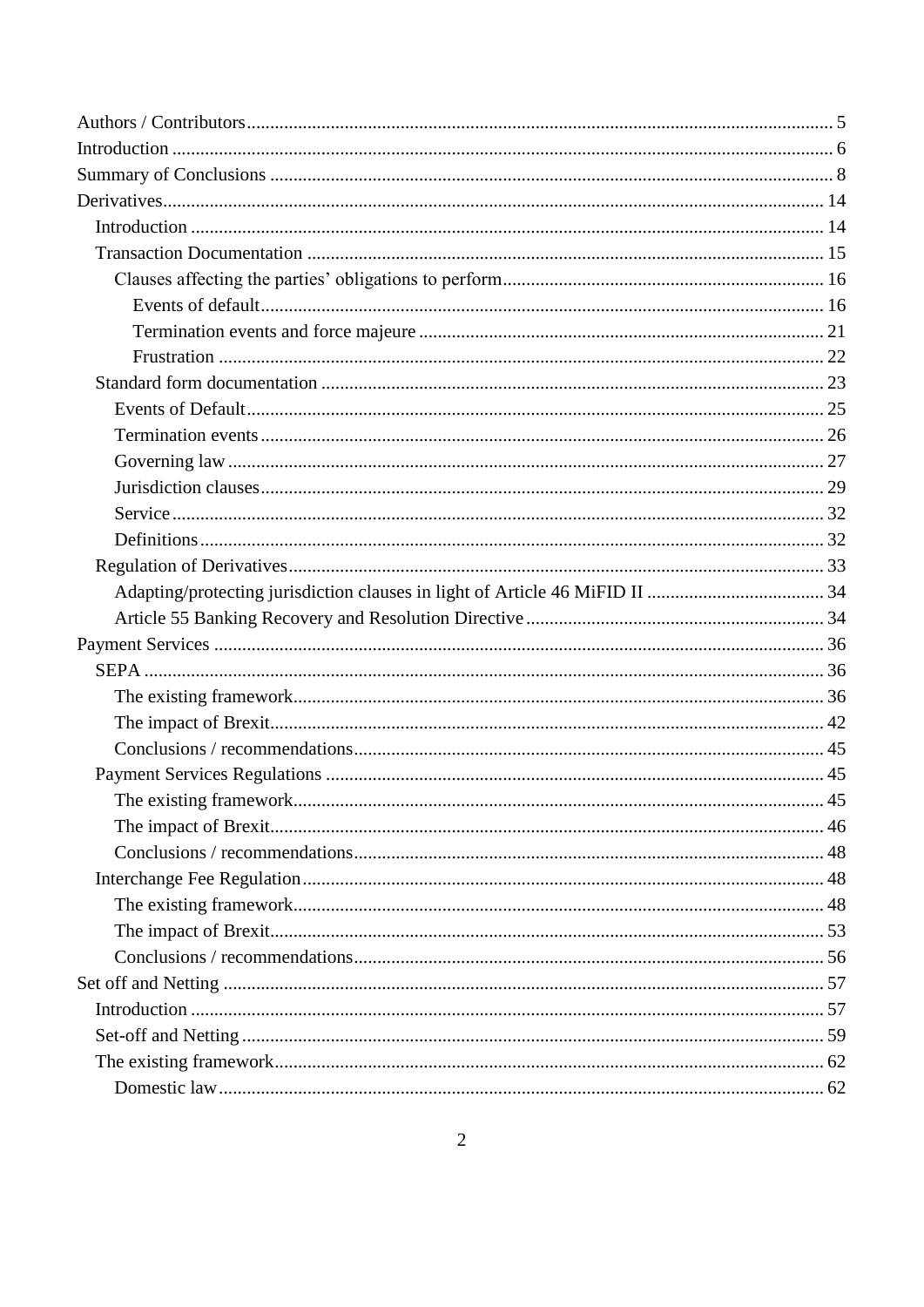| Pre-Brexit: recognition within the EEA of the Special Resolution Regime applicable to UK banks  |  |
|-------------------------------------------------------------------------------------------------|--|
|                                                                                                 |  |
| Post-Brexit: recognition within the EEA of the Special Resolution Regime applicable to UK banks |  |
|                                                                                                 |  |
|                                                                                                 |  |
| Customers and Counterparties: the Insolvency Regulations 1346/2000 and 2015/848 98              |  |
|                                                                                                 |  |
|                                                                                                 |  |
|                                                                                                 |  |
|                                                                                                 |  |
|                                                                                                 |  |
|                                                                                                 |  |
|                                                                                                 |  |
|                                                                                                 |  |
|                                                                                                 |  |
|                                                                                                 |  |
|                                                                                                 |  |
|                                                                                                 |  |
|                                                                                                 |  |
|                                                                                                 |  |
|                                                                                                 |  |
|                                                                                                 |  |
|                                                                                                 |  |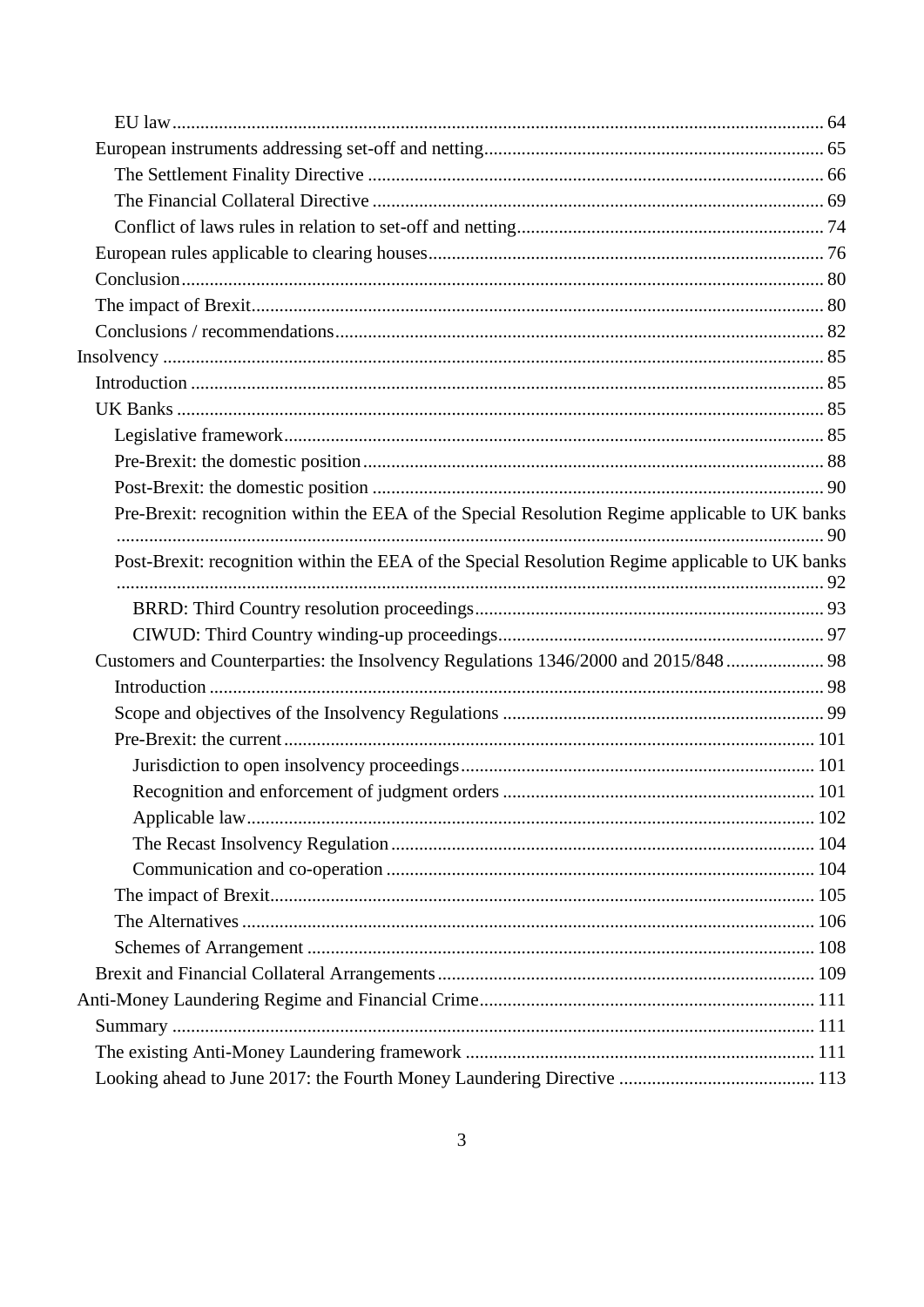| The existing unfair contract terms framework and its relationship with EU law 124 |  |
|-----------------------------------------------------------------------------------|--|
|                                                                                   |  |
|                                                                                   |  |
|                                                                                   |  |
|                                                                                   |  |
|                                                                                   |  |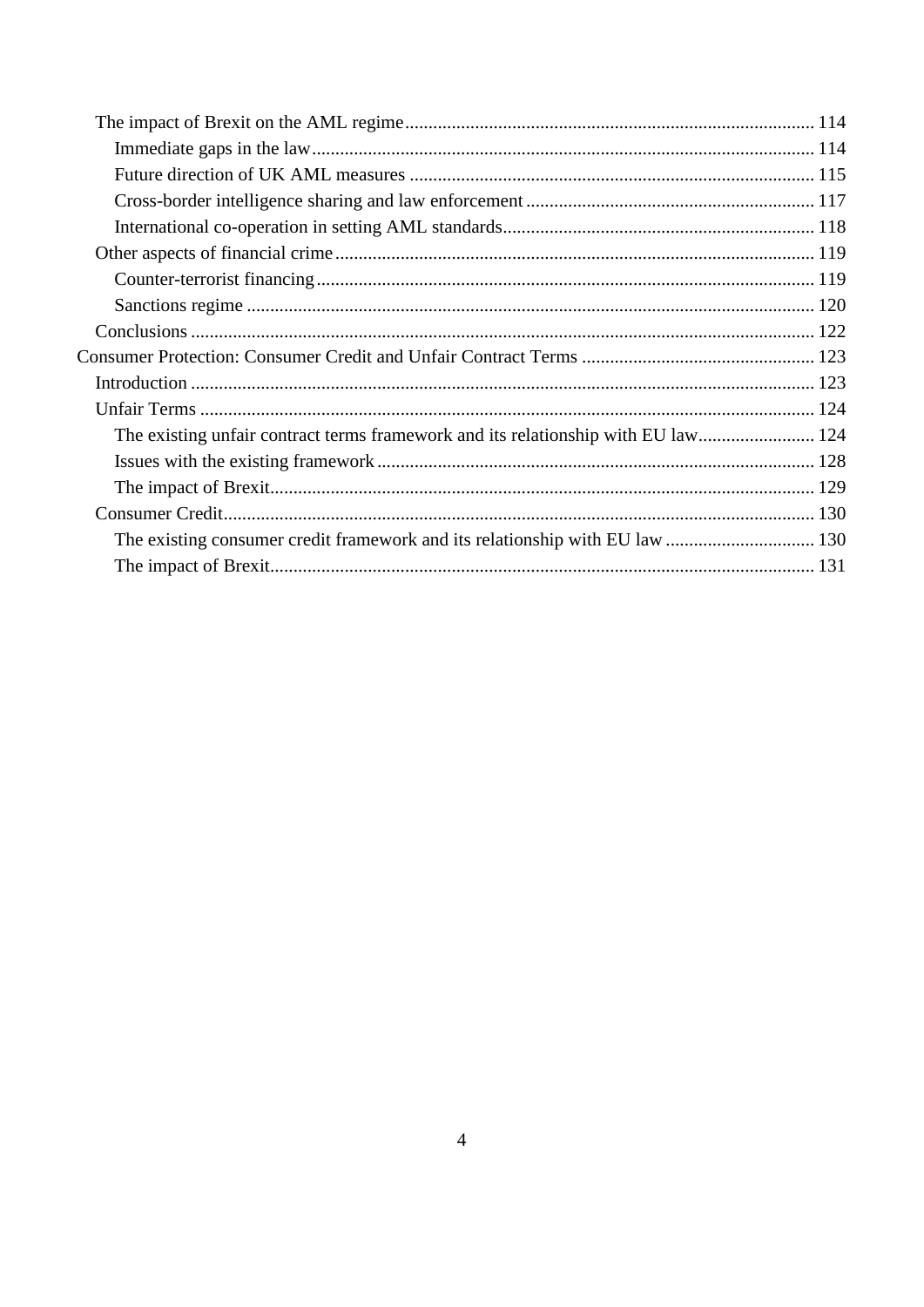# <span id="page-4-0"></span>**AUTHORS / CONTRIBUTORS**

Sonia Tolaney QC (chair)

Mark Arnold QC

Richard Salter QC

Daniel Toledano QC

Anthony Zacaroli QC

Natasha Bennett

Adrian De Froment

Laura Feldman

Hannah Glover

Fred Hobson

Anne Jeavons

Emma Jones

James MacDonald

Giles Robertson

Sophie Weber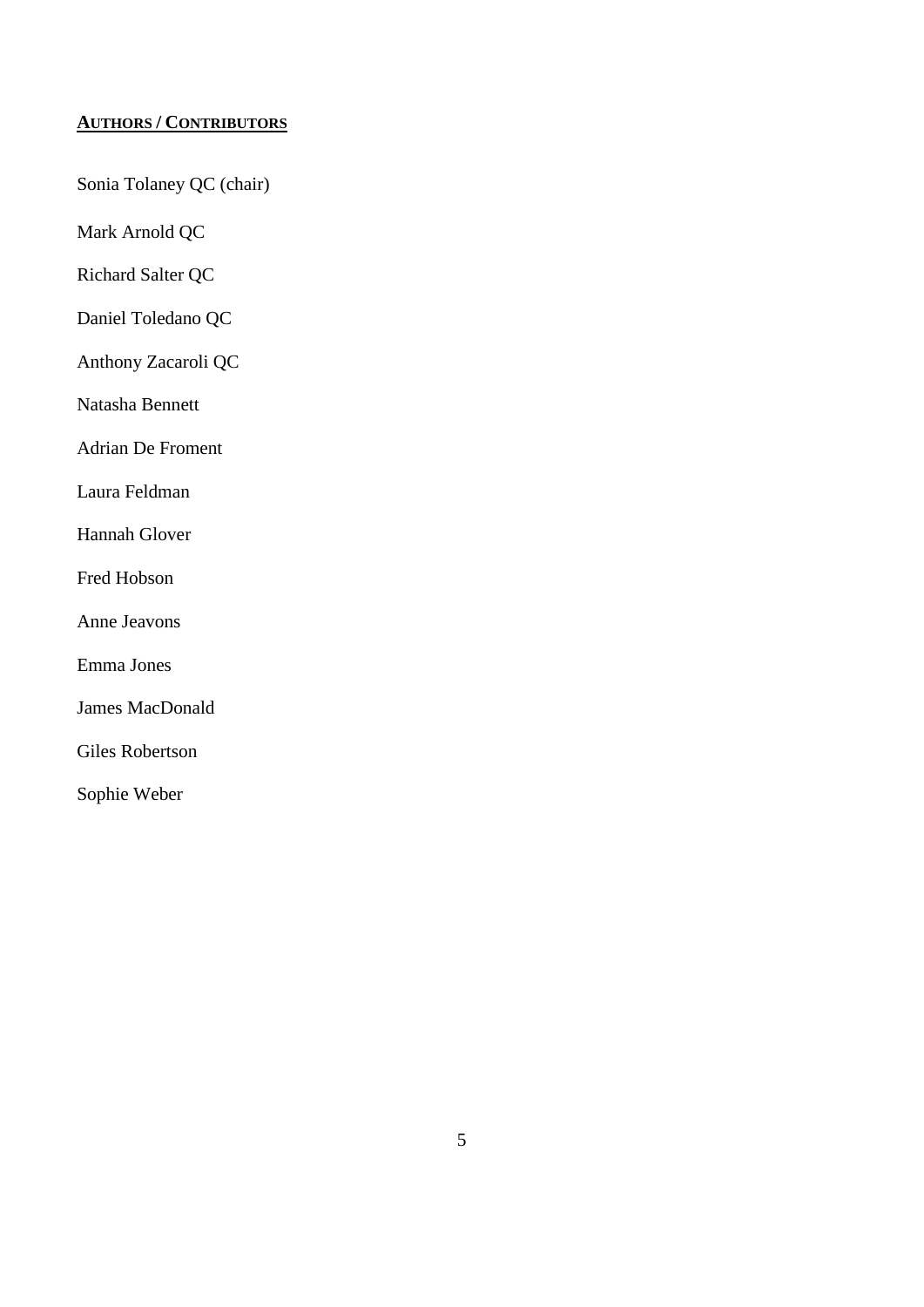#### <span id="page-5-0"></span>**INTRODUCTION**

- 1. The UK's financial market, centred on the City of London, is one of the largest international financial centres in Europe, attracting a wide range of global banks and other financial services providers.
- 2. Since the late 1990s, the laws governing the financial services industry have been tied ever closer to European law, with the EU launching a number of regulatory initiatives aimed at ensuring the harmonisation and integration of EU financial markets, and the removal of any legal barriers to the provision of cross-border financial services activity across Europe.
- 3. This report considers the impact of the UK's impending exit from the EU (**Brexit**), whatever form it takes, on the existing legal framework for each of the following areas of banking and financial services:
	- (1) derivatives;
	- (2) payments services;
	- (3) netting and set-off;
	- (4) insolvency;
	- (5) anti-money laundering; and
	- (6) consumer protection.
- 4. Each section follows broadly the same format, and considers the existing legal framework, the extent to which it is derived from domestic and/or EU law, and the impact of Brexit on the same.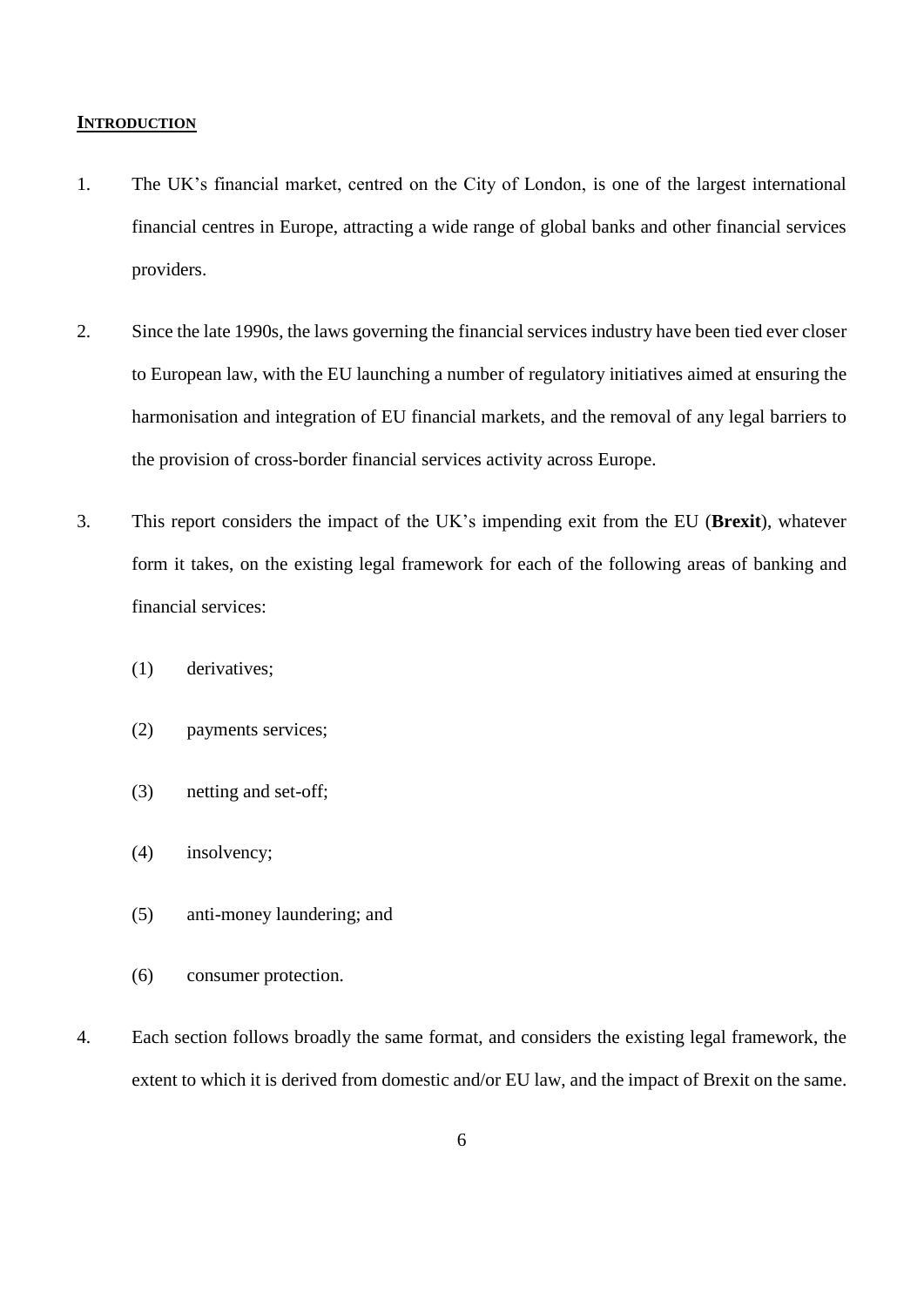5. The impact of Brexit on financial services regulation is the subject of a separate report.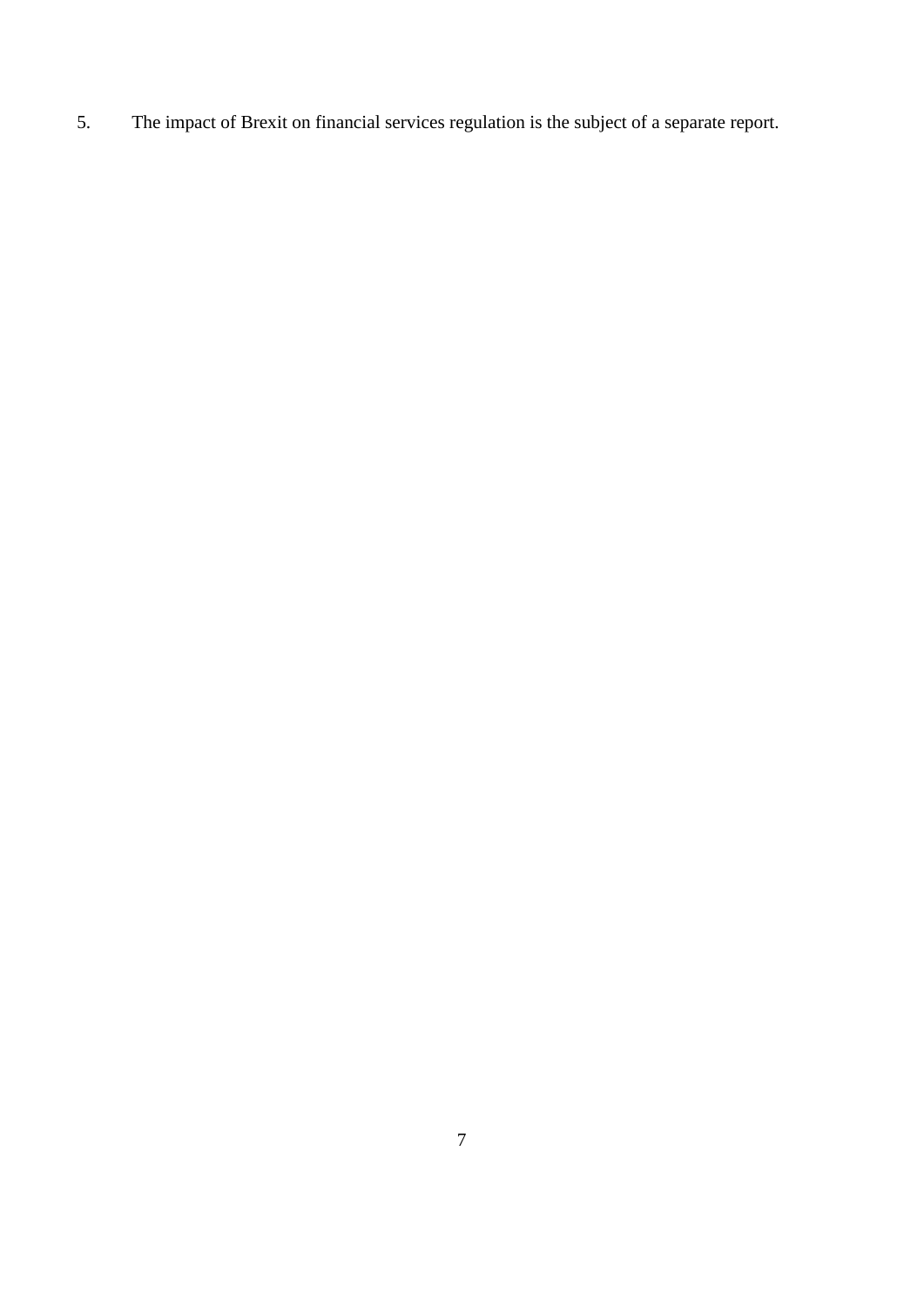## <span id="page-7-0"></span>**SUMMARY OF CONCLUSIONS**

- 6. Below we provide a brief summary of the key conclusions and recommendations in relation to each of the areas covered in the report.
	- (1) As regards derivatives:
		- (a) The clauses in derivative agreements that govern the parties' obligations may be affected by events associated with Brexit. For example, as to derivative agreements entered into prior to 23 June 2016, it is at least arguable that a loss of the right to passport into the EU as a result of Brexit may constitute a material adverse change.
		- (b) Even if Brexit does not directly trigger material adverse change clauses, the volatility that the UK exit may trigger will likely result in increased collateral requirements, changes in collateral under credit support documents, or increased margin calls, which could in turn lead to a default on any failure to satisfy the additional requirements.
		- (c) Brexit may also have an impact on the choice of law rules applied by the English Courts in determining the governing law of derivative contracts. Post-Brexit, the Rome Regulations, which uphold the parties' express choice of law, will not apply in the UK (unless UK ultimately becomes a member state of EFTA). To avoid any uncertainty, the UK Government may wish to consider legislative guidance to support the English courts continuing to recognise the express choice of law adopted by the parties.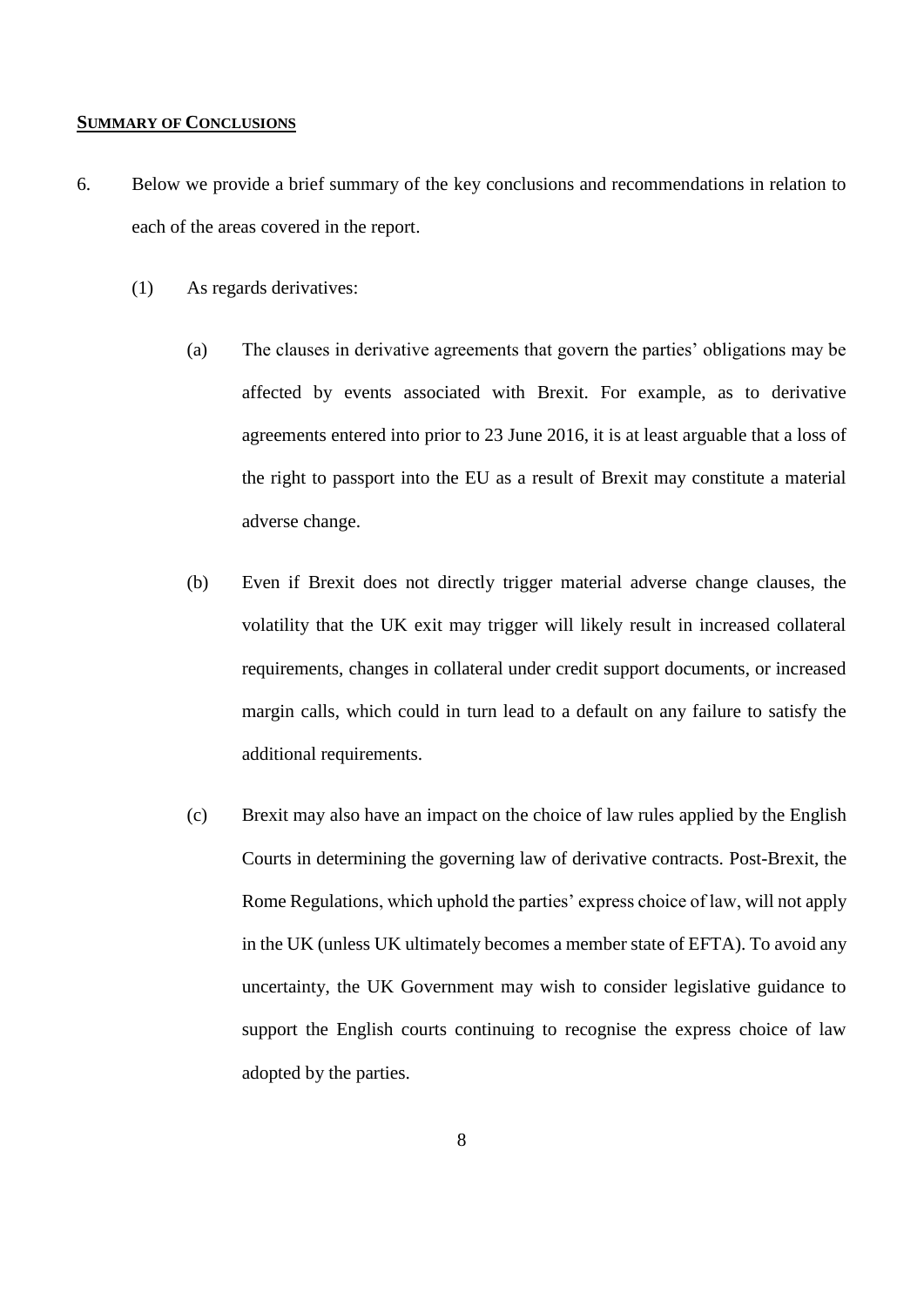- (2) As regards payment services:
	- (a) Single Euro Payments Area (SEPA): Once the UK leaves the EU, the SEPA Regulations will cease to be directly applicable and the UK will fall outside the geographical scope of SEPA unless it either remains part of the EEA or reaches agreement for the UK's continued participation in the SEPA scheme. If the UK does not remain part of the EEA, its continued participation in SEPA post-Brexit will depend on whether it meets the participation criteria applied by the European Payments Council. If the UK considers continued participation to be desirable then its national law will need to be functionally equivalent with certain EU legislation, including aspects of the SEPA Regulation. The most obvious means of achieving this would be for the UK to enact national law in the same or similar terms to the relevant EU Regulations.
	- (b) Payment Services Regulations: Unless the UK remains in the EEA on Brexit, the Payment Services Regulations will need amendment to avoid existing payments falling out of their scope. In the longer term, the UK will need to consider what rules to implement in this sphere.
	- (c) Interchange Fee Regulation: Once the UK leaves the EU, card-based payment transactions within the UK, or between the UK and a Member State, will likely fall outside the scope of the Interchange Fee Regulation, which will cease to be directly applicable. The UK Government will, therefore, need to give consideration to whether to legislate to fill the gap in national law left by the disapplication of the Regulation, and, if so, on what terms.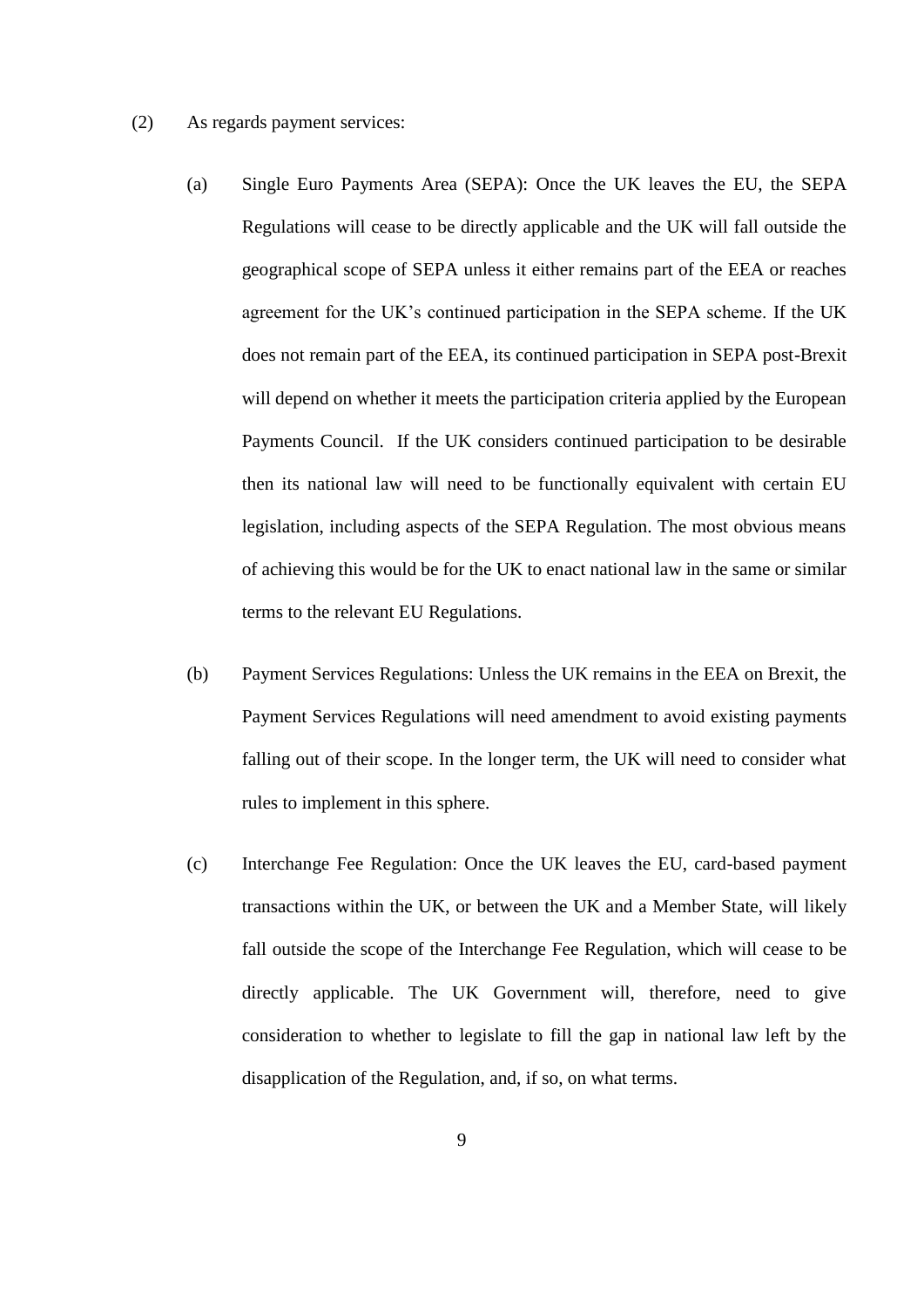- (3) As regards netting and set-off:
	- (a) There are two European Directives in relation to netting which the UK has implemented by means of Regulations.
	- (b) There are also other European instruments relevant to set-off and netting as well as European rules applicable to clearing houses.
	- (c) Since these European rules are aimed at ensuring the proper functioning of financial markets, if all the rules including the EU Directives and any implementing English law were removed, there would likely be a real adverse effect on the proper functioning of the financial markets and significant prejudice to market participants (both from the United Kingdom and abroad).
	- (d) The overriding objective should therefore be to preserve the stability of the financial markets by adopting, continuing or making new legislative provisions covering the same areas and broadly to the same effect as the present EU and EUderived law in this area.
- (4) As regards insolvency:
	- (a) UK Banks: If the UK were no longer to be a member of the EEA, the domestic Special Resolution Regime applicable to a UK bank would no longer be the subject of, nor entitled to, automatic recognition throughout the EEA/EU because Credit Institutions Reorganisation and Winding-up Directive (CIWUD), Arts 3 and 9 would no longer apply. In such circumstances, the UK would instead be a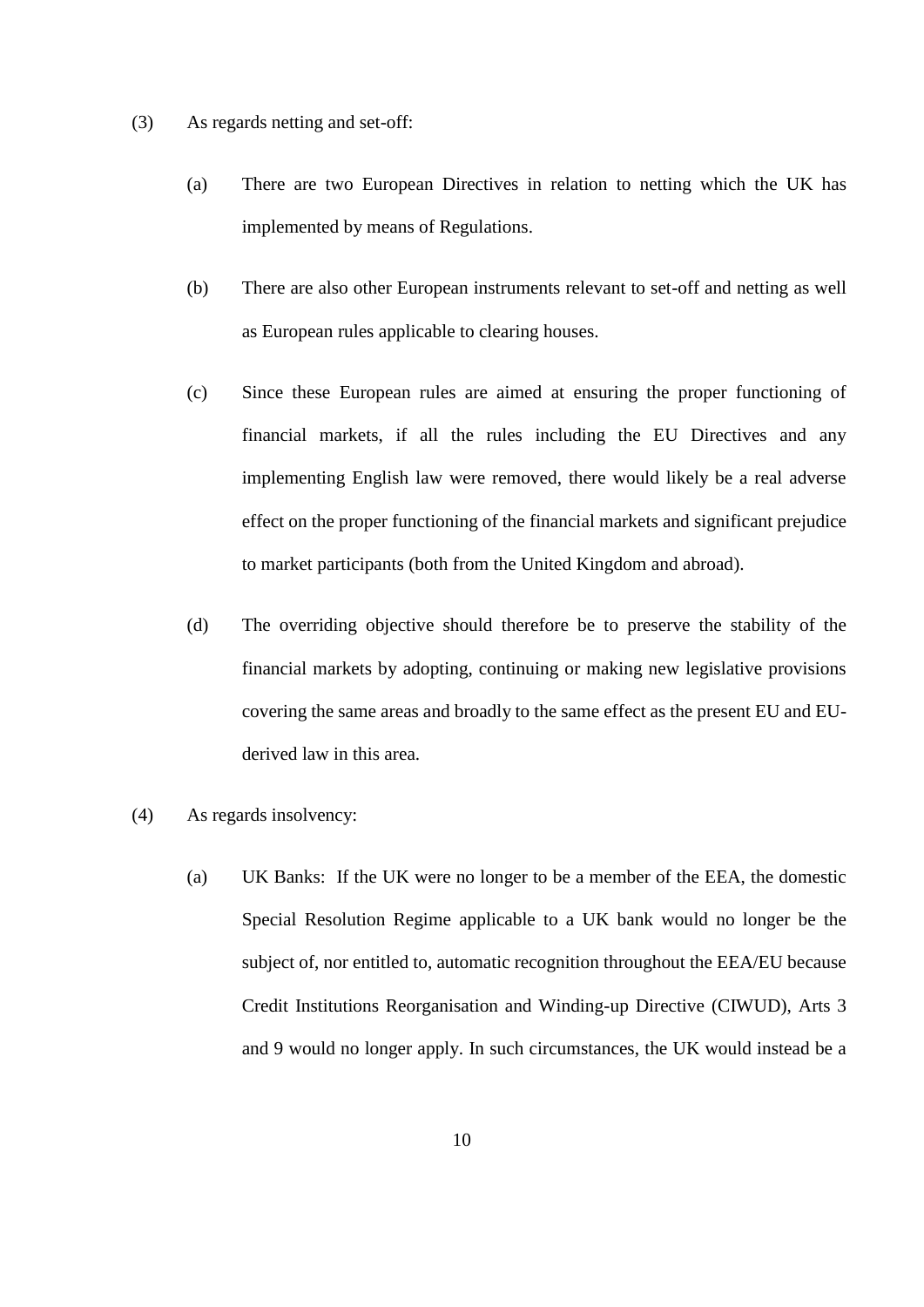Third Country for the purposes of the CIWUD and Bank Recovery and Resolution Directive (BRRD).

- (b) Customers and counterparties of UK banks: the Insolvency Regulations which govern the insolvency and restructuring of bank customers and counterparties (whether corporate or individual) within the EU will cease to apply in the UK when the UK leaves the EU. What will happen thereafter in respect of recognition of UK insolvency proceedings and the effect of EU insolvency proceedings in the UK will depend on the arrangements that may be negotiated and agreed after notice has been given under Article 50. If the substance of the Insolvency Regulations is to be retained, it would be necessary for the UK to seek to conclude a bilateral or multilateral arrangement (presumably in the form of a treaty) with the EU or with individual Member States.
- (c) Financial Collateral Arrangements (No. 2) Regulations 2003 (FCAR): Once decoupled from its European origin, there will be some uncertainty as to the process for interpreting the FCAR. It would be preferable for the interpretative process to be identified by Parliament, rather than being left to the Judges to work out.
- (5) As regards anti-money laundering:
	- (a) Whilst derived from EU directives, the core pillars of the UK's Anti-Money Laundering regime are contained in UK primary and secondary legislation; as such, the legislative framework will remain substantially unaffected by Brexit in the immediate term. On a longer term horizon, there is the possibility of the UK and the EU developing divergent anti-money laundering standards. Whilst certain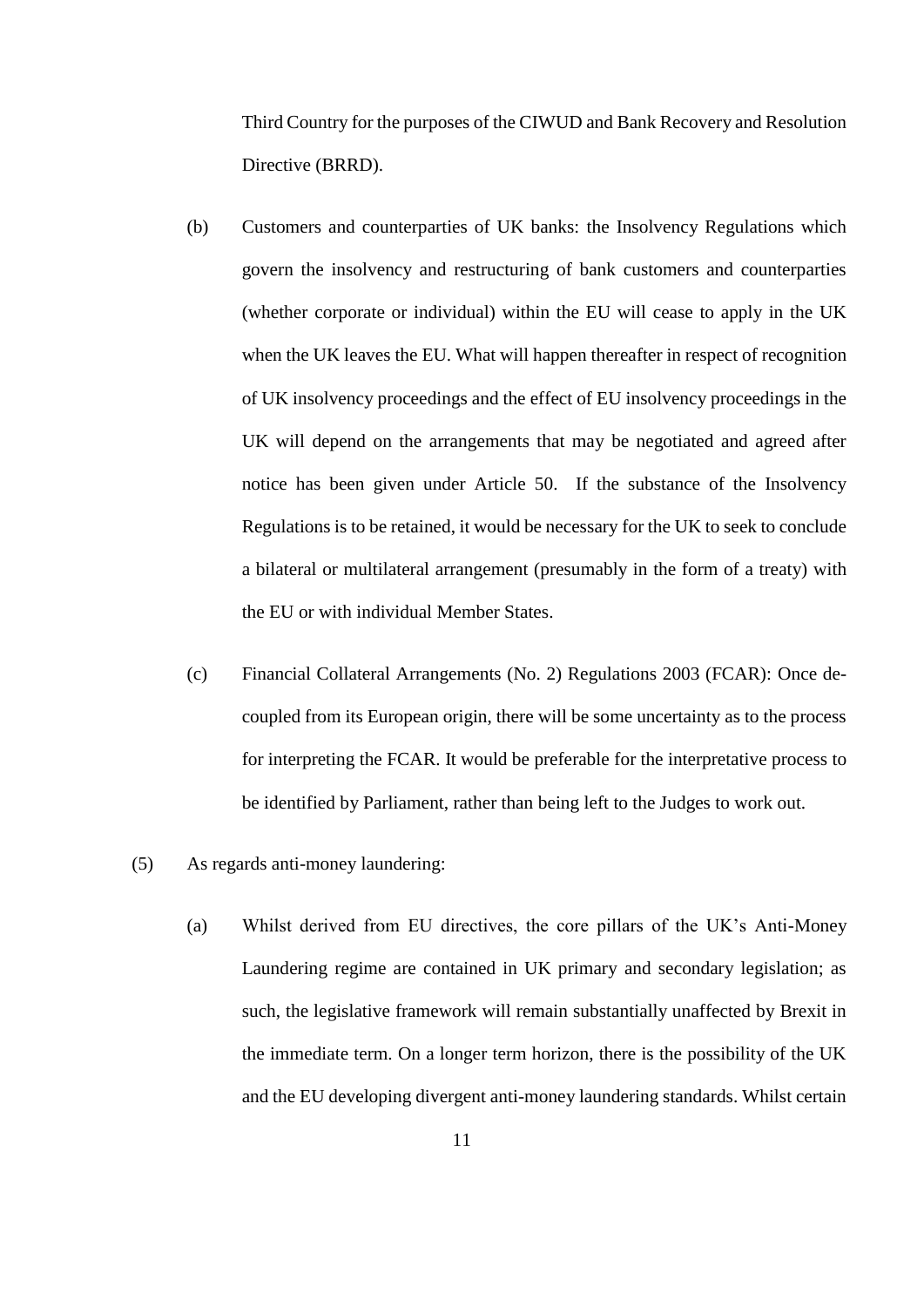differences can be expected to develop over time, it is highly unlikely that the UK will seek to relax its anti-money laundering standards in any material respects given the UK's long-standing commitment to combating financial crime.

- (b) The EU sanctions regime has been a key pillar of the sanctions regime in force in the UK. Brexit will therefore leave a significant gap and the UK will need to decide whether it continues to adopt the EU sanctions measures or chooses to go its own way relying upon autonomous UK sanctions.
- (6) As regards consumer protection:
	- (a) Unfair contract terms: It seems unlikely that the UK Parliament would want to scale back or reduce the level of consumer protection from unfair terms especially as the law has been very recently revised in the form of the Consumer Rights Act 2015. For these reasons, it is to be anticipated that there will be limited appetite in the short term for further revisions to the existing framework of consumer protection from unfair contract terms. In the longer term, the UK Parliament could seek to formulate a framework that is more straightforward to apply, is drafted in clearer terms that makes use of English common law concepts, and which is specifically designed to meet the specific concerns and exigencies of UK consumers.
	- (b) Consumer credit: Since the current regime provides a high level of consumer protection, there is no short term need for Parliament to turn its attention to consumer credit law. Brexit will provide the UK Parliament with the opportunity to review the regulation of consumer credit and, where appropriate, to re-mould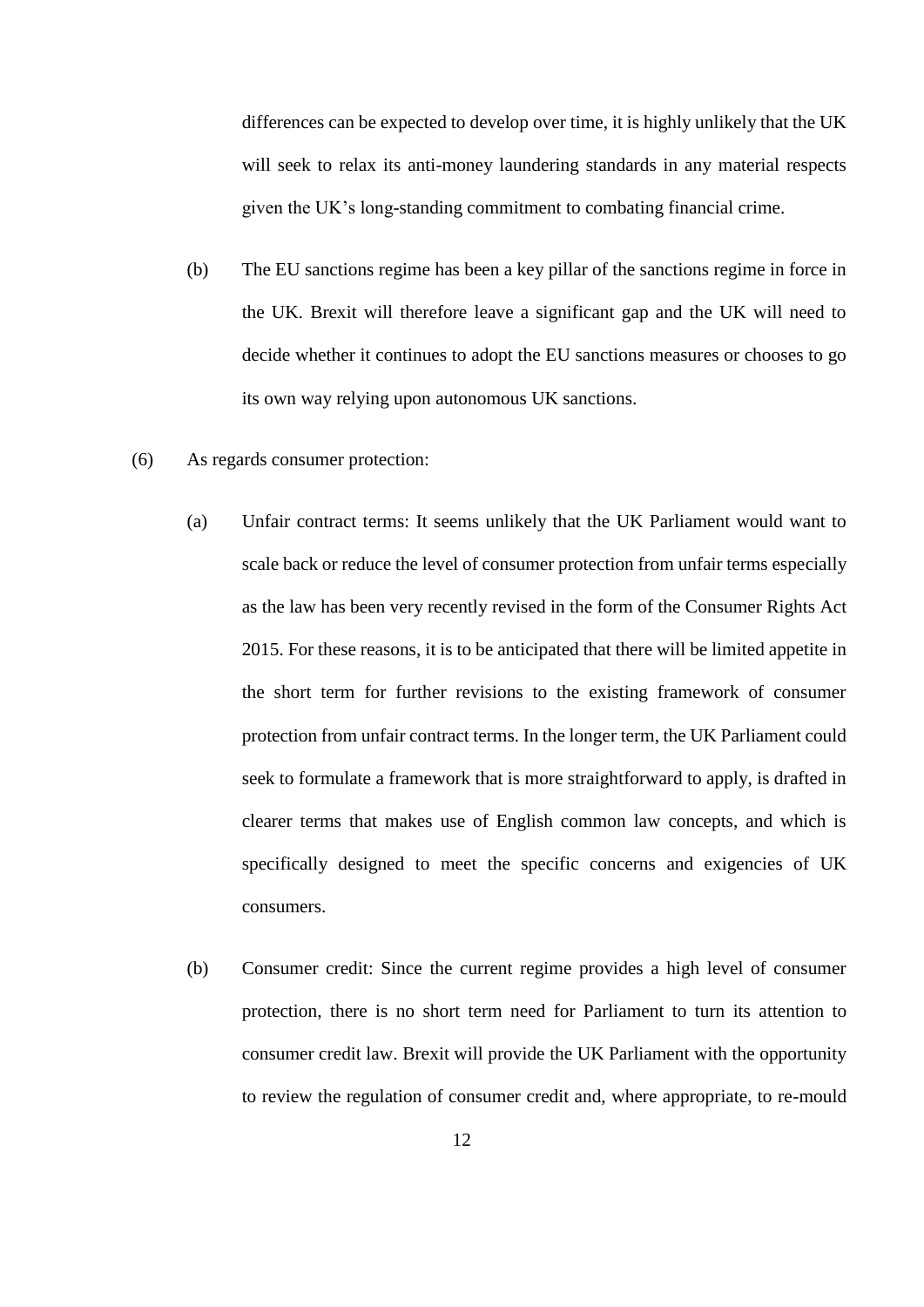the current position to better reflect the forms of consumer credit found commonly in England but less commonly in continental European jurisdictions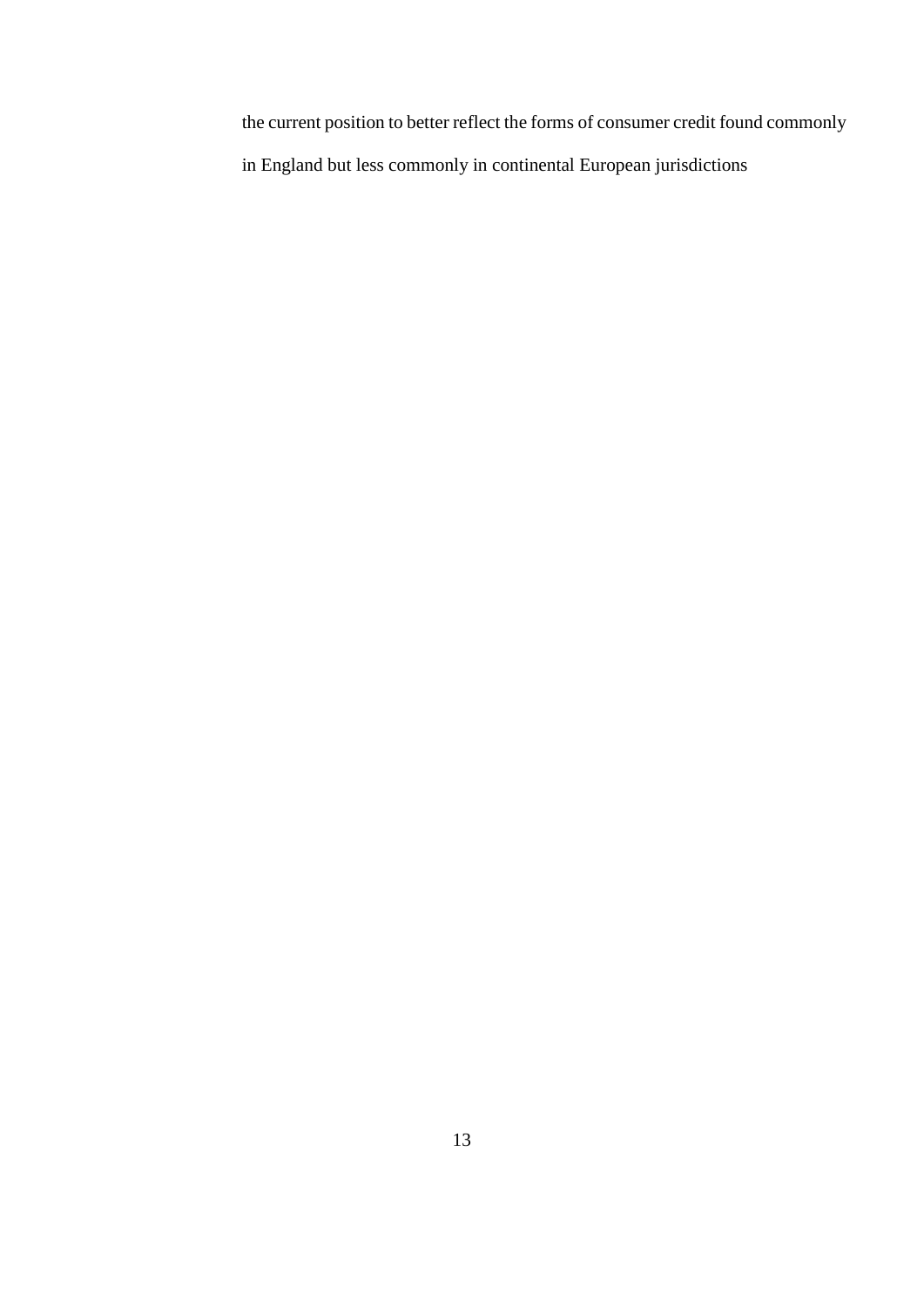#### <span id="page-13-0"></span>**DERIVATIVES**

## <span id="page-13-1"></span>**Introduction**

- 7. Given the importance of London as a centre for derivatives trading worldwide, it is essential that sensible and considered transitional and permanent arrangements are implemented for derivatives trading by the UK and EU as part of the Brexit negotiations. The certainty and commerciality associated with English law underlies London's position as the heart of the financial services sector. To the extent possible, the UK Government, with the support of the judiciary, should attempt to ensure the legal clarity and commercial approach that has allowed English law to underpin financial markets.
- 8. There is currently significant uncertainty in respect of the shape of Brexit, which makes it impossible to predict all the issues that may arise in relation to derivative transactions. As such, the exact consequences of the vote to leave the EU can only be analysed in the abstract until the specific terms of the UK exiting the EU are known.
- 9. For example, currently UK banks and financial firms are able to provide a range of financial services anywhere in the EU, and in the wider European Economic Area (EEA), while being based in the UK and regulated by UK authorities, without the need for additional local licences. These rights (referred to as "passporting rights") apply correspondingly to banks and financial firms authorised to do business in other EU/EEA countries and arise as a result of the Markets in Financial Instruments Directive 2004/39/EC (MiFID). If, however, the UK leaves the EU without retaining EEA membership, then unless the UK enters into equivalent bilateral agreements with some/all of the EEA states, or secures an exit deal allowing passporting to continue, it is assumed that Brexit will result in UK firms losing these "passporting rights".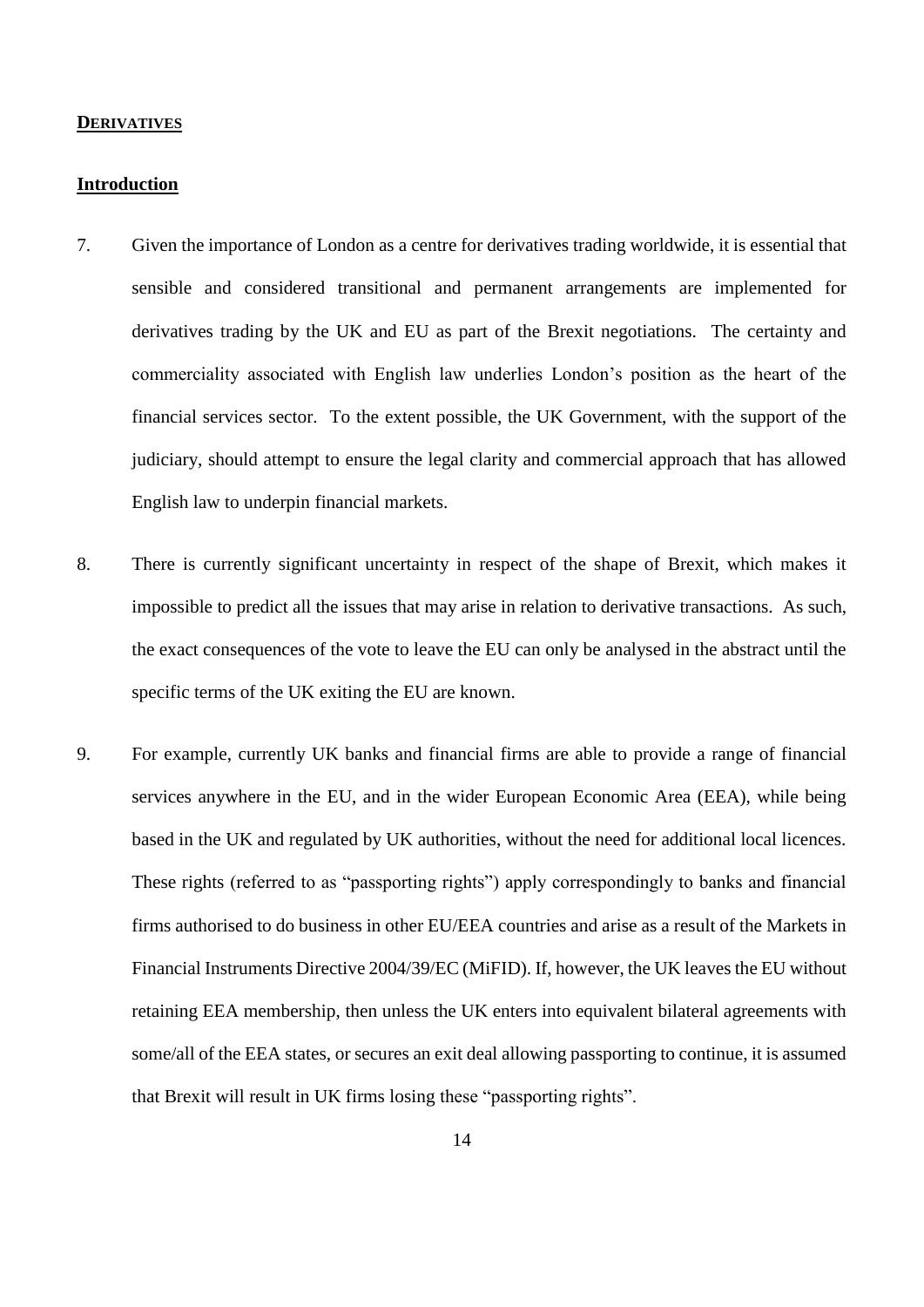10. Nonetheless, the UK Government should be aware of areas already identified as being potentially adversely affected by Brexit or areas of uncertainty that require clarification. Many of the issues identified could be remedied through a carefully managed Brexit, which has due regard for legal norms that ensure the smooth performance of derivative transactions.

## <span id="page-14-0"></span>**Transaction Documentation**

- 11. The clauses in derivative agreements that govern the parties' obligations may be affected by events associated with Brexit. The following section explores this potentiality in further detail.
- 12. Outside the regulatory framework applicable to derivatives, the English law governing derivative agreements is largely derived from contractual principles developed independently of EU law. In light of which, Brexit may have a limited effect on English contract law. However, an area of potential uncertainty is the approach that the courts will adopt in relation to contractual construction in light of Brexit. Generally, the parties' intention is addressed having regard to their position at the time of contracting, construed in light of the express words used. Following and during the process of Brexit, it is likely that there will be questions in relation to whether and how to apply EU law that may have existed at the time of contracting but is repealed or altered during the course of Brexit. Similarly, the extent to which English courts should recognise or follow principles of EU case-law established prior to Brexit remains a matter of speculation. The UK Government may wish to consider whether it can give direction in this regard, with the support of the judiciary and the legal sector, to clarify the approach to contractual interpretation under English law.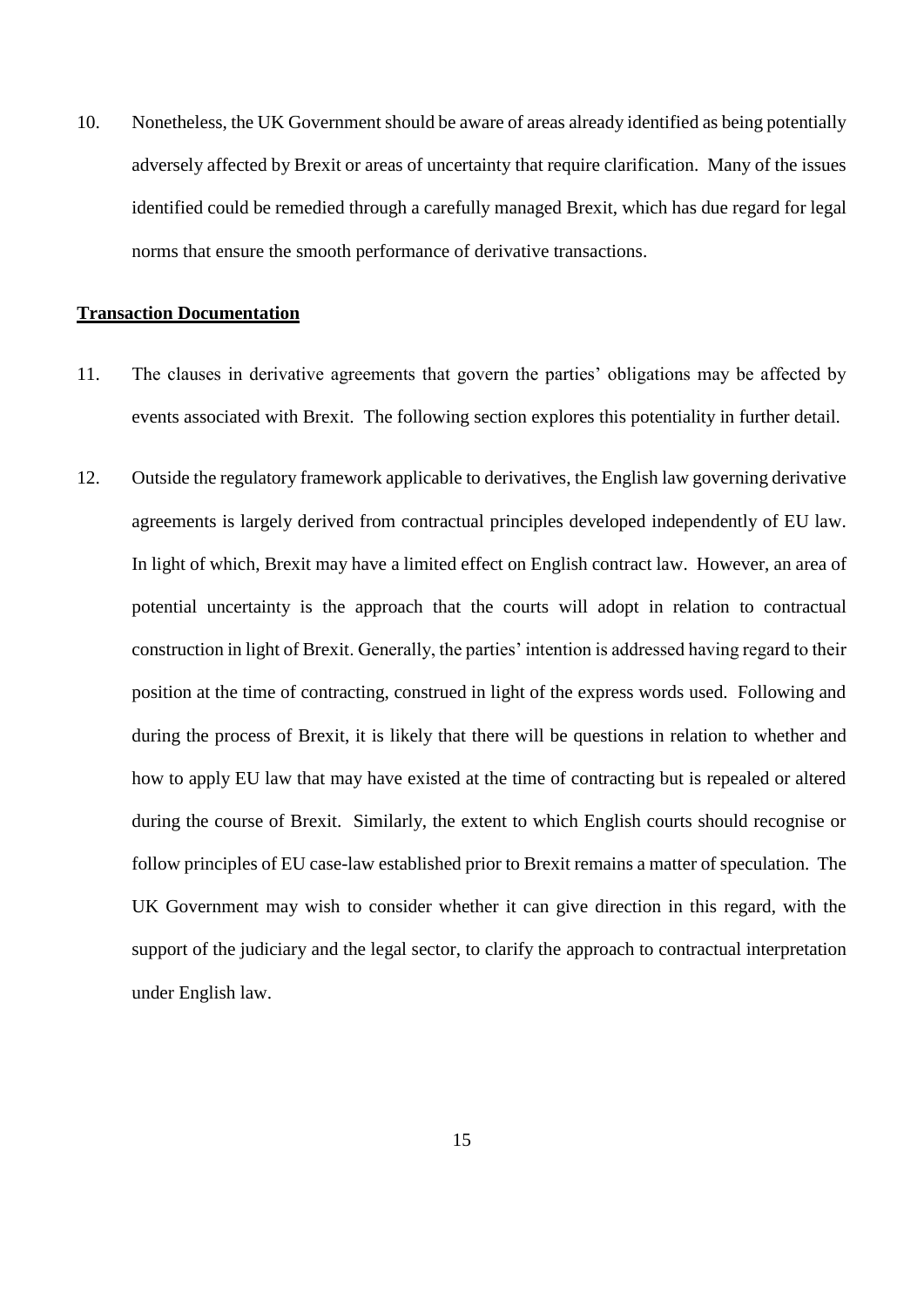## <span id="page-15-0"></span>Clauses affecting the parties' obligations to perform

13. There are various clauses in derivative agreements that may entitle a party no longer to perform its obligations under the contract. These include clauses addressing events of default, representations by the parties, material adverse changes to the parties or circumstances, force majeure events and termination. Contractual doctrines that may have a similar effect on the contract include frustration or illegality.

# <span id="page-15-1"></span>*Events of default*

- 14. Typically, derivative contracts specify the scenarios that will constitute an event of default. Such events may include a material adverse change in circumstances, misrepresentation or a tax event. An event of default may suspend a party's payment or delivery obligations (by preventing the crystallisation of the condition precedents for payment), entitle a party to terminate the agreement (typically following serving notice in accordance with the contractual provisions) and/or result in a payment of an early termination amount (calculated in accordance with set procedure or methodologies). It is not expected that the Brexit vote in itself will trigger an event of default. Nonetheless the events associated with Brexit may trigger such clauses. The events of defaults that may be triggered by Brexit or events associated with Brexit are considered in further detail in the following section.
- 15. As an introductory note, with any transaction, bespoke events of default or additional termination events agreed by the parties will need to be analysed specifically for any potential difficulties.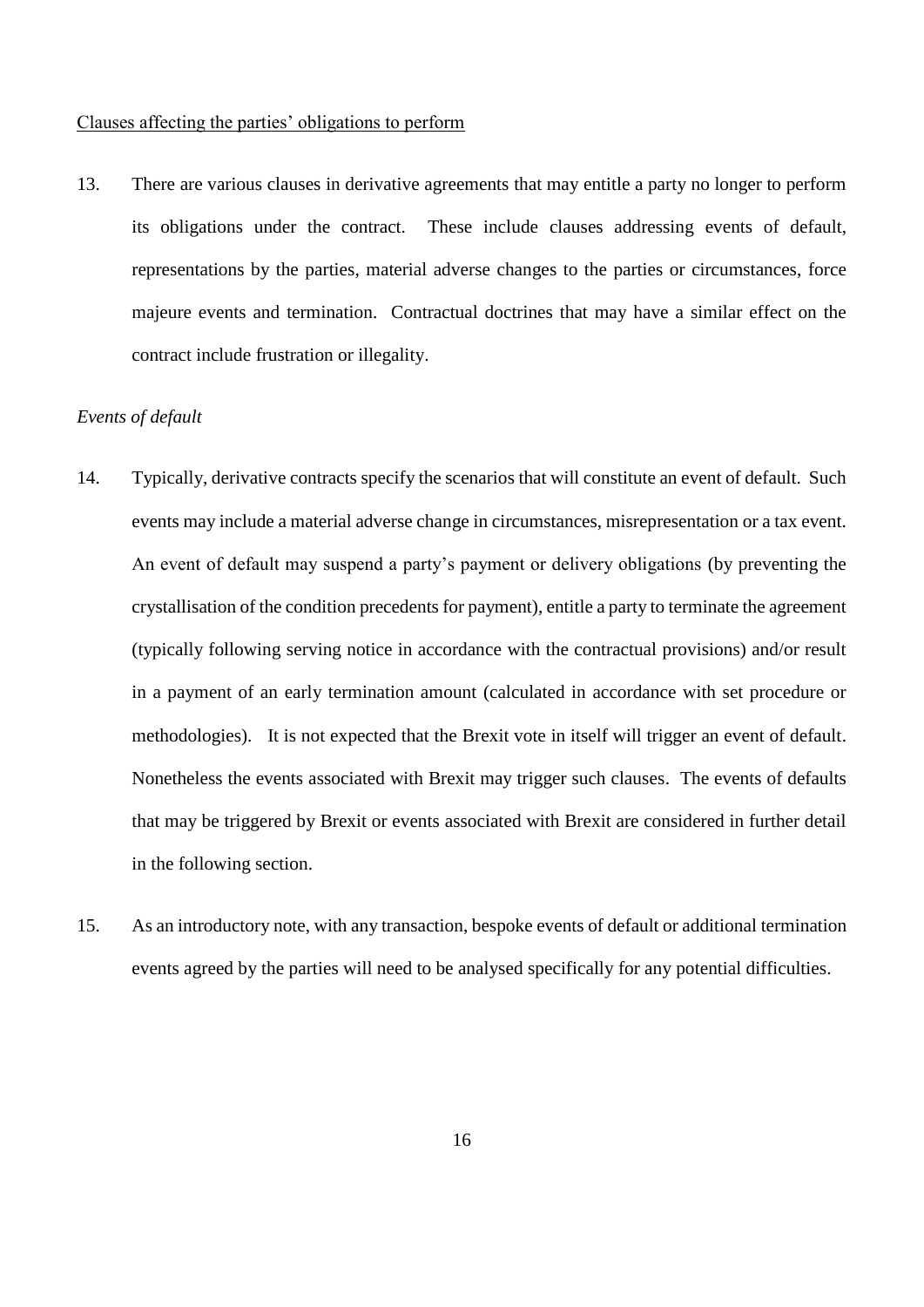# *Material adverse change clauses*

- 16. Within the context of derivatives, there is limited judicial guidance on the occurrence of a particular event(s) or deterioration of the parties' position that will relieve a party of its obligation(s) due to a material adverse change. Nonetheless, in accordance with accepted tenets of construction, the undoubted starting point for the exercise of interpreting material adverse change provisions will involve assessing the particular words used. In that, the process of construction requires identifying what the parties meant through the eyes of a reasonable reader, and, save perhaps in a very unusual case, that meaning is most obviously to be gleaned from the language of the provision.
- 17. Mr Justice Blair in *Grupo Hotelero Urvasco SA v Carey Value Added SL* [2013] EWHC 1039 considered the construction of a material adverse change clause in relation to the deterioration of the financial condition of a counterparty to a loan agreement. Within this context, the judgment sets out four principles of construction in relation to material adverse change clauses. We would expect similar principles to apply in relation to derivatives.
- 18. First, the judgment indicated that an assessment of the financial condition of the company should normally begin with the company's financial information at the relevant time, and a party seeking to rely on such a clause ought to show an adverse change over the period in question by reference to that information. Additional information relevant to the question of whether a material adverse change has occurred in the party's financial condition can also be considered.
- 19. Secondly, for the change in financial condition to be material, the adverse change must be material in a substantial or significant way to the counterparty's ability to perform the transaction in question.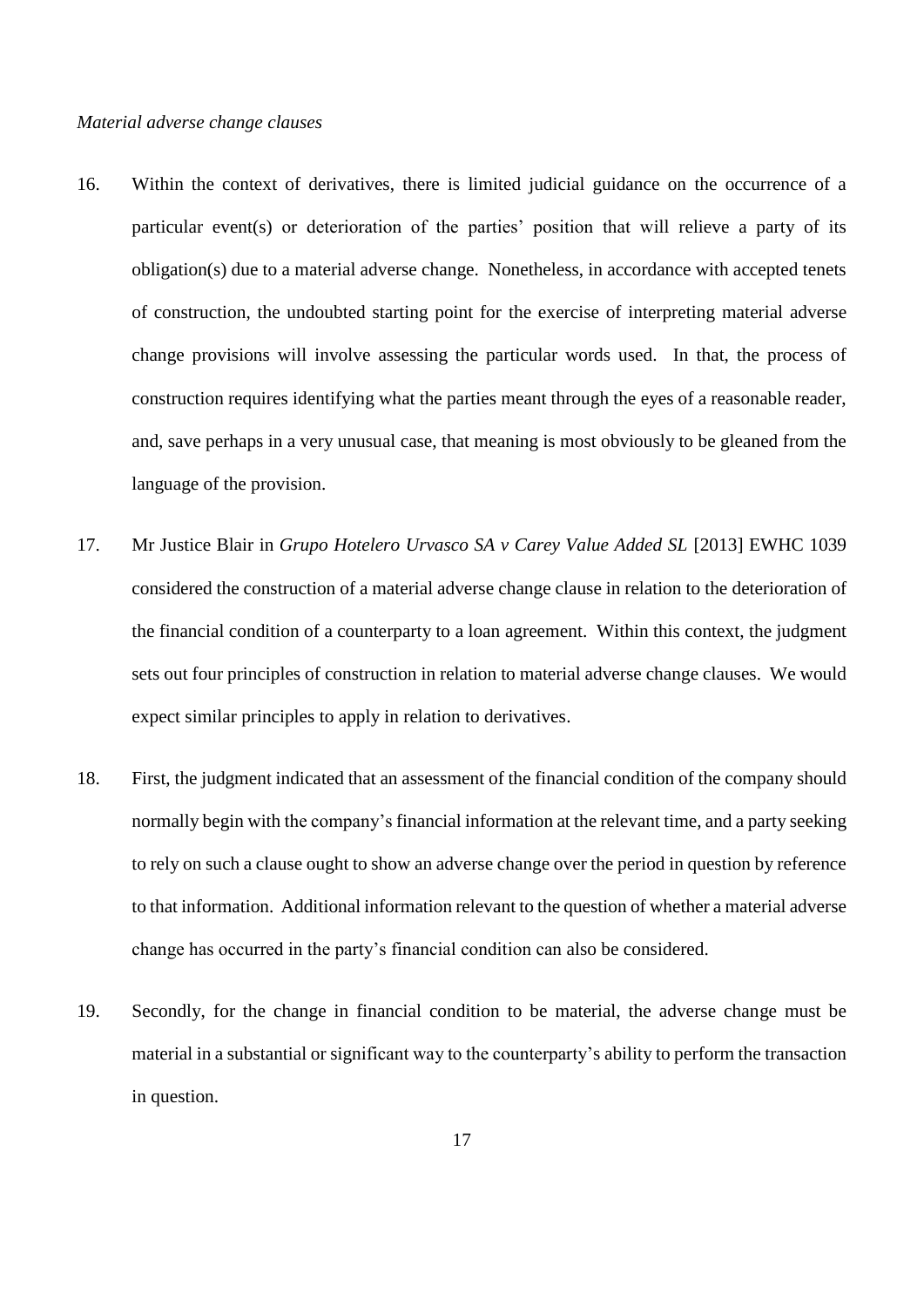20. Thirdly, a state of affairs at the time of contracting will not give rise to a material adverse change. In this respect, Professor Hooley's observation (made in light of the 9/11 attacks) were quoted in the judgment as follows:

"*General and/or sectorial economic decline that was known to, or should have been foreseen by, the party relying on the clause when he entered into the contract is unlikely to be held to constitute a material adverse change unless the wording of the clause is particularly clear on the point*".<sup>1</sup>

- 21. Finally, in order to be material, any change must not merely be temporary.
- 22. Having regard to the third principle cited by Blair J, it is unlikely that Brexit or reasonably foreseeable events associated with Brexit will trigger a material adverse change provision in derivative agreements entered into after the 23 June 2016 UK referendum decision to leave the EU.
- 23. As to derivative agreements entered into prior to 23 June 2016, it is at least arguable that a loss of the right to passport into the EU as a result of Brexit may constitute a material adverse change by virtue of substantially affecting the financial condition of certain companies or the circumstances of particular derivative contracts. The economic volatility associated with Brexit may also adversely affect the financial condition of certain companies to such an extent that it provides grounds to rely on material adverse change clauses on the basis of consequential adverse effects on the financial condition of companies. Further, if a party's business is dependent on EU legislation and/or free access to EU markets, a Brexit that repeals relevant EU laws and/or limits access rights could trigger material adverse change clauses. Similarly, a chaotic Brexit, or

<sup>&</sup>lt;sup>1</sup> Material Adverse Change Clauses After 9/11, chapter 11 of Commercial Law & Commercial Practice, ed. Worthington, 2003.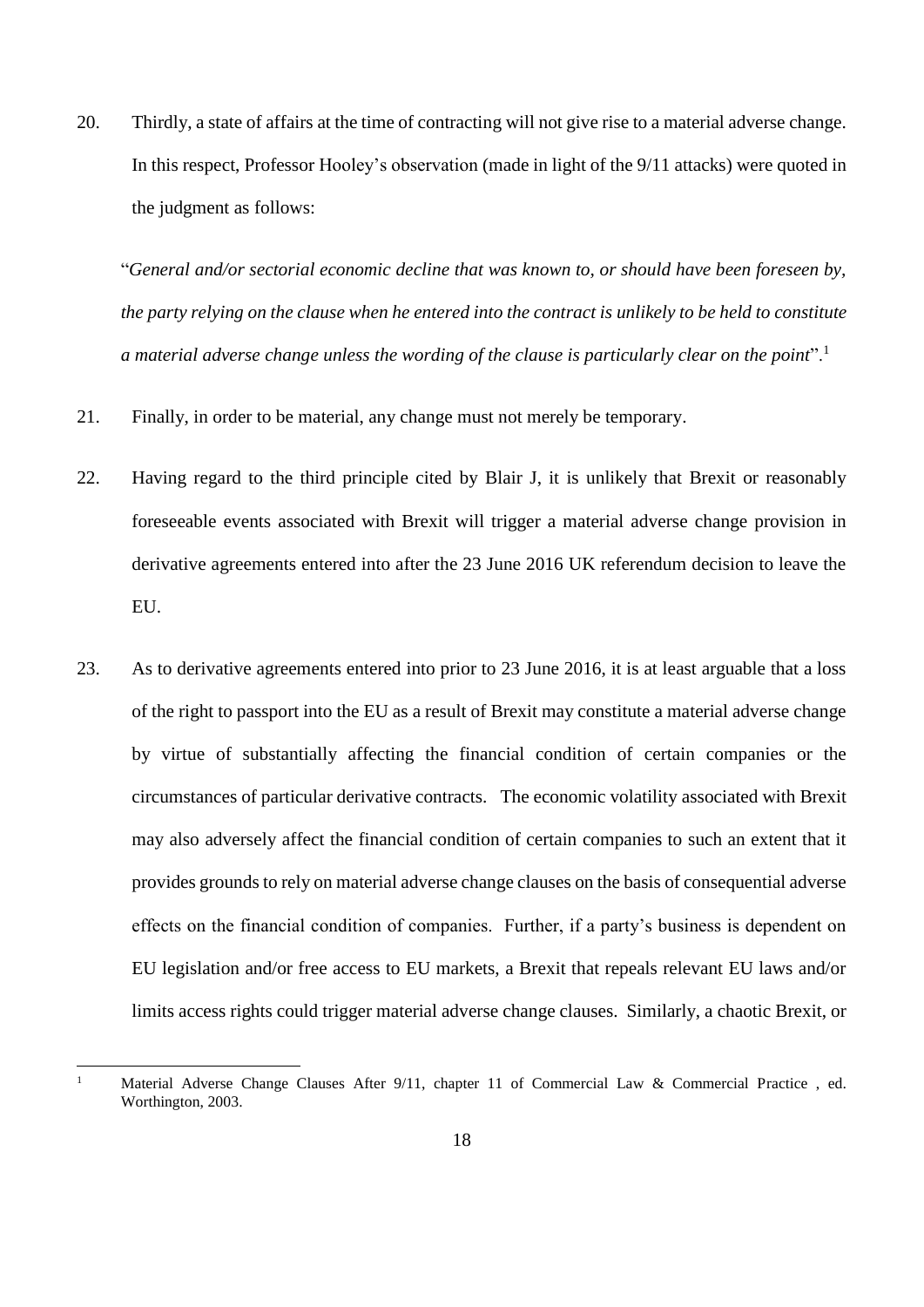poorly managed Brexit, could potentially result in ratings downgrades for contractual parties, which may in turn trigger material adverse change clauses.

- 24. We hope that the UK will limit the risk of parties escaping contractual obligations by relying on material adverse change clauses by ensuring in the EU negotiations that an alternative framework is agreed that protects the rights of UK entities to operate under EU regulations. Ideally this protection would arise under a permanent treaty arrangement, or alternatively an interim arrangement that allows contracting parties to address any permanent arrangement that may ultimately be implemented to recognise the exit of the UK from the EU. We would hope and expect that the UK Government, with the support of the Bank of England, will also attempt to limit the economic volatility associated with Brexit.
- 25. Pending further clarification on the final terms of the UK's exit from the EU, the UK Government should encourage contracting parties to review existing agreements to assess the potential effect of various related events on material adverse change, force majeure and other clauses that may allow a contracting party to evade its obligations under derivative agreements. Contracting parties should also assess ways to ensure the protection of necessary consents to perform existing obligations, in particular protecting financial services passporting rights, which may ultimately necessitate the transfer of rights to an EU entity unaffected by Brexit.
- 26. Even if Brexit does not directly trigger material adverse change clauses, the volatility that the UK exit may trigger will likely result in increased collateral requirements, changes in collateral under credit support documents, or increased margin calls, which could in turn lead to a default on any failure to satisfy the additional requirements. These risks are heightened where margin calls are met by posting assets that are linked to the UK (for example, UK sterling or UK gilts).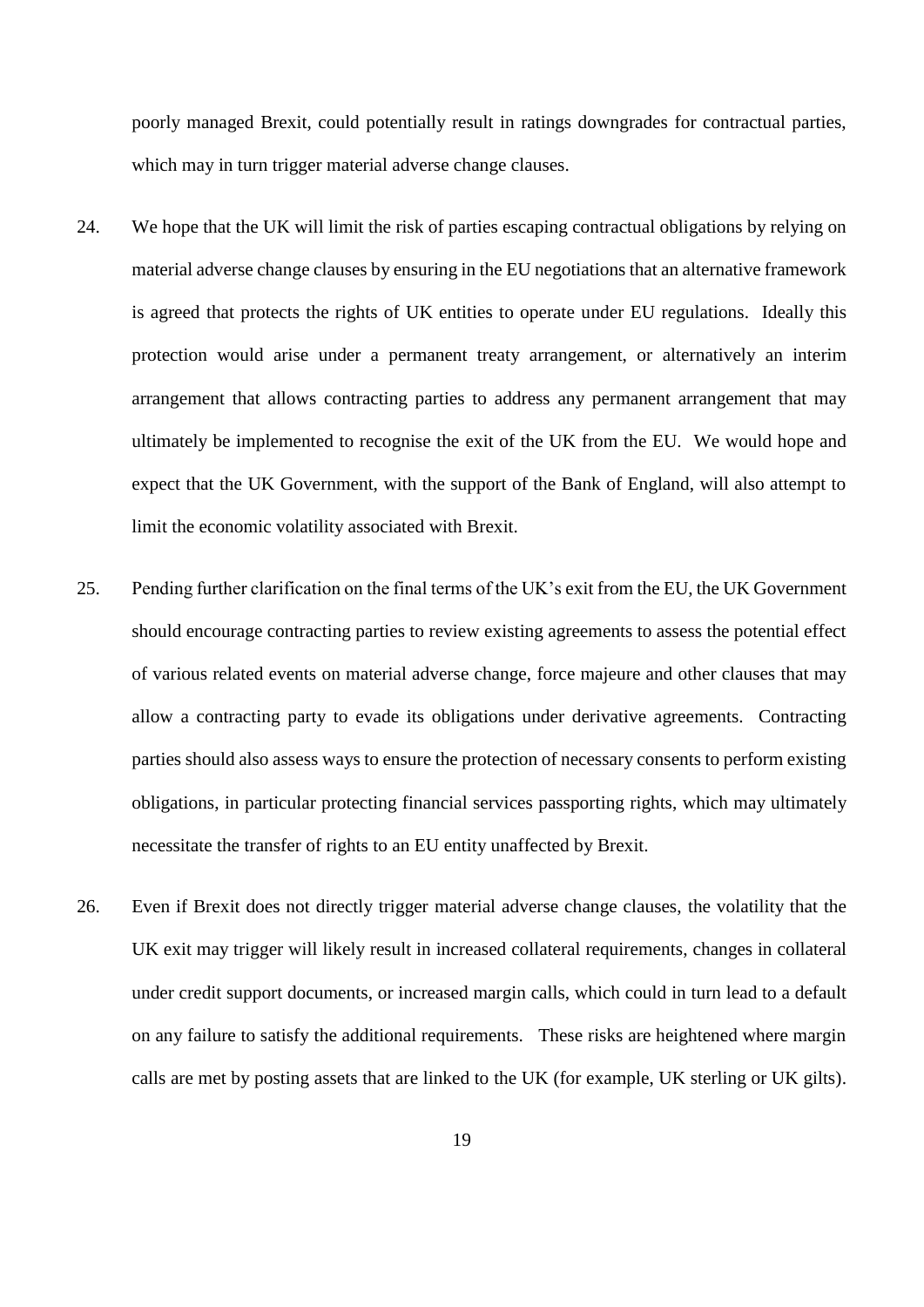A deterioration in the value of those assets may also result in obligations to post additional margin. Once again, we hope that the UK will carefully navigate the negotiations with the EU to limit the risk of further market volatility.

#### *Misrepresentation*

- 27. Most derivative agreements contain clauses setting out representations relating to the parties' authorisation to transact under the contractual terms. Thus, the commonly used standard representation clauses in derivatives agreements confirm that the contracting parties have the necessary powers to perform their obligations under the agreement and all necessary regulatory approvals to transact with one another. Typically, the representations are repeated on the occurrence of the parties' obligations and failing to be able to make the representations will amount to a material misrepresentation or will be defined as an Event of Default.
- 28. Following Brexit, entities established in the UK may have a different status and have different rights and obligations under EU regulations. Of particular relevance is the European Market Infrastructure Regulation (the **EMIR**). Contracting parties may cease to hold all necessary regulatory permissions as a result of UK-authorised firms losing rights to passport into Member States. The result of the altered status of UK entities may be that the representation clauses addressing the contracting parties' power to perform their relevant obligations are breached. To address any gaps that may exist in authorisations as a result of Brexit, contracting parties may start to transfer all transactions to, and enter future transactions through, an appropriately authorised entity that will not be affected by the Brexit.
- 29. Given the recent spate of cases where there have been attempts to avoid payment obligations by arguing a lack of legal capacity to enter into the relevant contracts or relying on prevailing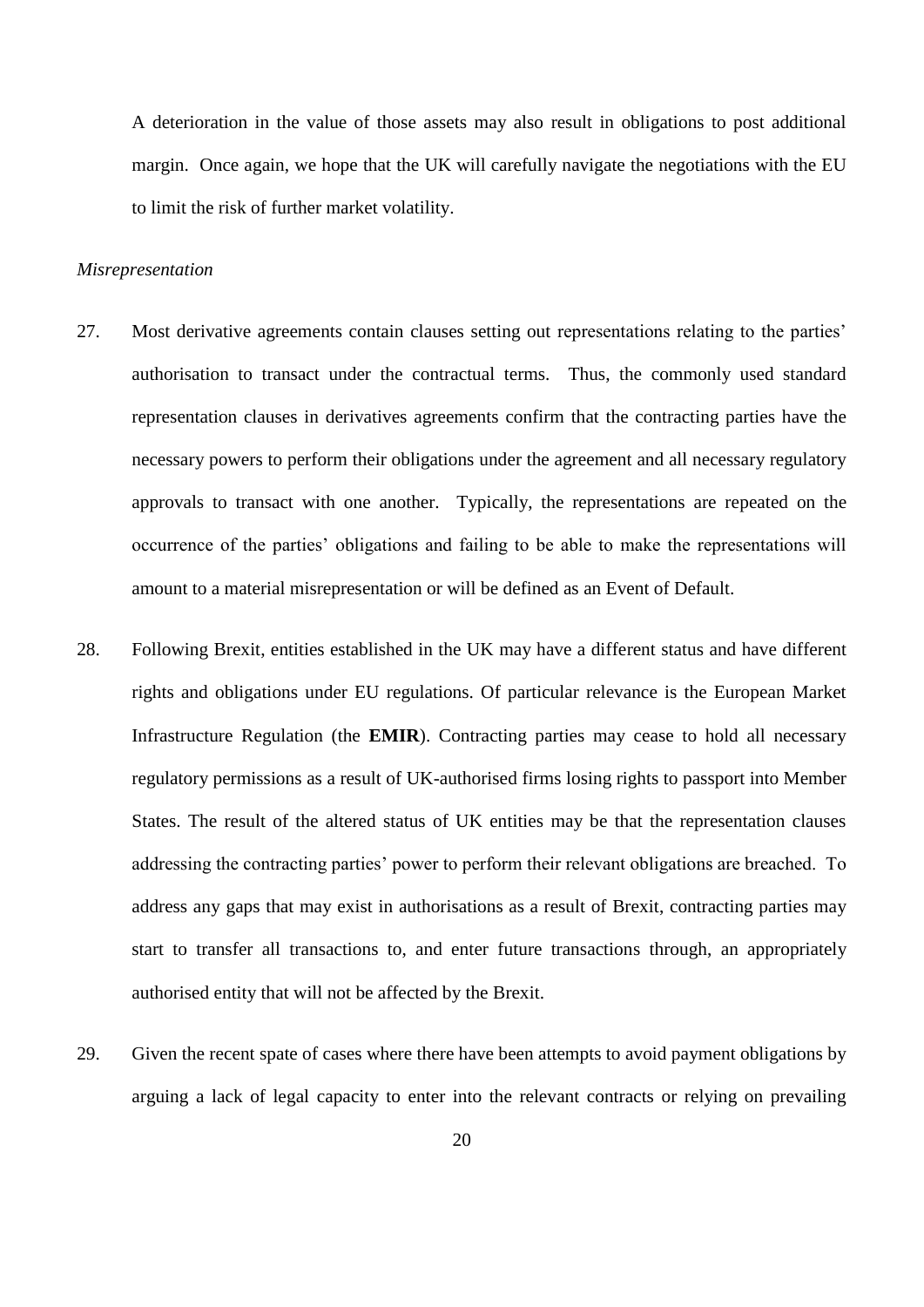mandatory national laws, particularly by state owned or related entities, $2$  one can foresee attempts to circumvent contractual obligations by claiming a material change in the capacities and powers of a party, or the parties, to execute or perform derivatives agreements such that the representations can no longer be made. Along similar lines, parties may also claim that performance conflicts with prevailing mandatory law. Although generally such arguments have not succeeded, there are cases where they have<sup>3</sup> and appeal court clarity in relation to these decisions is not expected until late 2017 (at the earliest).

# <span id="page-20-0"></span>*Termination events and force majeure*

 $\overline{a}$ 

30. At the current time, and absent specific or bespoke wording, it is unlikely that any termination events (such an illegality or force majeure) will be triggered by Brexit itself. Although, termination events that include a material change in tax laws may be triggered depending on the specific terms upon which the UK exits from the EU. We also foresee parties using events associated with Brexit, such as the possible loss of rights to passport into the EU, as an opportunity to rely on termination events to evade their contractual obligations. The UK Government and parties to derivative agreements should be aware of the disruption and possible satellite disputes there may follow as part of their charting of the risks arising from Brexit.

<sup>2</sup> *Haugesund Kommune v Depfa ACS Bank* [200] EWCA Civ 579; *Credit Suisse International v Stichting Vestia Groep* [2014] EWHC 3103; *Dexia Crediop SpA v Comune di Prato* [2015] EWHC 1746 (Comm); *Banco Santander Totta SA v Companhia De Carris De Ferro De Lisboa SA and others* [2016] EWCA Civ 1267.

<sup>3</sup> *Dexia Crediop SpA v Comune di Prato* [2015] EWHC 1746 (Comm), although doubted in *Banco Santander Totta SA v Companhia De Carris De Ferro De Lisboa SA and others* [2016] EWCA Civ 1267 at 54-55.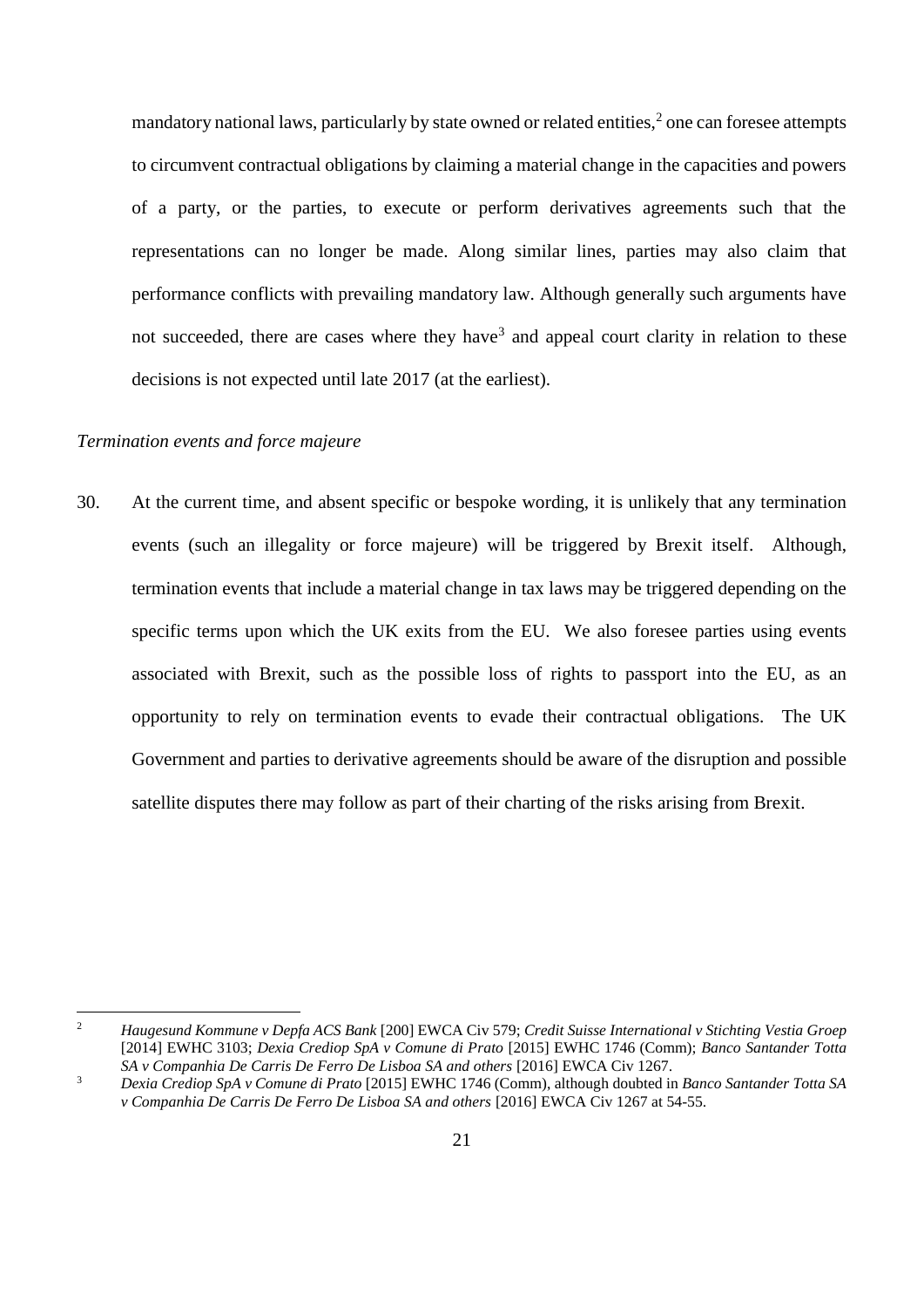### <span id="page-21-0"></span>*Frustration*

- 31. Even if an express termination event is not included in a derivative agreement, the common law doctrine of frustration may operate to terminate an agreement automatically (together with the transactions under it). The effect of frustration is generally different from that of a termination event. Instead of the termination payment being designed to preserve the value of the parties' performance obligations, it is designed to restore the parties to the position they would have been in if the transaction had not been entered into.<sup>4</sup>
- 32. The doctrine of frustration can be relied upon if a contract becomes impossible to perform. The same is true if an event beyond the control of either of the parties occurs which so significantly changes the nature of the outstanding rights and/or obligations from what the parties could reasonably have contemplated at the time of the contract's execution that it would be unjust to hold the parties to the contractual terms in the new circumstances.<sup>5</sup> However, that performance has become more onerous or expensive is not sufficient to justify reliance on the doctrine of frustration.
- 33. Given the high threshold for reliance on the doctrine of frustration under English law, it is unlikely that Brexit or the events associated with Brexit will provide grounds to terminate on the basis of frustration. Moreover, if specific termination event(s) are included, as is the case for the ISDA Master Agreement or agreements that include a force majeure provision, this will generally

<sup>4</sup> Law Reform (Frustrated Contracts) Act 1943.

<sup>5</sup> *National Carriers Ltd v Panalpina (Northern) Ltd* [1981] A.C. 675.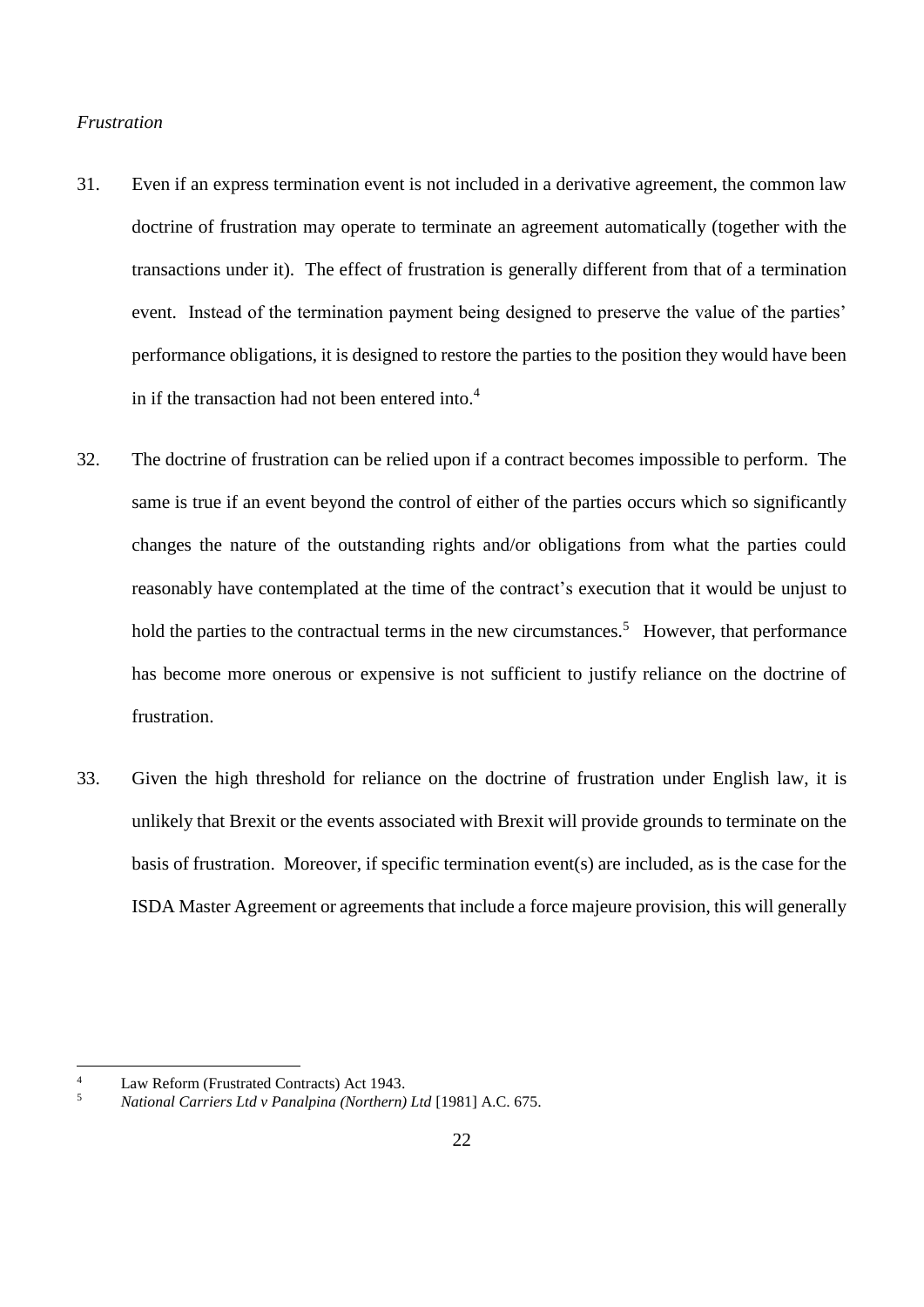prevent the doctrine of frustration from applying.<sup>6</sup> Events which fall outside the scope of the provision will, therefore, usually have no effect on the parties' obligations.

34. Nonetheless, if a derivatives agreement relies on a party's right to operate under EU regulations or throughout the EU, such as clearing via a UK CCP, then we envisage parties raising arguments that, amongst other legal doctrines excusing performance, the contract has been frustrated. As noted above, we hope that the UK Government will take steps to limit the risk of parties attempting to use Brexit and the events that follow, as an opportunity to evade contractual obligations and spur disputes.

# <span id="page-22-0"></span>**Standard form documentation**

- 35. There is widespread standard form documentation that is frequently used to construct derivative agreements. One of the most popular is the ISDA documentation, especially the 1992 and 2002 ISDA Master Agreement. Standard form documentation ensures the efficient, coherent and effective documentation of derivatives transactions and enables transactions to be confirmed rapidly and cleared through central counterparties. To allow standard form documentation governed by English law to continue to attain these objectives, it will be important to limit the uncertainty surrounding the construction of the provisions arising on Brexit.
- 36. Although the ISDA Master Agreement may be used for the full range of derivatives transactions, the British Bankers Association has also published standard form documentation that continues

<sup>6</sup> *Joseph Constantine SS Line Ltd v Imperial Smelting Corp. Ltd* [1942] A.C. 154, 163; *Kuwait Supply Co v Oyster Marine Management (The Safeer)* [1994] 1 Lloyd's Rep. 637; *Bangladesh Export Import Co Ltd v Sucden Kerry SA* [1995] 2 Lloyd's Rep. 1. Cf. exceptions to this principle apply: see Chitty on Contracts (31st ed., Sweet & Maxwell, London, 2012), para. 23-058.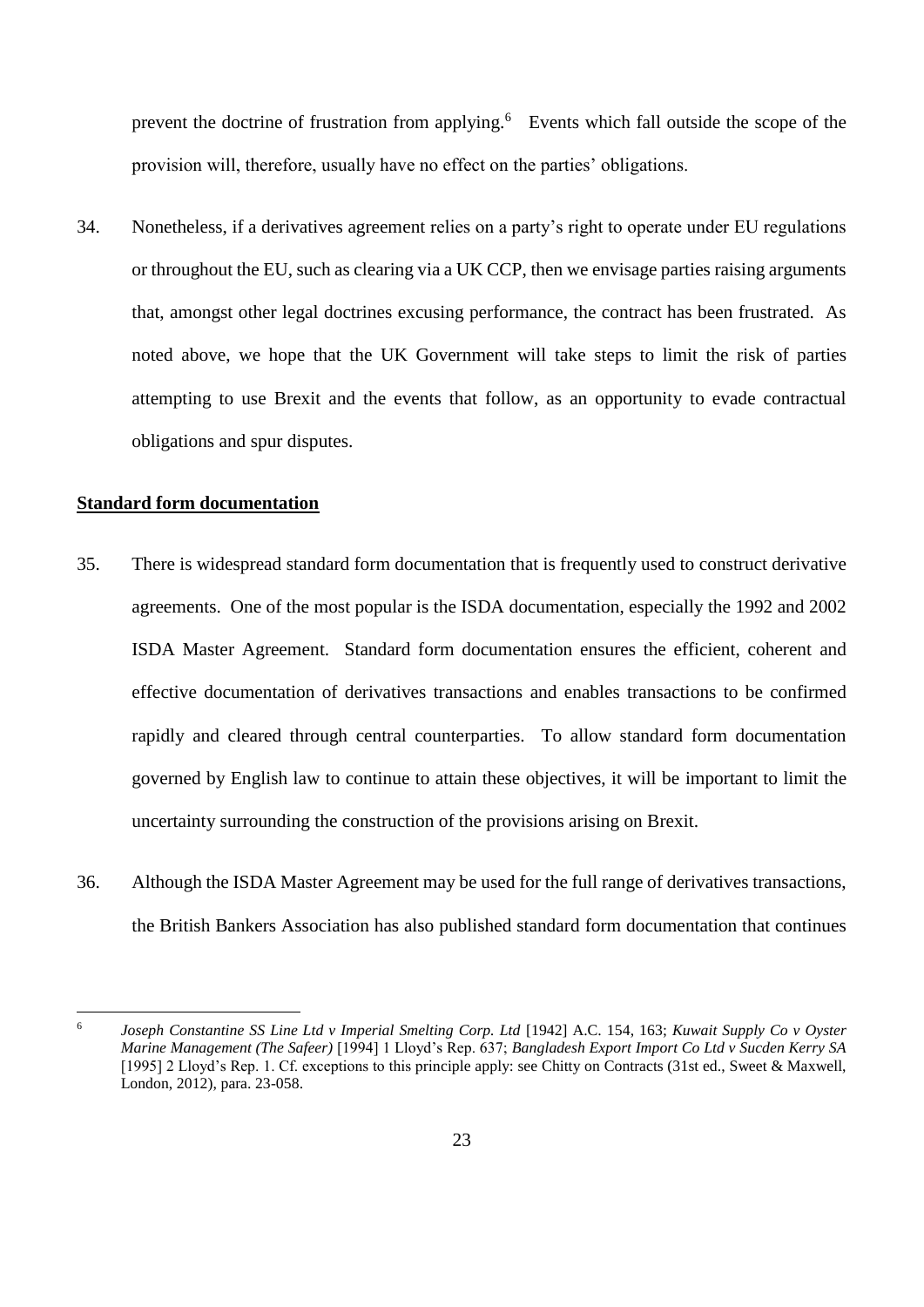to be used occasionally. In 1992 the LICOM Terms and their US equivalent were replaced by a new master agreement for currency options, known as the International Currency Master Agreement. In September 1993, the BBA also published the International Foreign Exchange Master Agreement, for use in documenting spot and forward foreign exchange contracts. The ICOM Agreement and IFEMA were updated in 1997 and, at the same time, an amalgam of the two agreements, the Foreign Exchange and Options Master Agreement, was prepared and published.

37. To address areas of uncertainty in relation to the ISDA Master Agreement, ISDA has a dedicated website on Brexit providing guidance on several issues. These issues have also been discussed in further detail during ISDA conferences and seminars.<sup>7</sup> During similar instances of government, legislative or market change, ISDA has managed industry-wide issues by way of online protocols to which parties can agree to adhere, simply updating all their documentation in accordance with the protocols. ISDA Determination Committee decisions may also be a source for guidance. It is hoped that the BBA will consider publishing guidance on the effect of Brexit on its standard form documentation. Brexit may indeed present an opportunity to address areas of uncertainty that existed in relation to standard form documentation, even prior to Brexit, and/or to publish updated standard form documentation. The UK Government may wish to consult with industry bodies, such as the BBA and ISDA, to assist the provision of guidance to contractual parties that rely on standard form documentation. If following Brexit, issues of interpretation arise, despite such guidance, contractual parties may be best advised to seek clarification from

<sup>7</sup> For example, as part of series of webinars and seminars on Brexit, on 13 September 2016, ISDA held a webinar on the legal issues stemming from Brexit focusing on governing law, jurisdiction and arbitration clauses under the ISDA Master Agreement.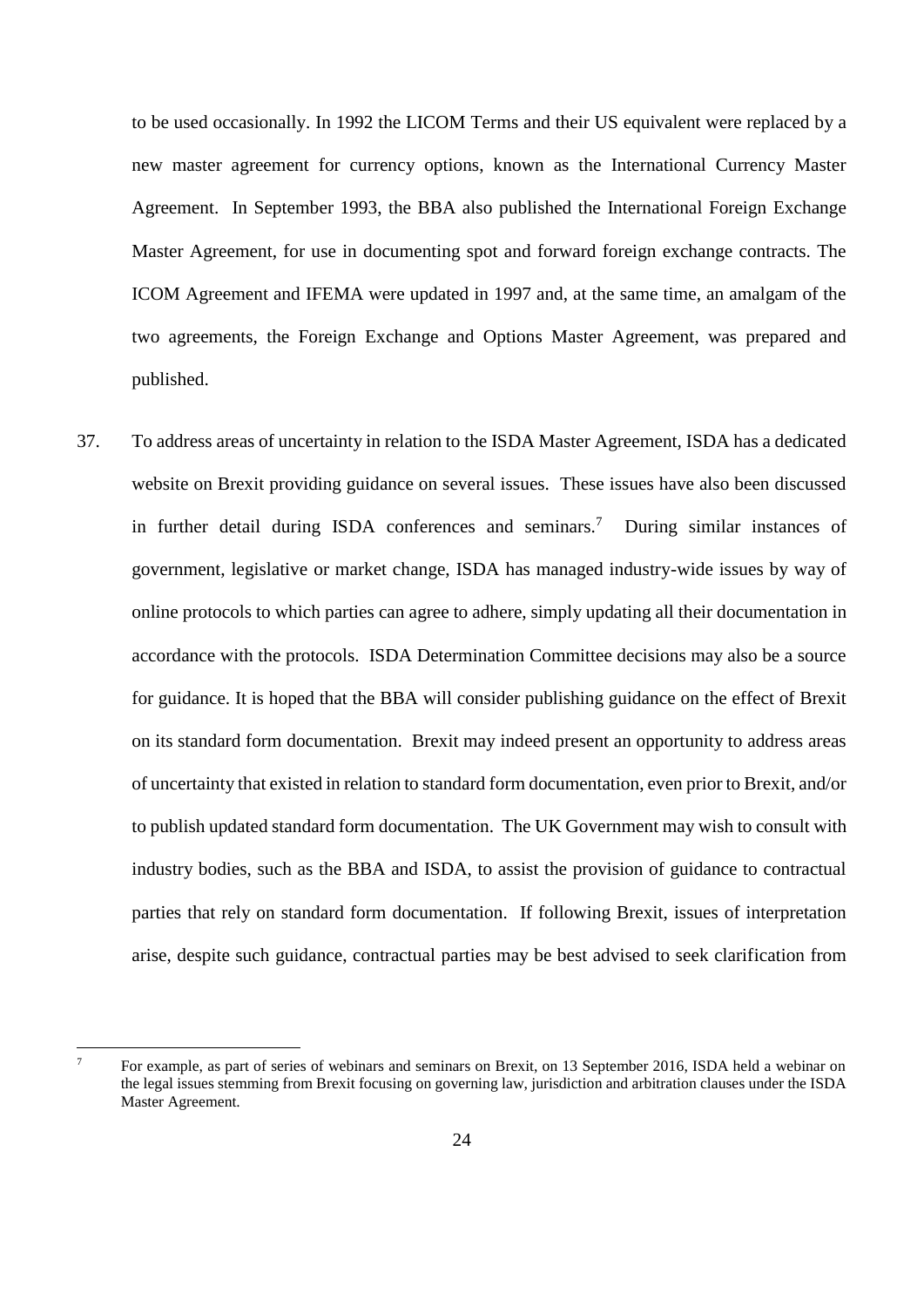the courts via Part 8 proceedings or the Financial List Test Case procedure, particularly where the interpretation of standard form documentation is in issue.

38. The following section sets out areas where there are potential uncertainties in relation to the application of terms of standard form documentation governing derivatives in light of Brexit.

## <span id="page-24-0"></span>Events of Default

- 39. The ISDA documentation expressly specifies events of default, including a misrepresentation, illegality and termination events. The parties are free to add to the specified Termination Events to the Agreement by including a suitable provision in a Schedule or a Confirmation (specifying which party or parties should be treated as an Affected Party if the event occurs). An additional Termination Event that is frequently included in the 1992 Master Agreement applies where, due to circumstances beyond a party's control, it becomes impossible for that party to make or receive a payment or delivery under the Agreement (or to comply with any other material provision of it), or for a Credit Support Provider to perform any obligation it has under a Credit Support Document. Wording that could be included for this purpose is contained in the User's Guide to the 1992 ISDA Master Agreements.<sup>8</sup> Such termination provisions could be triggered should Brexit result in the loss of passporting rights or other essential rights under EU law that support performance under derivative agreements.
- 40. Other additional Termination Events that are sometimes seen are triggered by a change of control of one of the parties, a downgrade in its credit rating below a specified level, a material adverse change in its financial position or a reduction in its net asset value to less than a specified amount.

<sup>8</sup> Firth, Derivatives Law and Practice at 11.100.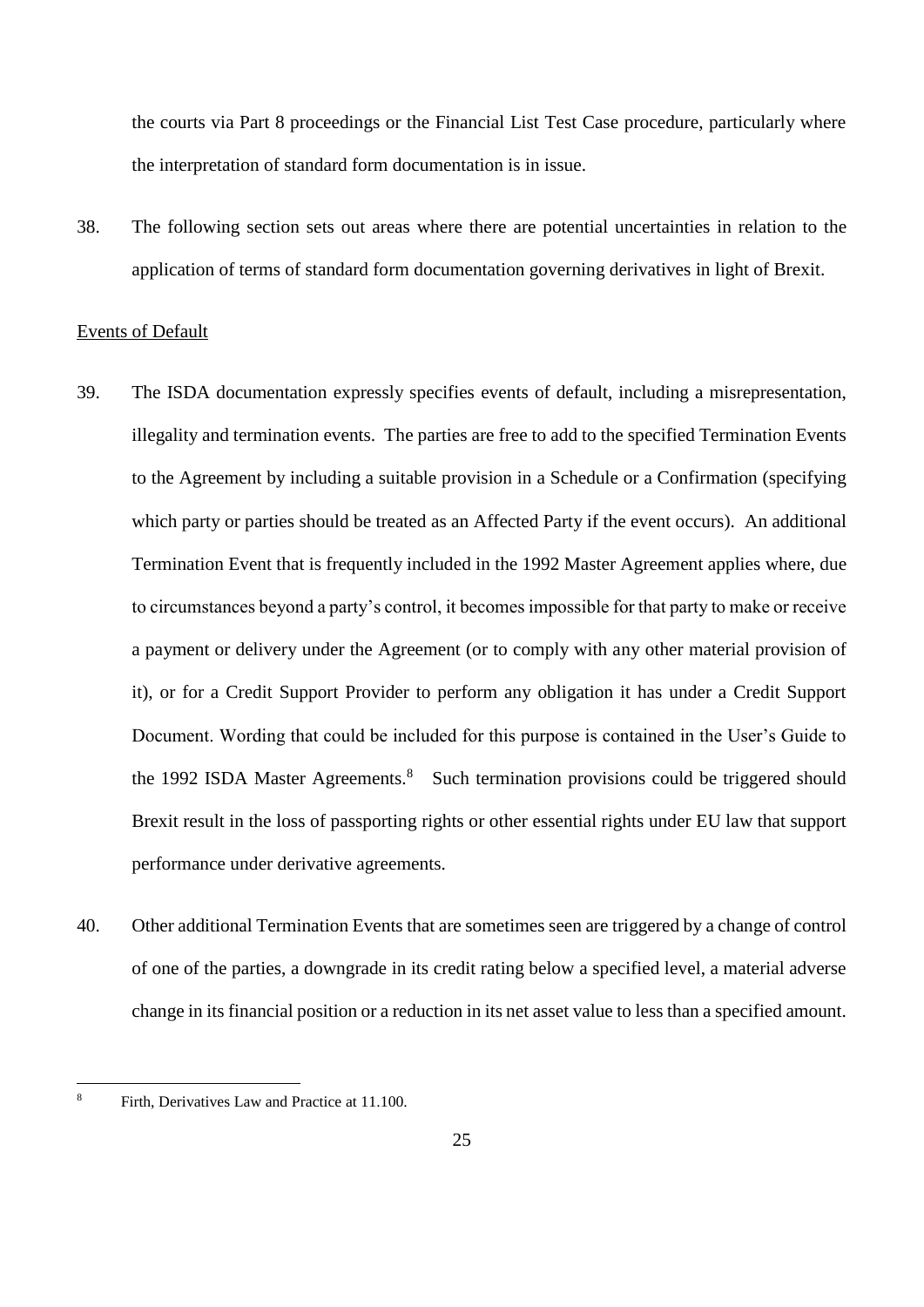Should a disorderly Brexit or poorly negotiated Brexit result in ratings downgrades or loss of essential rights under EU law it could result in the triggering of such additional termination rights under certain agreements.

- 41. Parties to the ISDA Master Agreements give certain representations upon entering into the agreement and upon each transaction under its terms. A failure to satisfy the representations constitutes an event of default. As noted above, the UK's exit from the EU may result in a party losing passporting rights with the result that representation provisions are breached. For example, sections 3(a)(i) and (ii) of the ISDA Master Agreements address the status of the contracting parties, "good standing" under relevant laws and powers to execute and perform the agreement, section 3(a)(iii) of the 2002 ISDA Master Agreement provides that performance of the agreement does not violate or conflict with applicable laws, and section  $3(a)(iv)$  mandates that all governmental and other consents that are required to perform have been obtained with respect to the agreement.
- 42. Similarly, parties also give covenants to each other throughout the course of performance, which may be triggered as a result of a party losing passport rights (for example, section 4(b) maintain authorisations and section 4(c) comply with laws).

# <span id="page-25-0"></span>Termination events

43. The ISDA Master Agreements also allow termination on the occurrence of certain specific events; for example, on the occurrence of an "illegality" event. Such an event would occur where it becomes unlawful to perform the parties' obligation(s) under any applicable law due to an event or circumstance occurring after a transaction is entered into. Generally, as indicated above,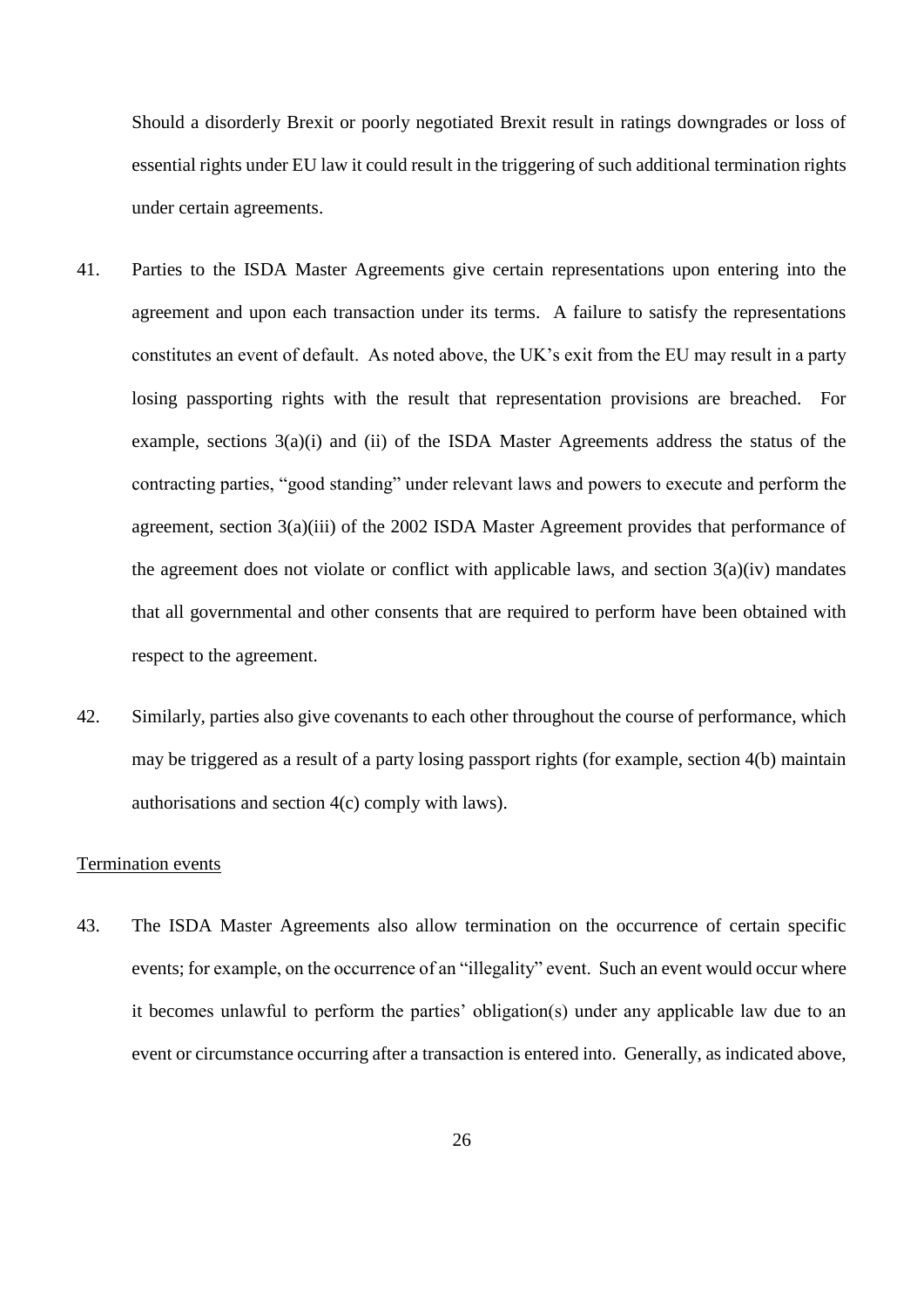Brexit and the events associated with Brexit will not allow a contracting party to terminate its obligations under a derivatives agreement (on grounds of illegality or force majeure).

- 44. Nonetheless, in the event that the terms of the UK's exit from the EU results in a change in tax law and withholding tax becomes payable<sup>9</sup>, then a Tax Event constituting a Termination Event under the ISDA Master Agreement may arise. As such, the UK will need to have regard to the tax obligations that may arise between contracting parties in the financial services industry as part of the exit negotiations. Contracting parties will also have to consider whether any tax may become payable as a result of the UK leaving the EU.
- 45. It also should be noted that the 1992 and 2002 ISDA Master Agreements differ in relation to the circumstances under which a party can rely on illegality to terminate transactions.

## <span id="page-26-0"></span>Governing law

46. Section 13(a) of the 1992 and 2002 ISDA Master Agreements states that the Agreement will be governed by and construed in accordance with the law specified in the Schedule. The parties are thereby able to choose the law by which the Agreement will be governed and construed. English law is often chosen as the governing law, both by parties domiciled in the UK and parties in other jurisdictions. The popularity of English law is likely to be due to its content, rather than the UK's membership of the EU. Indeed, English contract law has developed largely independently of EU law, with key concepts such as contractual estoppel and the implication of terms, having been

9

Section 2(d) of the 1992 and 2002 ISDA Master Agreements, contains provisions setting out the consequences if a tax is imposed by any applicable law on a payment required to be made by a party under a transaction.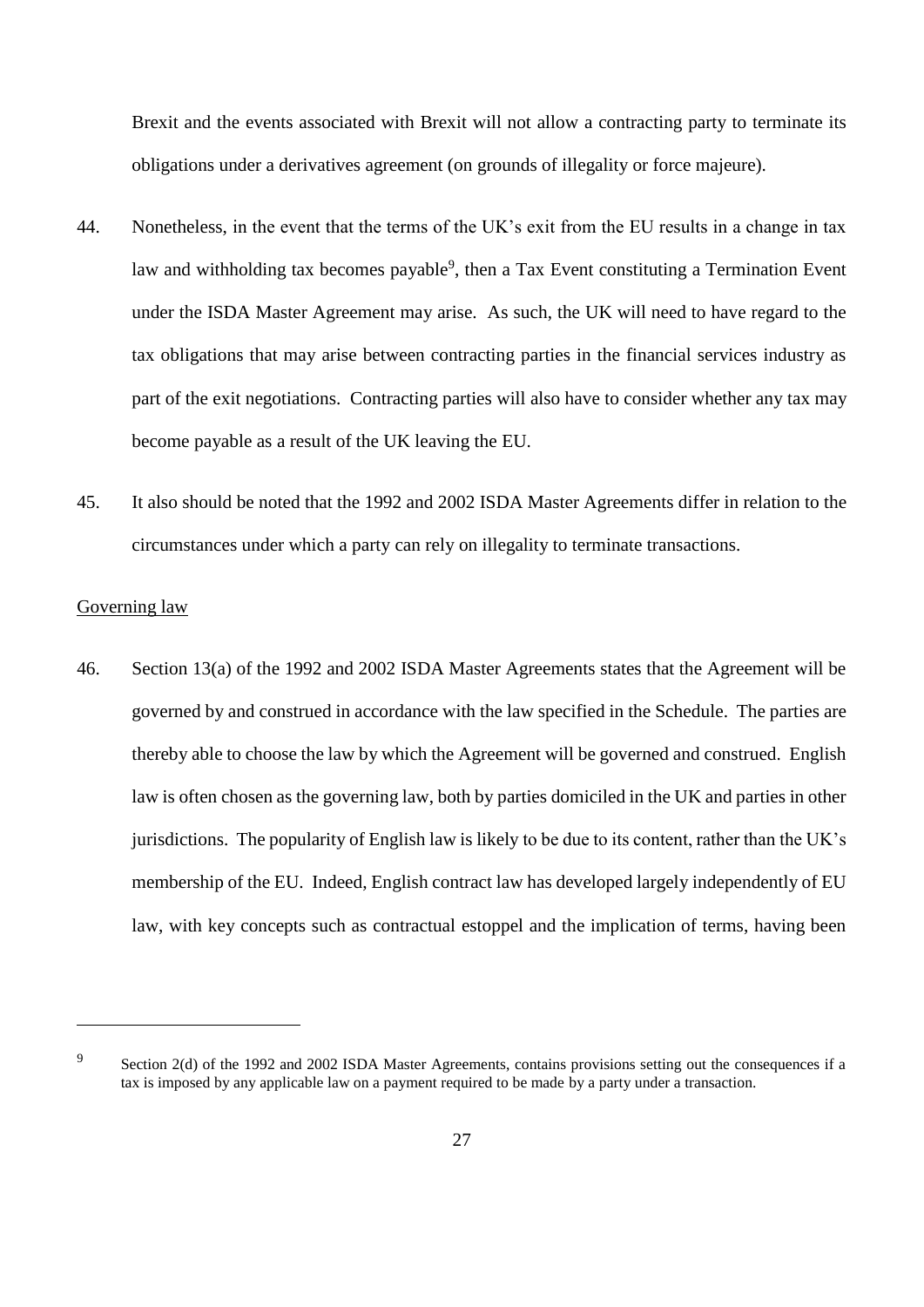derived from the Common Law. It is therefore hoped that Brexit will not have a marked impact on the numbers of parties choosing English law to govern their contracts.

- 47. Brexit may however have an impact on the choice of law rules applied by the English Courts in determining the governing law. Currently all EU countries are required to apply the choice of law rules in the Rome I Regulation (EU Reg No. 593/2008) for contractual claims and the Rome II Regulation (EU Reg No. 864/2007) for tort claims. In short, the Rome Regulations provide that the courts will recognise and apply the parties' express choice of law. The English Courts are therefore required to give effect to the parties' choice of law set out in section 13(a) of the ISDA Master Agreement. Post-Brexit, the Rome Regulations will not apply in the UK (unless UK ultimately becomes a European Free Trade Association member state).
- 48. However it is expected that, under the common law or any replacement regime, the English courts will nevertheless continue to follow the express choice of law in relation to contractual disputes in line with Rome I (contract claims). Perhaps more uncertain is whether the English courts will continue to recognise an express choice of law in relation to tort disputes in circumstances where pre-Rome II (tort claims), English law adopted a different position. Pre-Rome II, English law applied the law of the State in which the tort occurred rather than the express choice of law selected by the parties. However, given that the English courts generally recognise the autonomy of contractual parties, it seems unlikely that the judiciary will depart from the position under the Rome II Regulation.
- 49. To avoid any uncertainty, the UK Government may wish to consider legislative guidance to support the English courts continuing to recognise the express choice of law adopted by the parties. One option would be to leave the substance of the Rome Regulations in place, but re-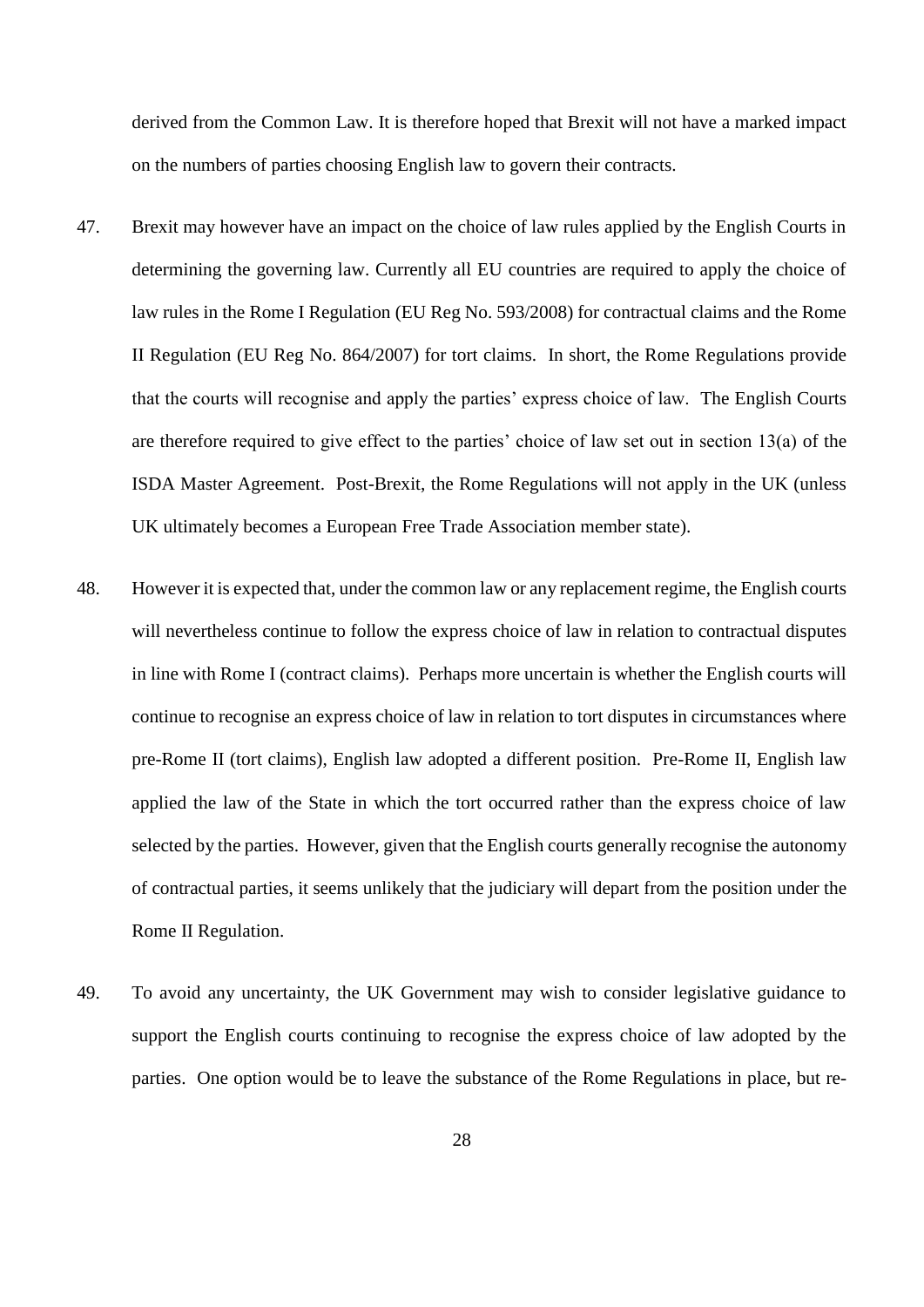enacted as UK legislation.<sup>10</sup> Another option would be to fall back on the rules in place in the UK immediately before those Regulations. In the case of contractual obligations these were contained in the Rome Convention, which is broadly similar to Rome I, and respects the parties' choice of law. However, as explained above, in the case of non-contractual obligations, the pre-existing legislation, the Private International Law (Miscellaneous Provisions) Act 1995 did not give the parties an express right to choose the law applicable to non-contractual obligations. As such, the first option of re-enacting the Regulations as UK law, is preferred.

50. Following Brexit, Rome I and Rome II will continue to apply in the remaining Member States. Therefore, it is expected that Member State courts would still give effect to an English governing law clause, even if the UK was no longer part of the EU. Although, the approach of Member State courts will need to be assessed in line with any prevailing local laws.

## <span id="page-28-0"></span>Jurisdiction clauses

- 51. Pursuant to Section 13(b) of the 2002 ISDA Master Agreement, if the parties have selected English law as the governing law, the parties will be treated as having irrevocably submitted to (a) the non-exclusive jurisdiction of the English courts if the proceedings do not involve a "Convention Court" and (b) the exclusive jurisdiction of the English courts if the proceedings do involve a "Convention Court"<sup>11</sup>.
- 52. A "Convention Court" is defined in the 2002 ISDA Master Agreement as any court which is bound to apply to the Proceedings either Article 17 of the 1968 Brussels Convention on

<sup>&</sup>lt;sup>10</sup> However, over time, the interpretations of such Regulations could diverge between the English courts and the courts of the EU Member States

<sup>&</sup>lt;sup>11</sup> The 1992 ISDA Master Agreement similarly refers to "Contracting States".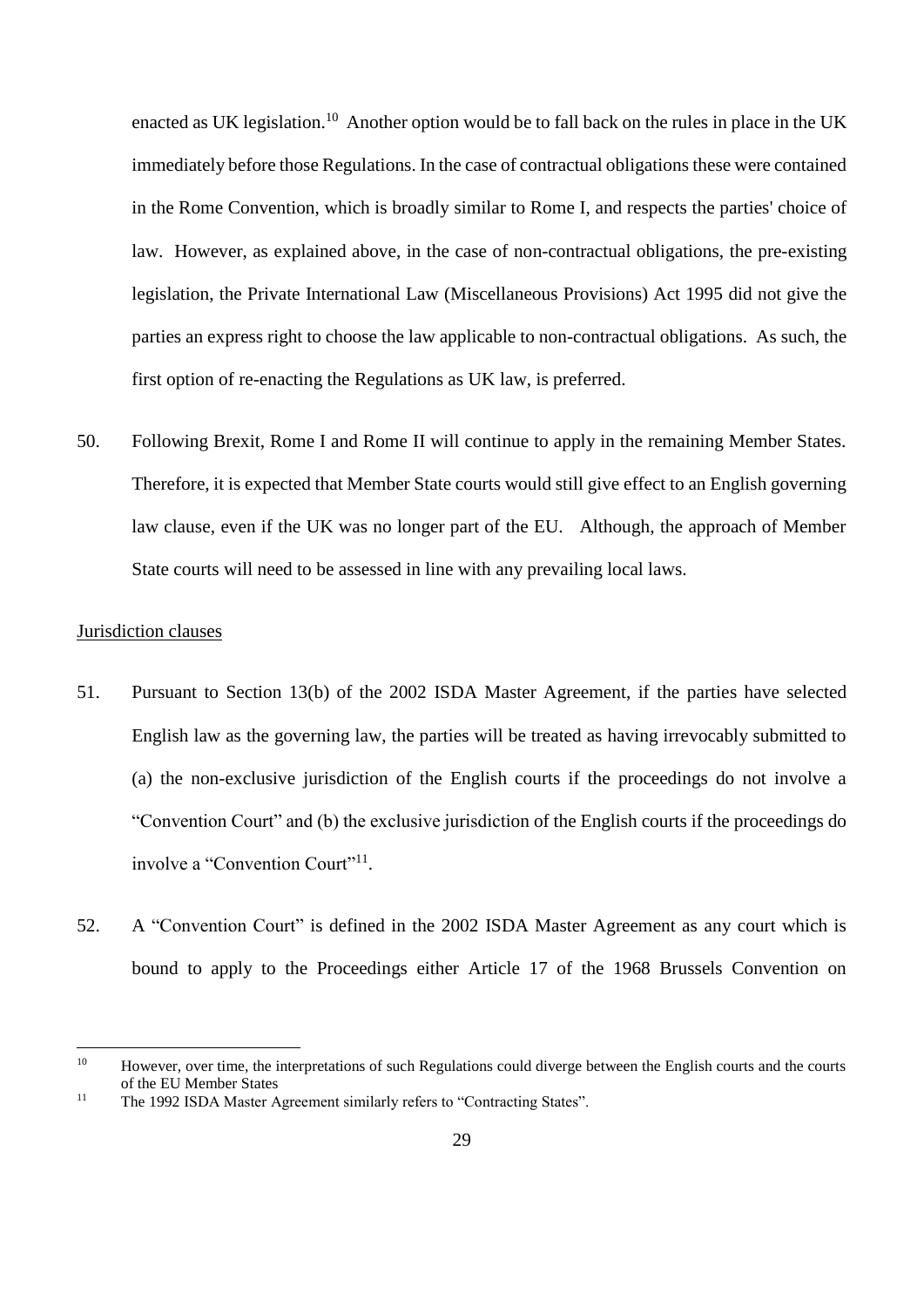Jurisdiction and the Enforcement of Judgments in Civil and Commercial Matters or Article 17 of the 1988 Lugano Convention on Jurisdiction and the Enforcement of Judgments in Civil and Commercial Matters.<sup>12</sup> Since the publication of the 2002 ISDA Master Agreement, the Brussels Convention has subsequently been amended by the EU Brussels Regulation (now set out in the Recast Brussels Regulation EU 1215/2015 (the "Recast Brussels Regulation")).

- 53. Therefore the effect of section 13(b) of the 2002 ISDA Master Agreement, is to impose an automatic exclusive jurisdiction clause in favour of the English courts if the contract is entered into between EU-based counterparties and they chose English law as the governing law. The parties are also free to agree for the English courts to have jurisdiction even if the governing law is not English law.
- 54. Given that section 13(b) of the 2002 ISDA Master Agreement seems to be premised on the assumption that the UK is a signatory to the Recast Brussels Regulation, its status may be unclear following Brexit. In this respect, Peter Werner, Senior Director at ISDA, recently observed that the issues arising under section 13 will be one of the future action points for further discussions to be conducted in the ISDA working groups on Brexit, and that ISDA had already received interesting comments on how to amend section 13. To address these issues, parties to the 2002 ISDA Master Agreement that intend to ensure recognition of the exclusive jurisdiction of the courts of England may wish to specify clearly the parties' choice of forum.

 $12$ 

Given that the 2002 ISDA Master Agreement defines Convention Court by reference to the 1968 Brussels Convention, rather than the 2001 Brussels Regulation I, which was in force at the time when the Agreement was produced, it is arguable that the exclusive jurisdiction is not conferred on current EU Member States. Nor does the definition recognise the 2007 Lugano Convention or the Recast Brussels Regulation.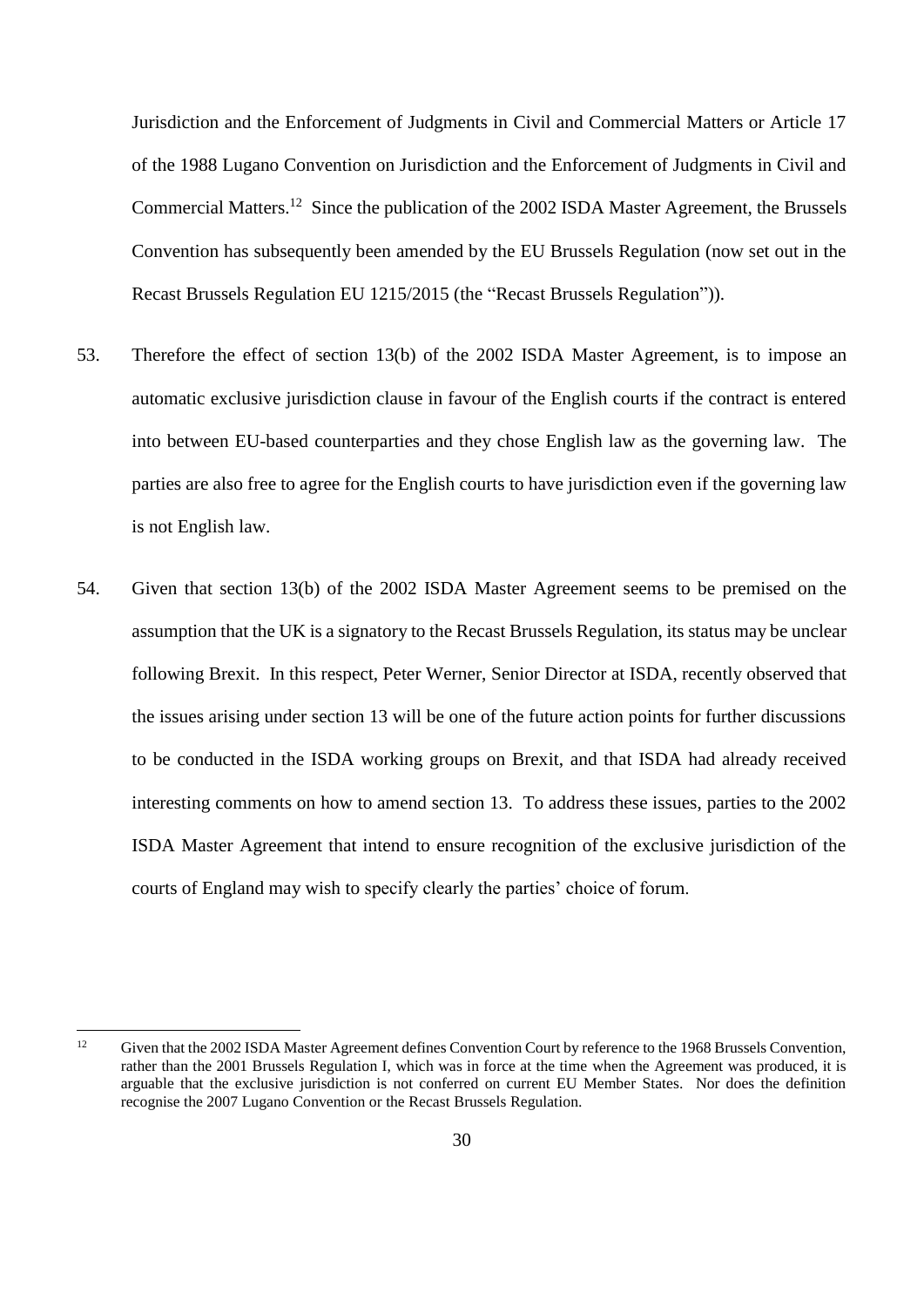- 55. Currently in determining whether to accept jurisdiction over a dispute, the English Courts apply the Recast Brussels Regulation, which respects parties' choices of forum. The Recast Brussels Regulation also provides for reciprocal recognition across the EU of judgments handed down in all member states, including English court judgments.
- 56. Following Brexit, the Recast Brussels Regulation will no longer apply. It is therefore important that an equivalent regime is put in place so that parties are not deterred from choosing the English courts as the forum in which disputes are to be settled. The UK Government will need to explore the potential alternative options to the Recast Brussels Regulation to ensure that party autonomy is respected and that English judgments continue to be recognised and enforced across the EU. The 2007 Lugano Convention and the Hague Convention on Choice of Court Agreements are viable alternative options, albeit without a number of the added benefits found in the Recast Brussels Regulation.
- 57. As arbitration falls outside the Brussels Regulations, arbitration clauses that elect English law, seat and arbitration rules will not be affected by Brexit. The reciprocal recognition of such arbitration clauses across the EU (and worldwide) is subject to the New York Convention on the Recognition of Foreign Arbitral Awards to which the UK is already a signatory in its own right.<sup>13</sup> Although one change is that Brexit may result in the re-emergence of anti-suit injunctions to prevent parallel arbitration or litigation in breach of contractual obligations, which the ECJ has declared to be incompatible with EU law.

 $13$ See ISDA Brexit website at section 3:<http://www2.isda.org/functional-areas/legal-and-documentation/uk-brexit/> (accessed 11 November 2016).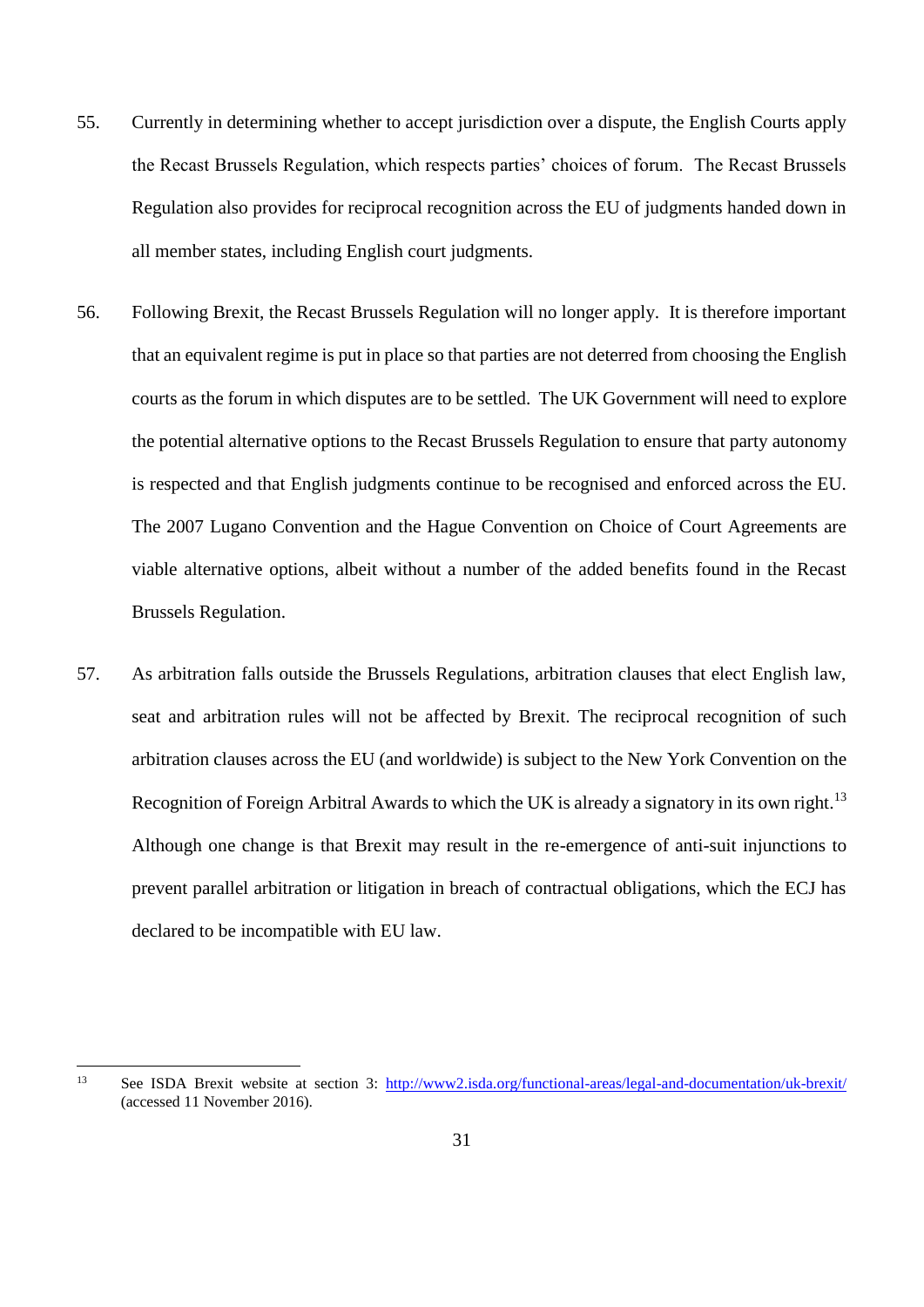## <span id="page-31-0"></span>Service

- 58. There is currently no requirement to serve a claim form or Court documents out of the jurisdiction if service is to be effected in the EU and the English courts have jurisdiction under the Recast Brussels Regulation (see also EU Service Regulation 1392/2007/EC). This in turn allows a clear and predictable basis on which proceedings can be served in the EU. Should the UK no longer be part of the reciprocal arrangement under the Recast Brussels Regulations on Brexit, then the benefit of a straightforward means of service would be lost.
- 59. A similar exemption to seeking permission for service out of jurisdiction applies under the 2007 Lugano Convention, which presents a further benefit for the UK acceding to the Convention. Pending clarification, if parties have chosen the English courts for jurisdiction and one or more parties is based abroad, then it would be sensible for parties to include an agent for service in England.

## <span id="page-31-1"></span>**Definitions**

60. The standard form documentation containing references to EU legislation or the EU itself will have to be updated to reflect any change that may materially affect derivatives agreements. If Scotland or, albeit less likely, Northern Ireland, seek independence from the UK as part of the exit negotiations, then this could potentially constitute a "Sovereign Succession Event" under the 2014 ISDA Credit Derivatives Definitions in relation to any credit default swaps if the UK is the designated Reference Entity. ISDA Determination Committees have previously considered similar issues.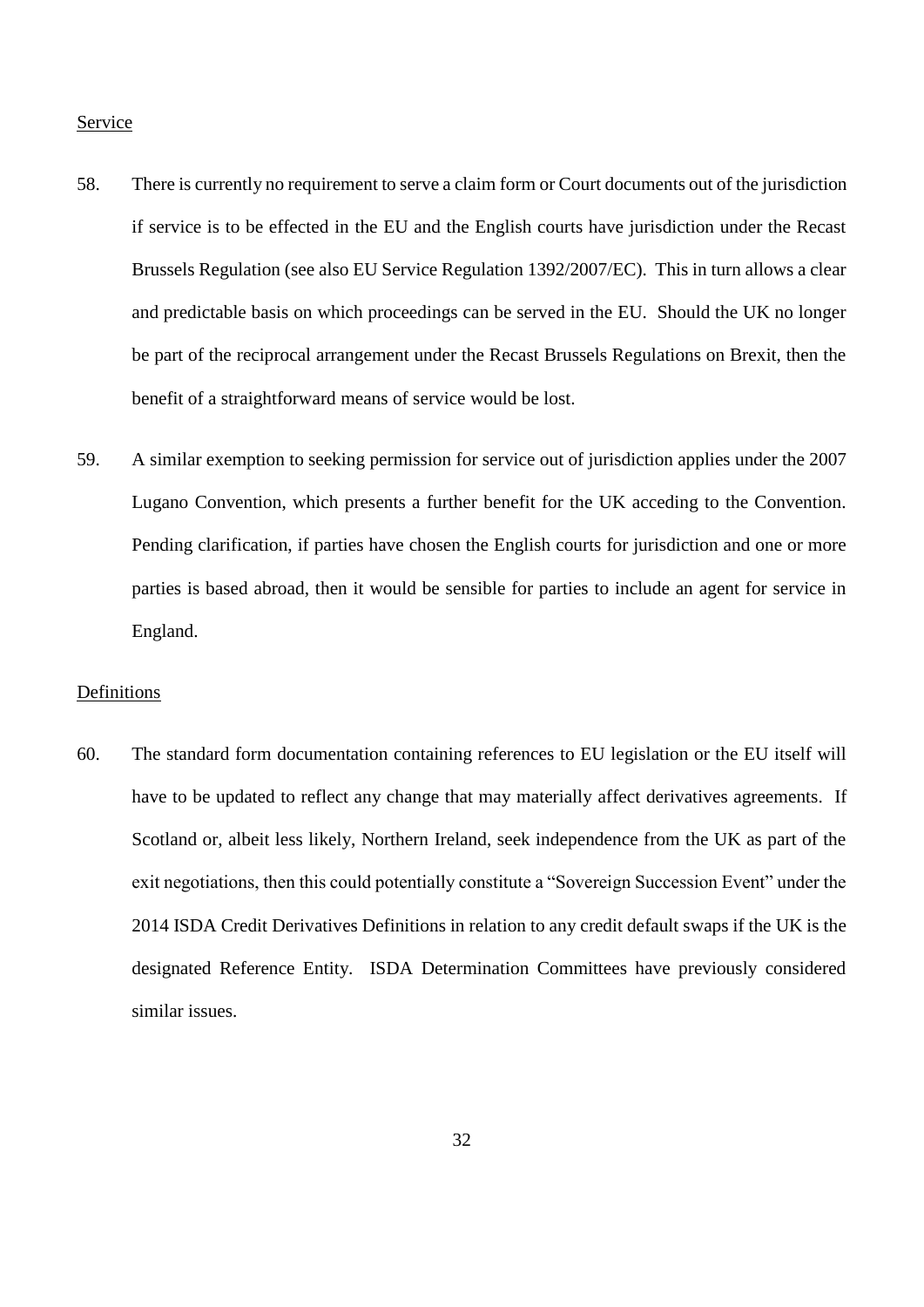## <span id="page-32-0"></span>**Regulation of Derivatives**

- 61. There is a large body of EU law and regulation governing the derivatives market and its operation. Detailed consideration of the impact of the Brexit on the way in which these markets are regulated falls outside of the scope of this report, and will be addressed by the COMBAR financial regulation sub-committee. However, in summary it is anticipated that the key areas which may be affected by Brexit and will need careful consideration as part of the Brexit transition are as follows:
	- (1) Ensuring the continuation of Markets in Financial Instruments Directive (MiFID) "passports" for cross border financial services;
	- (2) Ensuring the continuation of safeguards for collateral netting, set-off and financial collateral arrangements (as currently envisaged in the Financial Collateral Directive (2002/47/EC), the Bank Recovery and Resolution Directive (2014/59/EU) and the Credit Institutions Winding Up Directive (2001/24/EC));
	- (3) Ensuring the continuation of the cross-border recognition provisions under EMIR;
	- (4) Ensuring the continuation of cross-border access to market infrastructure under the Markets in Financial Instruments Directive II (2014/65/EU), the Markets in Financial Instruments Regulation (Regulation (EU) No 600/2014) and EMIR.
- 62. The impact of Brexit on the following two pieces of EU legislation is also worth considering in the context of derivatives.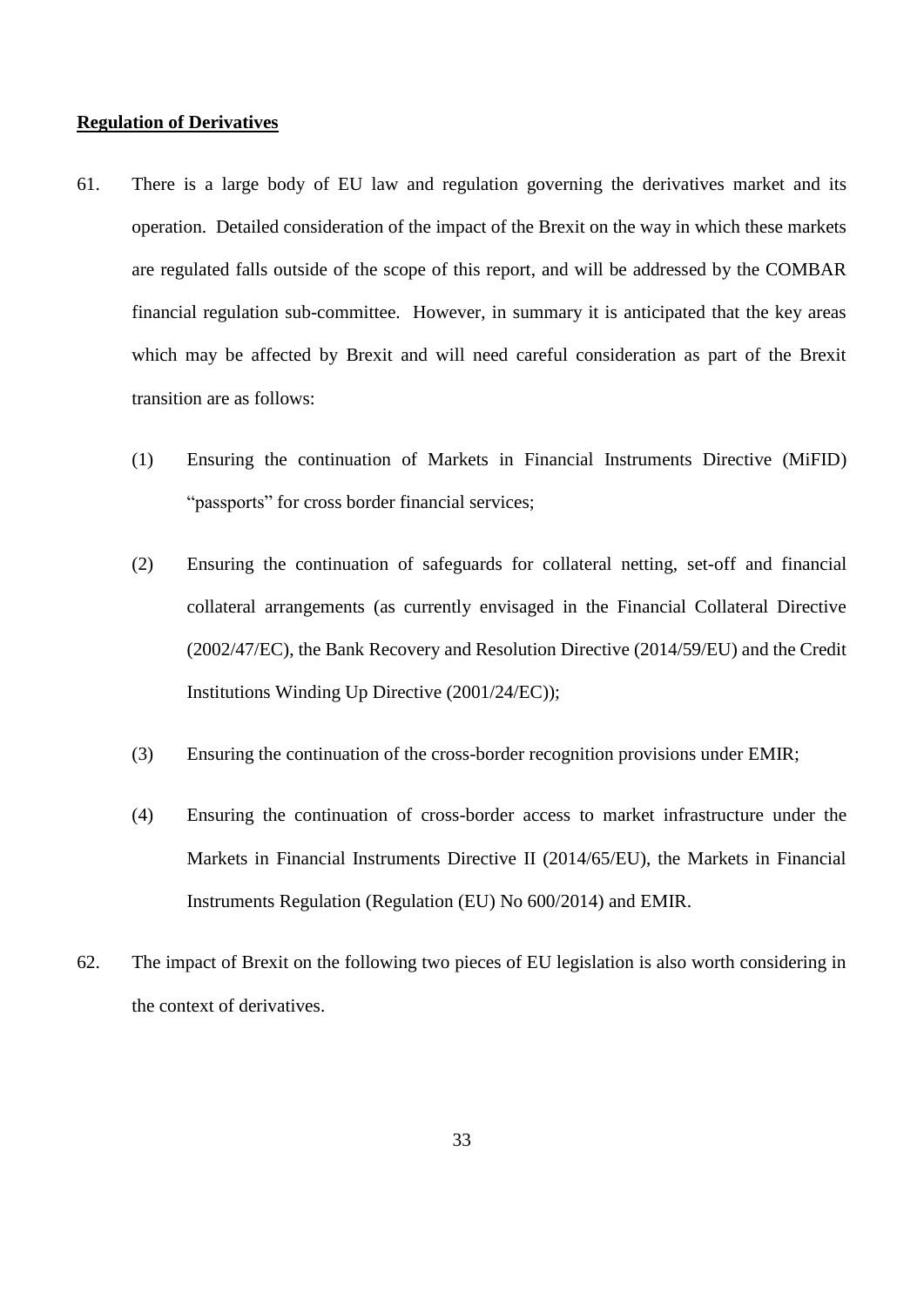<span id="page-33-0"></span>Adapting/protecting jurisdiction clauses in light of Article 46 MiFID II

63. A potential risk arising on Brexit in relation to jurisdiction clauses in favour of the English courts arises from UK firms becoming "*third-country firms offering services*" under the recast Markets in Financial Instruments Directive (**MiFID II**). Under Article 46(6) of MIFID II, the thirdcountry firms must offer to submit any disputes to "*the jurisdiction of a court or arbitral tribunal*" in a Member State before they provide any investment service in the EU. The provision may require parties to submit disputes to a Member State court or arbitral tribunal seated in an EU Member States, as opposed to an English court or a London seated arbitration specified in a derivative agreement.

## <span id="page-33-1"></span>Article 55 Banking Recovery and Resolution Directive

- 64. The Banking Recovery and Resolution Directive (2014/59/EU) (the **BRRD**), as supplemented by EU Regulation 2016/1075, requires EU Member States to implement legislation that requires EU financial institutions to include in certain agreements a contractual term requiring their counterparties to recognise the power of regulators pursuant to bail-in envisaged under the BRRD. The requirement to include such a clause under Article 55 BRRD applies where the agreement relates to a liability which is not excluded and which is governed by third country law (i.e. non-EU law).
- 65. The requirement to include such a clause does not currently apply to contracts governed by English law, which recognises the position of the UK as a member of EU (i.e. not currently a third country). However, subject to the outcome of the Brexit negotiations, the UK may become a third party for the purposes of the BRRD. As a result, in accordance with Article 55 of BRRD, financial institutions regulated in the EU which incur liabilities under English law contracts, will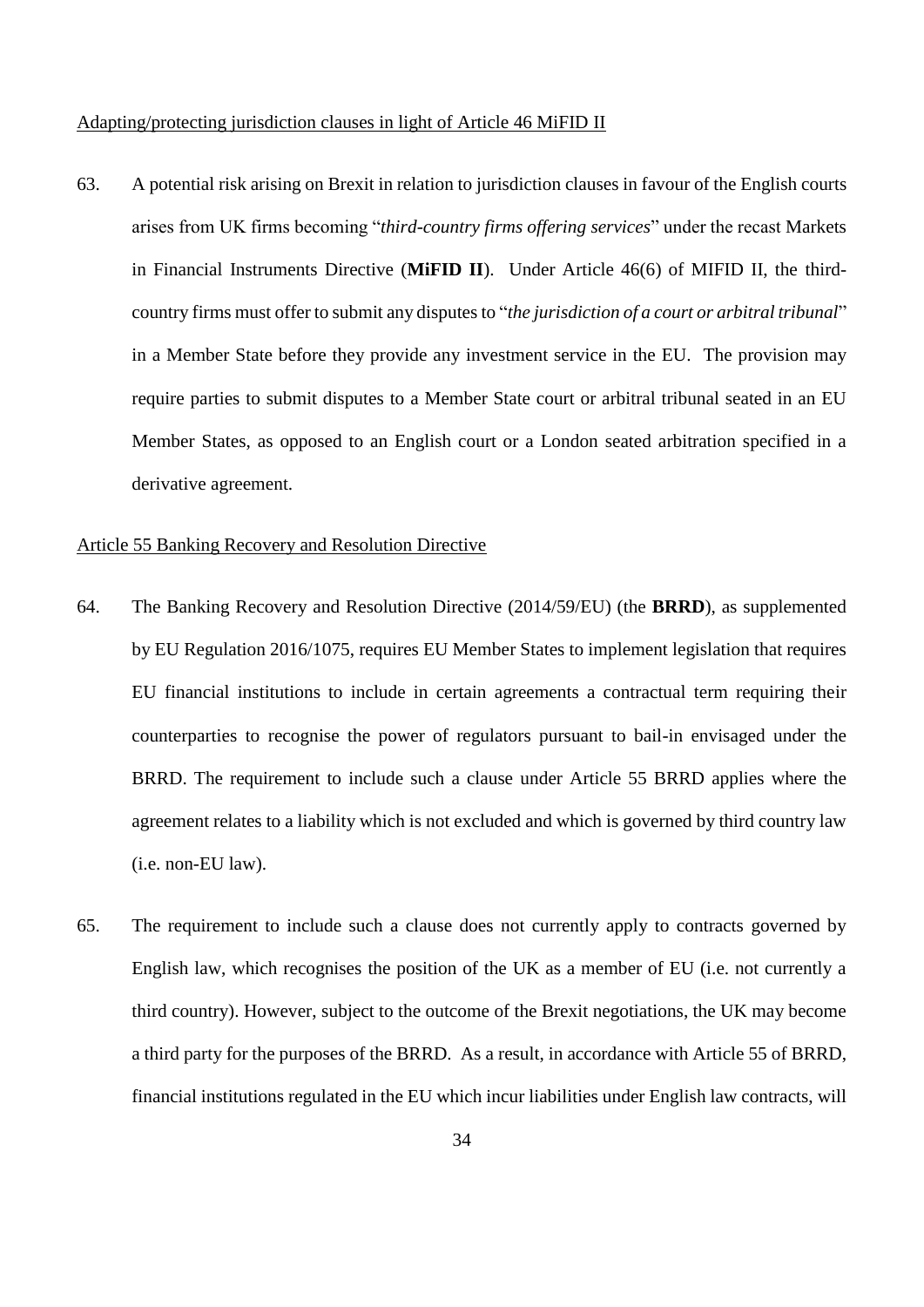have to recognise in the contract the possibility of a bail-in under the BRRD. ISDA has published a protocol to enable market participants to give contractual recognition of bail-in under the BRRD, which is accompanied by a questions and answers sheet.

- 66. The above said, it is expected that the UK will maintain legislation in place substantially identical to that required by the BRRD. It is hoped this will place the UK in the position to claim that it operates an equivalent regime to BRRD so that it is not a third-party state for the purposes of the BRRD.
- 67. The BRRD is considered in more detail below in the section on Insolvency.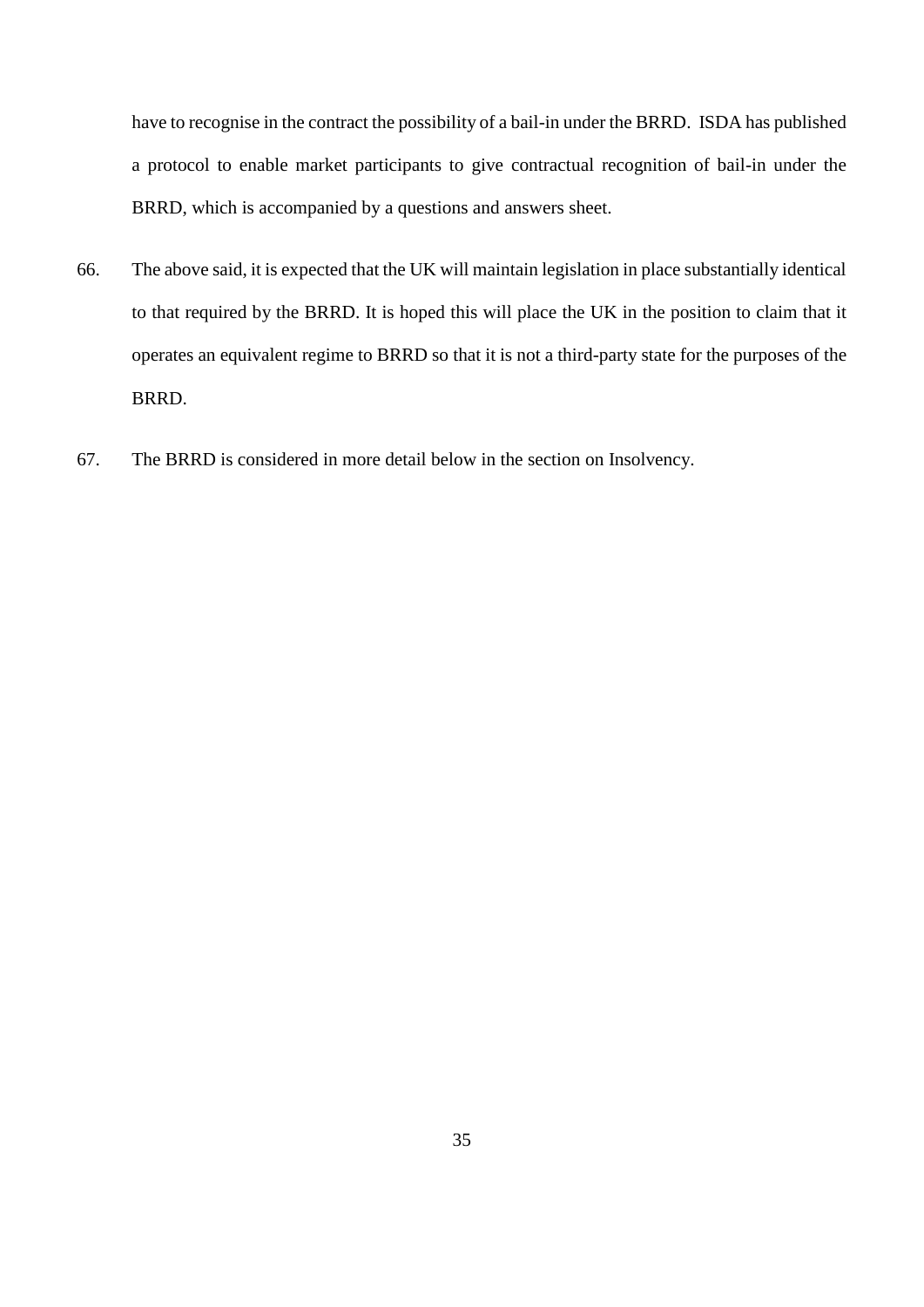## <span id="page-35-0"></span>**PAYMENT SERVICES**

- 68. The European Commission describes payments as the 'oil in the wheels of the internal market'.**<sup>14</sup>** However, the payment services of Member States have typically been organised along national lines, with little harmonisation at the cross-border level.
- 69. A key objective of the Commission has been to establish a modern and coherent legal framework for payment services with the objective of creating a single payment area in which citizens and businesses can make cross-border payments as easily, safely and efficiently as they can within their own countries and subject to identical charges.
- 70. Although the UK is not part of the Eurozone, the UK's payment services at a domestic and crossborder level are governed by a framework of EU regulations and directives. The aim of this section of the report is to consider the potential impact of Brexit on this legal framework, in particular, insofar as it lays down rules relating to credit transfer and direct debit transactions denominated in euro, the rights and obligations of the users and providers of payment services, and the level of interchange fees.

# <span id="page-35-1"></span>**SEPA**

# <span id="page-35-2"></span>The existing framework

71. The Single Euro Payments Area (**SEPA**) is a payment-integration initiative of the European Union for simplification of bank transfers denominated in Euro. SEPA is based on the premise that there should be no distinction between cross-border and domestic electronic retail payments

 $14$ http://ec.europa.eu/finance/payments/index\_en.htm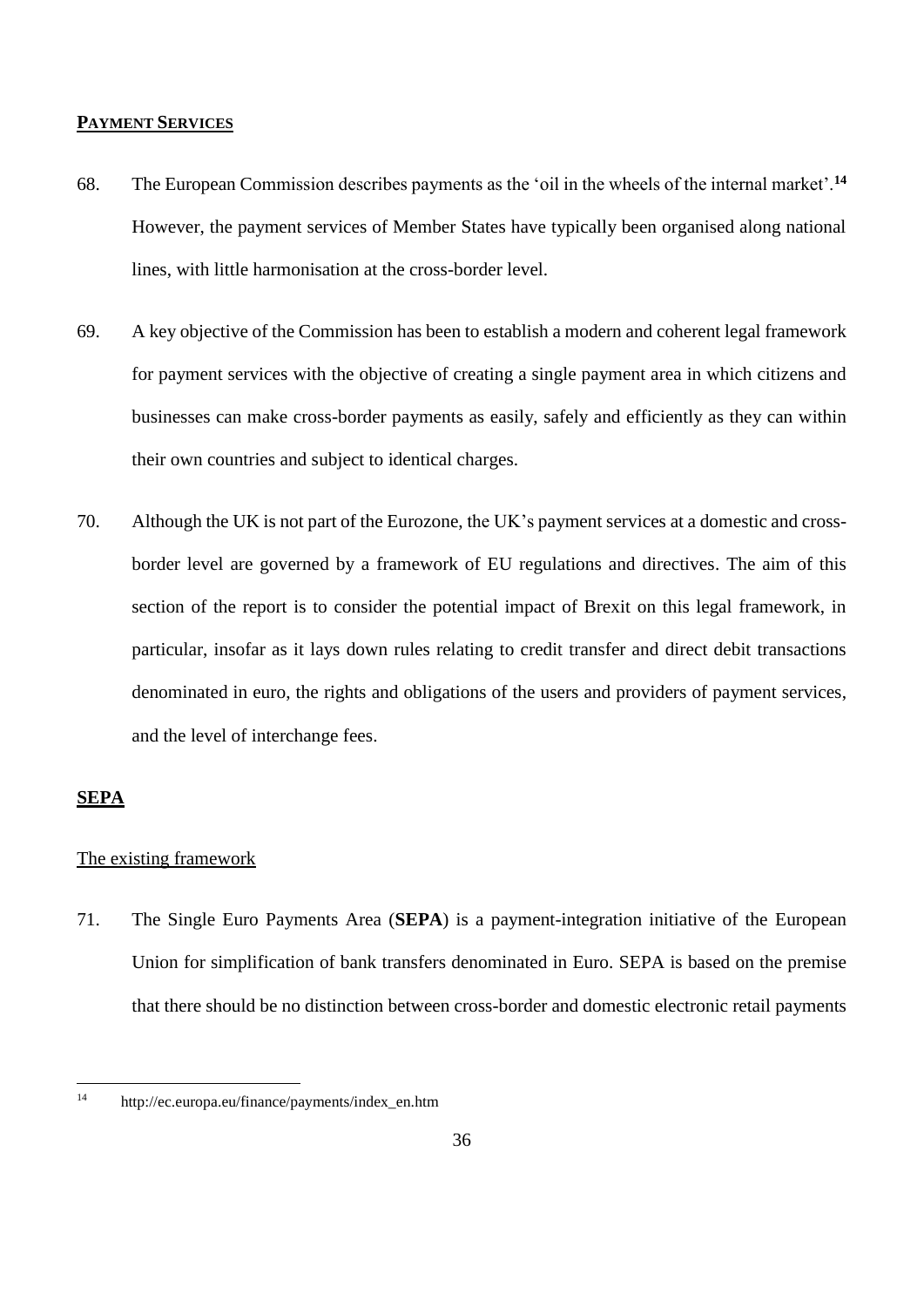in Euros. The aim is to create a harmonised, common market for payment processing across Europe comparable to any efficient domestic clearing market and to drive out inefficiencies by promoting competition among payment service providers and clearing mechanisms to the benefit of corporate and consumer end-users. The project covers key retail payment instruments — credit transfers, direct debits and payment cards – and has been realised through a number of Directives and Regulations, notably:

- (1) Directive 2007/64/EC of 13 November 2007 on payment services in the internal market (**PSD**). The PSD, which is considered in more detail below, is aimed at enhancing competition and transparency in the payments industry across the EU and ensuring that the level of consumer protection is sufficient and harmonised. It provides a modern legal foundation for the creation of an internal market for payments, of which SEPA is a fundamental element.<sup>15</sup>
- (2) Regulation (EC) No 924/2009 of 16 September 2009 on cross-border payments in the Community (the **Cross-Border Payments Regulation**), which also provides a number of facilitating measures for the success of SEPA, such as: $16$ 
	- (a) aligning, as of November 2009, the pricing of euro cross-border direct debits with that of local transactions (as was already the case for credit transfers and card transactions);

 $15$ 15 http://eur-lex.europa.eu/LexUriServ/LexUriServ.do?uri=OJ:L:2007:319:0001:0036:en:PDF<br>16 http://eur-lex.europa.eu/LexUriServ/LexUriServ.do?uri=OJ:L:2000:266:0011:0018:en:PDF

<sup>16</sup> http://eur-lex.europa.eu/LexUriServ/LexUriServ.do?uri=OJ:L:2009:266:0011:0018:en:PDF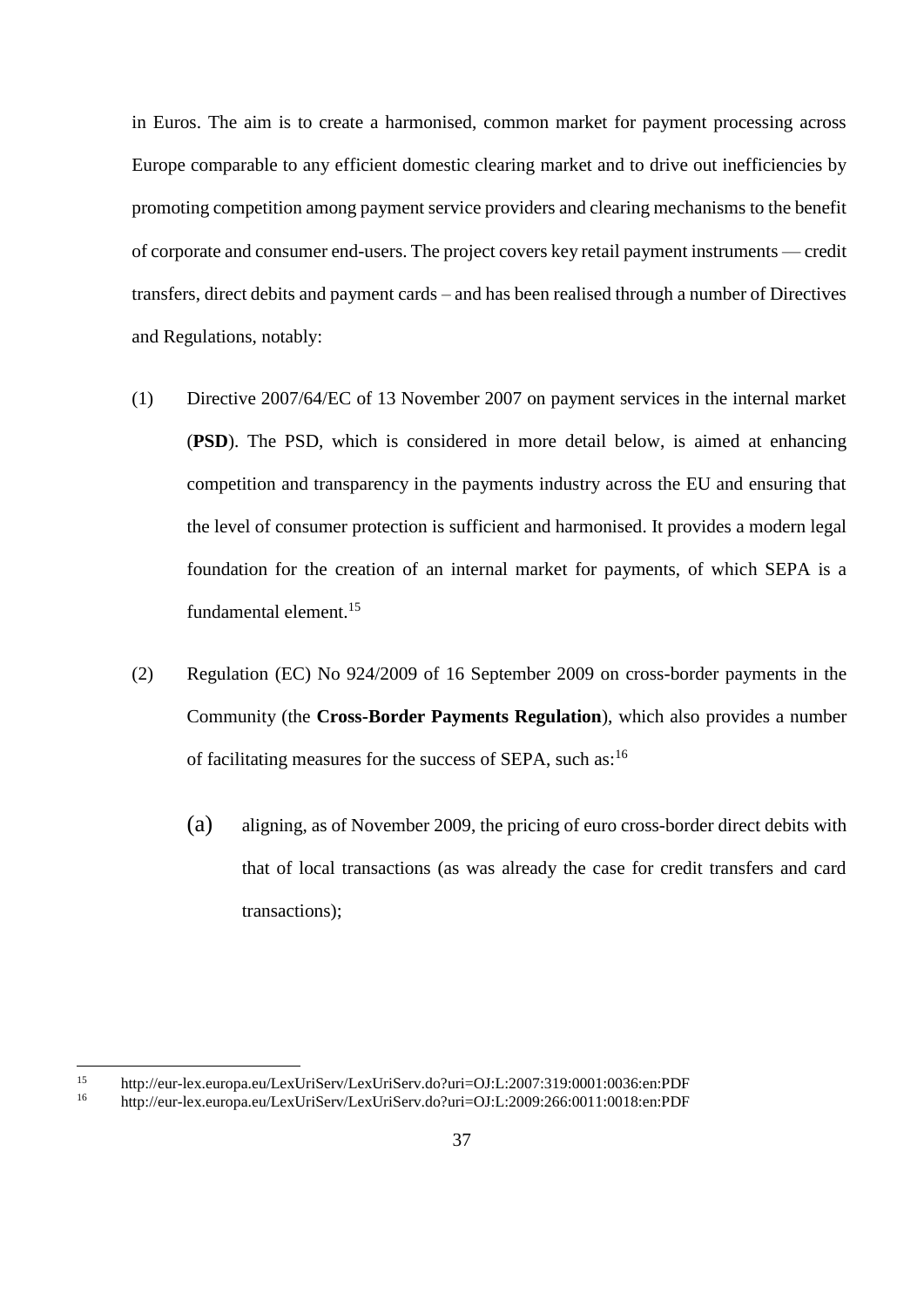- (b) setting clear rules for transaction-based multilateral interchange fees until November 2012.
- (c) mandating, from November 2010, banks in the euro area offering direct debits in euro to be reachable for cross-border direct debit collections.
- (3) Regulation (EU) No 260/2012 of 14 March 2012 establishing technical and business requirements for credit transfers and direct debits in Euro an amending Regulation (EC) 924/2009 (the **SEPA Regulation**).<sup>17</sup> The SEPA Regulation lays down rules for credit transfer and direct debit transactions denominated in Euro where both the payer's payment service provider and the payee's payment service provider are located in the Union, or where the sole payment service provider (**PSP**) involved in the payment transaction is located in the Union. The main objective of the SEPA Regulation is the migration from national credit transfer and direct debit schemes to harmonised SEPA credit transfer (**SCT**) and SEPA direct debit (**SDD**) schemes, inter alia, by providing Union citizens with a unique international bank account number (**IBAN**) that can be used for all SEPA credit transfers and direct debit transactions denominated in Euros.
	- (a) Article 3 sets out the reachability requirements for PSPs with regard to credit transfers and direct debits.
	- (b) Article 6(1) and (2) mandate that credit transfers and direct debits shall be carried out in accordance with the relevant requirements set out in Article 5 of, and in the

 $17$ <sup>17</sup> http://eur-lex.europa.eu/LexUriServ/LexUriServ.do?uri=OJ:L:2012:094:0022:0037:en:PDF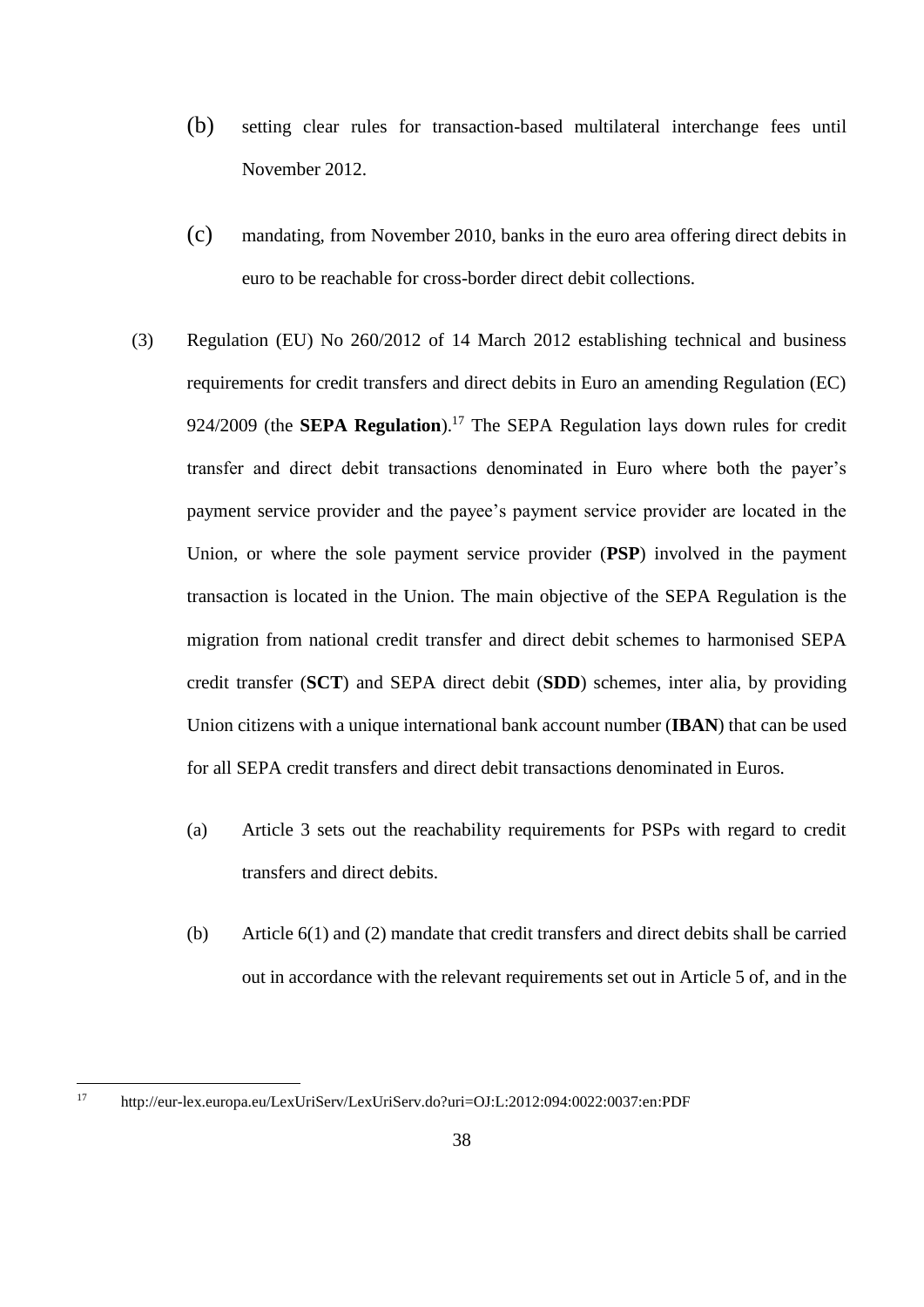Annex to, the Regulation by 1 February 2014, subject to certain limited exemptions mentioned in the Regulation.<sup>18</sup>

- (c) Article 10 requires Members States to designate as the competent authorities responsible for ensuring compliance with the Regulation public authorities, bodies recognised by national law or public authorities expressly empowered for that purpose by national law, including national central banks, and to ensure that the competent bodies have all the powers necessary for the performance of their duties.
- (d) Articles 11 and 12, respectively, require Members States to lay down rules on the penalties applicable to infringements of the Regulation and to establish adequate and effective out-of-court complaint and redress procedures for the settlement of disputes concerning rights and obligations arising from the Regulation between payment service users (**PSU**) and their PSPs.
- (e) Article 13 empowers the European Commission to adopt delegated Acts in accordance with Article 14 to amend the Annex setting out the technical requirements applicable to SCT and SDD transactions in order to take account of technical progress.

<sup>&</sup>lt;sup>18</sup> Although the SEPA Regulation marked 1 February 2014 as the point at which all credit transfers and direct debits in Euro would be made under the same SEPA format, a transition period was introduced by Regulation (EU) No 248/2014 allowing banks and other PSPs to continue, for a limited period of 6 months, the processing of non-compliant payments through their legacy payments schemes alongside SCT and SDD.

http://eur-lex.europa.eu/legal-content/EN/TXT/PDF/?uri=CELEX:32014R0248&from=EN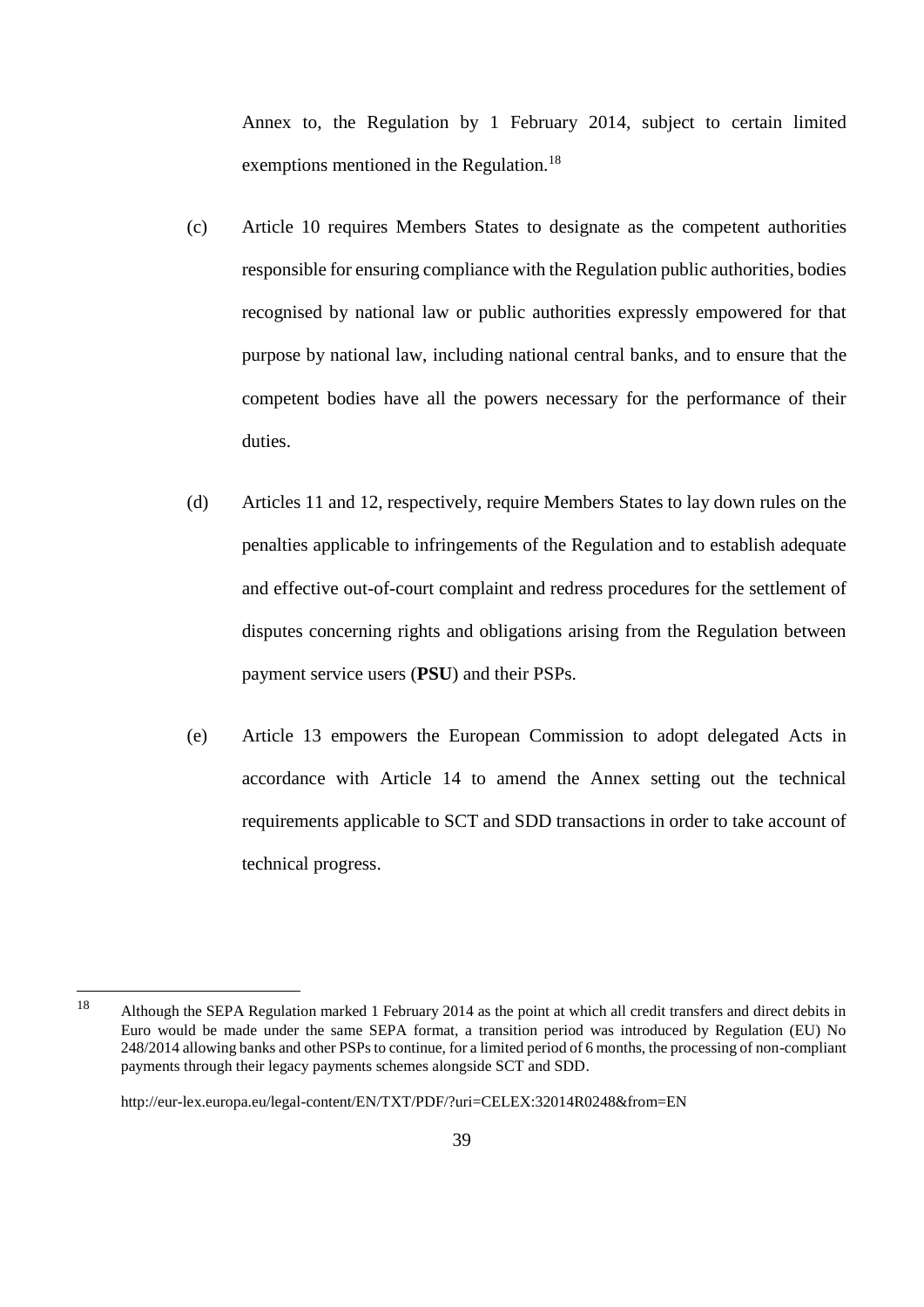- (f) Article 16 sets out transitional provisions allowing Member States to opt for certain derogations and allowing certain requirements to come into force at a later date. Article 16 (2) and (8) provide that Members States which do not have the Euro as its currency shall comply with the requirements of Articles 3, 4 and 5 by 31 October 2016.
- (g) Article 17 amends the Cross-Border Payments Regulation so as to remove (i) the ceiling of EUR 50,000 on the 'principle of same charges' so that it applies to Euro denominated payments of any value, and (ii) settlement-based national reporting obligations on PSPs for balance of payments of any value (not just below EUR 50,000) from 1 February 2016.
- 72. As a non-Euro Member State, the UK was not required to comply with Articles 3, 4 and 5 until 31 October 2016.
- 73. All Member States were required to comply with Articles 10, 11 and 12 of the SEPA Regulation by 1 February 2013.
- 74. The UK laid The Payments in Euro (Credit Transfers and Direct Debits) Regulations 2012 (the **Payments in Euro Regulations**) before Parliament on 18 December 2012. The Payments in Euro Regulations came into force on 15 January 2013 and designated the Financial Conduct Authority (**FCA**) as the competent authority responsible for ensuring compliance with the Cross-Border Payments Regulation and the SEPA Regulation. The Financial Ombudsman Service was designated as the UK's out-of-court redress body for SEPA-related complaints, and for payments-related complaints in general.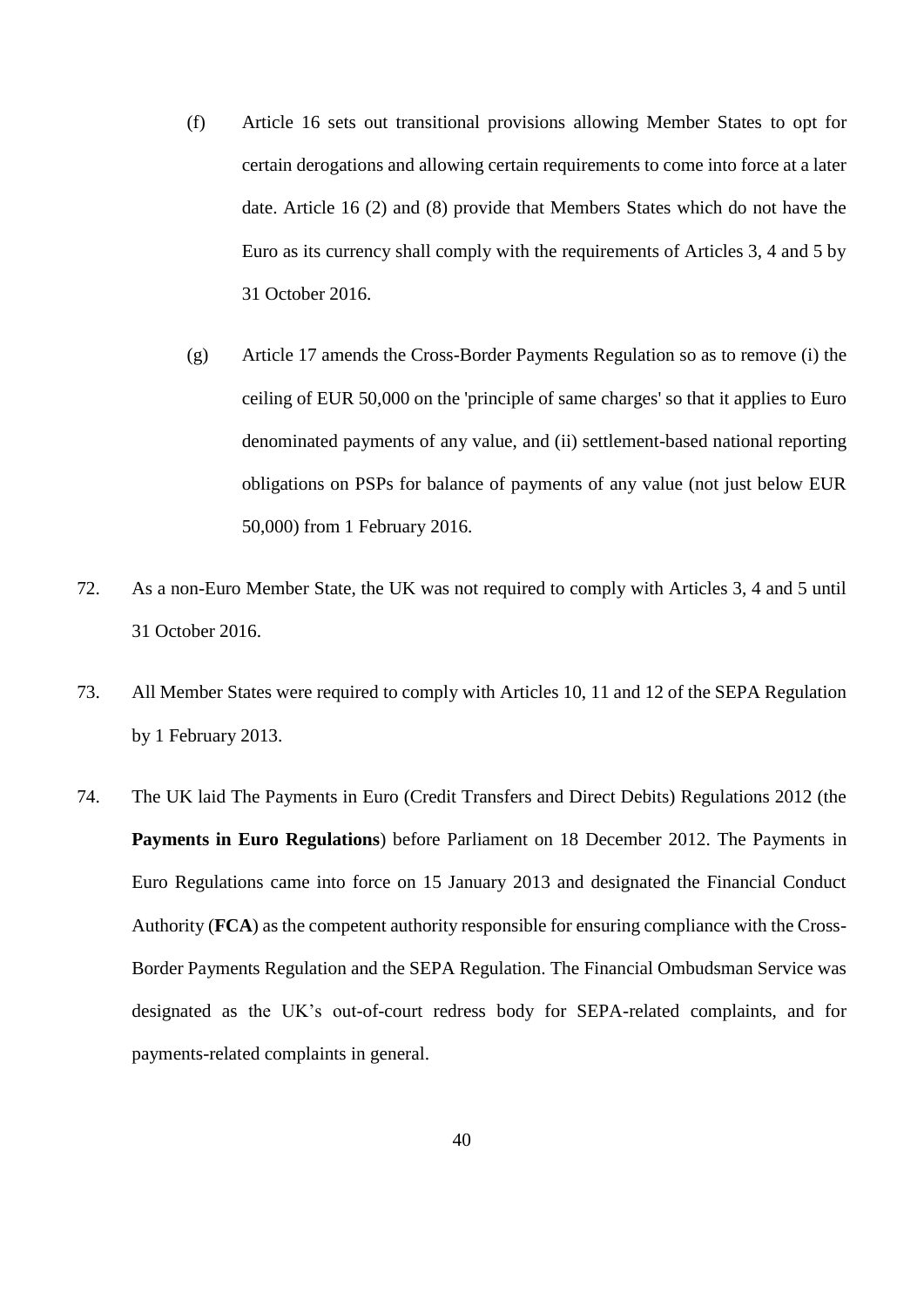- (1) Regulations 3 to 17 confer functions on the FCA in relation to the supervision and enforcement of the Cross-Border Payments Regulation and the SEPA Regulation. These include powers to gather information, impose penalties or disciplinary measures, apply to court for an injunction and require restitution. The FCA is also required to maintain arrangements for dealing with complaints and has power to issue guidance and exchange information with other competent authorities in the European Union in order to resolve disputes. Provision is made for the FCA's supervisory costs and its exemption from liability in damages.
- (2) Regulation 18 makes provision for civil proceedings to be brought in cases where a person has suffered a loss due to an institution breaching certain articles of the Regulations.
- (3) Regulation 19 provides for a derogation under Article 16(3) and (4) of the SEPA Regulation to apply so that the requirements of Articles 8(2) and (3) of that Regulation concerning interchange fees for direct debit transactions do not apply until 1st February 2016.
- (4) Regulation 20 makes provision for the application of these Regulations to UK branches of Gibraltar-based firms.
- (5) Regulation 21 and the Schedule apply certain provisions of the Financial Services and Markets Act 2000 and secondary legislation (with modifications) in respect of the FCA's functions.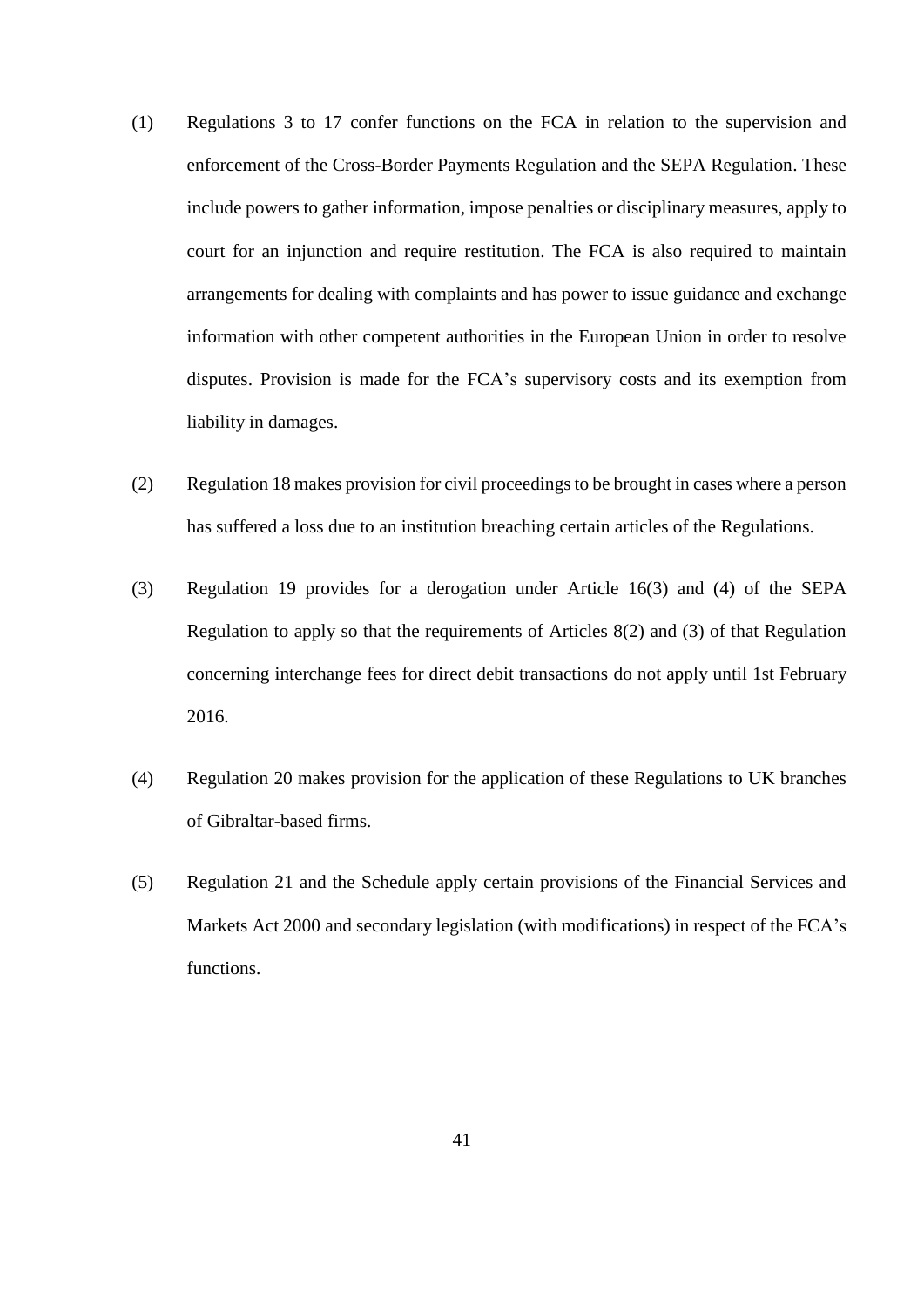- (6) Regulation 22 revokes, with savings, the Cross-Border Payments in Euro Regulations 2010, which were enacted pursuant to the UK's obligations under Articles 9, 10 and 13 of the Cross-Border Payments Regulation.
- 75. As of 28 April 2016, SEPA consists of the 28 Member States of the EU and the additional 3 European Economic Area (**EEA**) countries. Switzerland, Monaco, and San Marino are also part of the geographical scope of SEPA, so too, with effect from 1 May 2016, are the British Crown Dependencies of Guernsey, Jersey and the Isle of Man.<sup>19</sup>

## The impact of Brexit

- 76. As matters stand, the Cross-Border Payments Regulation and the SEPA Regulation are directly applicable in the UK, without the need for any transposing legislation.
- 77. The Regulations will continue to have this effect so as long as the UK remains within the EU. Once the UK leaves the EU, the Regulations will cease to be directly applicable and the UK will fall outside the geographical scope of  $SEPA$ ,<sup>20</sup> unless it either remains part of the EEA or reaches agreement for the UK's continued participation in the SEPA scheme.
- 78. If the UK does not remain part of the EEA, its continued participation in SEPA post-Brexit will depend on whether it meets the participation criteria applied by the European Payments Council (**EPC**).

<sup>19</sup> http://www.europeanpaymentscouncil.eu/index.cfm/knowledge-bank/epc-documents/epc-list-of-sepa-schemecountries/epc409-09-epc-list-of-sepa-scheme-countries-v2-4-april-2016/

<sup>&</sup>lt;sup>20</sup> Assuming that to be the case, the Payments in Euro Regulations will no longer be necessary and will need to be repealed by Parliament.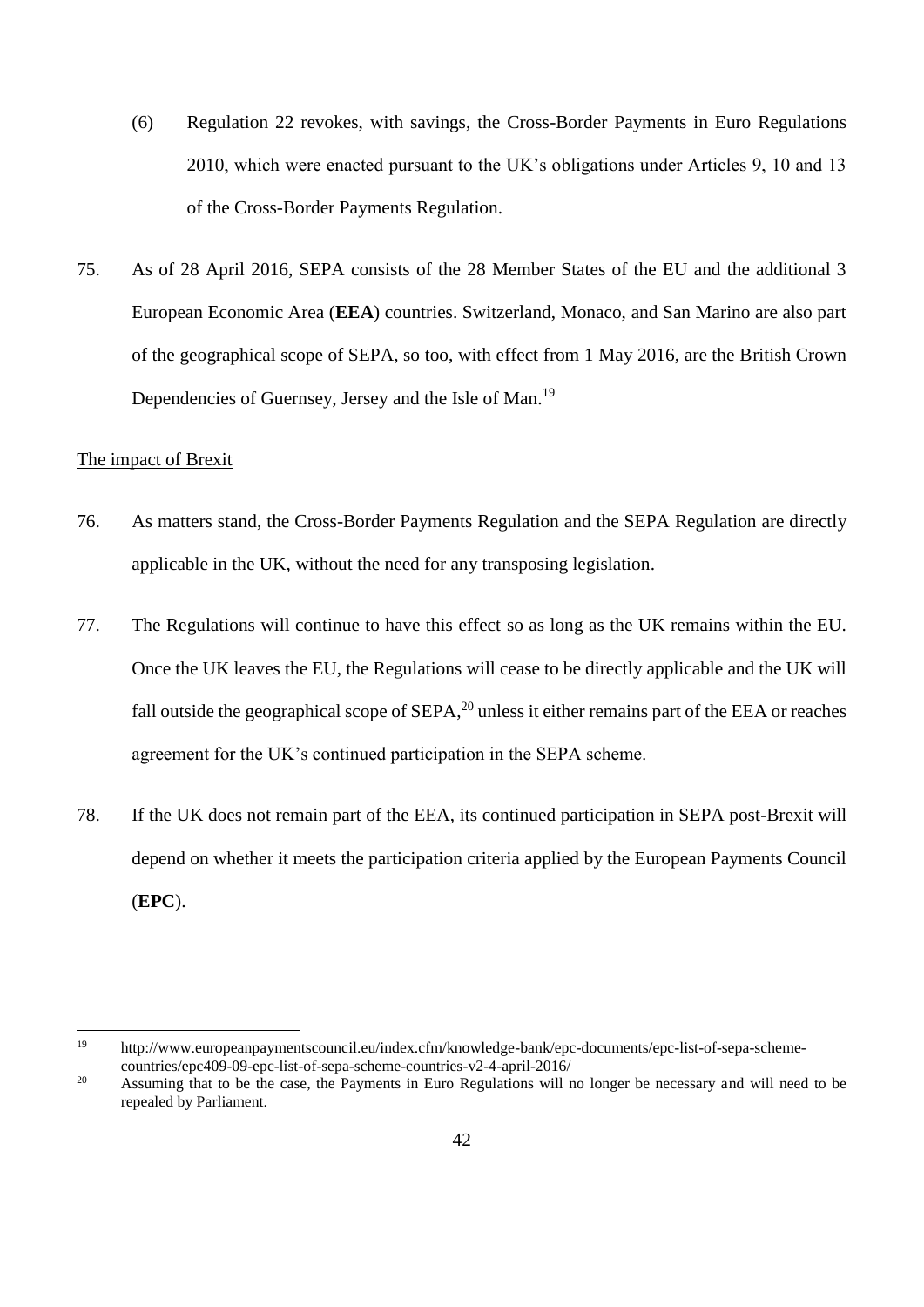- 79. The EPC considers whether it is appropriate to expand the geographical scope of the SEPA scheme beyond the EU and the EEA on a case-by-case basis and by reference to a set of conditions that involve the applicant demonstrating that participation of its institutions in SEPA can take place on the basis of a legal and regulatory level playing field with other scheme participants. The following conditions are amongst those regarded as essential for the inclusion of a country or territory as part of the geographical scope of the SEPA scheme:<sup>21</sup>
	- (1) demonstrating that the provisions of applicable EU/EEA legislation affecting payment services in Euro in the territory or country from which it operates are effectively represented in the laws relevant to the applicant or in equally binding practice applicable to the applicant for payments in Euro;
	- (2) in particular, demonstrating that provisions substantially equivalent to Titles III and IV of the PSD (as and if amended) as well as to those of Article 5 and the Annex of the SEPA Regulation (as amended by Regulation (EU) 248/2014) are represented in the laws relevant to the applicant or in equally binding practice applicable to the applicant for payments in Euro;
	- (3) demonstrating that banking or financial regulation in the country or territory from which it operates is functionally equivalent to the Directive 2013/36/EU on access to the activity of credit institutions and the prudential supervision of credit institutions and investment firms and the regulation of other payment services providers is functionally equivalent to the Directive 2007/64/EC on payment services in the internal market (as and if amended);

 $21$ <sup>21</sup> http://www.europeanpaymentscouncil.eu/index.cfm/knowledge-bank/epc-documents/criteria-for-participation-insepa-schemes/epc061-14-criteria-for-participation-in-sepa-schemes-v20pdf/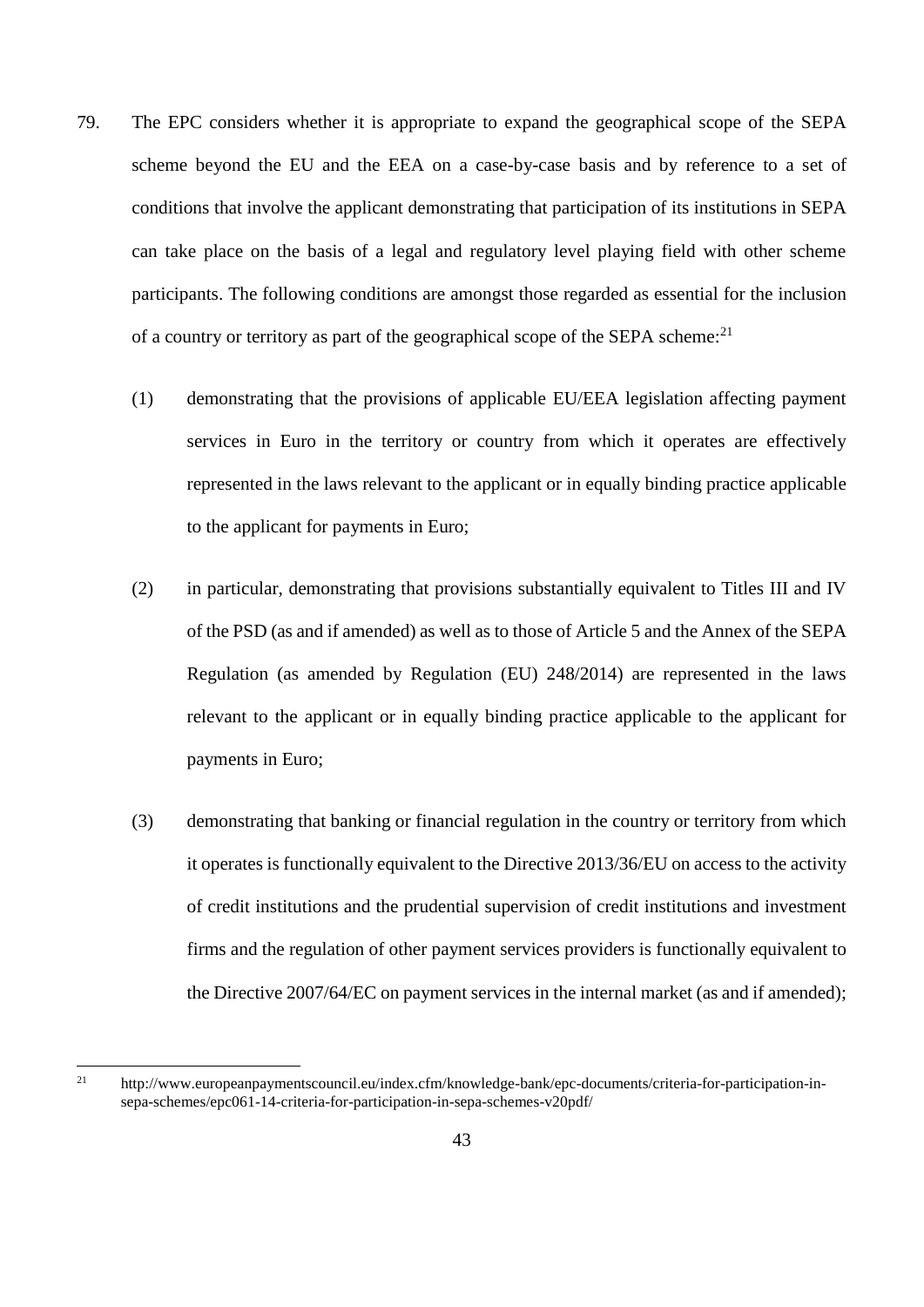- (4) demonstrating that anti money laundering processes in the country or territory from which it operates are functionally equivalent to the Directives 2005/60/EC and 2006/70/EC (as amended) on the prevention of the use of the financial system for the purpose of money laundering and terrorist financing and that the country or territory from which it operates is not blacklisted by the Financial Action Task Force;
- (5) demonstrating that all United Nations Security Council financial sanctions are implemented in the country or territory from which it operates to the same extent as implemented by Regulation in the EU;
- (6) demonstrating that the country or territory from which it operates has either ratified the Rome Convention on the Law Applicable to Contractual Obligations of 19 June 1980, as subsequently amended or has provisions in its domestic law that are functionally equivalent to the rule on the "freedom of choice of law" set out in Article 3 of Regulation (EC) No 593/2008.
- 80. As well as satisfying these conditions, the UK would also need to satisfy other legal and regulatory criteria and market and operational criteria before its institutions could be admitted to participate in the SEPA schemes.
- 81. The analysis above proceeds on the assumption that the UK remains part of the EEA or applies to the EPC to participate in SEPA as a non-EU/EEA country.
- 82. If the UK does not remain part of the EEA and does not apply to the EPC to participate in SEPA, then, other than repealing the Payments in Euro Regulation, the UK will not need to take any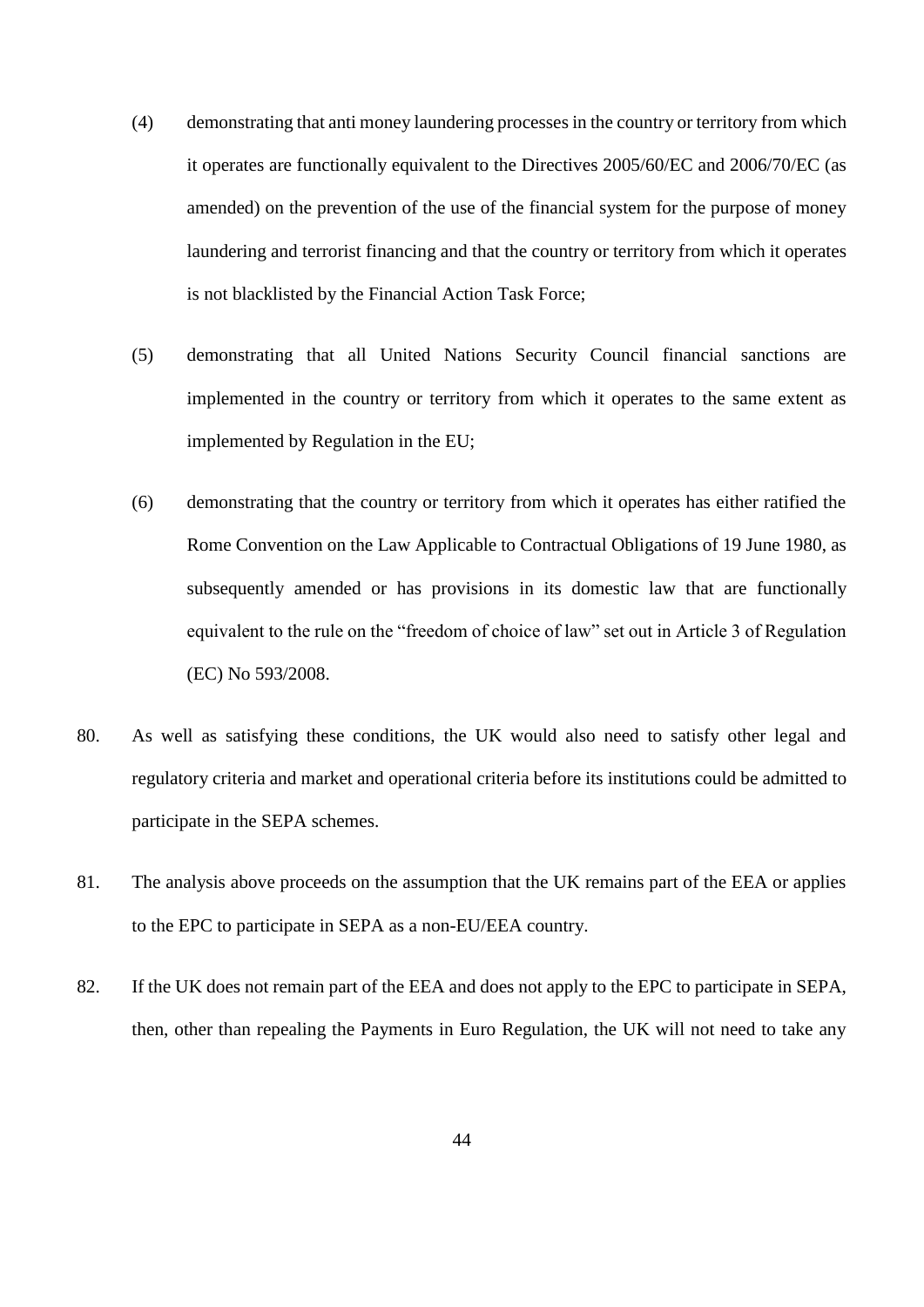legislative action. This may, however, lead to charges being levied on Euro payments in, into or from the UK post-Brexit.

### Conclusions / recommendations

- 83. The impact of Brexit on the UK's participation in SEPA depends on the manner in which the UK exits the EU and its desire to continue participating in the SEPA scheme thereafter.
- 84. If the UK considers continued participation to be desirable then its national law will need to be functionally equivalent with certain EU legislation, including aspects of the SEPA Regulation. The most obvious means of achieving this would be for the UK to enact national law in the same or similar terms to the relevant EU Regulations.

## **Payment Services Regulations**

## The existing framework

- 85. The first Payment Services Directive (2007/64<sup>22</sup>) establishes a pan-European framework for "payment services"— nearly all methods of making payments other than cheques and cash. In addition to creating a new authorisation regime for "payment service providers" (which is not discussed here) the directive establishes a framework of rights and obligations for the users and providers of payment services. The directive required implementation by 1 November 2009.
- 86. The directive is implemented into UK law by the Payment Services Regulations 2009, which were made on 9 February 2009 and generally came into force on 15 May 2009.

 $22$ <sup>22</sup> http://eur-lex.europa.eu/legal-content/EN/TXT/HTML/?uri=CELEX:32007L0064&from=EN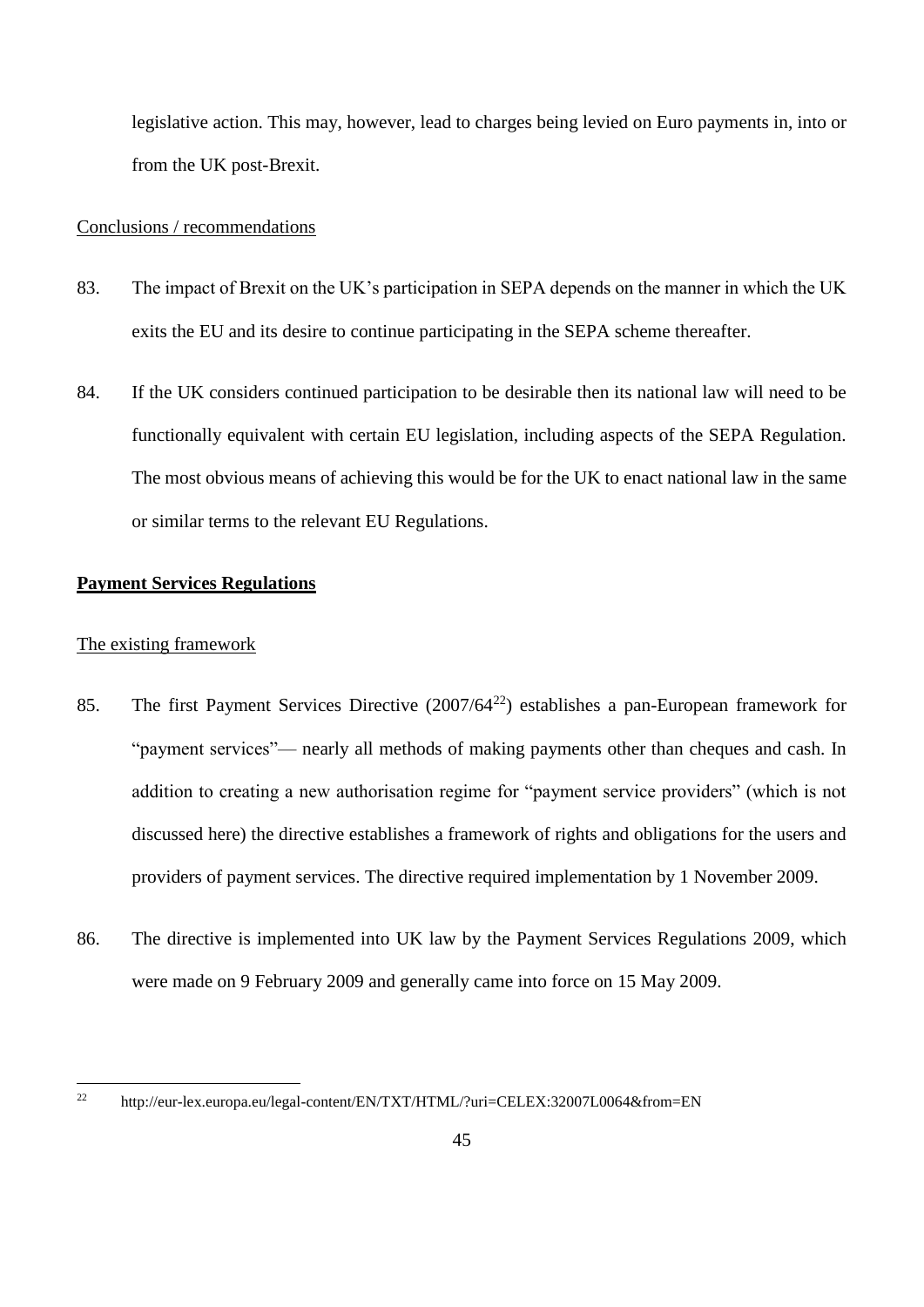87. A further directive (the second Payment Services Directive  $(2015/2366^{23})$ ) was published in November 2015 and must be implemented by 13 January 2018. This will radically reshape the landscape for payment services, including by imposing stricter security requirements on payment systems, enabling consumers to initiate payments in new ways, and requiring banks to make consumers' financial information available online so they can use aggregation services to review their financial position across a number of providers.

# The impact of Brexit

- 88. On the UK's departure from the EU, the Payment Services Regulations will continue in force in UK law, even without a so-called "*Great Repeal Bill*". However, the effective application of the Regulations may depend on the form Brexit takes and the date it occurs:
	- (1) At present, Parts 5 and 6 of the Regulations (dealing with the position of users of payment services) apply where the payment service concerned is provided from the UK, the payee's payment service provider is in the EEA, and the payment is denominated in Euro or the currency of an EEA state.
	- (2) If the UK remains in the EEA on Brexit, the Regulations will largely continue to operate as at present. But without a specific transitional provision, if the UK *leaves* the EEA, then payments in sterling, or payments made where the payee is not in the (continuing) EEA, will cease to be within the scope of the Regulation.
	- (3) However, if Brexit occurs after 13 January 2018, it will occur after the UK will have implemented the second Payment Services Directive. That extends the scope of the

 $23$ <sup>23</sup> http://eur-lex.europa.eu/legal-content/EN/TXT/HTML/?uri=CELEX:32015L2366&from=EN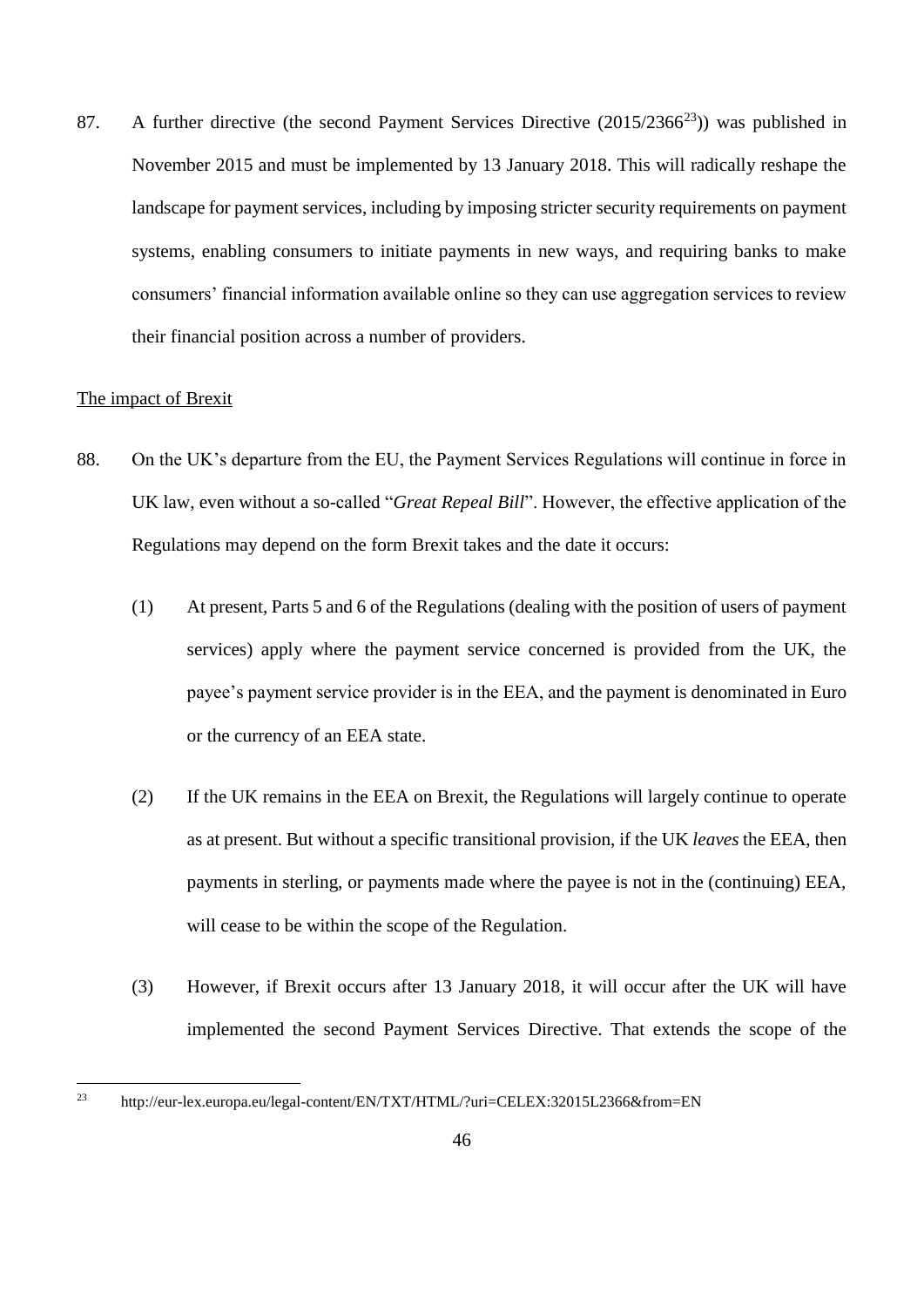directive to so-called "*one-leg*" payments, where either the payer or the payee is in the EU (but the other is not). If (as may be expected) that directive is implemented by amending the Payment Services Regulations, it is likely that *some* of the payments that would otherwise fall out of the scope of the existing Regulations on Brexit would remain in scope of the revised Regulations. However, UK–UK payments would still fall outside the scope of the Regulations even as revised to implement the second Directive.

- 89. In the longer term, the UK post-Brexit will need to consider how to structure the law relating to payment services. Despite occasional statutory intervention (most notably in the Bills of Exchange Act 1882) the UK approach to payments has generally been to allow the rights and obligations of the parties to be determined by the common law. Where electronic payments are concerned, this in practice means that the rules have been set by the contract between the payment system operator and the user, which itself is almost invariably on the payment system operators' terms.
- 90. The Regulations have been a departure from that approach. Their impact has been limited because parties are permitted to disapply them when the payment system user is not a consumer, micro-enterprise or charity, and in our experience banks almost universally seek to disapply them when it is possible to do so. At present, they seem to be being rarely cited in Court. That said, a case could be made for having an over-arching legal code governing the rights of participants in payment systems. Whether or not that should be maintained in its present form will depend in part on the extent to which the UK wishes to maintain parity with the European rules on the point.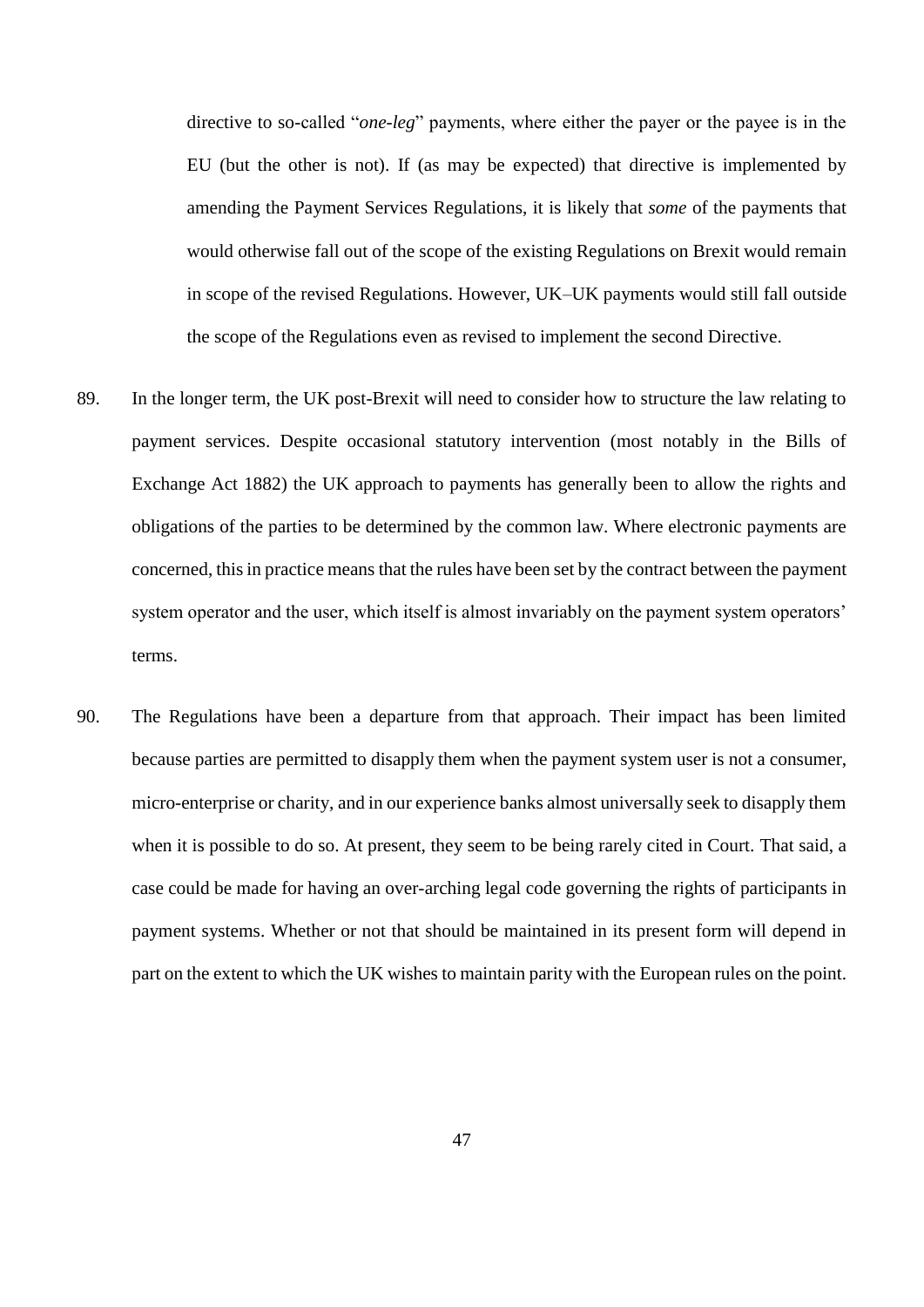### Conclusions / recommendations

91. Unless the UK remains in the EEA on Brexit, the Payment Services Regulations will need amendment to avoid existing payments falling out of their scope. In the longer term, the UK will need to consider what rules to implement in this sphere.<sup>24</sup>

## **Interchange Fee Regulation**

## The existing framework

- 92. The UK's law on interchange fees for debit and credit card transactions is derived almost entirely from EU law and, in particular, Regulation (EU) No 2015/751 of 29 April 2015 on interchange fees for card-based payment transactions (the **IFR**).<sup>25</sup>
- 93. The key objective of the IFR is to cap interchange fees. These fees arise where a customer pays for a purchase using a credit or debit card. The bank that serves the store (the **acquiring bank**) pays a fee to the bank that issued the payment card to the consumer (the **issuing bank**). A socalled interchange fee is then deducted from the final amount that the merchant receives from the acquiring bank for the transaction. The fees form part of the package of fees that acquiring banks charge to merchants. Merchants in turn incorporate these card costs, like all their other costs, in the general prices of goods and serves. $26$
- 94. The IFR lays down uniform technical and business requirements for card-based payment transactions carried out within the European Union where both the issuer and acquirer are located

<sup>&</sup>lt;sup>24</sup> See the Financial Services Regulatory Report for further discussion of the Payment Services Directives.<br><sup>25</sup> http://our.lox.our.pp.gr/logal.content/EN/TYT/PDE/2uri–CEI EX:22015B0751&from–EN

<sup>&</sup>lt;sup>25</sup> http://eur-lex.europa.eu/legal-content/EN/TXT/PDF/?uri=CELEX:32015R0751&from=EN<br><sup>26</sup> http://ouropa.ou/rapid/press\_ralasse\_IB\_15\_4585\_op.htm

http://europa.eu/rapid/press-release IP-15-4585 en.htm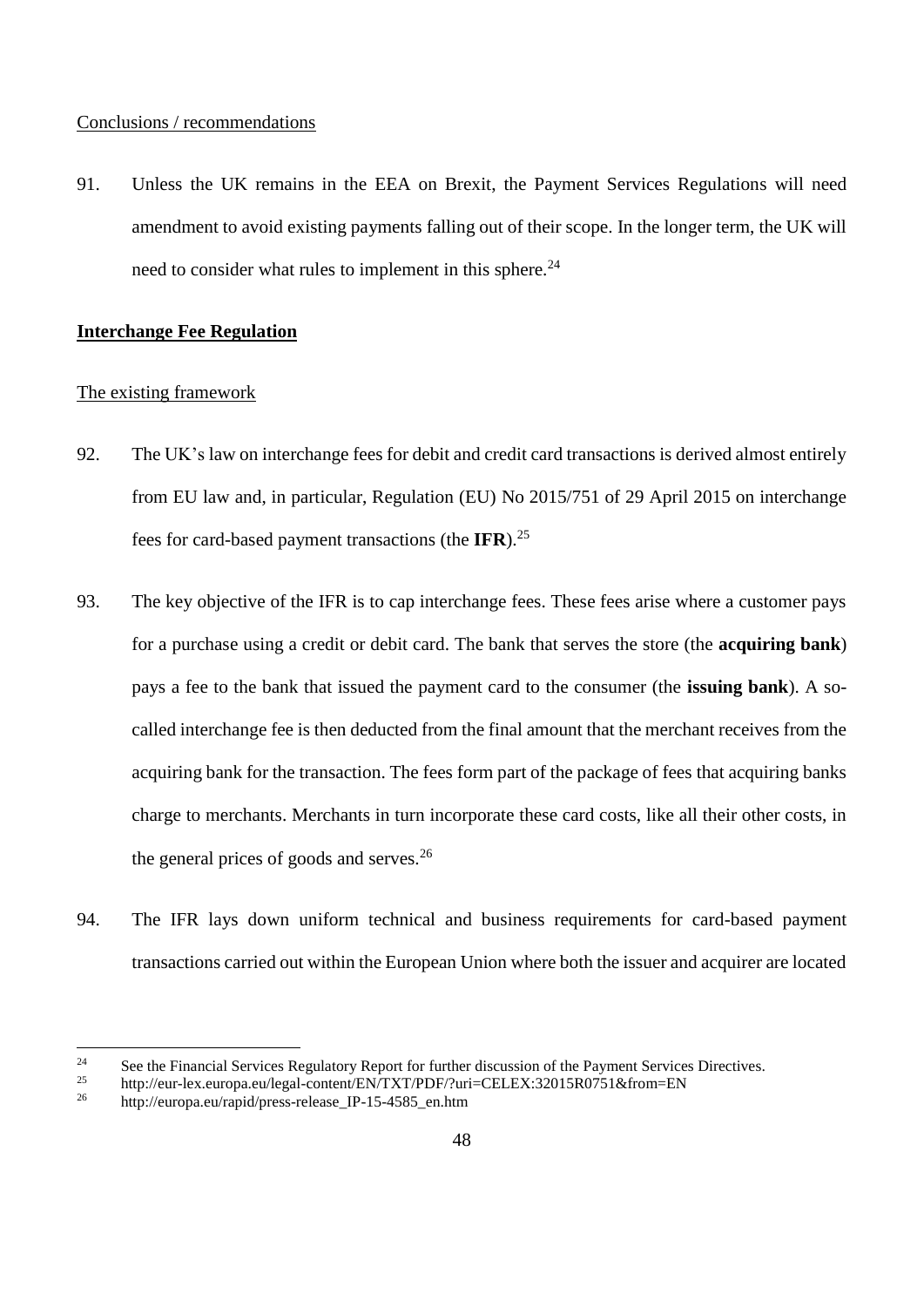therein. The IFR imposes requirements directly on payment card schemes, issuing and acquiring payment service providers (PSPs), processing entities, other technical service providers and, in limited circumstances, merchants.

- (1) Articles 3 and 4 impose, respectively, a cap on the interchange fee of 0.2% of the value of the transaction for any debit card transaction and a cap of 0.3% of the value of the transaction for any credit card transaction. These Articles permit Member States to define a lower per transaction percentage interchange fee cap for domestic debit and credit card transactions. Until 9 December 2020, Members States may also, in relation to domestic debit card transactions, allow payment service providers to apply a weighted average interchange fee of no more than the equivalent of 0.2% of the annual average transaction value of all domestic debit card transactions within each payment card scheme. Member States may define a lower weighted average interchange fee applicable to all domestic debit card transactions.
- (2) Articles 6 to 12 set out a number of business rule provisions that require payment service providers and payment card schemes to amend their business practices, unless they are already compliant. These rules relate to the separation of payment card scheme and processing entities (Article 7), co-badging and choice of payment brand or payment application (Article 8), unblending merchant service charges (Article 9), the application of the 'Honour All Cards' rule (Article 10) and steering consumers to the use of any payment instrument preferred by the payee (Article 11).
- (3) Articles 13 to 15 require Member States, inter alia, to designate competent authorities that are empowered to ensure enforcement of the IFR, lay down rules on penalties applicable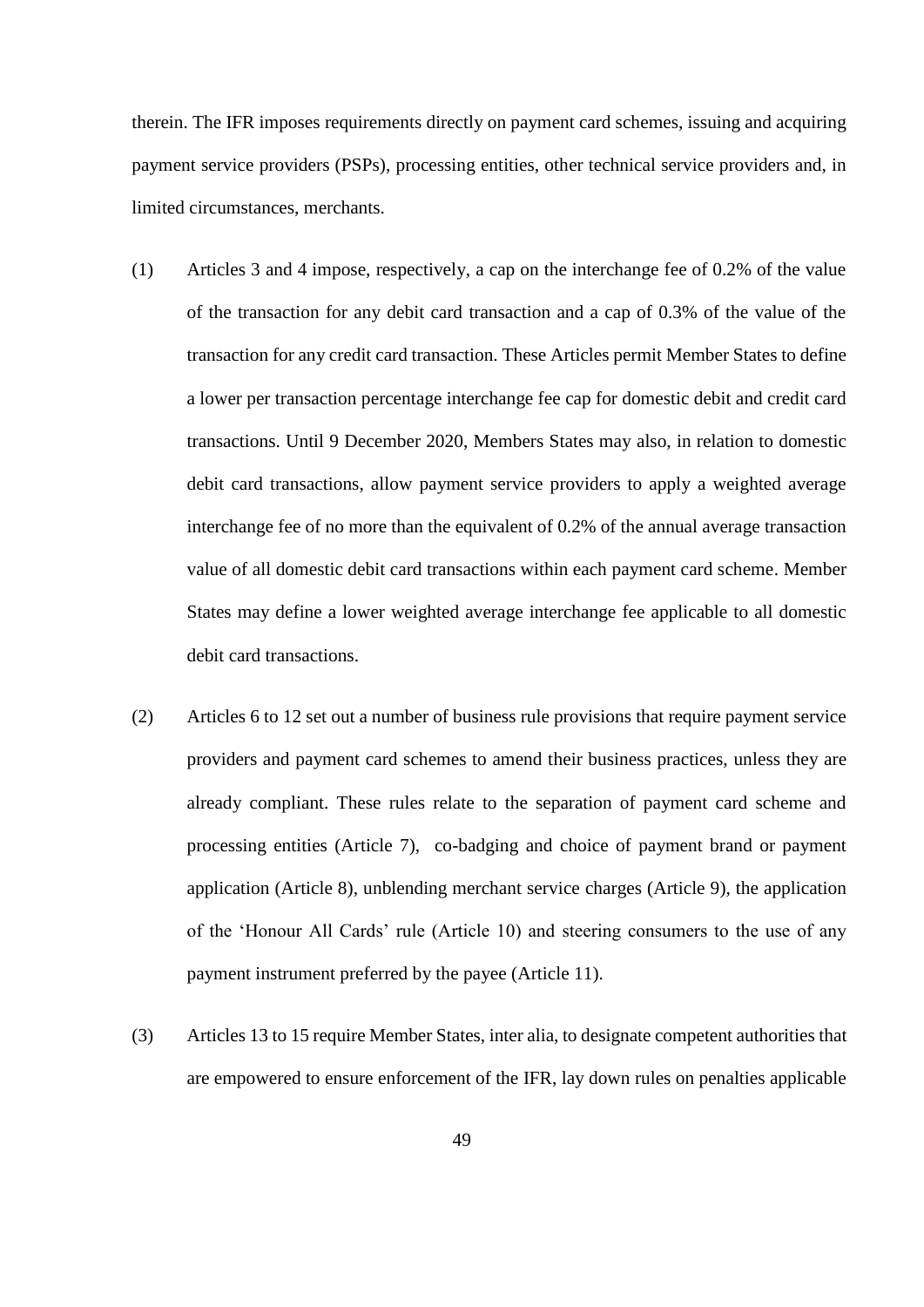to infringements of the IFR and take all measures necessary to ensure they are applied, and ensure and promote adequate and effective out-of-court complaint and redress procedures or take equivalent measures for the settlement of disputes arising under the IFR between payees and their payment services providers.

- 95. The IFR was published in the Official Journal of the European Union on 19 May 2015 and entered into force on 8 June 2015, with the exception of certain Articles, which entered into force in phases.
- 96. The first phase introduced the caps on interchange fees provided for in Articles 3 and 4 which, together with Articles 6 (licensing) and 12 (information to the payee on individual card-based transactions), applied from 9 December 2015.
- 97. As noted above, Articles 3 and 4 provided Members States with national discretions in three key areas:
	- (1) Member States could decide to implement lower interchange fee caps for domestic credit card transactions than the caps set out in the IFR;
	- (2) Member States could decide to implement lower caps on interchange fees for domestic debit card transactions than the caps set out in the IFR. There were also other flexibilities in the way Member States could apply interchange fee caps for domestic debit card transactions, such as applying a weighted average for a period of up to 5 years; and
	- (3) Member States could exempt three party card schemes from caps to interchange fees for a period of up to three years, provided that the scheme's market share remained below 3% in that Member State.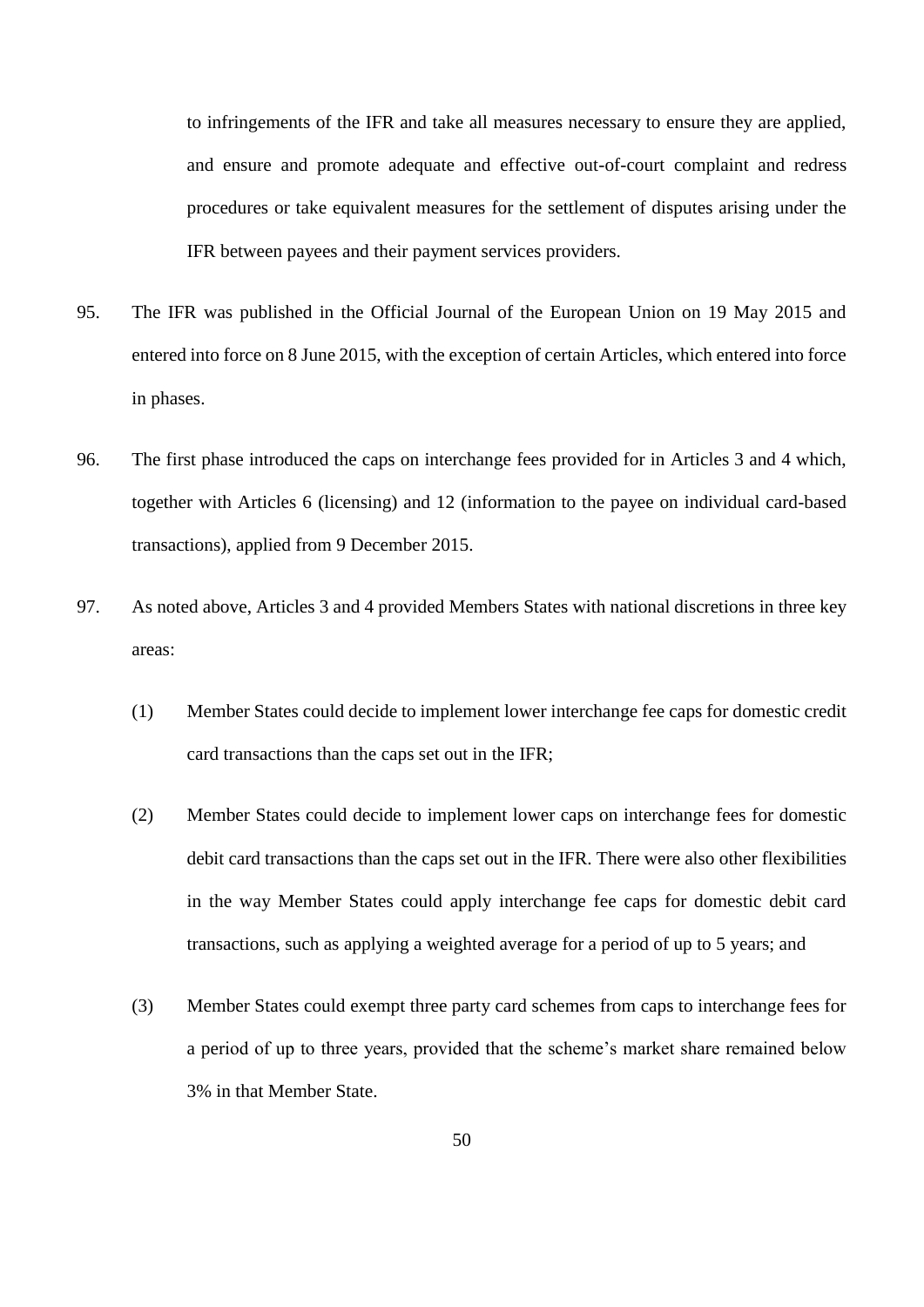- 98. HM Treasury consulted on how the UK should exercise its national discretion and how it should implement the terms of the IFR requiring Member States to designate a competent authority to supervise and enforce the IFR. The response was published by HM Treasury in October 2015,  $27$ and the Payment Card Interchange Fee Regulations 2015 (the **Interchange Fee Regulations**) were enacted shortly thereafter.<sup>28</sup> The Interchange Fee Regulations came into force on 9 December 2015.
	- (1) Part 2 designates the Payment Systems Regulator (**PSR**) as the competent authority in the UK for the IFR and sets out the duties and powers of the PSR in that role. The regulatory regime set out in Part 2 is closely aligned to the existing regime overseen by the Payment Systems Regulator under Part 5 of the Financial Services (Banking Reform) Act 2013 (c. 33).
	- (2) Part 3 designates the Financial Conduct Authority (**FCA**) as a competent authority in the UK for certain provisions of the IFR, and amends the Payment Services Regulations 2009 (S.I. 2009/209) so that the relevant requirements of the IFR are treated as being requirements imposed by those Regulations. The Financial Conduct Authority may act under the Payment Services Regulations 2009 to supervise and enforce compliance with those requirements by firms regulated under those Regulations.
	- (3) Part 4 adds Article 10(4) of the IFR (requiring payees to inform consumers if they do not accept all cards issued under a payment card scheme) to Schedule 13 of the Enterprise

 $\frac{1}{27}$ 

https://www.gov.uk/Government/uploads/system/uploads/attachment\_data/file/466783/Interchange\_fee\_regulation response.pdf

<sup>28</sup> http://www.legislation.gov.uk/uksi/2015/1911/pdfs/uksi\_20151911\_en.pdf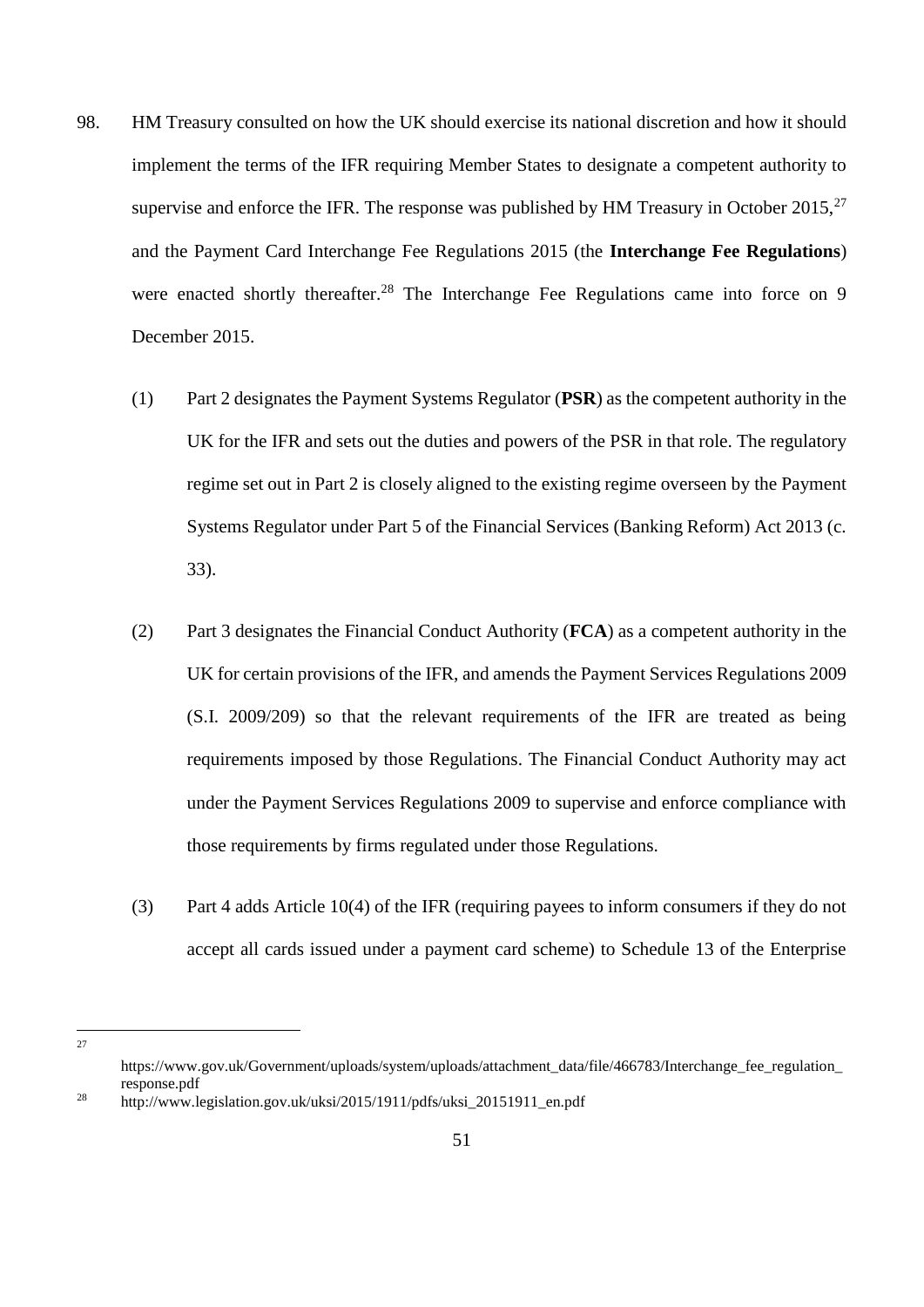Act 2002 (c. 40) so that the Competition and Markets Authority, local weights and measures authorities in Great Britain and the Department of Enterprise, Trade and Investment in Northern Ireland may enforce a contravention of Article 10(4) which harms the collective interests of consumers under Part 8 of the Enterprise Act 2002.

- (4) Part 5 amends provisions in the Financial Services (Banking Reform) Act 2013, which require cooperation between the PSR, FCA, the Bank of England and the Prudential Regulation Authority, such that those co-operation requirements include the functions of the PSR and FCA in relation to the IFR.
- (5) Part 6 exercises the option in Article 1(5) of the IFR, exempting from the interchange fee cap until 9th December 2018 domestic transactions under any three party payment card scheme which is considered to be a four party payment card scheme pursuant to Article 1(5) of the IFR and which does not exceed the market share set out in Article 1(5).
- (6) Part 6 also exercises the option in Article 3(3) of the IFR allowing payment service providers to apply the interchange fee cap on a weighted average basis for domestic debit card transactions until 9 December 2020.
- (7) Part 7 provides for the Treasury to review the Regulations at intervals not exceeding five years.
- 99. The UK refrained from exercising the option in Article 3(2)(a) and Article 4 to implement lower interchange fee caps for domestic credit and debit card transactions than the caps set out in the IFR.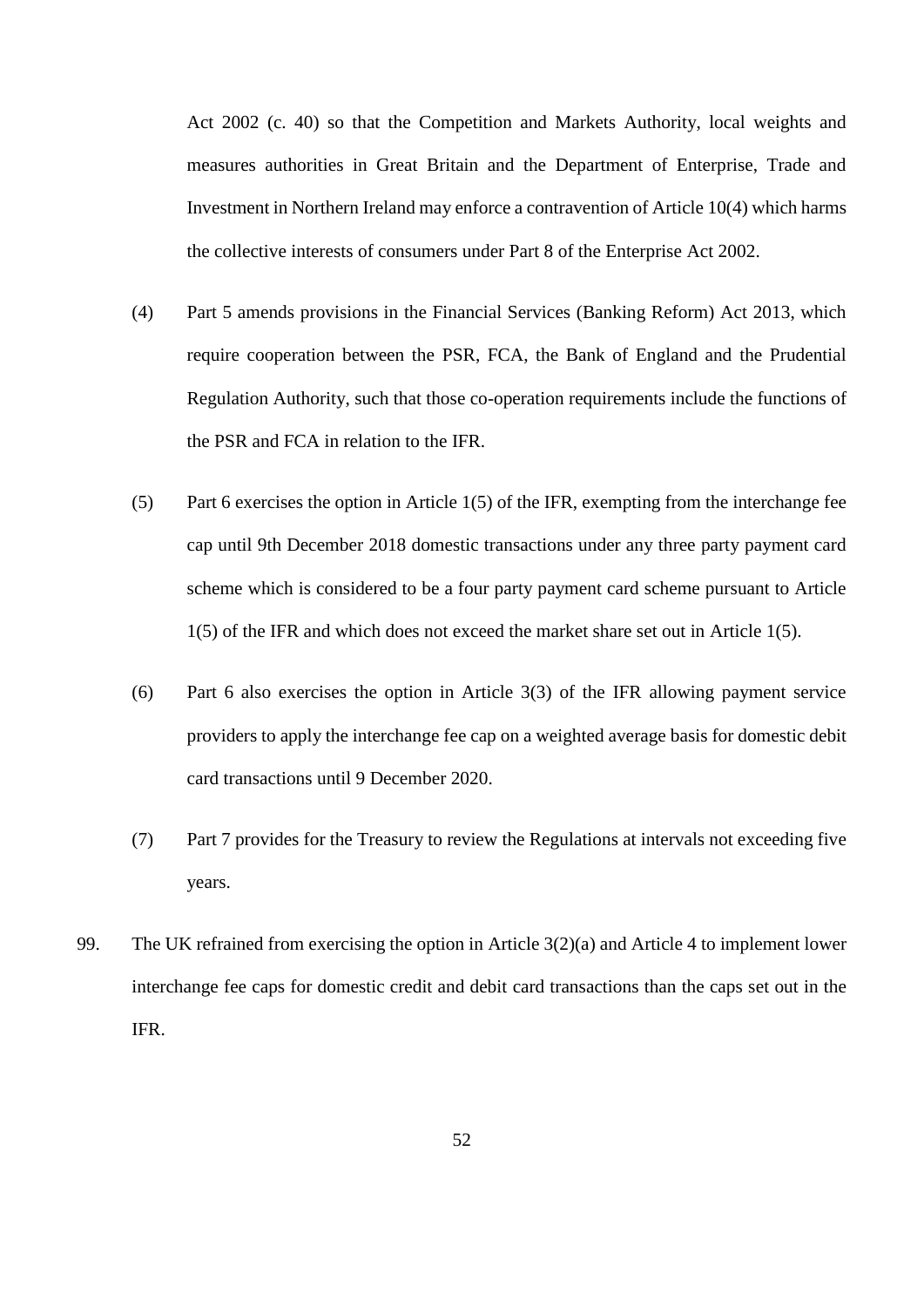100. The second phase of IFR introduced the business rules provided for in Articles 7, 8, 9 and 10, which applied from 9 June 2016. The PSR consulted on these wider requirements and published draft guidance in May  $2016<sup>29</sup>$  with the intention of publishing a complete guidance document later in the year.

### The impact of Brexit

- 101. As matters stand, the IFR is directly applicable in the UK, without the need for any transposing legislation.
- 102. The IFR will continue to have this effect so as long as the UK remains within the EU. However, once the UK leaves the EU, card-based payment transactions within the UK, or between the UK and a Member State, will fall outside the scope of the IFR, which will cease to be directly applicable.
- 103. The UK Government will, therefore, need to give consideration to whether to legislate to fill the gap in national law left by the disapplication of the IFR, and, if so, on what terms. This task is likely to be made more difficult by the fact that the UK Government will not have the benefit of the report of the European Commission on the application of the IFR, which is not due to be issued until 2019.
- 104. The IFR draws a distinction between cross-border transactions and domestic transactions, with Member States having more discretion in relation to the interchange fee caps applicable in the latter context.

<sup>29</sup> <sup>29</sup> https://www.psr.org.uk/sites/default/files/media/PDF/CP163-IFR-Phase-2-draft-guidance-document.pdf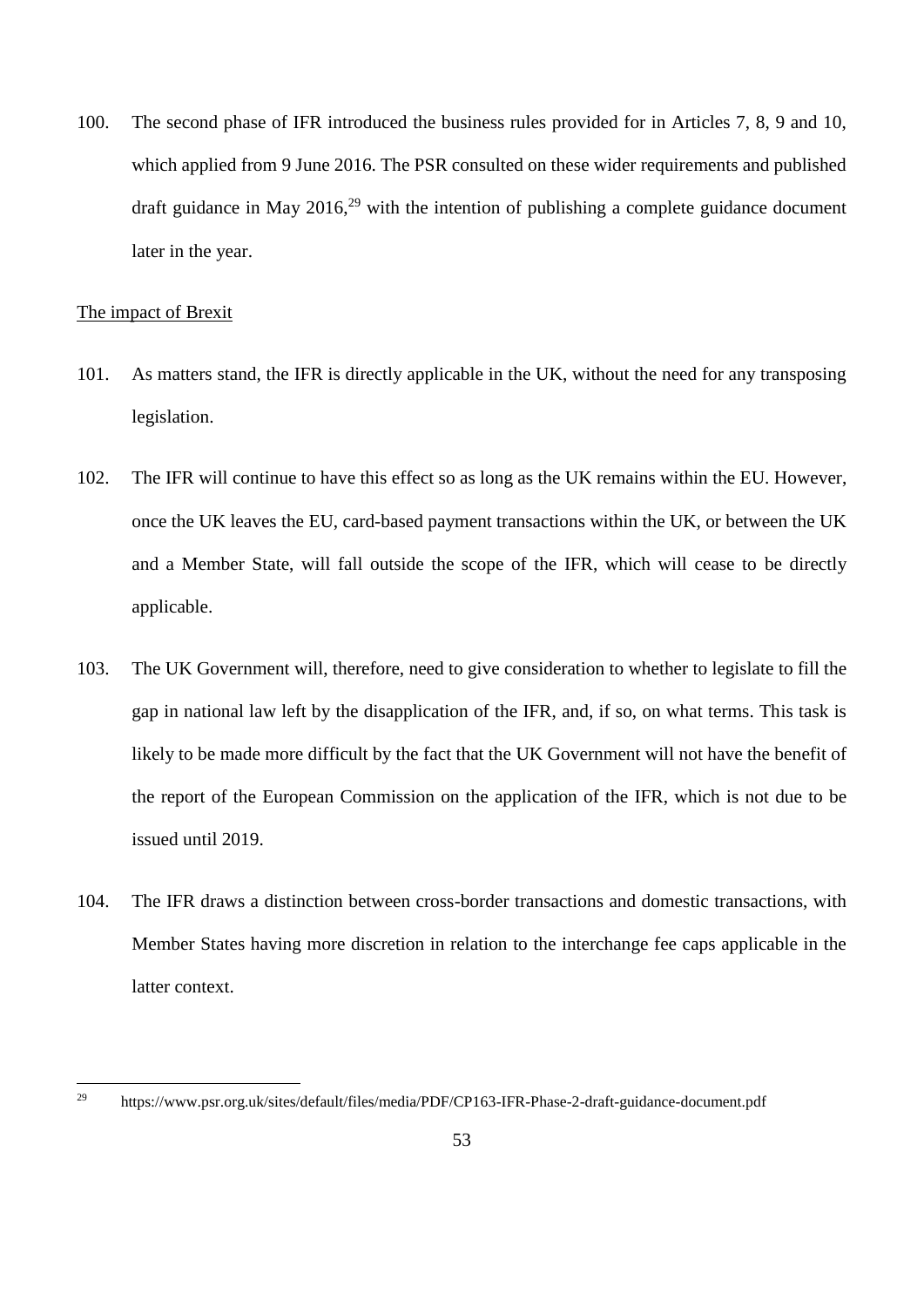- 105. As regards domestic card-based payment transactions, post-Brexit, the UK will, in theory, have complete discretion. This could result in the UK setting lower caps, higher caps or no caps at all on interchange fees. There is thus considerable scope for any national legislation to diverge from the IFR, particularly in relation to the following issues:
	- (1) *The need for, and level of, any cap on interchange fees*: the UK was a key supporter of the IFR during negotiations and supported swift implementation and flexibility on interchange fee caps so that the UK could choose caps to suit its own market.<sup>30</sup> That would tend to suggest that the UK Government will be keen to enact something similar to the IFR as part of national law. The major international card schemes, namely, Visa and MasterCard, are the most likely opponents of continued interchange regulation. MasterCard, for instance, was strongly opposed to the interchange caps in the IFR.<sup>31</sup> Any decision not to regulate interchange fees would need to be considered from a competition law perspective.
	- (2) *The application to four party and three party schemes*: the IFR only covers four party schemes and three party schemes that operate in a similar way. There may be pressure from the major international card schemes for any national legislation to extend to three party schemes.
	- (3) *The application of the 'Honour All Cards' rule*: under the IFR, merchants cannot be required to accept two products just because they belong to the same brand and/or category unless the products are subject to the same regulated interchange. Again, there

<sup>30</sup> https://www.gov.uk/Government/consultations/interchange-fee-regulation/interchange-fee-regulation-a-consultation<br>31 https://www.parliament.uk/documents/commons.committees/euroneen.com/Interchange-fee-regulation-a-consul <sup>31</sup> https://www.parliament.uk/documents/commons-committees/european-scrutiny/Interchange-fees-for-card-basedpayment-transactions.pdf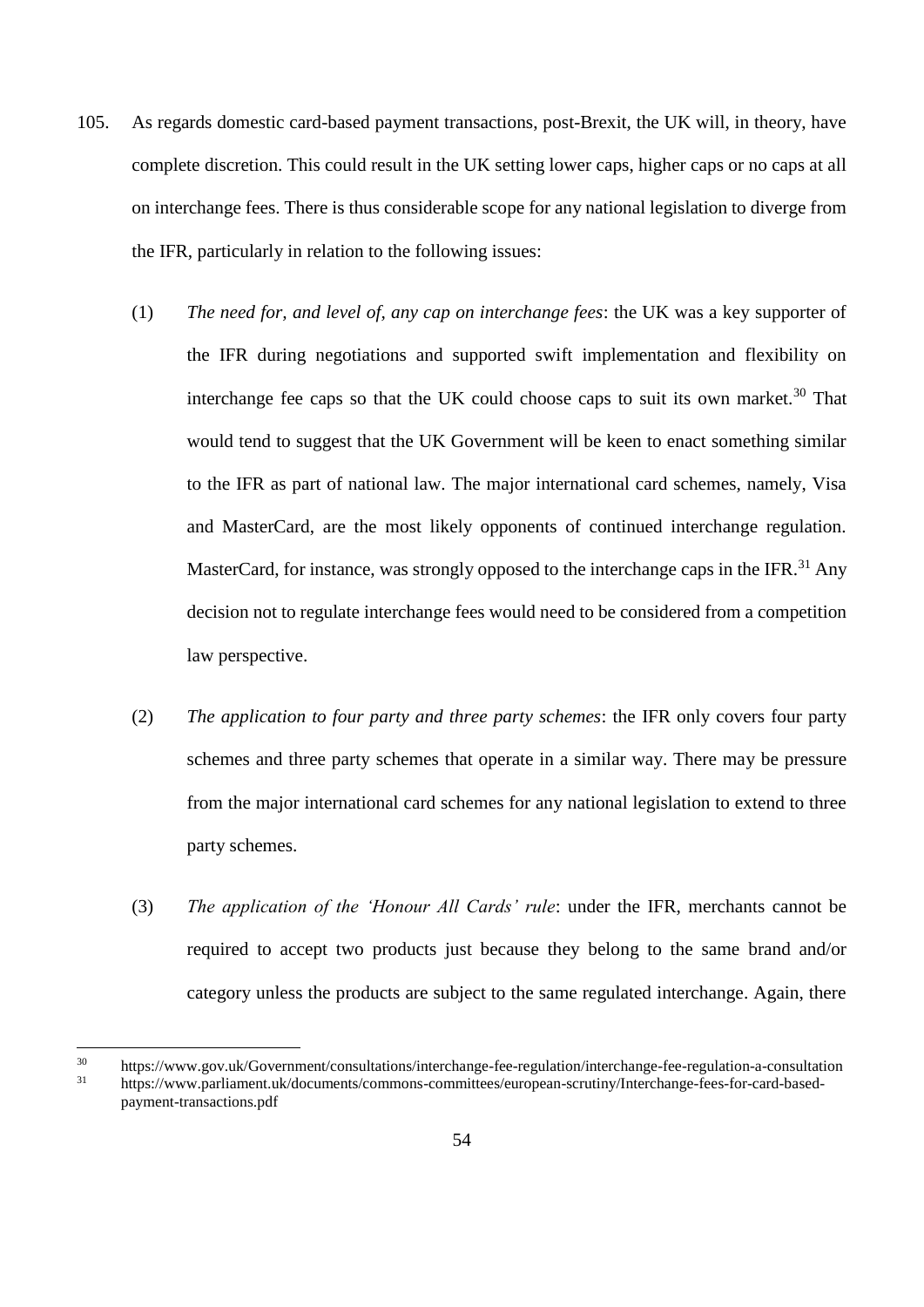may be pressure from major international card schemes for any national legislation to enforce the 'Honour All Cards' rule, the rationale being to provide certainty to the consumer that any card with a scheme logo on it will be accepted wherever the consumer sees the same logo in a retailer.

- (4) *The separation of payment scheme and processing*: the IFR requires payment card schemes and processing entities to be independent in terms of accounting, organisation and decision-making processes. Both the UK Government and MasterCard took the view during the IFR consultation that this proposal was unnecessary and disproportionate. The UK Government may, therefore, decide not to enact this requirement in any national legislation.
- (5) *Co-badging*: the IFR prohibits any payment card scheme rules and rules in licensing agreements or measures of equivalent effect that hinder or prevent an issuer from cobadging two or more different payment brands or payment applications on a card-based instrument. The UK Government and MasterCard voiced opposition to this provision of IFR, considering it to be unnecessary, impractical for consumers and unlikely to provide any significant benefit. The UK Government may, therefore, decide not to enact this requirement in any national legislation.
- 106. As regards cross-border card-based payment transactions, there is the potential post-Brexit for card sales from consumer cards issued in EU countries to be reclassified as inter-regional (i.e. non-EEA, if an EU exit also means an EEA exist) as opposed to intra-regional (i.e. EEA). Interchange fees for inter-regional transactions are around four times higher on average than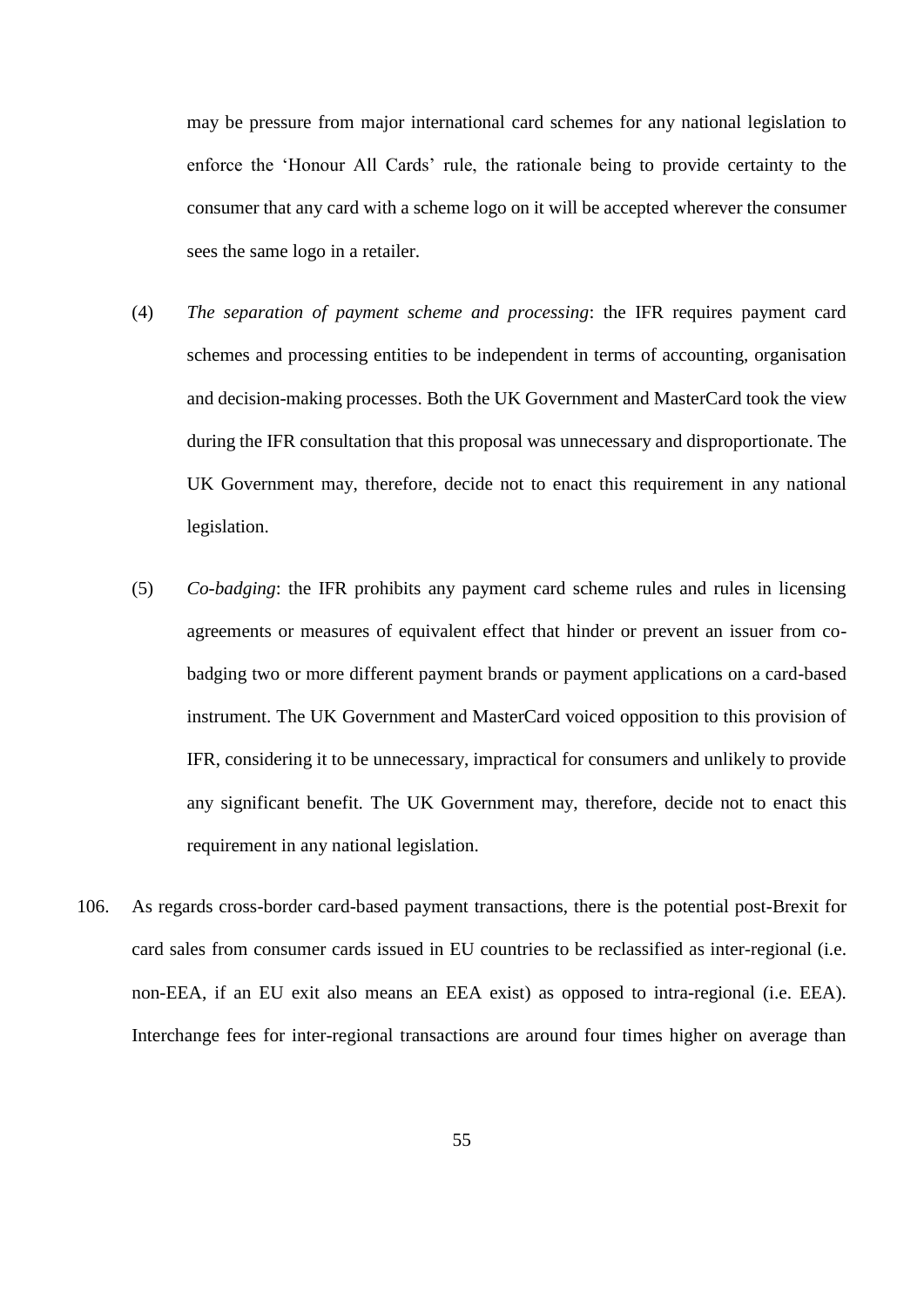intra-regional fees because they are not covered by the EU caps. There would need to be some form of bilateral agreement to change the position at the cross-border level.

## Conclusions / recommendations

- 107. Any regulation of interchange fees for domestic card-based transactions post-Brexit will require the enactment of national legislation.
- 108. The IFR may provide a useful starting point, but aspects of the regulation were considered to be unnecessary and/or undesirable at the time of its implementation. The UK's exit from the EU provides an opportunity to enact national legislation that more closely reflects the views expressed by the UK Government and relevant stakeholders in consultation.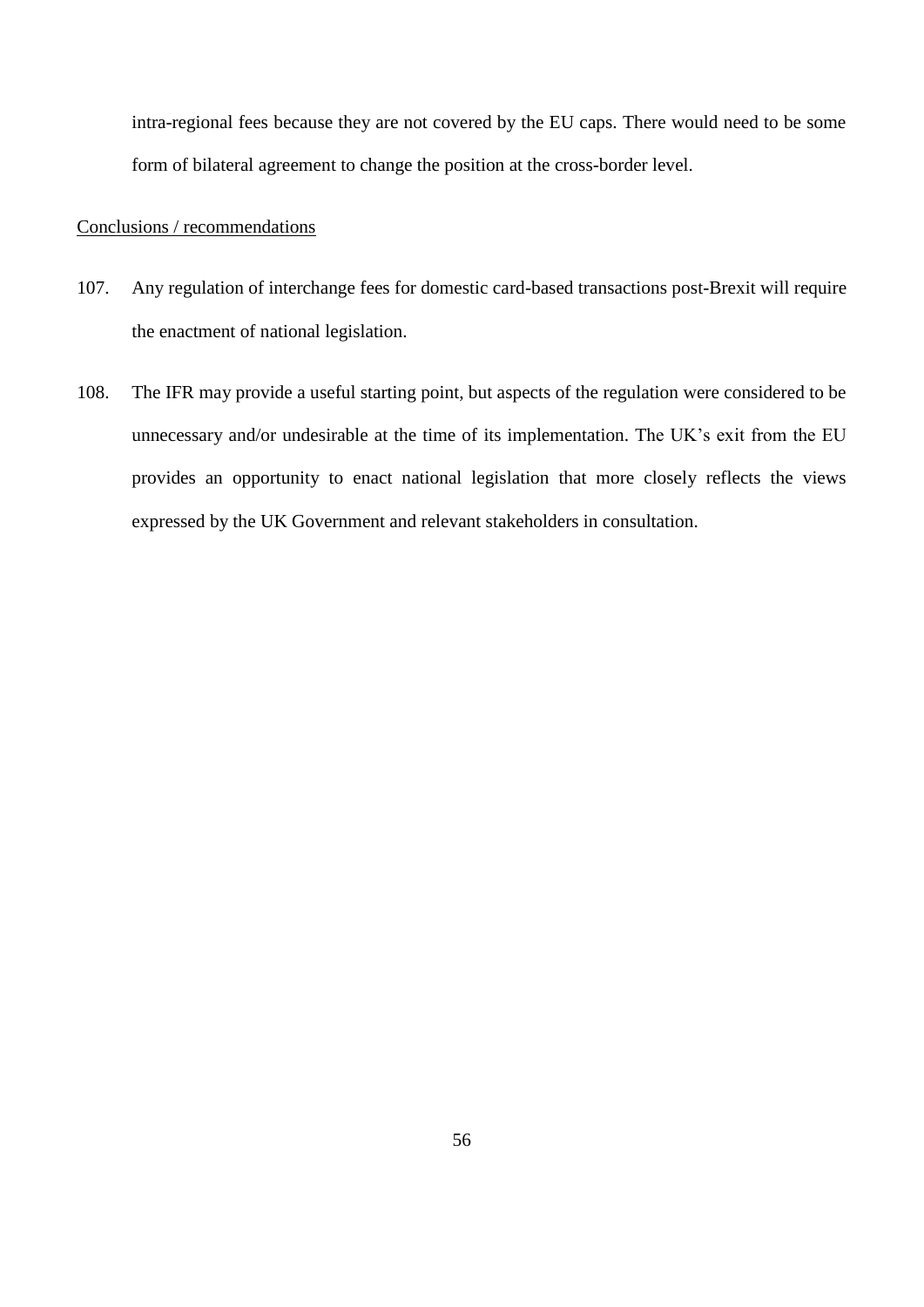#### **SET OFF AND NETTING**

### **Introduction**

- 109. This section addresses the related topics of set off and netting. Set-off is the right of a debtor who is owed money by his creditor on another account or dealing to secure payment for what is owed to him by setting this off in reduction of his own liability.<sup>32</sup> Set-off operates both outside and within insolvency.
	- (1) Outside insolvency, its prime function is to avoid circuity of action, so that instead of the creditor having to sue the debtor for the debt, it can (in certain circumstances) merely cancel its own debt to the debtor. This not only saves litigation and enforcement costs, but can also reduce the creditor's exposure to the debtor's credit risk, which can have an effect on capital adequacy.<sup>33</sup>
	- (2) Within insolvency, the availability or otherwise of a set-off can be crucial. The creditor, in the absence of a set-off, would be obliged to pay the full amount of its own debt, but would receive only a dividend in respect of the cross-debt. Where a set-off is available, however, the creditor will receive payment in full to the extent of the set-off. Insolvency set-off therefore provides a significant exception to the *pari passu* principle of insolvency law, under which all creditors within a particular class must be treated alike.
- 110. When combined with netting, set-off is extensively used by those who trade on the financial markets (especially the derivatives markets) to reduce exposure and risk, and also to reduce the

 $32$ <sup>32</sup> *Goode on Legal Problems of Credit and Security* (5<sup>th</sup> ed, 2013, ed Gullifer) para 7-01.<br><sup>33</sup> Gullifor and Payna, *Corporate Finance Law, Principles and Polion* (2<sup>nd</sup> ed. 2015), para

<sup>33</sup> Gullifer and Payne, *Corporate Finance Law, Principles and Policy* (2nd ed, 2015), para 6.3.4.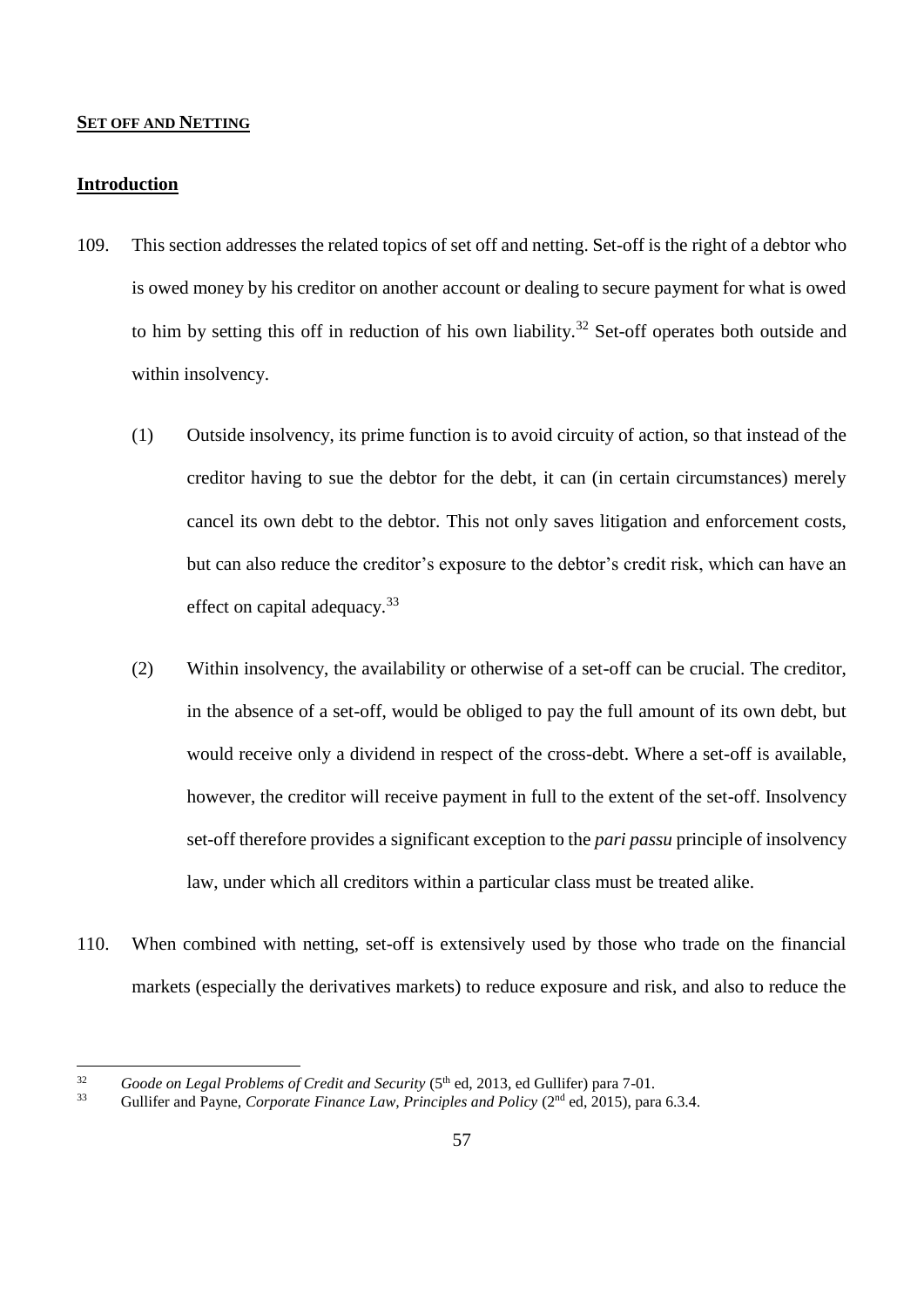volume of settlements.<sup>34</sup> In dealings on organised markets, the legal protection of set-off and netting has in recent years also been seen as fulfilling the crucial requirement of reducing systemic risk.<sup>35</sup> It is in that area that EU law has intervened, both to require a minimum level of protection for set-off and netting in financial market transactions to be available in Member States, and to require mutual recognition throughout the EEA. It is these systemically vital provisions that will need to be continued or replaced when the UK ceases to be a Member State.

111. This section provides a high-level overview of the current EU law framework in relation to setoff and netting arrangements. Although the effectiveness of such arrangements is commonly tested in the context of insolvency, insolvency law is not considered in detail here since this is a separate topic and will be covered by the Chancery Bar Association in their report. Further, this section does not consider the set-off and netting provisions contained in (i) the Bank Recovery and Resolution Directive<sup>36</sup>; (ii) in the Basel III accords or (iii) the regulatory banking framework (including the Capital Requirements Regulation<sup>37</sup> and CRD IV Directive<sup>38</sup>) which are part of the EU's legislative package implementing the Basel III international regulatory capital framework.

 $\frac{34}{35}$  Ibid.

 $35$  Goode, *op cit*, para 7-01.<br> $36$  Directive 2014/59/EU of

<sup>36</sup> Directive 2014/59/EU of the European Parliament and of the Council of 15 May 2014 establishing a framework for the recovery and resolution of credit institutions and investment firms and amending various directives which contains provisions relating to recovery and resolution planning, intragroup financial support, early intervention, resolution tools and powers, cross-border group resolution, relations with third countries and financing arrangements ([2014] OJ L173/190).

<sup>&</sup>lt;sup>37</sup> EU Regulation No 575/213 of the European Parliament and of the Council of 26 June 2013 on prudential requirements for credit institutions and investment firms and amending Regulation (EU) No 648/2012 ([2013] OJ L176/1).

<sup>&</sup>lt;sup>38</sup> Directive 2013/36/EU of the European Parliament and of the Council of 26 June 2013 on access to the activity of credit institutions and the prudential supervision of credit institutions and investment firms, amending various directives ([2013] OJ L176/338).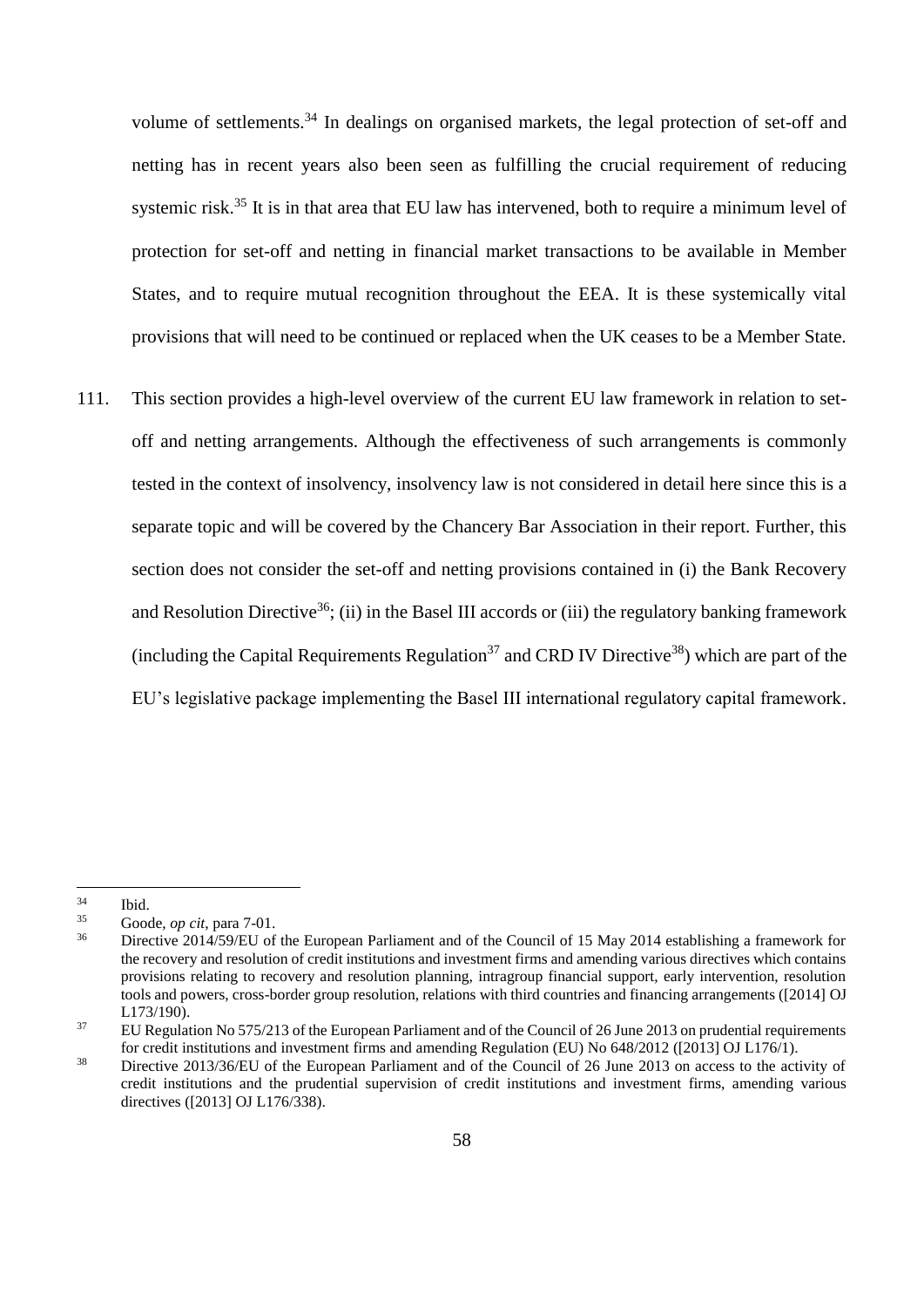### **Set-off and Netting**

- 112. It may be helpful to begin with a brief consideration of what we mean by the expressions 'setoff' and 'netting'. In finance transactions, the terms 'netting' and 'set off' are sometimes used interchangeably even though they are not the same thing. The confusion appears to come from the fact that netting and set-off can result in the same economic outcome for the parties involved.
- 113. At a general level, set-off can be defined as the settling of money cross-claims against each other to produce a balance. English law provides for a variety of types of set-off.<sup>39</sup>
	- (1) In the case of parties neither of whom is bankrupt or is a company in liquidation, a setoff may proceed on the basis of a legal or statutory set off if the case is one of mutual debts or in accordance with the principles developed independently by the courts of equity.<sup>40</sup>
	- (2) If one of the parties to cross-demands is a person who is bankrupt or a company in liquidation or in some circumstances in administration, insolvency set-off may be available. 41
	- (3) In addition, there are certain rights which are distinct from set-off but which have an analogous effect:

<sup>39</sup> <sup>39</sup> See Derham, *The Law of Set-Off*  $(4<sup>th</sup>$  ed, 2010) paras 1.10 to 1.12.<br><sup>40</sup> The labels usually given to these types of set off are: (1) independent

The labels usually given to these types of set-off are: (1) 'independent set-off'; and (2) 'transaction set-off'. Features common to all forms of set-off other than contractual set-off are that (a) they are confined to situations in which both the claim and the cross-claim are for money (or one party's claim is to money and the other's is to property which the first party is authorised to dispose of and thus convert into money); and (b) they require mutuality of parties, that is the claim and cross-claim must be due from the same parties in the same right: Goode, *op cit*, at 7-03. <sup>41</sup> The label usually given to this form of set-off is 'insolvency set-off'.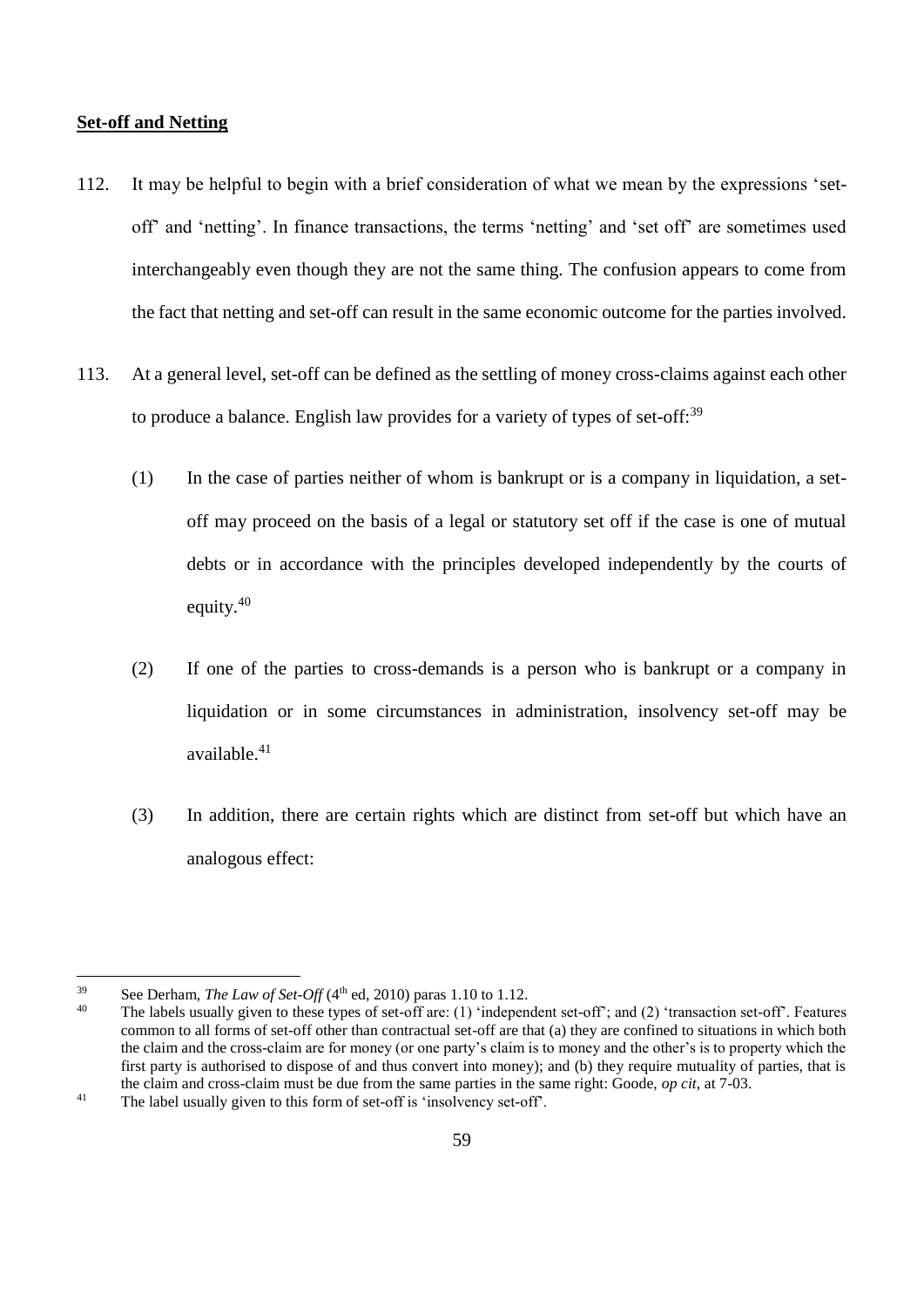- (a) The combination of bank accounts: this refers to a bank's right to look upon various accounts held by a customer as combined to produce a single debt;  $42$
- (b) The rule in *Cherry v Boultbee*: <sup>43</sup> this applies in the situation in which a person who is entitled to receive a distribution from a fund is also obliged to contribute to the fund. It entitles the administrator of the fund to direct the person to satisfy his or her entitlement to a distribution from a particular asset of the fund, in the form of the person's obligation to contribute.
- (4) Parties dealing with each other may enter into a set-off agreement for the satisfaction of their cross-demands. The set-off may be expressed to occur immediately or upon the happening of a specified future event or it may be at the option of one of the parties.<sup>44</sup>
- 114. Netting comes in various forms, which are closely related to but distinct from set-off. It encompasses various contractual provisions which change the nature of the parties' obligations to each other, either to have the effect of set-off or so that set-off (contractually provided for) can take place.<sup>45</sup> Netting can be either bilateral or multilateral.
	- (1) Novation netting is an agreement whereby all contracts between the parties are consolidated into one single contract, with one payment obligation. Usually, as each new contract is entered into, it is consolidated with the single contract so that there is only ever one balance payable. The actual time of payment is provided for separately by the

<sup>&</sup>lt;sup>42</sup> The label usually given to this form of set-off is 'current account set-off'.<br><sup>43</sup>  $(1830)$   $4 \text{ My}$   $8 \text{ C}$ r  $442$ ,  $41$  EP 171

<sup>&</sup>lt;sup>43</sup>  $(1839)$  4 My & Cr 442, 41 ER 171.<br><sup>44</sup> The label usually given to this form

<sup>&</sup>lt;sup>44</sup> The label usually given to this form of set-off is 'contractual set-off'.<br> $\frac{45}{100}$  Gullifor and Payma, on git para 6.3.4.5. The various forms of patting and

<sup>45</sup> Gullifer and Payne, *op cit*, para 6.3.4.5. The various forms of netting are discussed e.g. by Lightman J in *Enron Europe Ltd v Revenue and Customs Commissioners* [2006] EWHC 824 (Ch), [2006] BCC 953 at [20]-[22].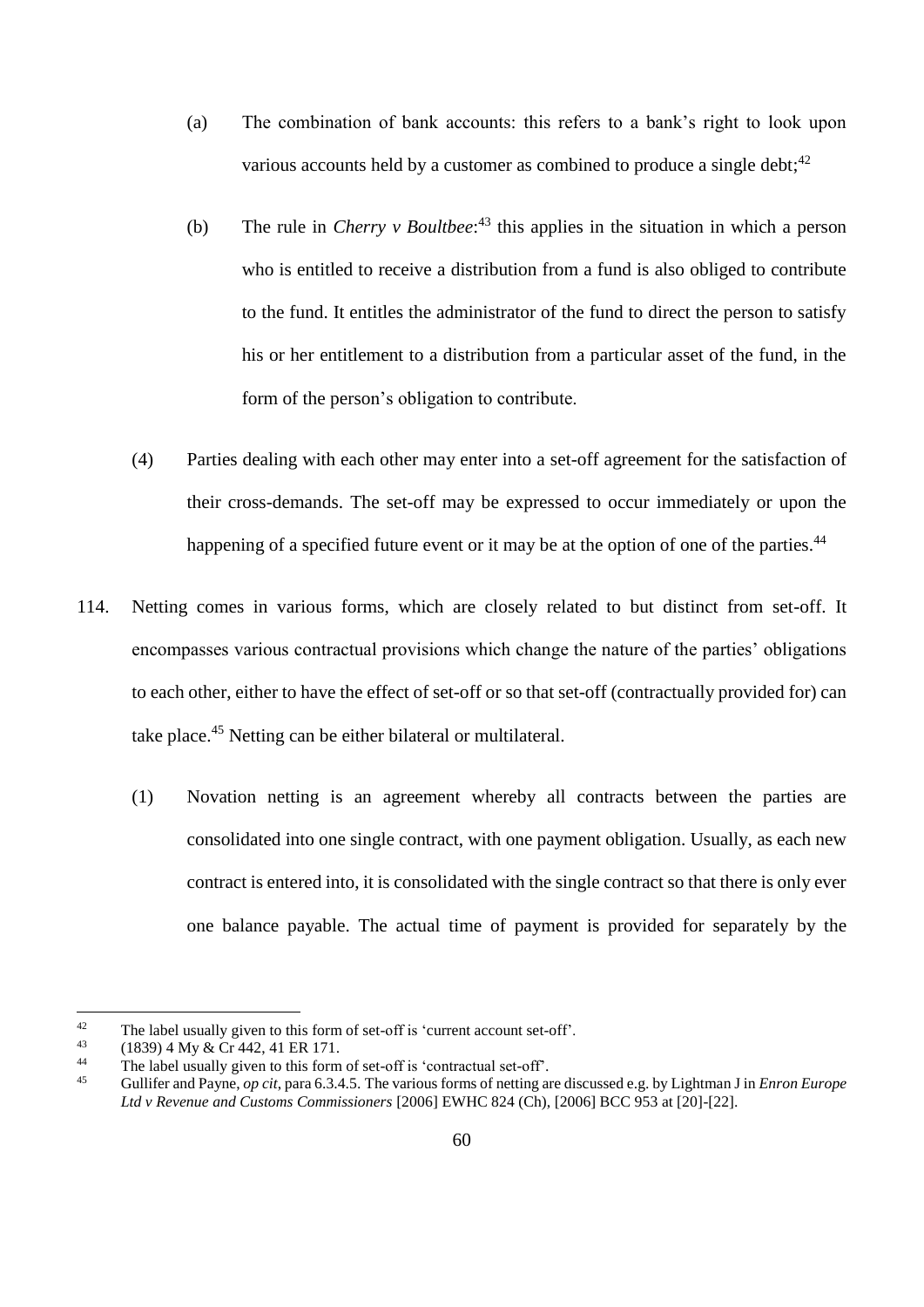contract. One use of this technique is where there is a clearing house in a market. The clearing house rules usually provide that each time two members of the market trade with each other, each transaction is novated to the clearing house (so that the clearing house then has two contracts, one with each party) and consolidated with each party's other obligations to and rights against the clearing house, so that only one balance is payable either to or from the clearing house.<sup>46</sup>

- (2) Settlement netting relates purely to payment, so that when amounts become due from and to two or more parties, they are netted out so that only one sum is payable.<sup>47</sup> The purpose of settlement netting is to ensure that the creditor's risk of non-payment is limited to the net amount. It is often used in the settlement of payment through a clearing house, although novation netting is a safer method in the event of the insolvency of one of the members.<sup>48</sup>
- (3) Close-out netting is the most significant type of netting in terms of protecting against credit risk.<sup>49</sup> Close-out netting provisions are extensively used in the financial markets, and are found in many master agreements governing such transactions. In particular, close-out netting is a vital component of the ISDA Master Agreement<sup>50</sup>, which governs most derivatives transactions, as well as of the industry-standard terms for repos and securities lending transactions.<sup>51</sup> Close-out netting is a contractual arrangement whereby all outstanding obligations of the parties under transactions between them are terminated

 $46$ <sup>46</sup> Gullifer and Payne, *op cit*, para 6.3.4.5.<br><sup>47</sup> Thus, it is distinct from poustion patting

<sup>&</sup>lt;sup>47</sup> Thus, it is distinct from novation netting, which can apply to executory contracts.<br><sup>48</sup> Cullifor and Payma, an ait, para 6.3.4.5

<sup>&</sup>lt;sup>48</sup> Gullifer and Payne, *op cit*, para 6.3.4.5.

 $\begin{array}{cc}\n^{49} & \text{Ibid.} \\
^{50} & \text{See}\n\end{array}$ 

<sup>&</sup>lt;sup>50</sup> See e.g. section  $6(e)(i)$  of the 2002 ISDA Master Agreement.<br><sup>51</sup> See for example, the ISLA's Global Master Securities Landi

<sup>51</sup> See, for example, the ISLA's Global Master Securities Lending Agreement 2011 clause 11 (securities lending); and the ICMA's Global Master Repurchase Agreement 2011 clause 10 (repos).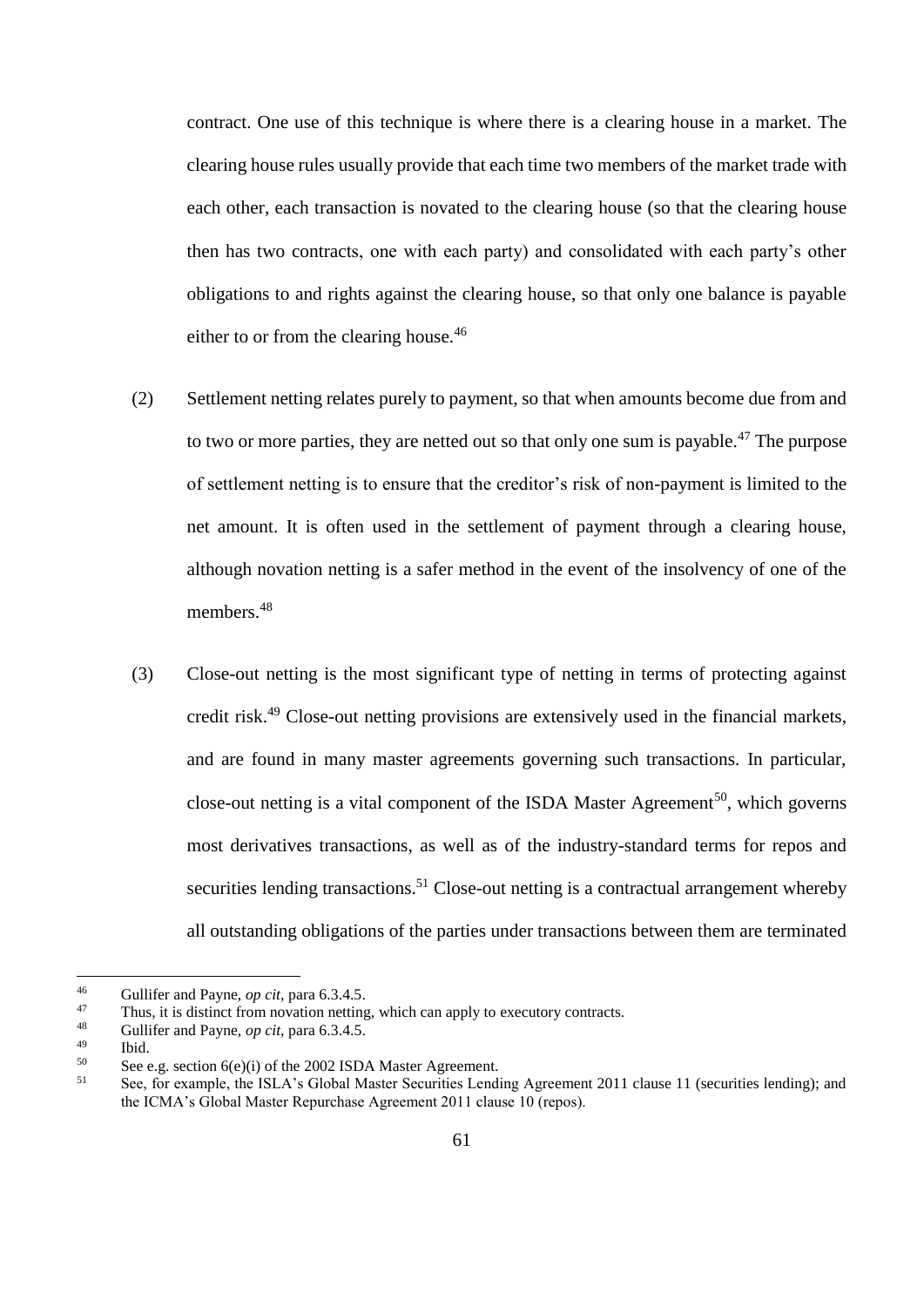following the occurrence of a specified event, then valued and set off against each other so that only a balance is owing. The process is intended to reduce exposures on open contracts if one party should become insolvent or a like event occurs before the settlement date and is sometimes referred to as "extended set-off".

115. Accordingly, the distinction between netting and set-off is more a technical one than a practical one. Set-off acknowledges the existence of cross-claims between the parties but effects a discharge of them to the extent that the amounts are equivalent whereas netting involves just one monetary claim being owed by one party to the transaction to the other at any point in time. Close-out netting is similar to insolvency set-off in that it provides protection in the event of one party's bankruptcy or insolvency and thus provides an exception to the *pari passu* principle.

### **The existing framework**

### Domestic law

- <span id="page-61-0"></span>116. In the law of England and Wales, the rules relating to set-off and netting are mostly dealt with by domestic law, either judge-made or by statute. Domestic law provides both for the availability of rights of set-off as well as for limitations on the validity and effectiveness of set-off and closeout netting arrangements. For instance:
	- (1) Under section 323 of the Insolvency Act 1986 and rules 2.85 and 4.90 of the Insolvency Rules 1986 (soon to be replaced by the Insolvency Rules 2016) where a person goes into bankruptcy or a company goes into liquidation or administration, mutual debts are automatically set-off following the taking of an account of what is due (including future,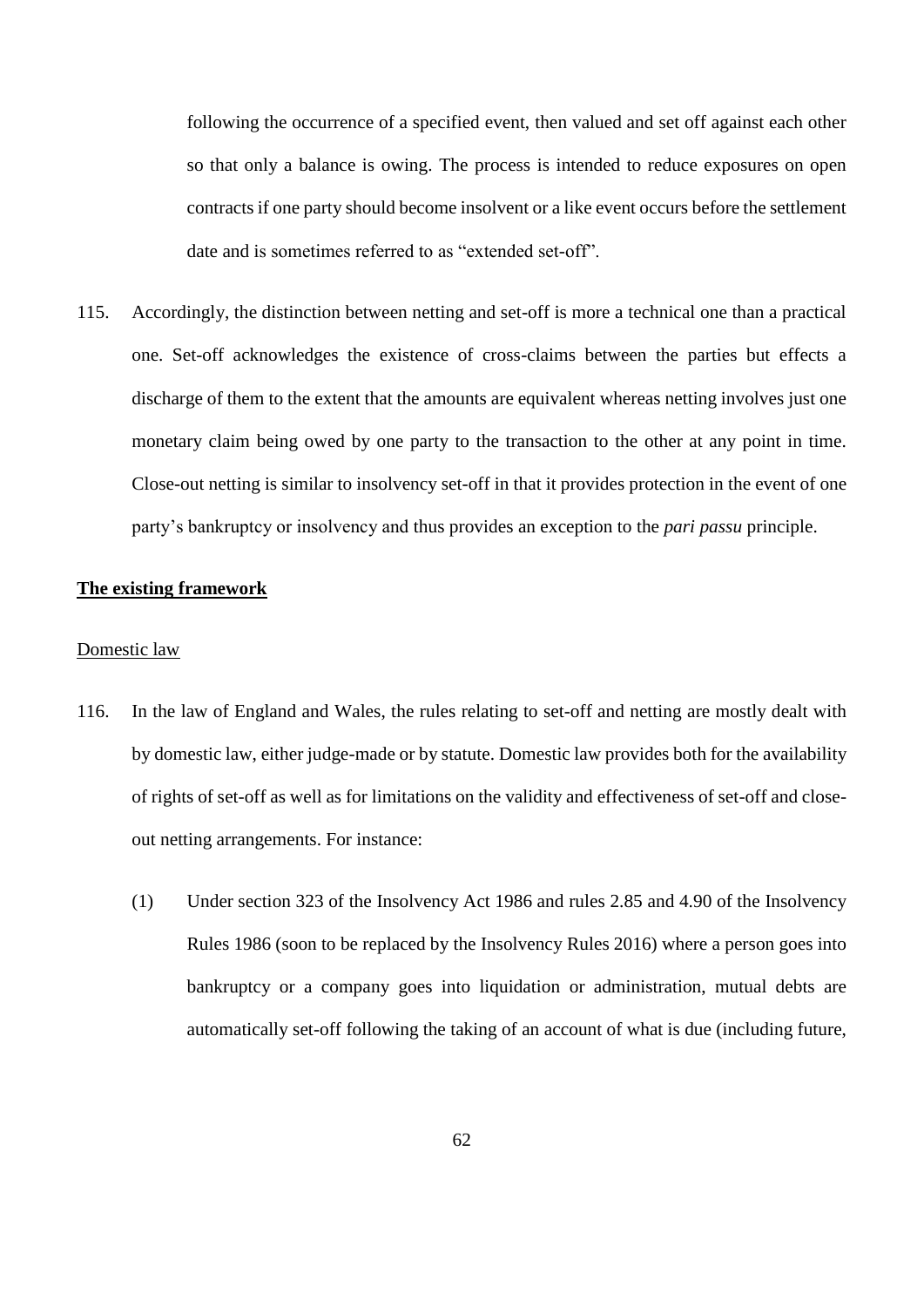contingent and unliquidated sums).<sup>52</sup> Sums due from the bankrupt or insolvent are not taken into account if the other party had notice at any time of the bankruptcy, insolvency or administration. The right to set-off only applies where the cross-claims are mutual and also commensurable. Insolvency set-off is mandatory: it cannot be restricted, excluded or extended by agreement of the parties and takes precedence over any other form of set-off exercised before the bankruptcy, liquidation or administration of the debtor. Detailed rules have been developed in the caselaw to provide for the application of this statutory right to claim a set-off in bankruptcy or liquidation or administration.

117. In English law, a multilateral netting arrangement can be challenged by a liquidator of a member of a clearing house on the ground that it allows a setting off of claims in relation to which there is no mutuality and that such an arrangement accordingly infringes the *pari passu* principle. In British Eagle International Airlines Ltd v Cie Nationale Air France<sup>53</sup>, the House of Lords refused to uphold agreements whereby more than two parties had agreed to set off any amounts owed between them on a periodical basis by means of a clearing house if one of the parties went into insolvency. The majority held that the clearing house system could not operate after the commencement of the liquidation in respect of debts and credits not cleared at that date, because this would be contrary to the principle that the property of a company is to be applied in its winding up in satisfaction of its liabilities *pari passu*. <sup>54</sup> It made no difference that the parties may

 $52$  Where a party has gone into administration, the rules are similar to the rules for liquidation, except that insolvency set-off for administration is only triggered if the administrator gives notice that he intends to make a distribution.

<sup>53</sup> [1975] 1 WLR 758, [1975] 2 All ER 390.

<sup>54</sup> As David Richards J observed in *Revenue and Customs Commissioners v Football League Ltd* [2012] EWHC 1372 (Ch) at [66], "*The* pari passu *principle applies only to the distribution of assets belonging to the insolvent estate at the commencement of the insolvency proceedings, and, as it seems to me in the case of a company, any asset coming into its ownership at a later date. It does not apply to assets which either never belonged to the insolvent estate or ceased to belong to it before the commencement of the insolvency proceedings. The issue in British Eagle on which the House of Lords divided was whether there was a debt due to the insolvent company at the commencement of its winding-up, to which the netting-off provisions of the IATA clearing house rules then applied. The majority held that there was*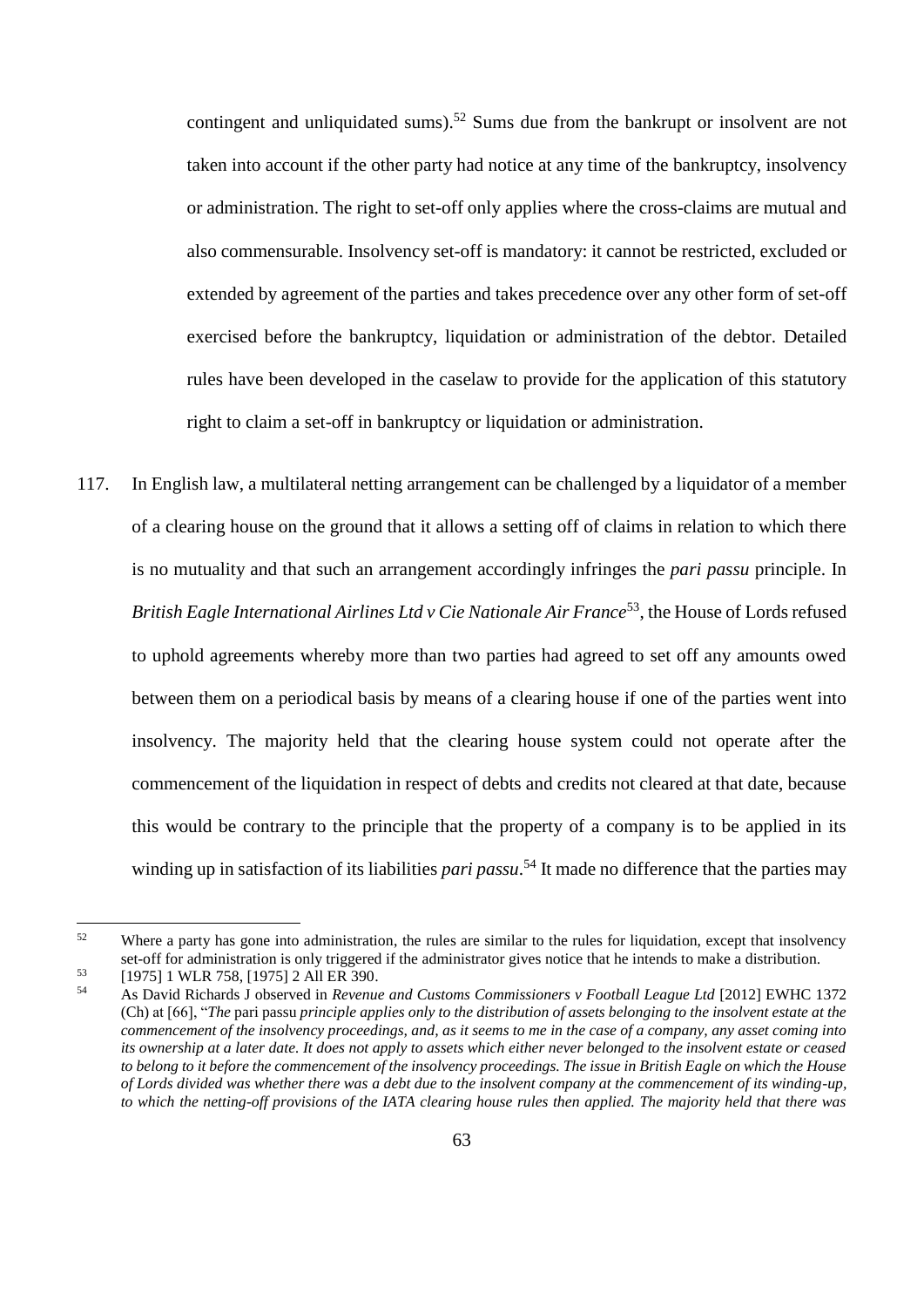have had good business reasons for entering into the arrangement or that the arrangement was not designed specifically in order to evade the insolvency legislation.<sup>55</sup>

#### EU law

- 118. The existing EU law in this area primarily concerns netting and set-off in financial markets. It sets out rules that are considered necessary for the proper functioning of the financial markets in that the EU legislator has tried to shape national laws so as to avoid inconsistency and impediments in the wholesale financial sector. In essence, the aim of the EU rules is to ensure the effectiveness of set-off and netting arrangements in the financial markets and to ensure their effectiveness and enforceability, in particular by protecting them against national insolvency legislation. The EU law instruments in relation to netting (mostly Directives implemented into English law by means of regulations) have affected the position set out in paragraph [116](#page-61-0) above in certain situations.
- 119. The EU framework in relation to set-off and netting is patchy and scattered across various legal instruments dealing with different matters (e.g. financial collateral arrangements, settlement finality in payment and securities settlement systems and the rules on clearing houses). Whilst most of the rules are substantive law provisions, EU law has also provided for choice of law rules

*such a debt and hence its distribution among members of IATA under the operation of the clearing house rules offended the* pari passu *principle. IATA amended its rules in the light of the decision and the issue whether the amended rules also offended the* pari passu *principle arose in proceedings in Australia. The High Court of Australia held that the amended rules did not do so*: International Air Transport Association v. Ansett Australia Holdings Ltd *[2008] HCA 3, [2008] BPIR 57*".

<sup>55</sup> Because *British Eagle* can present difficulties in structuring clearing houses for electronic payments made by or to member financial institutions, the modern tendency has been to restrict its ambit: see e.g. *Perpetual Trustee Co Ltd v BNY Corporate Trustee Services Ltd* [2009] EWCA Civ 1160 [43]-[58] and *Lomas v JFB Firth Rixson Inc* [2010] WHC 3372 (Ch) [94]-[96]. The Supreme Court declined to reconsider *British Eagle* despite a submission that it should be overruled or declared inapplicable since the coming into force of the Insolvency Act 1986: see *Belmont Park Investments Pty Ltd and others v BNY Corporate Trustee Services Ltd* [2011] UKSC 38, [2012] 1 AC 383.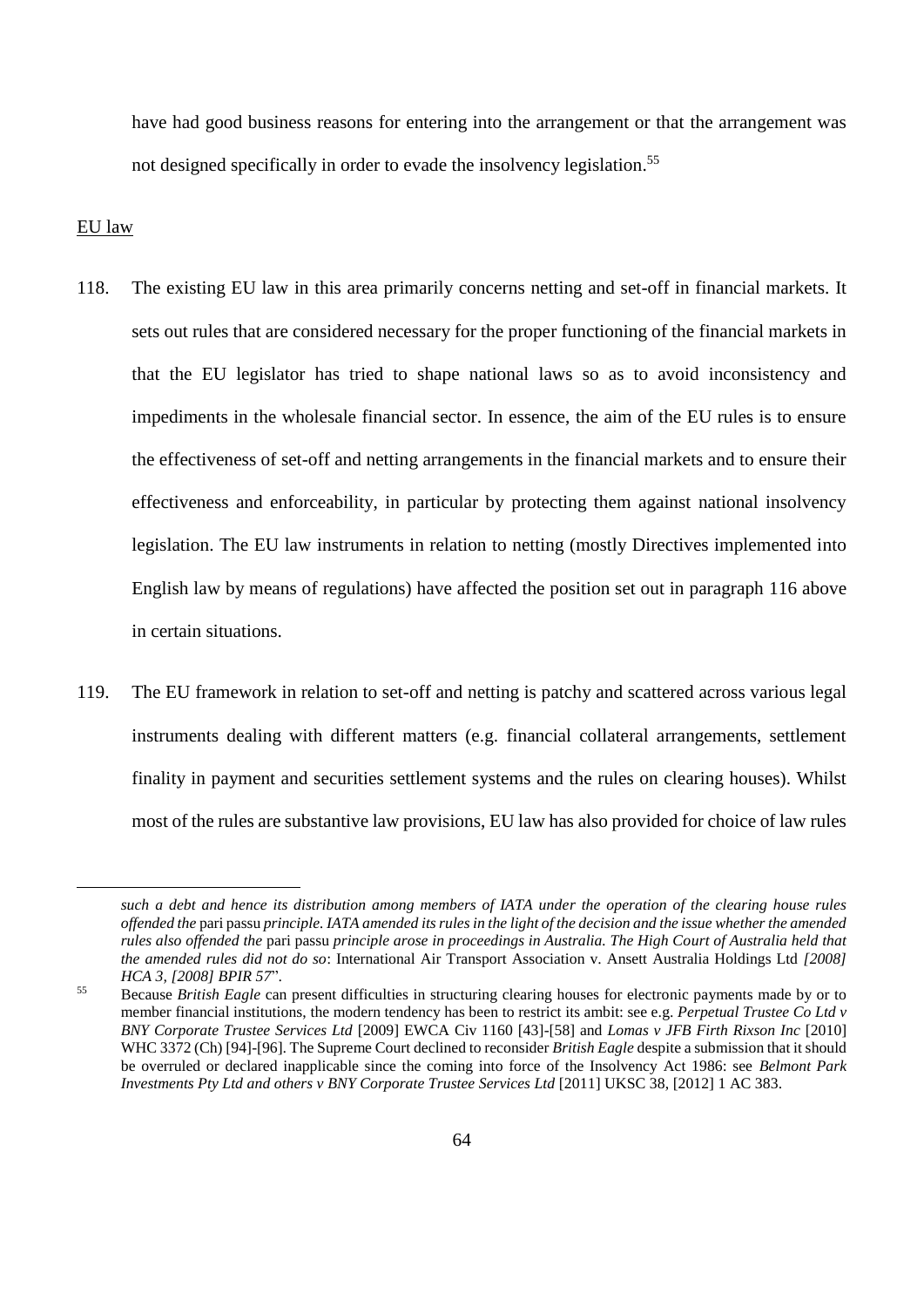to determine the law applicable to the question of which rules of set-off may be applicable and whether netting agreements are enforceable in the context of insolvency. The various rules are considered in turn below.

120. As mentioned above, set-off and netting provisions are also commonly found in industrystandard contracts used in the financial markets. As these are typically governed by English or New York law, they are not really Brexit-related. However, their effective operation may be severely undermined if (for example) reciprocal settlement finality is not preserved.

### **European instruments addressing set-off and netting**

- 121. There are two European Directives in relation to netting:
	- (1) The Settlement Finality Directive: Directive 98/26/EC of the European Parliament and of the Council of 19 May 1998 on settlement finality in payment and securities settlement systems ( $[1998]$  OJ L166/45) as amended;<sup>56</sup> and

<sup>&</sup>lt;sup>56</sup> Amended by (i) Directive 2009/44/EC the European Parliament and of the Council of 6 May 2009 amending Directive 98/26/EC on settlement finality in payment and securities settlement systems and Directive 2002/47/EC on financial collateral arrangements as regards linked systems and credit claims ([2009] OJ L146/37); (ii) Directive 2010/78/EU of the European Parliament and of the Council of 24 November 2010 amending Directives 98/26/EC, 2002/87/EC, 2003/6/EC, 2003/41/EC, 2003/71/EC, 2004/39/EC, 2004/109/EC, 2005/60/EC, 2006/48/EC, 2006/49/EC and 2009/65/EC in respect of the powers of the European Supervisory Authority (European Banking Authority), the European Supervisory Authority (European Insurance and Occupational Pensions Authority) and the European Supervisory Authority (European Securities and Markets Authority) ([2010] OJ L331); (iii) Regulation (EU) No 648/2012 of the European Parliament and of the Council of 4 July 2012 on OTC derivatives, central counterparties and trade repositories ([2012] OJ L201/1]; (iv) Regulation (EU) No 909/2014 of the European Parliament and of the Council of 23 July 2014 on improving securities settlement in the European Union and on central securities depositories and amending Directives 98/26/EC and 2014/65/EU and Regulation (EU) No 236/2012) ([2014] OJ L257/1).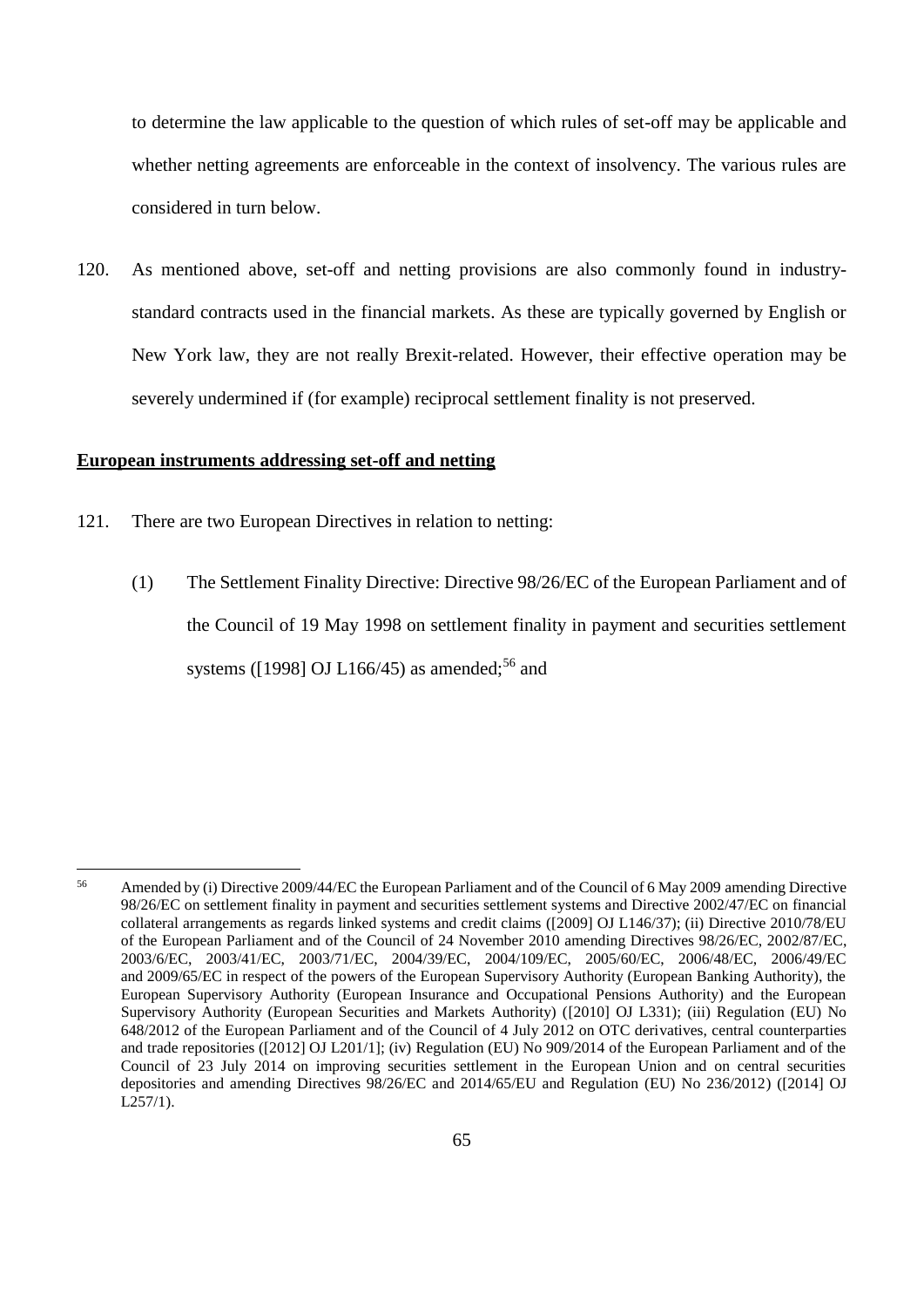- (2) The Financial Collateral Directive: Directive 2002/47/EC of the European Parliament and of the Council of 6 June 2002 on financial collateral arrangements ([2002] OJ L168/43) as amended.<sup>57</sup>
- 122. These two directives are considered in turn below.

### The Settlement Finality Directive

- 123. The Settlement Finality Directive was adopted in order to reduce systematic risk associated with participation in payment and securities settlement systems that operate on the basis of payment netting and to minimize the disruption caused by insolvency proceedings against a participant in such a system. It establishes a regime under which the finality of transfer orders and netting, as well as the enforceability of collateral security, are ensured in respect of both domestic and foreign participants in payment and securities settlement systems.
- 124. Article 2 of the Settlement Finality Directive contains definitions of key terms including "netting", "system", "clearing house", "participant" and "transfer order". The Settlement Finality Directive provides *inter alia* that:
	- (1) Transfer orders and netting are to be legally enforceable and binding on third parties, even in the event of insolvency proceedings, provided the transfer orders were entered into the system before the moment of the opening of the insolvency (article 3(1) as amended). A

<sup>&</sup>lt;sup>57</sup> Amended by (i) Directive 2009/44/EC of the European Parliament and of the Council of 6 May 2009 amending Directive 98/26/EC on settlement finality in payment and securities settlement systems and Directive 2002/47/EC on financial collateral arrangements as regards linked systems and credit claims ([2009] OJ L146/37) and (ii) Directive 2014/59/EU of the European Parliament and of the Council of 15 May 2014 establishing a framework for the recovery and resolution of credit institutions and investment firms and amending Council Directive 82/891/EEC, and Directives 2001/24/EC, 2002/47/EC, 2004/25/EC, 2005/56/EC, 2007/36/EC, 2011/35/EU, 2012/30/EU and 2013/36/EU, and Regulations (EU) No 1093/2010 and (EU) No 648/2012, of the European Parliament and of the Council ([2014] L173/190).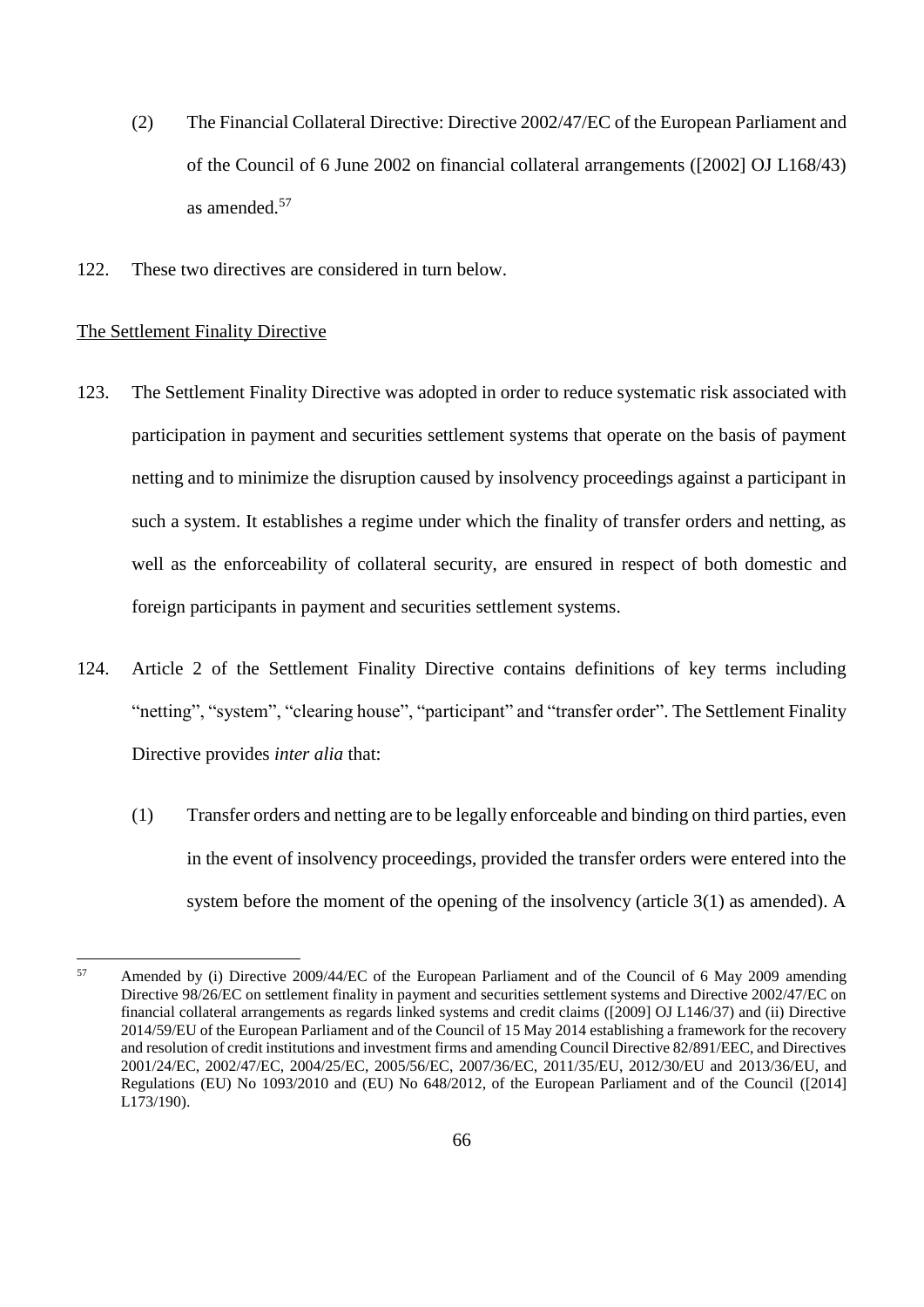transfer order that enters the system after the commencement of insolvency proceedings against a participant may nevertheless be enforceable provided it is executed on the same business day and provided the system operator can demonstrate that it was unaware of the insolvency proceedings at the time that the transfer order became irrevocable.

- (2) There is to be no unwinding of a netting because of the operation of national laws or practice that provide for the setting aside of contracts and transactions concluded before the moment of opening of the insolvency proceedings (article  $3(2)$ ), which is defined as the moment when the relevant judicial or administrative authority handed down its decision (article 6(1)).
- (3) A transfer order is not to be revoked by a participation in a system, nor by a third party, from the moment defined by the rules of that system (article 5 as amended).
- (4) Insolvency proceedings are not to have retrospective effect on the rights and obligations of a participant arising from, or in connection with its participation in a system earlier than the moment of the opening of such proceedings i.e. the moment when the relevant judicial or administrative authority handed down its decision (article 7 as amended).
- (5) The rights of a participant to collateral security provided to it in connection with a system are not to be affected by insolvency proceedings against such participant. Such collateral security may be realised for the satisfaction of these rights (article 9(1) as amended).
- 125. The United Kingdom has implemented the Settlement Finality Directive by the Financial Markets and Insolvency (Settlement Finality) Regulation 1999 (SI 1999/2979) as amended (the **Settlement Finality Regulations**).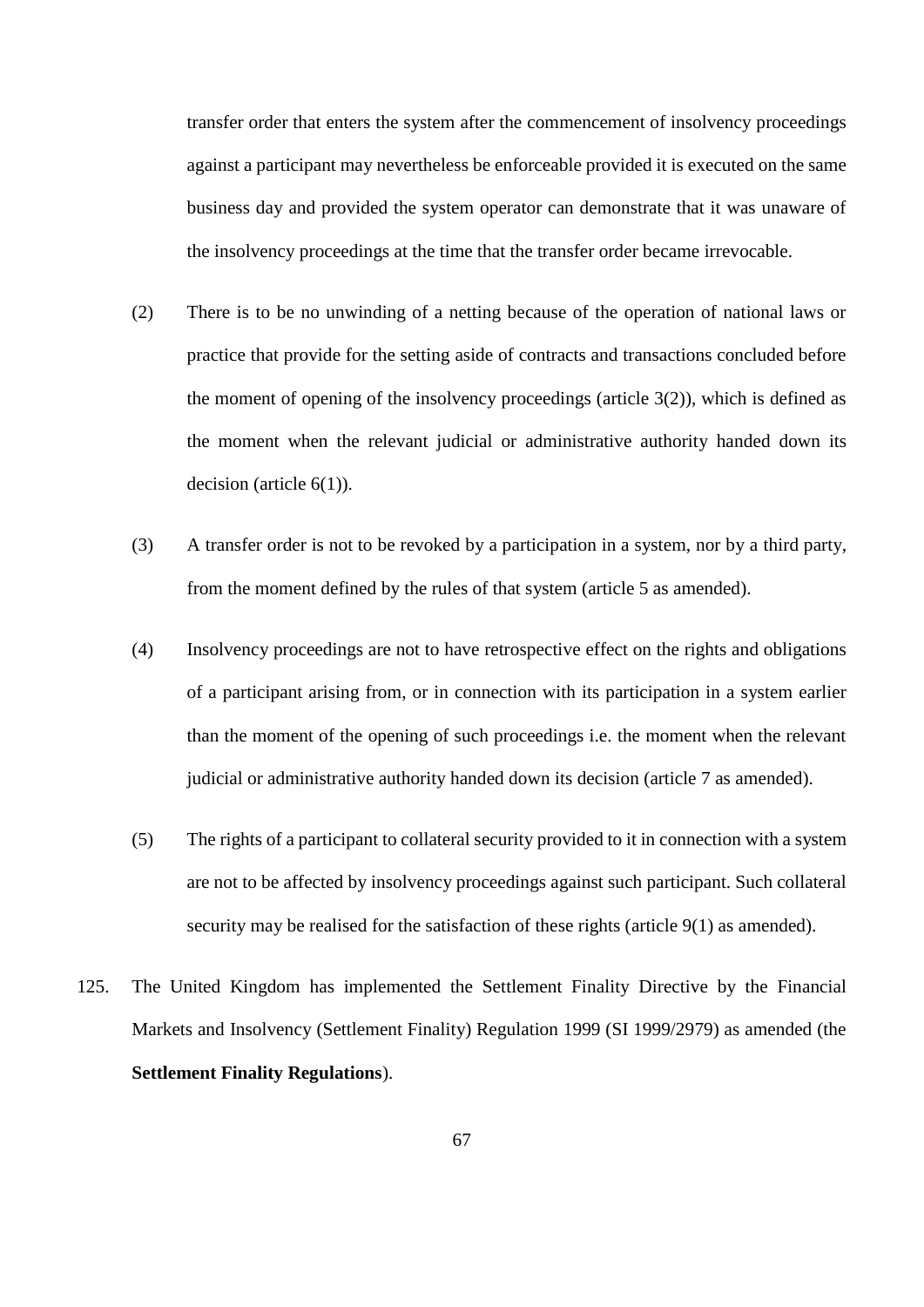- 126. These regulations allow a system which effects securities and payment transfers and which provides for netting and the closing out of open positions to apply to be a 'designated system' and thereby to have the benefit for certain protections against the operation of normal insolvency law insofar as it applies to transfer orders entered into the system. Regulation 2(1) defines 'designated systems' as "*a system which is declared by a designation order for the time being in force to be a designated system for the purposes of these Regulations*" and netting as "*the conversion into one net claim or obligation of different claims or obligations between participants resulting from the issue and receipt of transfer orders between them, whether on a bilateral or multilateral basis and whether through the interposition of a clearing house, central counterparty or settlement agent or otherwise*". 58
- 127. By dis-applying insolvency law, the Settlement Finality Regulations protect the finality and irrevocability of the transfer orders and strengthen the enforceability of collateral security. In order to receive those protections, a system must meet the criteria set out in the Settlement Finality Regulations and be designated by the Financial Services Authority or the Bank of England. In its capacity as designating authority, the Bank of England has granted *inter alia* CHAPS Sterling as a clearing "designated" system.
- 128. Part II of the Settlement Finality Regulations deals with designated systems and the application for designation. Part III of the Regulations deals with transfer orders effected through a designated system and collateral security and largely displaces the rules of insolvency law, giving

 $\overline{a}$ 

.

<sup>&</sup>lt;sup>58</sup> The designated systems are currently BACS, CHAPS, the Cheque and Credit Clearing Systems, CME Clearing Europe, Continuous Linked Settlement, Euroclear UK and Ireland, Faster Payments, ICE Clear Europe, LCH.Clearnet, LME Clear and SIX x-clear: see [http://www.bankofengland.co.uk/financialstability/Pages/fmis/supervised\\_sys/systems.aspx.](http://www.bankofengland.co.uk/financialstability/Pages/fmis/supervised_sys/systems.aspx)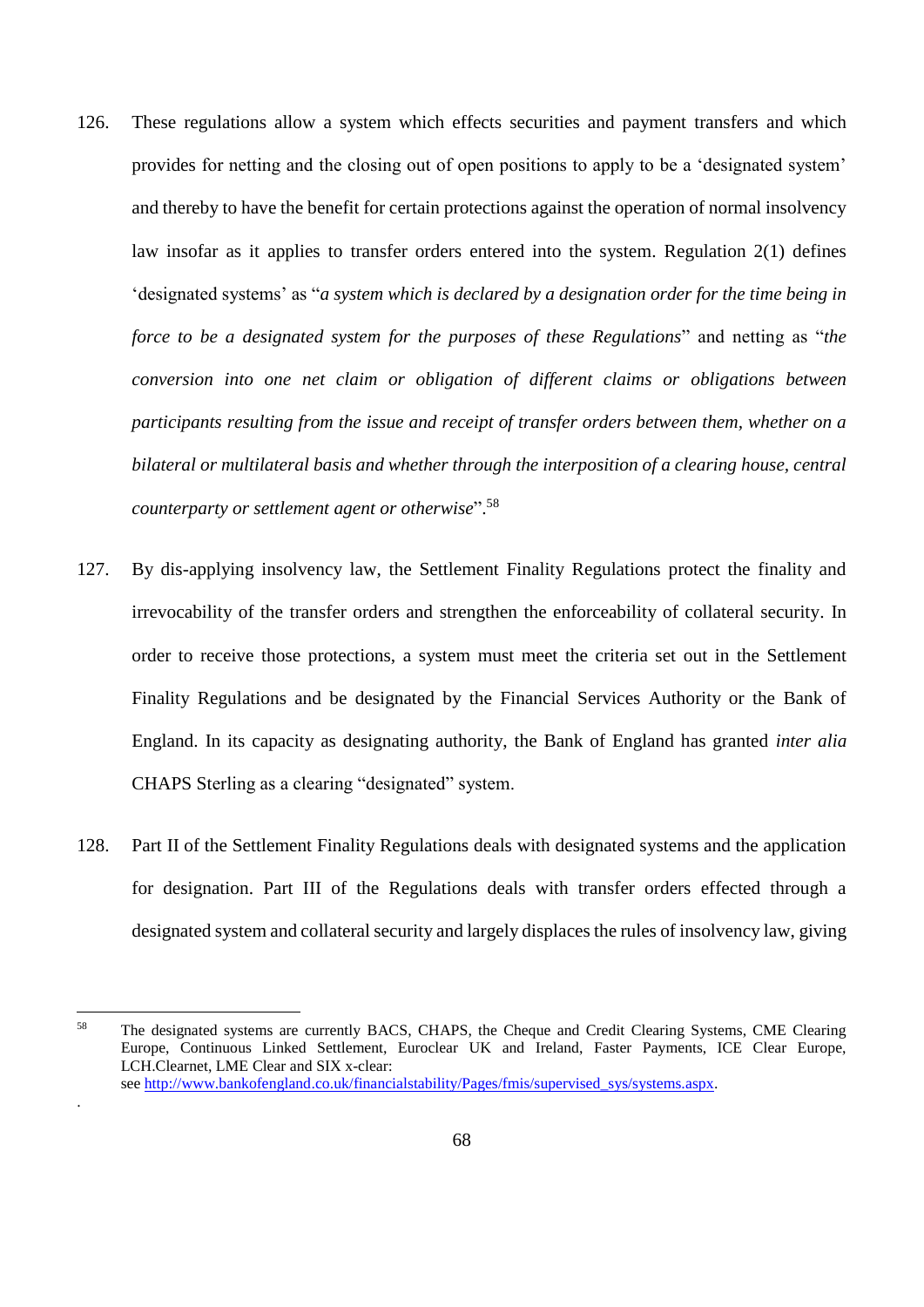precedence to the proceedings of the relevant designed system (see in particular regulation 14 which provides that the rules are not be regarded as invalid on the ground of inconsistency with the law relating to the distribution of the assets or a person or company in insolvency) and regulation 15(2) dealing with section 323 of the Insolvency Act and rule 4.90 of the Insolvency Rules 1986). This effectively reverses the effect of the ruling in *British Eagle* (as to which see paragraph [116\(](#page-61-0)2) above) so far as those designated systems are concerned. The provisions of the Settlement Finality Regulations do not apply to market contracts within the meaning of Part VII of the Companies Act 1989 (see regulation 15(1) and regulation 21).

#### The Financial Collateral Directive

- 129. The Financial Collateral Directive created a uniform European legal framework for the crossborder use of financial collateral which greatly simplifies the ease with which certain specified categories of persons may enter into financial collateral arrangements and thus abolished most of the formal requirements traditionally imposed on collateral arrangements.
- 130. The Financial Collateral Directive protects transactions basically between all types of financial institutions (including public authorities, central banks, credit institutions, financial institutions, investment firms, insurance undertakings, UCITS, a central counterparty, settlement agent or clearing house) and, where it has not been excluded by the implementing State, other types of market participants transacting with a counterparty belonging to some of the aforementioned categories (articles 1(1)-(3)). Most, but not all, financial transactions are covered, as the condition for falling within the scope of the Financial Collateral Directive consists of collateral or security (cash or financial instruments, including shares and debt securities negotiable on the capital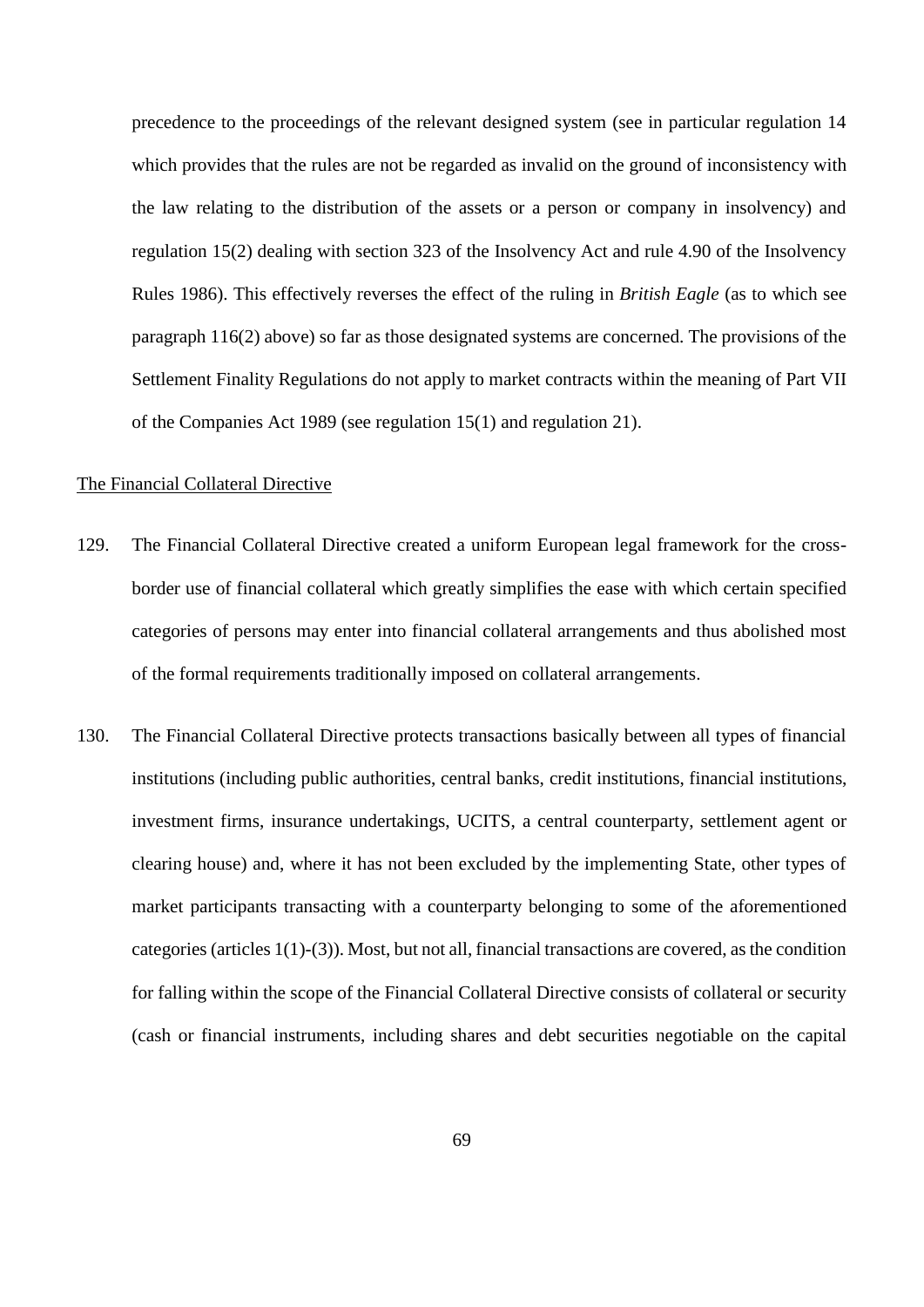markets) being provided between the parties, a very common characteristic in wholesale transactions (see articles  $1(4)(a)$  and  $2(1)(a)$  to (c)).

- 131. The effect of the Directive is that collateral transactions falling within its scope are shielded against a number of typical threats to enforceability that can arise in insolvency proceedings, notably recharacterisation by the court, voidance by the insolvency administrator etc. (articles 3 to 8). In particular, under article 4(5), Member States shall ensure that a financial collateral arrangement can take effect in accordance with its terms notwithstanding the commencement or continuation of winding-up proceedings or reorganisation measures in respect of the collateral provider or collateral taker. Under article 8 of the Directive certain insolvency provisions are to be dis-applied.
- 132. Close-out netting agreements are especially protected by the Financial Collateral Directive. Under article 7(1) Member States shall ensure that a close-out netting provision of a financial collateral arrangement (e.g. a master repurchase or securities lending agreement), or of an arrangement of which a financial collateral arrangement form part (e.g. an ISDA master agreement of which a credit support annex forms part), can take effect in accordance with its terms notwithstanding the commencement or continuation of winding-up proceedings or reorganisation measures in respect of the collateral provider and/or the collateral taker. Under Article 7(2), Member States are to ensure that the operation of a close-out netting is not subject to the requirements for realising financial collateral unless the parties expressly agree otherwise.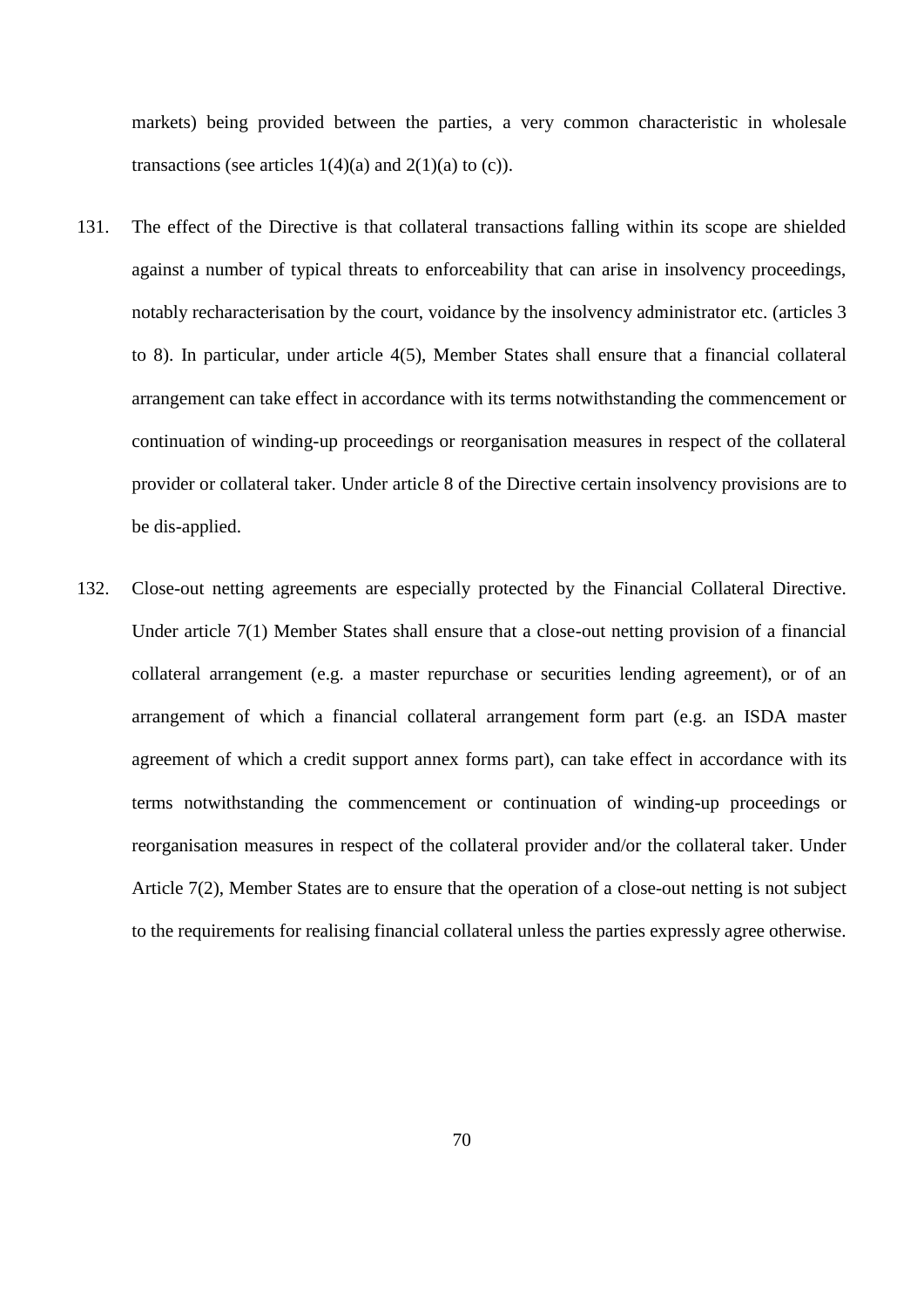Recital 15 of the Financial Collateral Directive appears to allow Member States to maintain certain restrictions in their national laws in relation to netting.<sup>59</sup>

- 133. The United Kingdom has implemented the Financial Collateral Directive by the Financial Collateral Arrangements (No 2) Regulations 2003 (SI 2003/3226) as amended (the **Financial Collateral Regulations**). These regulations, unlike the Settlement Finality Regulations, are not confined to 'designated systems' and accordingly have a more general scope of application.
- 134. Regulation 12 of the Financial Collateral Regulations transposes article 7 of the Financial Collateral Directive. The scope of regulation 12 is limited because it only applies to close-out netting provisions in the case of a financial collateral arrangement or an arrangement of which a financial collateral arrangement forms part. It would thus not extend to ordinary contracts for the sale and purchase of foreign currencies where a financial collateral arrangement does not form part of the arrangement.
	- (1) Regulation 3 defines "close-out netting provision" as "*a term of a financial collateral arrangement or of an arrangement of which a financial collateral arrangement forms part, or any legislative provision under which on the occurrence of an enforcement event, whether through the operation of netting or set-off or otherwise (a) the obligations of the parties are accelerated to become immediately due and expressed as an obligation to pay the estimated current value or replacement value of the original obligations, or the obligations are terminated and replaced by an obligation to pay such an amount or (b)*

<sup>59</sup> Recital 15 provides as follows: "*any restrictions or requirements under national law on bringing into account claims, on obligations to set-off, or on netting, for example relating to their reciprocity or the fact that they have been concluded prior to when the collateral taker knew or ought to have known of the commencement (or of any mandatory legal act leading to the commencement) of winding-up proceedings or reorganisation measures in respect of the collateral provider*."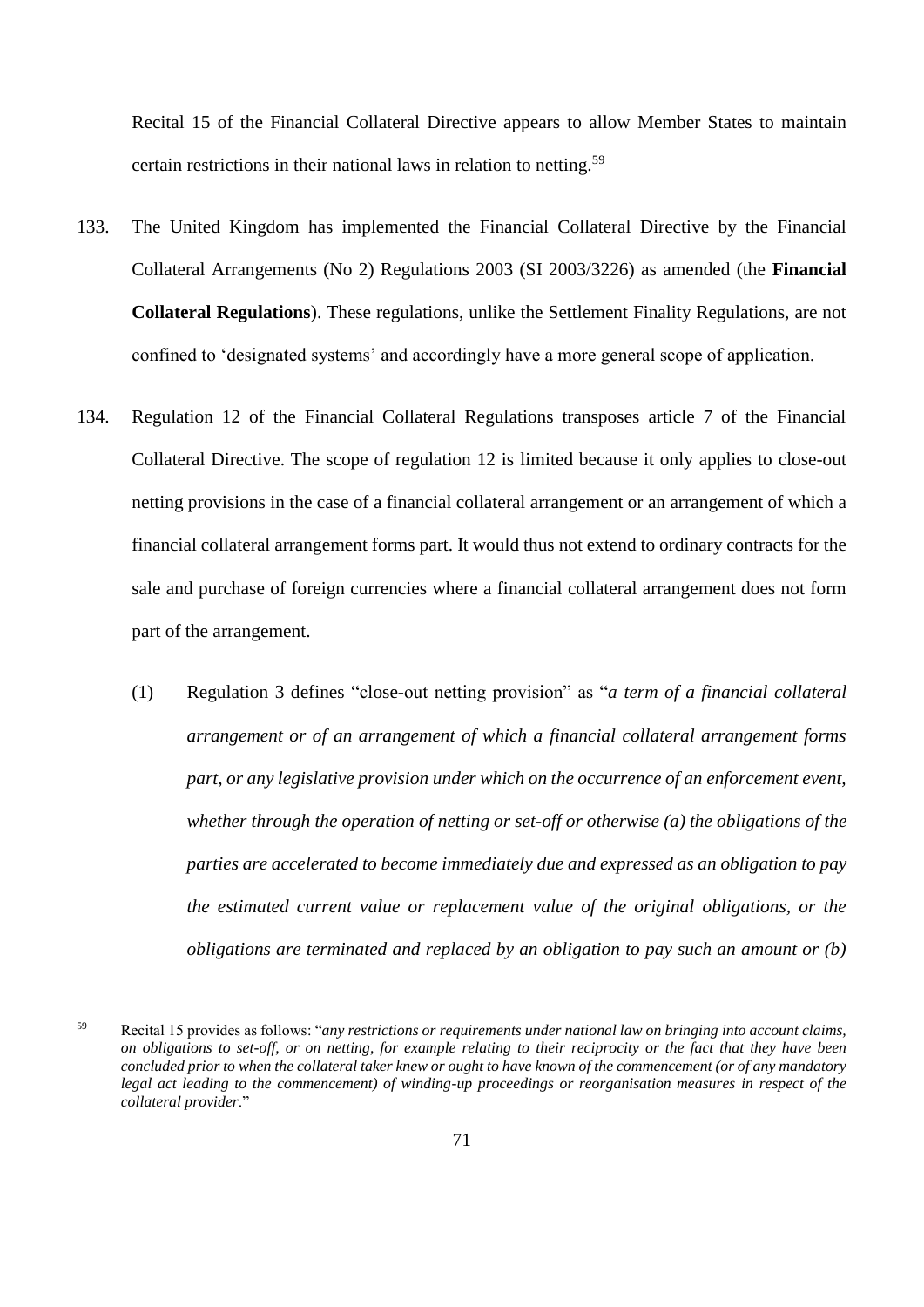*an account is taken of what is due from each party to the other in respect of those obligations and a net sum equal to the balance of the account is payable by the party from whom the larger amount is due to the other*."

- (2) A "financial collateral arrangement" can be either a "*title transfer financial collateral arrangement*" or a "*security financial collateral arrangement*" (see regulation 3).
	- (a) Under the former, a collateral-provider transfers legal and beneficial ownership in financial collateral (defined as cash and financial instruments, which in turn is defined in terms of shares, bonds and other securities) to the collateral-taker on terms that, when the relevant financial obligations secured or covered by the arrangement are discharged, the collateral-taker must transfer legal and beneficial ownership of equivalent financial collateral to the collateral-provider.
	- (b) In the case of the latter, a collateral-provider creates or there arises a security interest in financial collateral to secure the relevant financial obligations owed to the collateral-taker and the financial collateral is delivered, held or otherwise designated so as to be in the possession or under the control of the collateral-taker or a person acting on its behalf.
- (3) A financial collateral arrangement is defined in terms of an arrangement in which both parties are "non-natural persons". Non-natural person is in turn defined as a corporate body, unincorporated firm, partnership or body with legal personality except an individual. A close-out netting agreement with an individual is therefore not protected by regulation 12.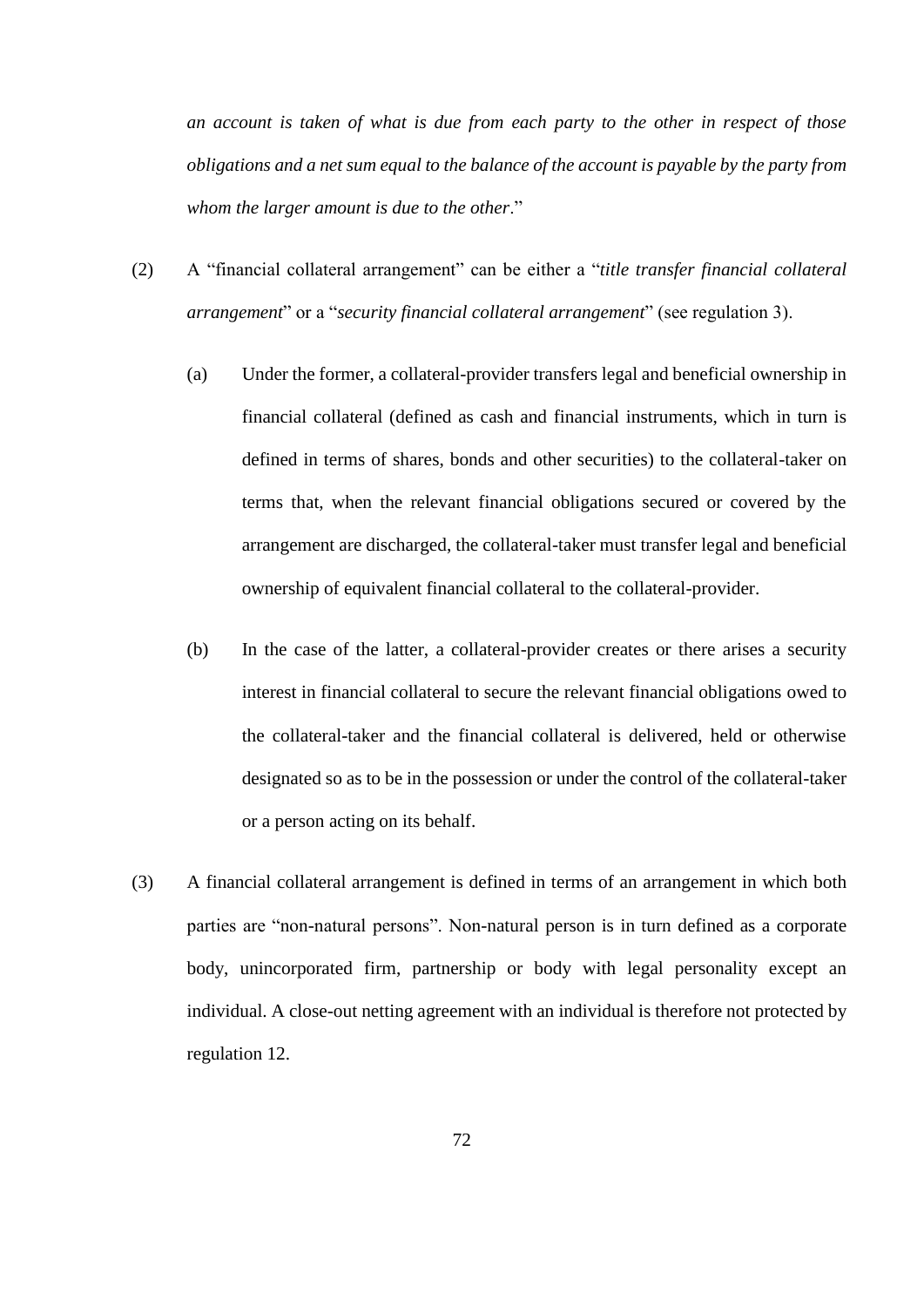- 135. Pursuant to regulation 12(1), close-out netting arrangements take effect in accordance with their terms and are thus enforceable despite the opening of winding-up proceedings or reorganisation measures (which are defined in regulation 3 as including administration and company voluntary arrangement within the meaning of the Insolvency Act 1986). However, regulation 12(1) is subject to regulation 12(2) which qualifies the effectiveness of netting arrangements in situations where at the time of entering into the agreement, a party was aware or should have been aware of the insolvency proceedings or had notice of one of various facts which typically proceed the opening of such proceedings (regulation 12(2)). In other words, a close-out netting agreement can be unenforceable if the solvent party knew or should have known about the imminent insolvency when it entered into the agreement. It should be noted that different EU countries have implemented this rule differently and therefore there are different national criteria for the avoidance of close-out netting. For instance, in some countries it is not possible to challenge close-out netting on the grounds of knowledge.
- 136. Regulation 12(4) provides that rules 2.85(4)(a) & (c) and 4.90(3)(b) of the Insolvency Rules 1986 do not apply to close-out netting provisions unless regulation 12(2)(a) applies. The purpose of this rule is unclear because it assumes that, in its absence, those rules would have applied. However, regulation 12(1) provides that a close-out netting provision takes effect in accordance with its terms notwithstanding a liquidation or administration subject only to regulation 12(2). On its face, that leaves no room for the application of the Insolvency Rules.
- 137. Regulation 14 of the Financial Collateral Regulations applies in the situation in which the collateral-provider or the collateral-taker is in liquidation or administration and a close-out netting provision provides for or permits either the debt owed by the party in liquidation or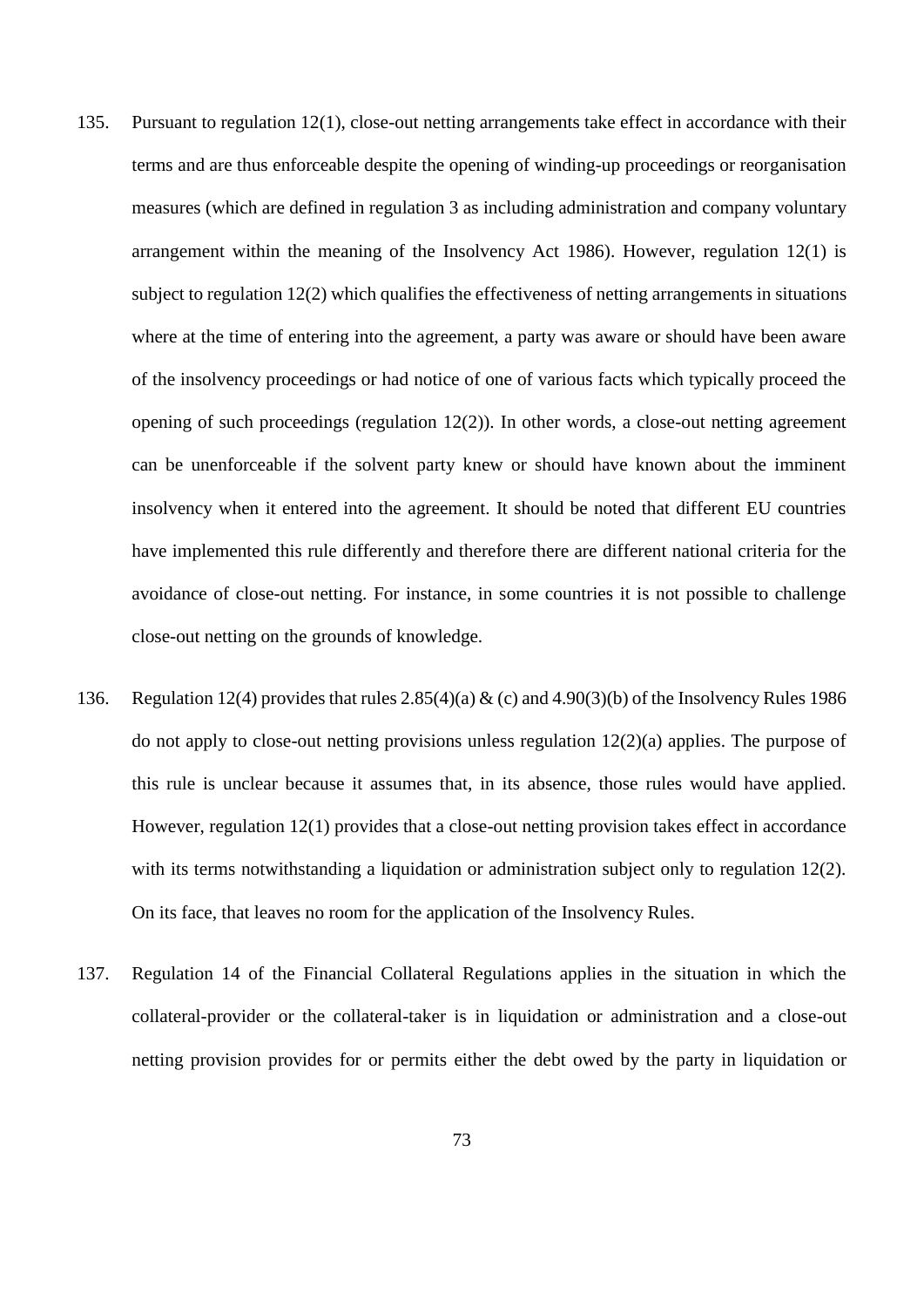administration to be assessed or paid in a currency other than sterling, or the debt to be converted into sterling at a rate other than the official exchange rate prevailing on the date when the party went into liquidation or administration. In those situations, regulation 14 dis-applies rule 4.91 or as the case maybe rule 2.86 of the Insolvency Rules 1986 unless the arrangement provides for an unreasonable exchange rate or the collateral-taker uses the mechanism provided under the arrangement to impose an unreasonable exchange rate, in which case the appropriate rule will apply.

## Conflict of laws rules in relation to set-off and netting

 $\overline{a}$ 

- 138. Three other European instruments which are relevant in this context must also briefly be mentioned.
- 139. The first is Directive 2001/24/EC of 4 April 2001 on the reorganisation and winding up of credit institutions ([2001] OJ L125/15) as amended<sup>60</sup> (the **Banks Winding-Up Directive**). It applies to insolvent credit institutions (banks) and all EU-regulated investment firms but no other type of financial institution. It prescribes that only the home Member State's courts (i.e. where the entity has been authorised) are empowered to open insolvency proceedings, including over the bank's or investment firm's foreign branches: the *lex fori concursus* is the law of that State (articles 9 and 10). It provides for differentiated conflict of laws rules to supplement or replace the general *lex fori* rule applicable to certain matters affected by a reorganisation measure or the opening of

<sup>&</sup>lt;sup>60</sup> Amended by Directive 2014/59/EU of the European Parliament and of the Council of 15 May 2014 establishing a framework for the recovery and resolution of credit institutions and investment firms and amending Council Directive 82/891/EEC, and Directives 2001/24/EC, 2002/47/EC, 2004/25/EC, 2005/56/EC, 2007/36/EC, 2011/35/EU, 2012/30/EU and 2013/36/EU, and Regulations (EU) No 1093/2010 and (EU) No 648/2012, of the European Parliament and of the Council ([2014] L173/190).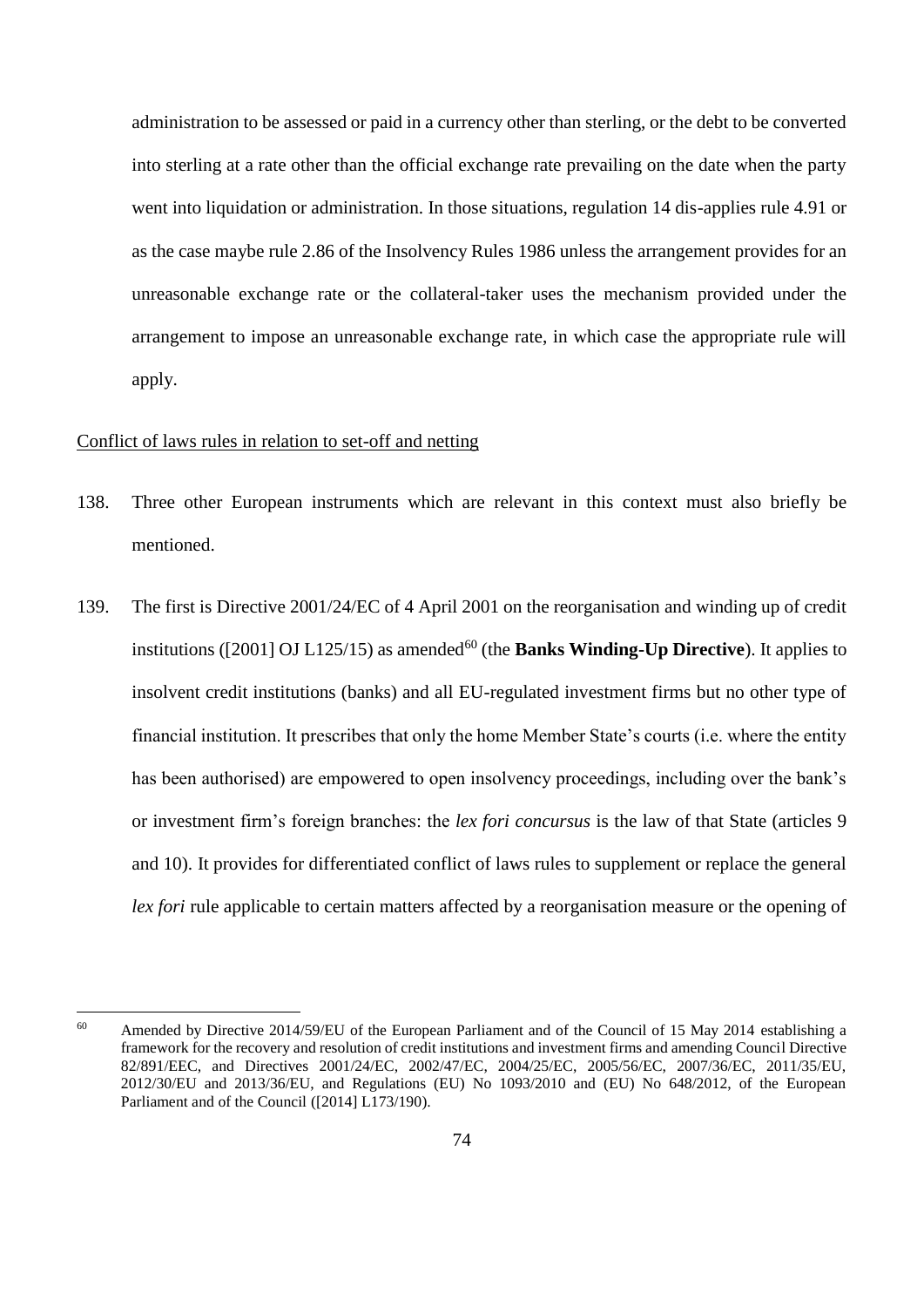winding-up proceedings and there is a special rule on set-off and a special rule on netting in Title IV of the Banks Winding-Up Directive.

- (1) In respect of set-off, the law of the home Member State (*lex fori concursus*) governs the conditions under which it may be invoked (article 10(2)(c)). However, creditors can still demand the set-off of their claims against the claims of the credit institution where such set-off is permitted by the law applicable to the credit institution's claim (article 23(1)) although voidness, voidability and unenforceability will still be governed by the *lex fori concursus* (article 23(2)). Thus, depending on the situation the law governing set-off in insolvency may be split between the *lex fori concursus* and the *lex contractus*.
- (2) This is different when it comes to close-out netting. Article 25 (as amended) provides that "*netting agreements shall be governed solely by the law of the contract which governs the agreement*" and thus this is to the exclusion of the insolvency law of the forum. However, article 25 is without prejudice to articles 68 to 71 of Directive 2014/59/EU which exclude certain contractual terms in early intervention and resolution and gives Member States the power to suspend certain obligations or restrict the enforcement of security interests.
- 140. The United Kingdom has implemented the Banks Winding-Up Directive by the Credit Institutions (Reorganisation and Winding Up) Regulations 2004 (*SI 2004/1045*)*.* Regulation 34 transposes article 25 of the Banks-Winding Up Directive and provides that "*The effects of a relevant reorganisation or a relevant winding upon a netting agreement shall be determined in accordance with the law applicable to that agreement*". Article 10(2)(c) is transposed in regulation 22(3)(d) which provides that the conditions under which a set-off may be invoked are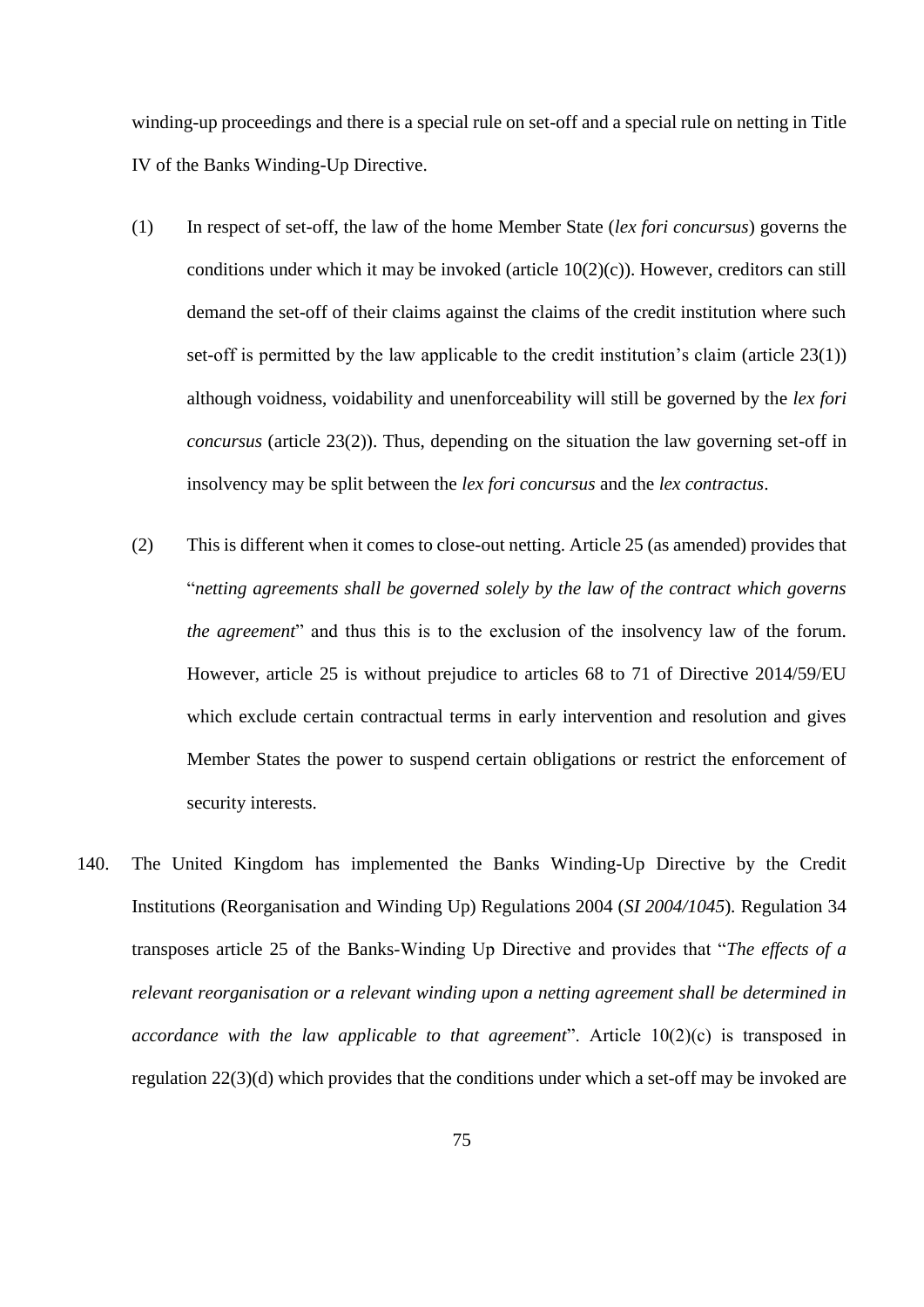to be determined in accordance with the general law of insolvency of the United Kingdom in the case of the winding-up of a UK credit institution. Regulation 28 transposes article 23 of the Banks Winding-Up Directive.

141. Second, the relevant parts of the Insolvency Regulation (Council Regulation (EC) 1346/2000 of 29 May 2000 on insolvency proceedings ([2000] OJ L 160/1) to be replaced by Regulation E(U) 2015/848 on insolvency proceedings ([2015] OJ L141)) and the Solvency II-recast (Council Directive (EC) 2009/138 on the taking-up and pursuit of the business of Insurance and Reinsurance ([2009] OJ L335/1)) also contain choice of law rules affecting set-off. The Solvency II-recast applies to the insolvency of insurance undertakings and the Insolvency Regulation applies to insolvency proceedings over debtors other than insurance undertakings, banks, investment firms or collective investment funds. The rules in relation to the law governing setoff in both instruments are almost identical those in the Banking Winding-Up Directive. However, a rule on close-out netting corresponding to article 25 of the Banks Winding-Up Directive is missing from either instrument. In the absence of a specific rule, the general rules apply referring the question of enforceability of close-out netting to the law of the home Member State.

### **European rules applicable to clearing houses**

142. The European Union has also legislated in relation to clearing houses and thus close-out netting arrangements in that context, for instance by Directive 2007/64/EC of the European Parliament and of the Council on payment services in the internal market ([2007] OJ L319/1) and most recently by Regulation (EU) No 648/2012 of the European Parliament and of the Council of 4 July 2012 on over the counter derivatives, central counterparties and trade repositories ([2012]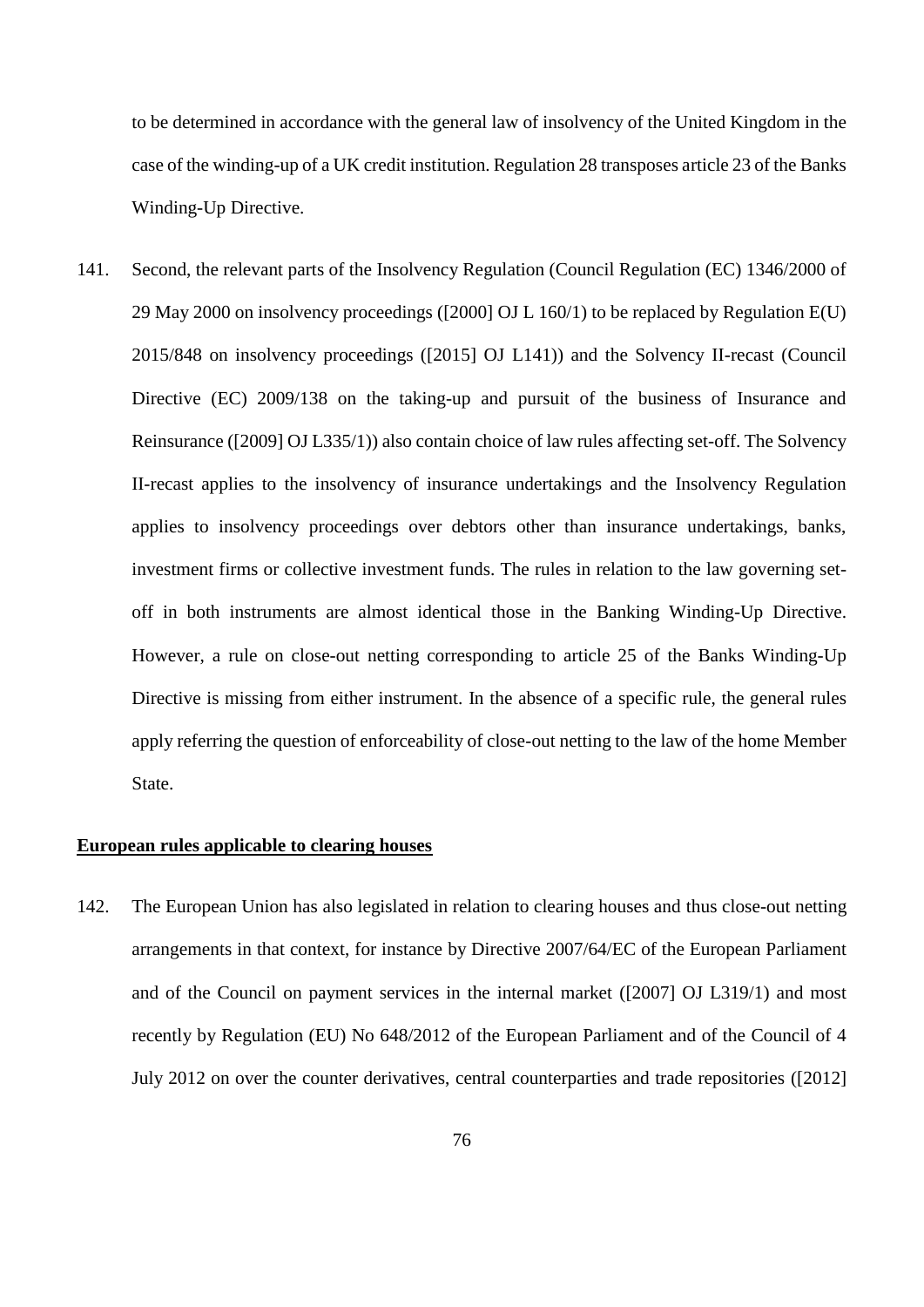OJ L201/1) (the European Market Infrastructure Regulation or **EMIR**) and Commission Delegated Regulation (EU) No 149/2013 of 19 December 2012 supplementing Regulation (EU) No 648/2012 ([2012] OJ L52/11)). The relevant EU Directives were implemented by way of regulations amending Part VII of the Companies Act 1989 (sections 159 to 190 as amended). Further, although European Regulations are directly applicable, domestic law (including Part VII of the Companies Act 1989) had to be amended to ensure that English law was compatible with EMIR and the supplementing Regulation.

- 143. The objective of EMIR is to reduce systematic counterparty and operational risk and to help prevent future financial system collapses. It establishes common rules for central counterparties (which interpose themselves between involved parties in a contract to serve as the focal point of each trade) and trade repositories (which collect and maintain all records of trades). EMIR requires the reporting of all derivatives, whether OTC or exchange traded, to a trade repository and outlines three sets of obligations, including the clearing, reporting and risk mitigation of applicable products (interest rate, equity, foreign exchange or credit and commodity derivatives).
- 144. The Financial Services and Markets Act 2000 (Over the counter derivatives, central counterparties and trade repositories) (No 2) Regulations 2013 implement part of EMIR and the Commission delegated Regulation supplementing EMIR by amending Part VII of the Companies Act 1989. These UK regulations relate to the clearing of financial transactions through recognised clearing houses and amend insolvency law to facilitate the segregation and transfer of indirect clients' assets and positions. They impose new requirements on recognised central counterparties and recognised clearing houses which are not central counterparties. The former are required to maintain effective arrangements for the allocation of losses that threaten their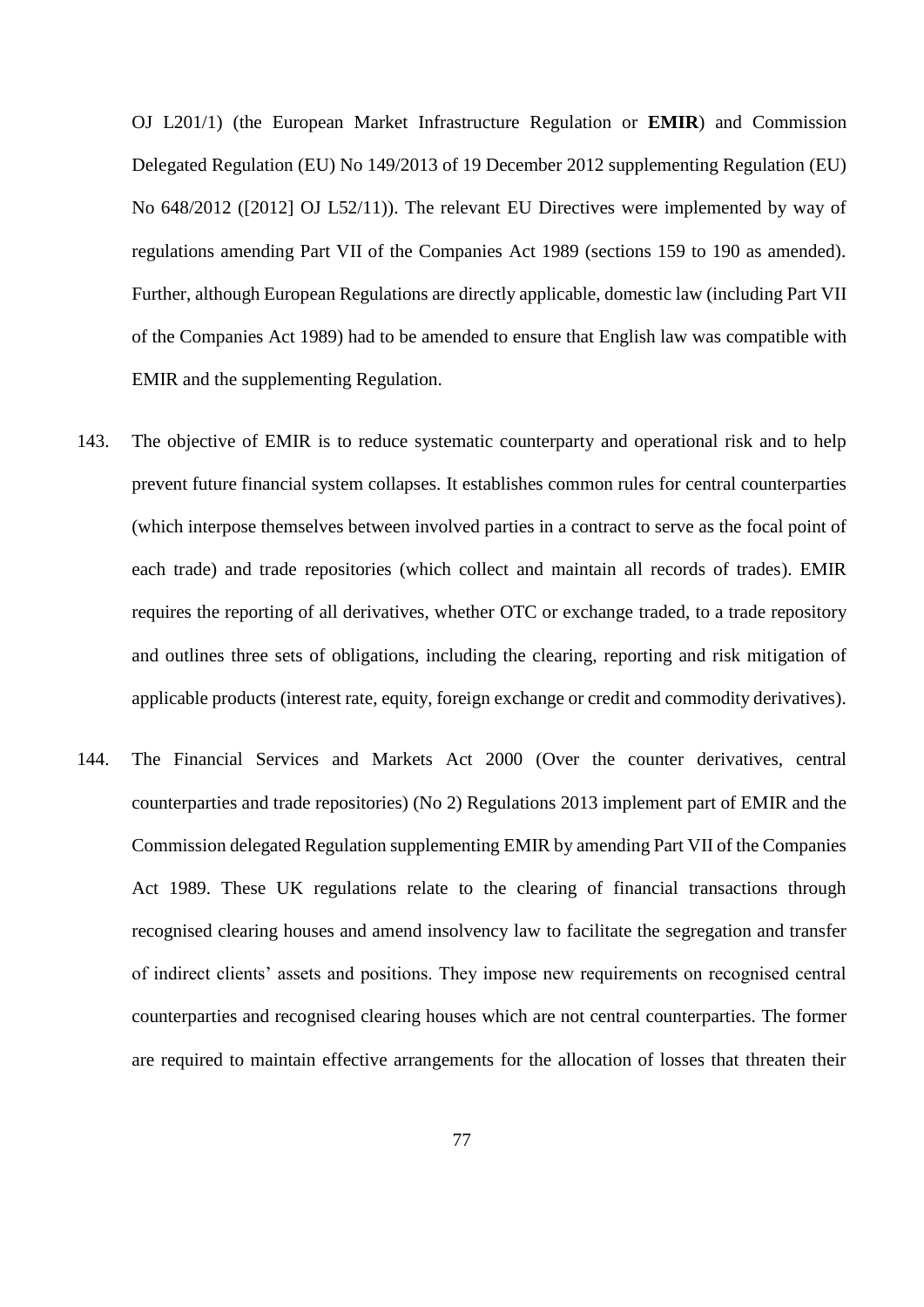solvency and both categories of clearing houses are required to maintain the continuity of services if that continuity is threatened.

- 145. Part VII of the Companies Act 1989 introduced provisions designed to overcome the effects of *British Eagle*. The regime in Part VII is designed to safeguard the operation of financial markets and to protect the financial markets from the insolvency of a market participant. It dis-applies certain provisions of insolvency law where those provisions would conflict with the techniques employed by the market of netting out exposures to defaulting counterparties or contractual remedies agreed between market participants and their counterparties.
- 146. The scope of Part VII is however limited. It applies to rules of certain recognised investment exchange and recognised clearing houses (together **Recognised Bodies**). <sup>61</sup> These institutions must have rules complying with the requirements of Part VII, mainly close-out netting against defaulters.
- 147. Part VII modifies the application of insolvency law to protect the actions of Recognised Bodies in the event that one of their members defaults on the obligations it has entered into in the course of buying or selling financial instruments (see sections 155 to 172). Part VII is crafted so as to ensure that the operation of the "default rules" of the exchange or clearing house and other rules of the exchange or clearing house relating to the settlement of market contracts take precedence over the general law of insolvency when a member defaults.

 $\overline{a}$ 

<sup>&</sup>lt;sup>61</sup> Within the meaning of section 285 of the Financial Services and Markets Act 2000, the Financial Services and Markets Act 2000 (Recognition Requirements for Investment Exchanges and Clearing Houses) Regulations 2001 (SI 2001/995) as amended and section 190 of the Companies Act 1989.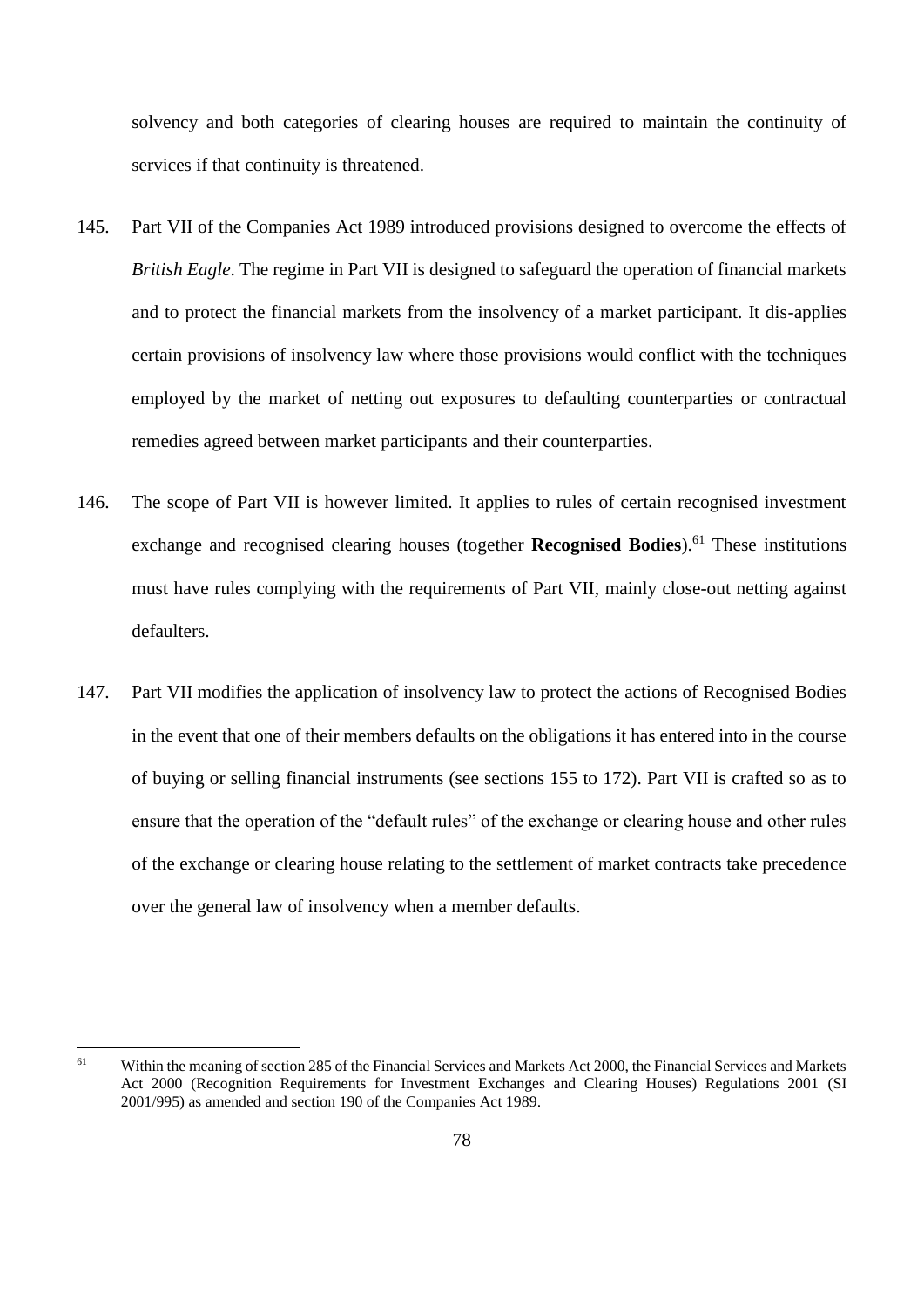- (1) Market contracts are defined in section 155 as a contract connected with a recognised investment exchange or recognised clearing house.
- (2) "Default rules" are rules which provide for the taking of action in the event of a person appearing to be unable, or likely to be unable, to meet his or her obligations in respect of a market contract (see section 188(1)). Such default rules allow the Recognised Body to undertake offsetting transactions either individually or to hedge risk across the portfolio while the defaulter's positions are being resolved and contain provisions for the calculation of net sums owing between the Recognised Body and the defaulting member and permit the Recognised Body to realise collateral. The Recognised Body's rules may include offsetting profits and losses on different contracts and setting off assets provided as margin against net losses.
- 148. The 'safe harbour' created by Part VII enhances legal certainty in the financial markets, prevents trades from being unravelled by an administrator or liquidator, and permits the insolvency of the member to be managed with greater certainty and more effectively. In practice, this means that third parties, including administrators or other insolvency officer-holders, cannot interfere with or disrupt the operation of the default rules or prevent settlement of transactions held at a Recognised Body in the defaulter's name.
- 149. Part VII also provides that the rules of the exchange or clearing house are not invalid on the ground of inconsistency with insolvency laws relating to the distribution of the assets of a person in bankruptcy, winding up or administration (see in particular section 159 and generally sections 155, 158-165, 188 and 190 of the Companies Act 1989). Section 159(1) provides that neither a market contract nor the default rules of a recognised institution are to be regarded to any extent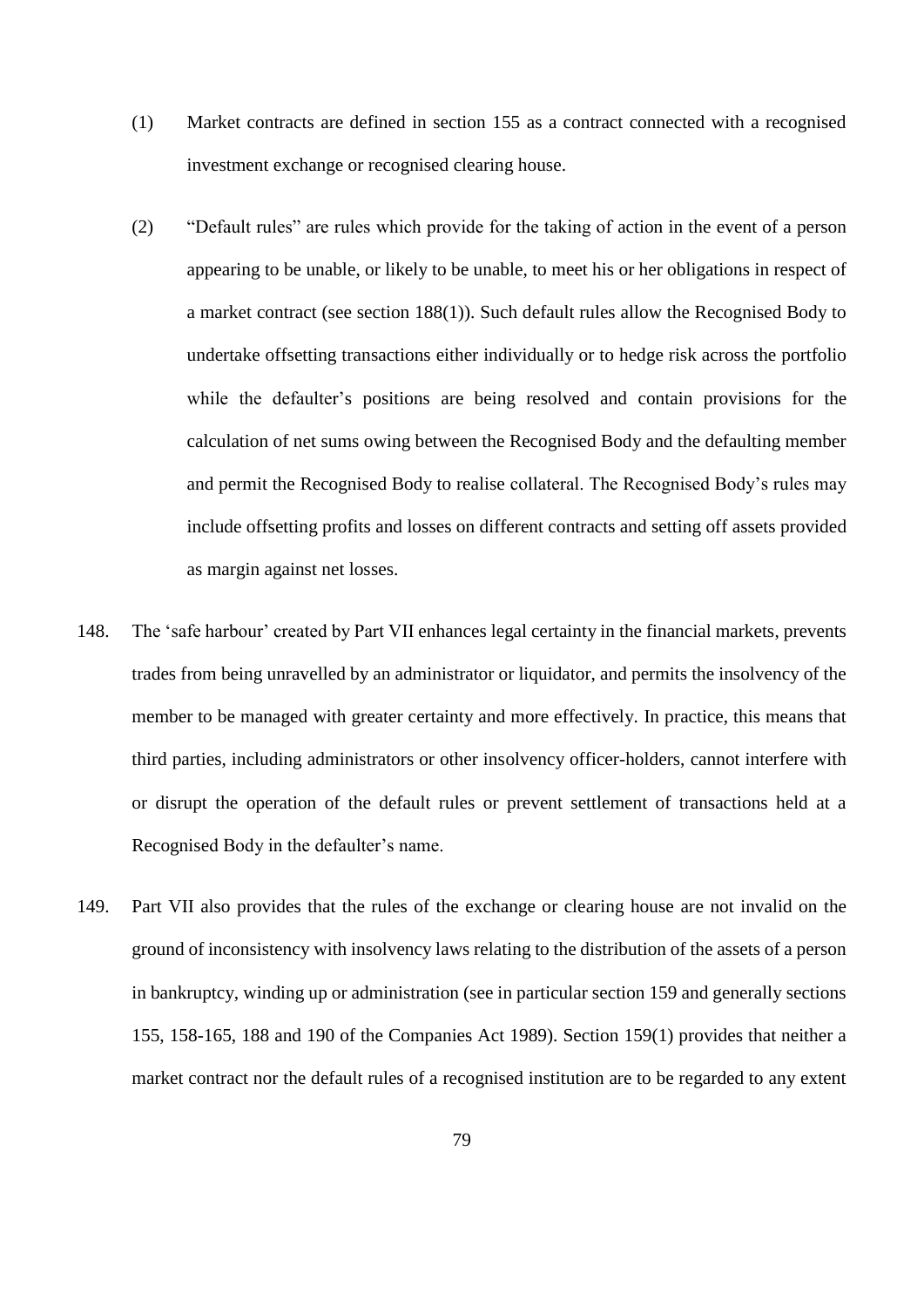invalid on the ground of insolvency laws. Further, sections 159 and 163 of the Companies Act 1989 allow contracting out of the automatic and mandatory insolvency-set off in the context of financial markets. A debt arising from a market contract cannot be set-off until the completion of default proceedings (see sections 159(4) and  $163(1)$ &(2) of the Companies Act 1989). These are proceedings brought pursuant to the relevant investment exchange or clearing house rules where default occurs.

## **Conclusion**

- 150. As can be seen from this review, national rules still determine the scope of and limits to set-off and netting in relation to all those transactions that do not fall within the ambit of the EU instruments mentioned above. There are thus many situations involving set-off or netting arrangements which are not addressed by EU law.
- 151. However, in the systemically important transactions of the financial markets, EU law (or Domestic Law, adopted or adapted in order to implement of EU law) now plays a central role. Unless the effectiveness of the market-standard contractual provisions and of the domestic and international market arrangements for set-off and netting is guaranteed, the level of systemic risk in those markets will be significantly increased. The consequent uncertainty seems to us to be likely to have a significantly detrimental effect on the level of economic activity.

## **The impact of Brexit**

152. Given the uncertainty as to what Brexit will actually involve, the impact of Brexit on these matters is difficult to predict.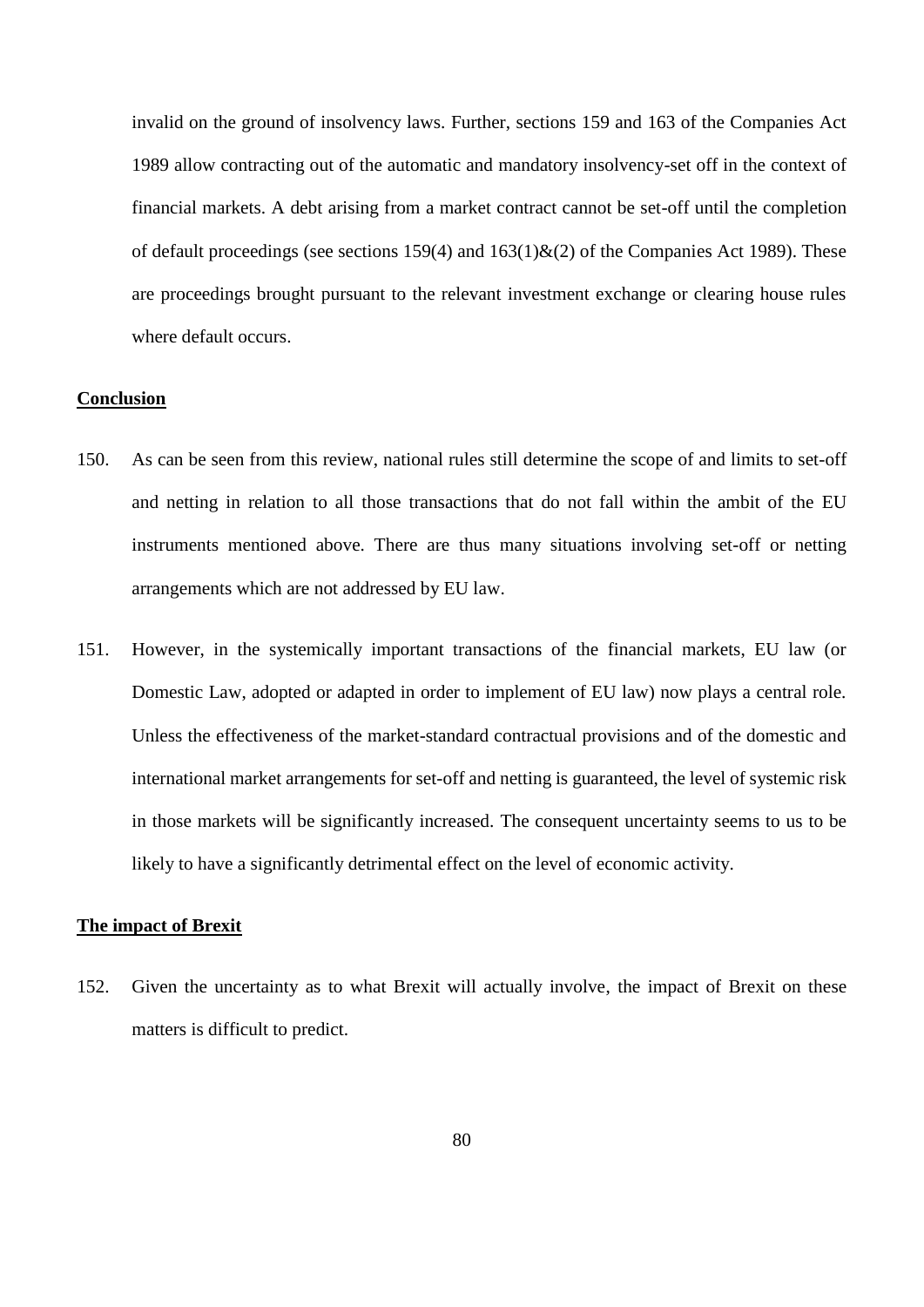- 153. If the United Kingdom leaves the European Union and does not remain a member of the single market or the European Economic Area, then EU Regulations will cease to be directly applicable in the United Kingdom. Unless the proposed "Great Reform Act" or other specific legislation provides to the contrary, English law will therefore probably revert to the common law position in relation to those matters now covered by the relevant EU Regulations, e.g. the rule in *British Eagle* in relation to multilateral netting (as to which see paragraph [116\(](#page-61-0)2) above).
- 154. EU Directives are not directly applicable but need to be implemented into domestic law. Although it is clear that once the United Kingdom leaves the European Union, there is no longer an obligation for the United Kingdom to implement European Directives into domestic law, it does not necessarily follow that all of the national law which transposes European Directives will automatically be repealed and cease to have effect. Indeed, the relevant provisions – notwithstanding their European origin – would probably continue to apply as a matter of English law. It would probably require specific legislation to repeal them.<sup>62</sup>
- 155. Given the scope of the European rules, the impact of Brexit on the rules of set-off and netting will in any event be limited to those rules which deal with the proper functioning of the financial markets. However, those particular rules are of vital importance to the UK economy.

 $62$ Though, on Brexit, most of them are likely to require amendment. For example, the Settlement Finality Regulations will require amendment, in particular because: (1) the definition of 'central bank' refers to the central bank of an EEA state (which may, on Brexit, no longer include the Bank of England); (2) the definitions of 'credit institution', 'electronic money institution' and 'investment firm' depend on the relevant European regulations; and (3) under Regulation 4 on granting designation for a system the designating authority must inform the European Securities and Markets Authority.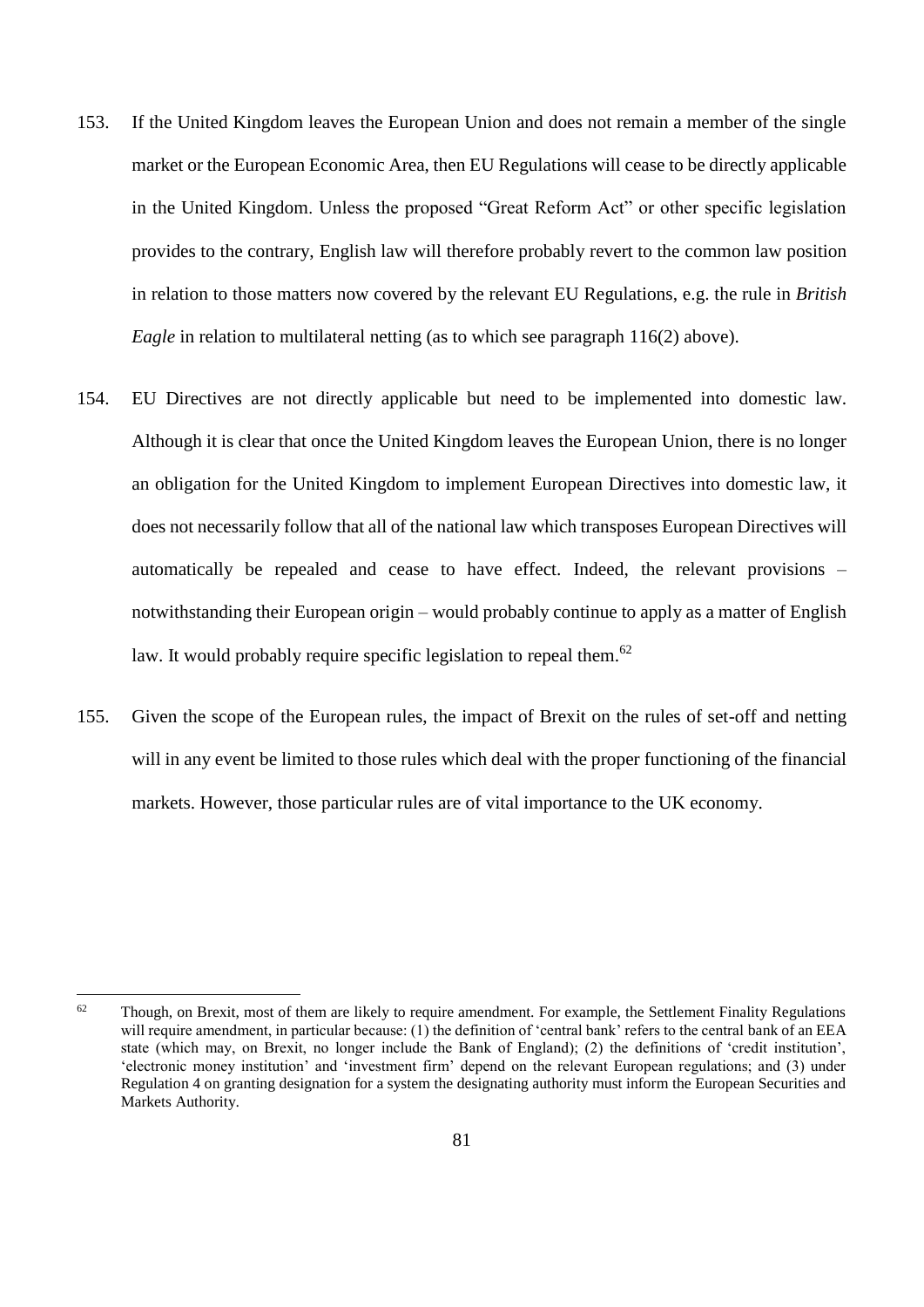### **Conclusions / recommendations**

- 156. Since the European rules discussed above are aimed at ensuring the proper functioning of financial markets, if all the rules including the EU Directives and any implementing English law were removed, there would likely be a real adverse effect on the proper functioning of the financial markets and significant prejudice to market participants (both from the United Kingdom and abroad).
- 157. Rules for the proper functioning of the financial markets both substantive rules (e.g. in relation to settlement finality) and choice of law rules (e.g. in relation to the law applicable to set-off and netting in the context of cross-border insolvencies) – will continue to be vital. It will remain important to have a framework to ensure settlement finality in payment and securities systems and to guarantee the enforceability of close-out netting arrangements as well as effective functioning of clearing houses notwithstanding insolvency proceedings. In particular, the majority of designated settlement systems operate on a cross-border basis and are likely to require some form of settlement finality rule to continue operating in the UK. For example, CLS (which is the predominant settlement system for FX transactions) requires a legal opinion from each country in which it operates confirming that the law of that country respects the finality of settlement even if a settlement member is subsequently subject to an insolvency proceeding.
- 158. There are a variety of different ways to achieve this and to preserve the current status quo (or even to improve on it).
	- (1) The easiest way to limit the impact of Brexit and to ensure that settlement finality continues and that close-out netting arrangements remain valid and enforceable despite insolvency proceedings, would be to keep within English law those provisions that are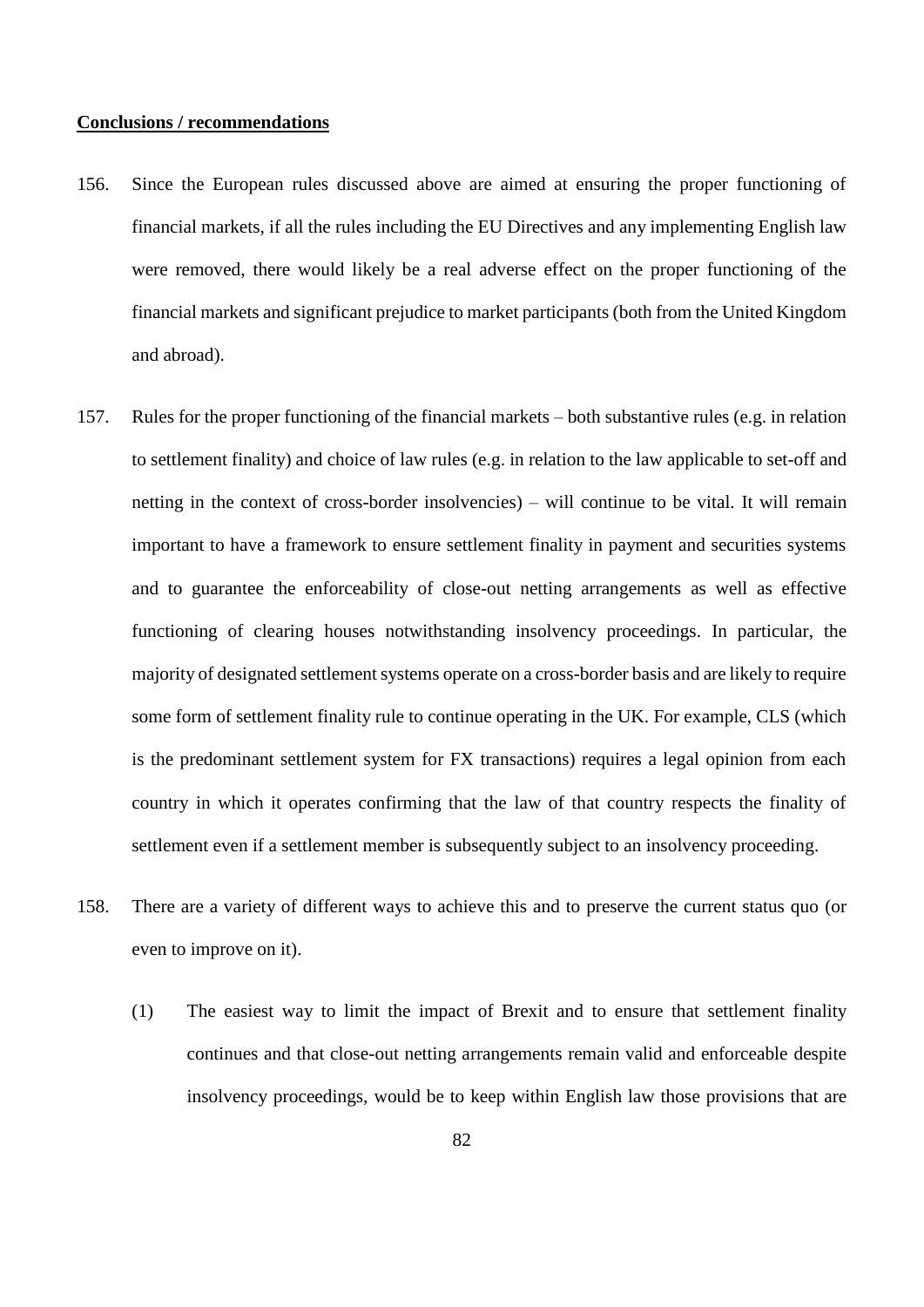implementations of EU Directives at least in the first instance. They are now part of English law and would presumably continue to have effect unless specifically repealed. Going forward, these provisions could (where necessary) be updated by the UK legislator independently or in light of future EU developments. It would also be possible to amend or repeal those provisions which may not work satisfactorily or to which the United Kingdom may have objected during the adoption process and to bring in rules that work even more efficiently. Consultation with relevant stakeholders may be appropriate before any amendments are made.

- (2) Another way to keep the substantive rules on settlement finality and choice of law would be to adopt English legislation mirroring the current EU framework or to adopt rules that were substantially similar to the EU rules. This would ensure that in effect the current regime continued even if the UK were no longer a member of the European Union and would avoid disruption to the financial markets. This would mean that the rules were English choice of law rules but to the extent that the rest of Europe had the same rules, it would ensure mutuality and reciprocity and avoid irreconcilable results by ensuring that the solution as a matter of the new English law were the same as that to which the Member States of the European Union would come.
- (3) It would of course be possible for the UK legislator to adopt entirely new rules on clearing houses, settlement finality and netting arrangements. However, given the substantial volume of legislation which may be required to deal with other key areas, this may not necessarily be a matter of priority, especially where there are currently English law provisions that could continue to apply at least for some time.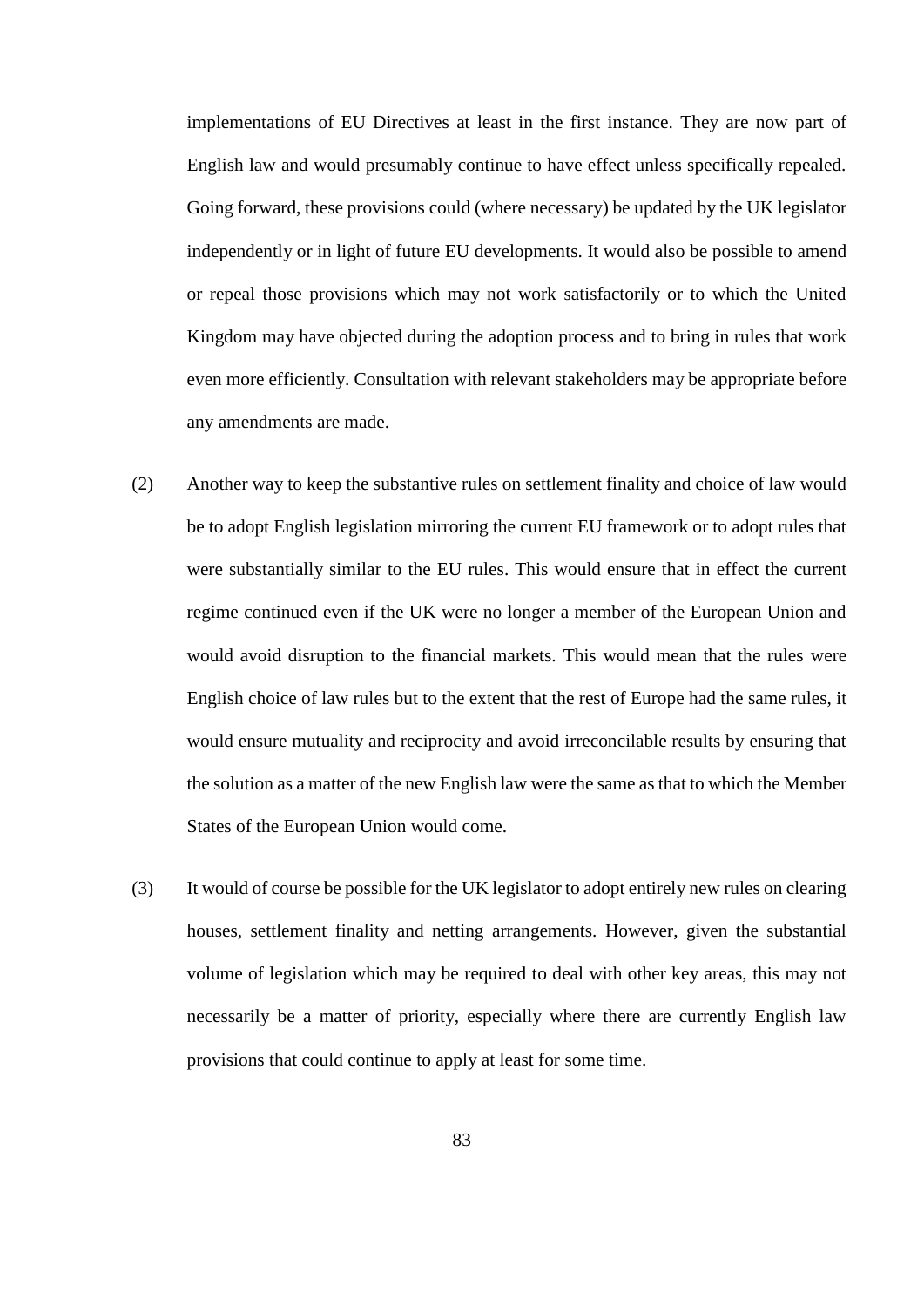- 159. The financial markets are international. One of the objectives of the EU in legislating in this area has been to achieve a single market in financial products and financial services. If we de-couple our legal system from the EU regime in this area, we will put a practical barrier between our markets and those of the rest of the EU. However, London's principal rival in this field of activity is not Frankfurt, Paris or Rome, but New York: and there are a number of important differences between New York law and the law of England (incorporating, as it presently does, the law of the EU). Many aspects of financial law are also covered by international agreements (e.g. standards promulgated by the Basel Committee on Banking Supervision) which are not specific to the EU.
- 160. It therefore seems to us that the overriding objective should be to preserve the stability of the financial markets by adopting, continuing or making new legislative provisions covering the same areas and broadly to the same effect as the present EU and EU-derived law in this area.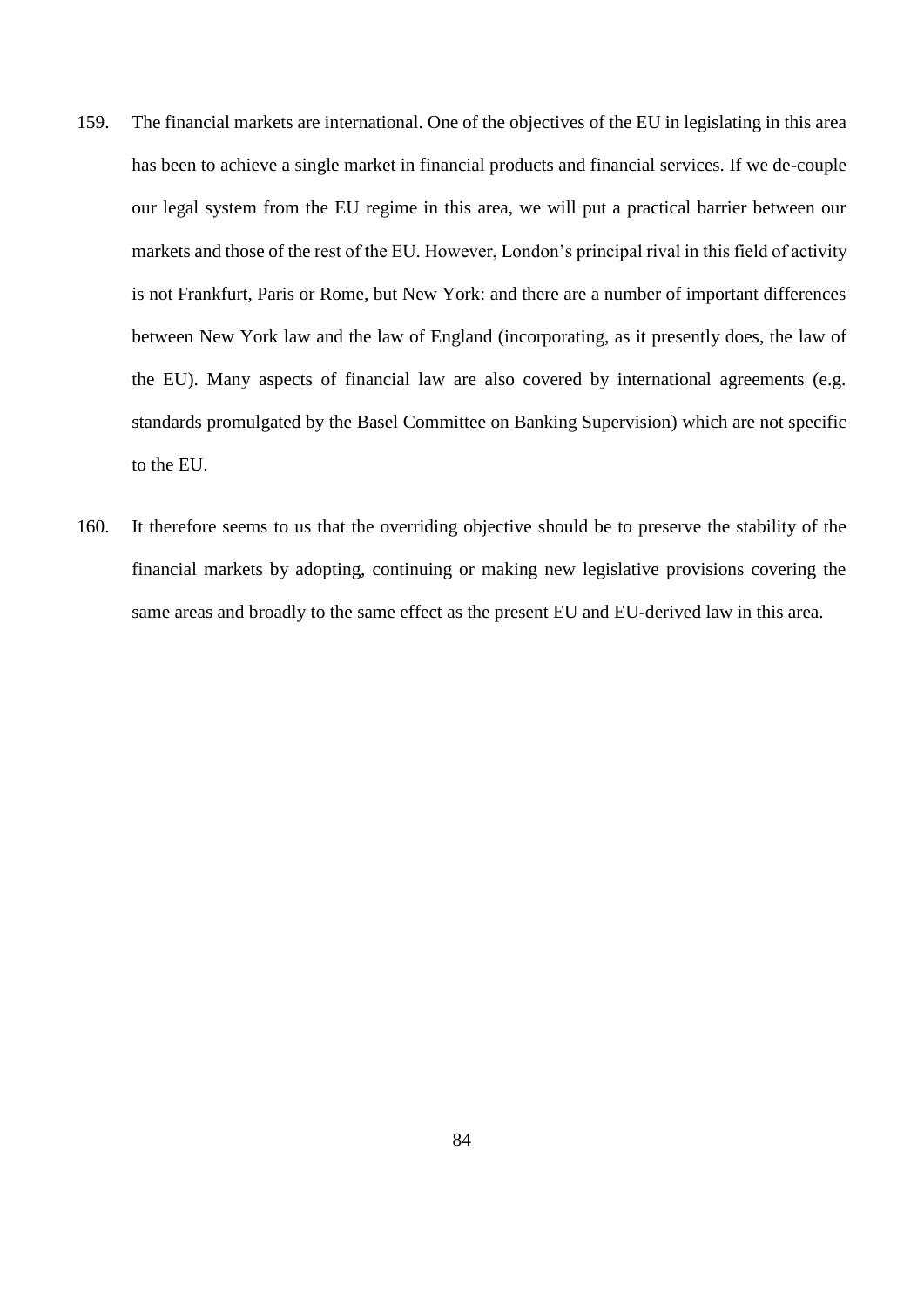## **INSOLVENCY**

## **Introduction**

- 161. With enterprise comes the risk of failure. Just as the one is to be encouraged, so the other must be managed, lest the failure of one should lead to the failure of others. As institutions, banks will inevitably be affected by insolvency at some stage, whether it is their own or, more commonly, that of their customers or counterparties.
- 162. The aim of this section of the report is to summarise the potential impact of Brexit in the context of the insolvency regime as it relates to (A) UK banks; and (B) their customers or counterparties; as well as (C) its potential impact on the Financial Collateral Arrangements (No. 2)) Regulations 2003. It is intended to be read with the Bar Council's Brexit Paper: The implications of Brexit for insolvency and restructuring, prepared by the Chancery Bar Association, and the further report which we understand is being prepared by the Chancery Bar Association.

# **UK Banks**

## Legislative framework

- 163. The relevant legislative framework comprises:
	- Banking Act 2009 (BA 2009), as amended by the Bank Recovery and Resolution Order 2014/3329 and the Bank Resolution and Recovery (No. 2) Order (which implement in part the BRRD)
	- Credit Institutions Reorganisation and Winding-up Directive 2001/24/EC (**CIWUD**)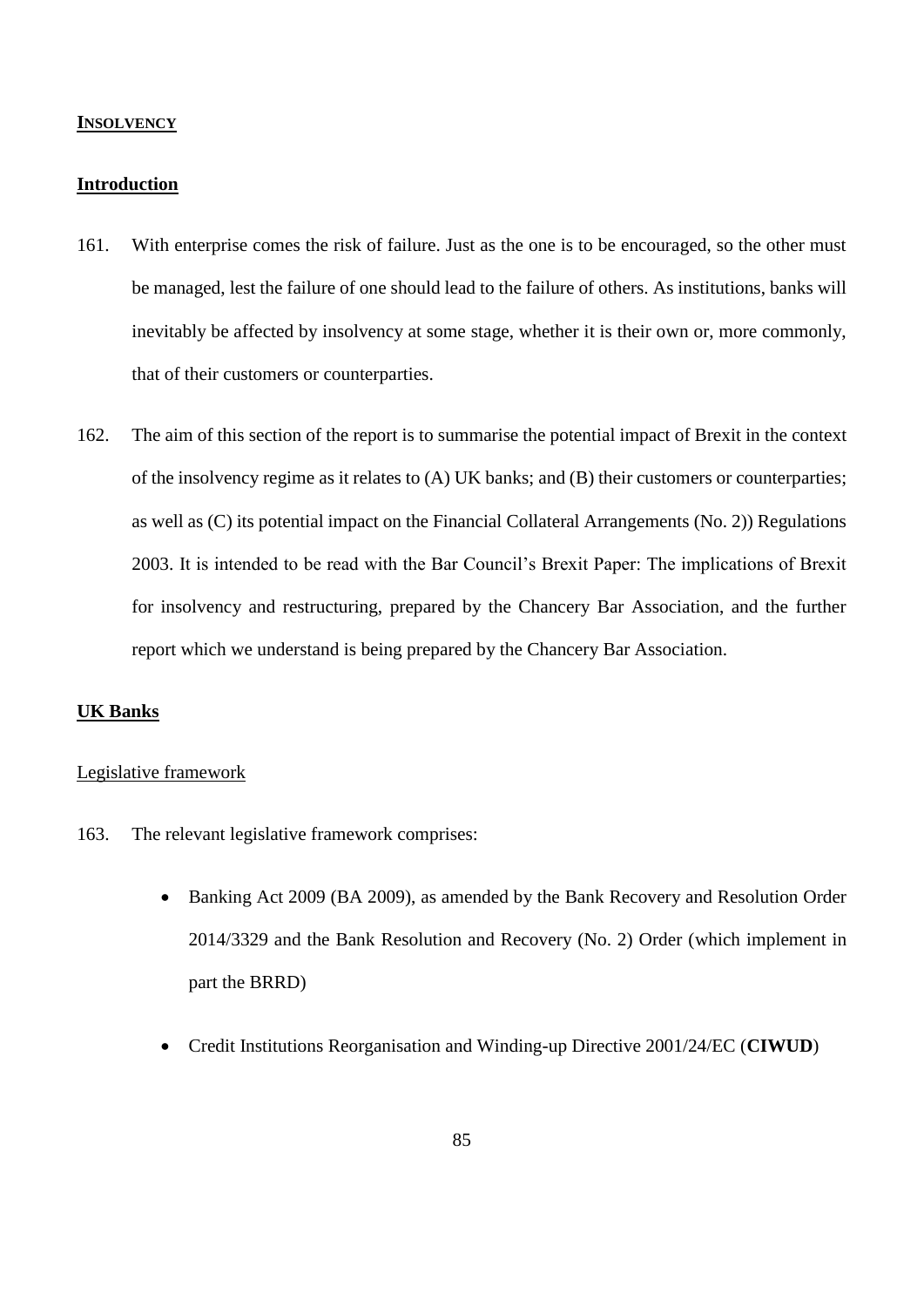- Credit Institutions (Reorganisation and Winding up) Regulations 2004 (**2004 Regulations**)
- Bank Recovery and Resolution Directive 2014/59/EU (**BRRD**)
- 164. The purpose of CIWUD is to ensure mutual recognition of measures taken in relation to the reorganisation and winding up of credit institutions by the competent authorities of the Member State by which they are authorised to conduct business (the **home Member State**). With limited exceptions, it requires that measures which may affect third parties' existing rights be given effect by every other Member State regardless of the place in which any individual branch of the institution is located (the **host Member State**) or the law which governs the obligations which it has undertaken. CIWUD ensures that all assets and liabilities of the failing institution are dealt with in a single process in the home Member State. As appears below, CIWUD also applies to a decision involving the use of one of the resolution tools in respect of a failing institution introduced by the BRRD.
- 165. The BRRD was adopted in the wake of the financial crash of 2008. Its purpose was to provide a minimum degree of harmonisation among Member States of the powers available to enable them to respond quickly and effectively to threats of that kind. The resolution authorities designated by each Member State (Art 3) are to have at their disposal a range of resolution tools and powers, which may adversely affect the rights of third parties, including shareholders and creditors.
- 166. CIWUD and the BRRD form part of an integrated set of European rules for dealing with failing financial institutions, under which measures taken by the home Member State are to be given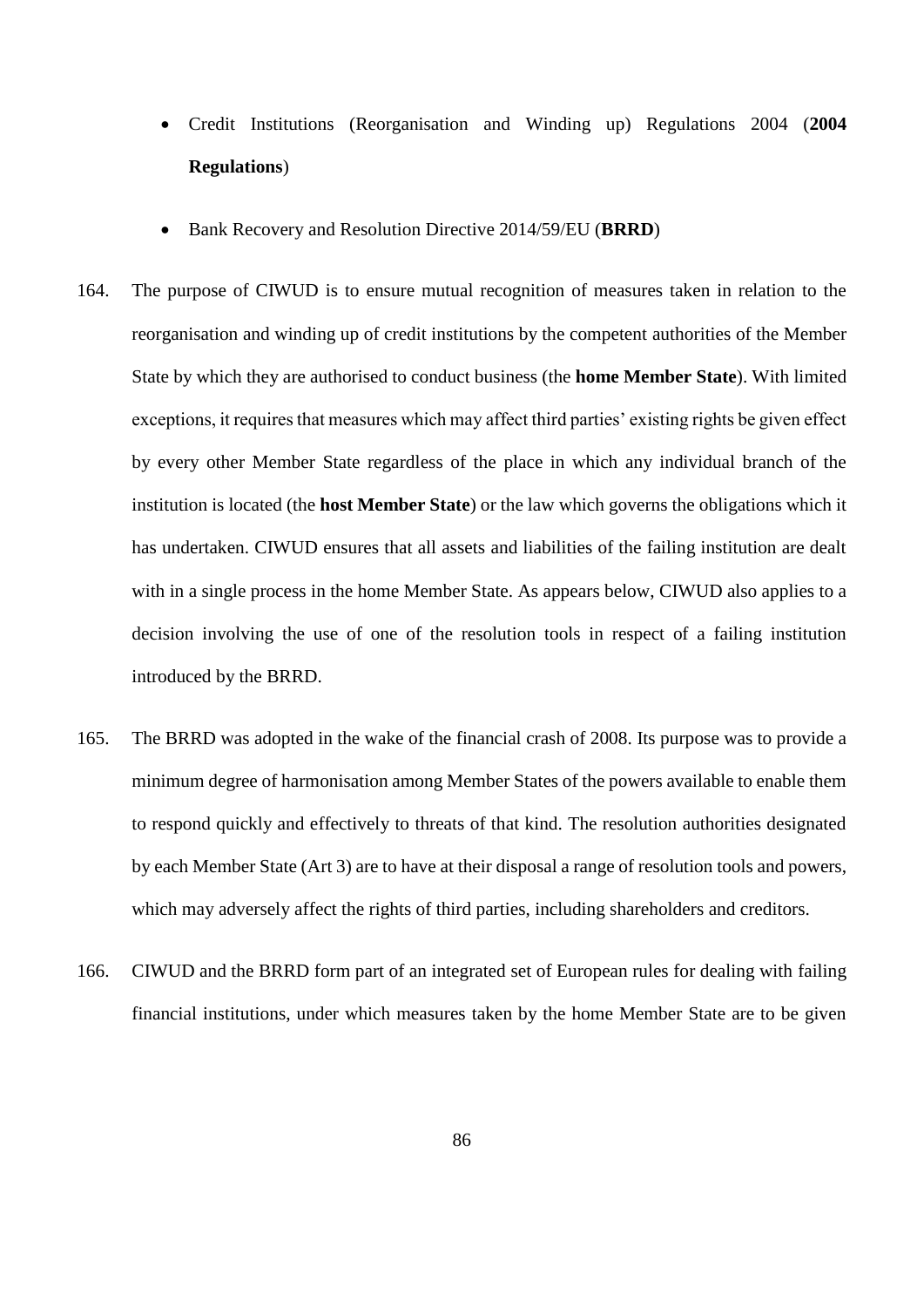universal effect throughout the Union, even in relation to obligations governed by foreign law.<sup>63</sup> In other words, it is for the home Member State to decide how to deal with a failing institution. Universal effect is achieved by CIWUD Art 3, pursuant to which reorganisation measures implemented in the home Member State are to be fully effective in every host Member State as soon as they become effective in the home Member State. Reorganisation measures for these purposes include the resolution tools and procedures provided for by the BRRD: CIWUD, Art 2. The CJEU has made clear that the definition of "reorganisation measures" is to be interpreted broadly: measures of a kind that do not fall within the scope of the BRRD can nevertheless constitute a reorganisation measure, with the consequences that flow from that.<sup>64</sup>

- 167. Similarly, recognition of measures taken by the resolution authority of another Member State is expressly provided for in the BRRD, Art 66, which requires each Member State to ensure that the measures taken in the home Member State in respect of assets or liabilities in another Member State have effect in or under the law of the other Member State.
- 168. Universal effect throughout the EU is similarly achieved in relation to winding up proceedings (broadly defined) by CIWUD, Art 9.
- 169. The law applicable to the reorganisation measures or winding up proceedings is generally that of the home Member State (CIWUD, Arts 3 and 10), subject to certain exceptions (Arts 20-27, 30- 32).

 $\overline{a}$ 

<sup>63</sup> For an authoritative summary of the relationship between CIWUD and BRRD, see *Guardians of New Zealand Superannuation Fund & others v Novo Banco SA; Goldman Sachs International v Novo Banco SA* [2016] EWCA Civ 1092.

<sup>64</sup> *Kotnik & Others v Državni zbor Republike Slovenije* (Case C-526/14).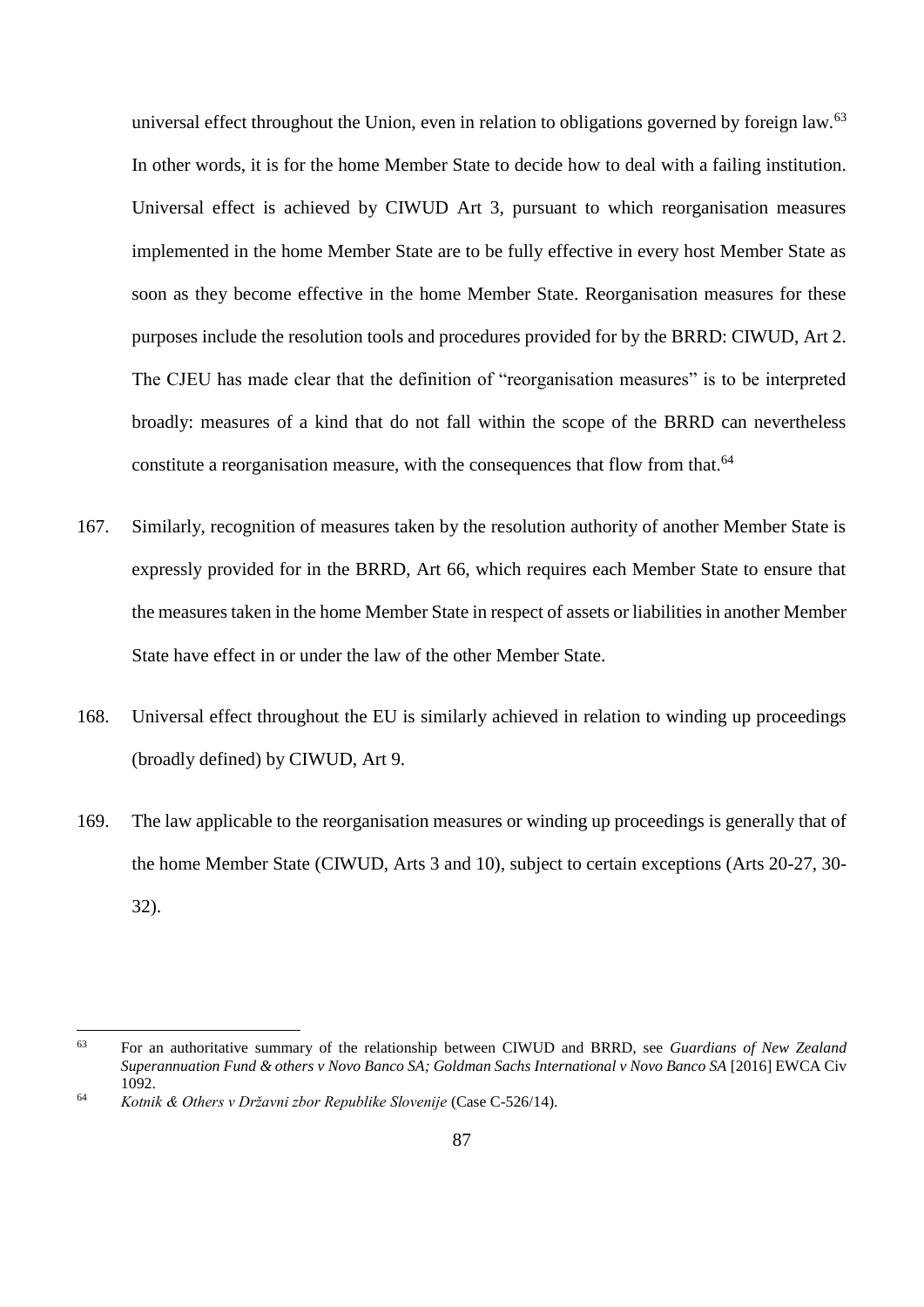- 170. CIWUD (as amended by the BRRD) is incorporated into domestic law in the UK by the 2004 Regulations.
- 171. Both CIWUD (Arts 8, 19) and the BRRD (Art 67 and Title VI, Arts 93-98) make provision for Third Country credit institutions, which are incorporated into English law by Part 5 of the 2004 Regulations (Regs 36-38). For present purposes, a Third Country credit institution is one which has its head office outside the EU but which has set up a branch in a host Member State: CIWUD, Art 8; BRRD, Art 2(86). As incorporated into domestic UK law, it is a person which has permission under the Financial Services and Markets Act 2000 (**FSMA**) to accept deposits or to issue electronic money as the case may be, whose head office is not in the UK or an EEA State: 2004 Regulations, Reg 36(1)(b).
- 172. The provisions as they relate to Third Country credit institutions differ from those applicable to EEA institutions. The principal differences are addressed below.

# Pre-Brexit: the domestic position

- 173. UK banks for present purposes are those defined by the Banking Act 2009, s 2, namely UK institutions (with specified exceptions) which are authorised under [Part 4A](http://login.westlaw.co.uk/maf/wluk/app/document?src=doc&linktype=ref&context=51&crumb-action=replace&docguid=I113DBB80596A11E28486A22061FB11CB) of FSMA to carry on the regulated activity of accepting deposits.
- 174. The insolvency regime relating to UK banks is the Special Resolution Regime, for which the Banking Act 2009, Parts 1, 2 and 3 provide.
- 175. The Special Resolution Regime comprises:
	- (1) certain pre-resolution powers exercisable by the Bank of England: ss 3A and 3B BA 2009;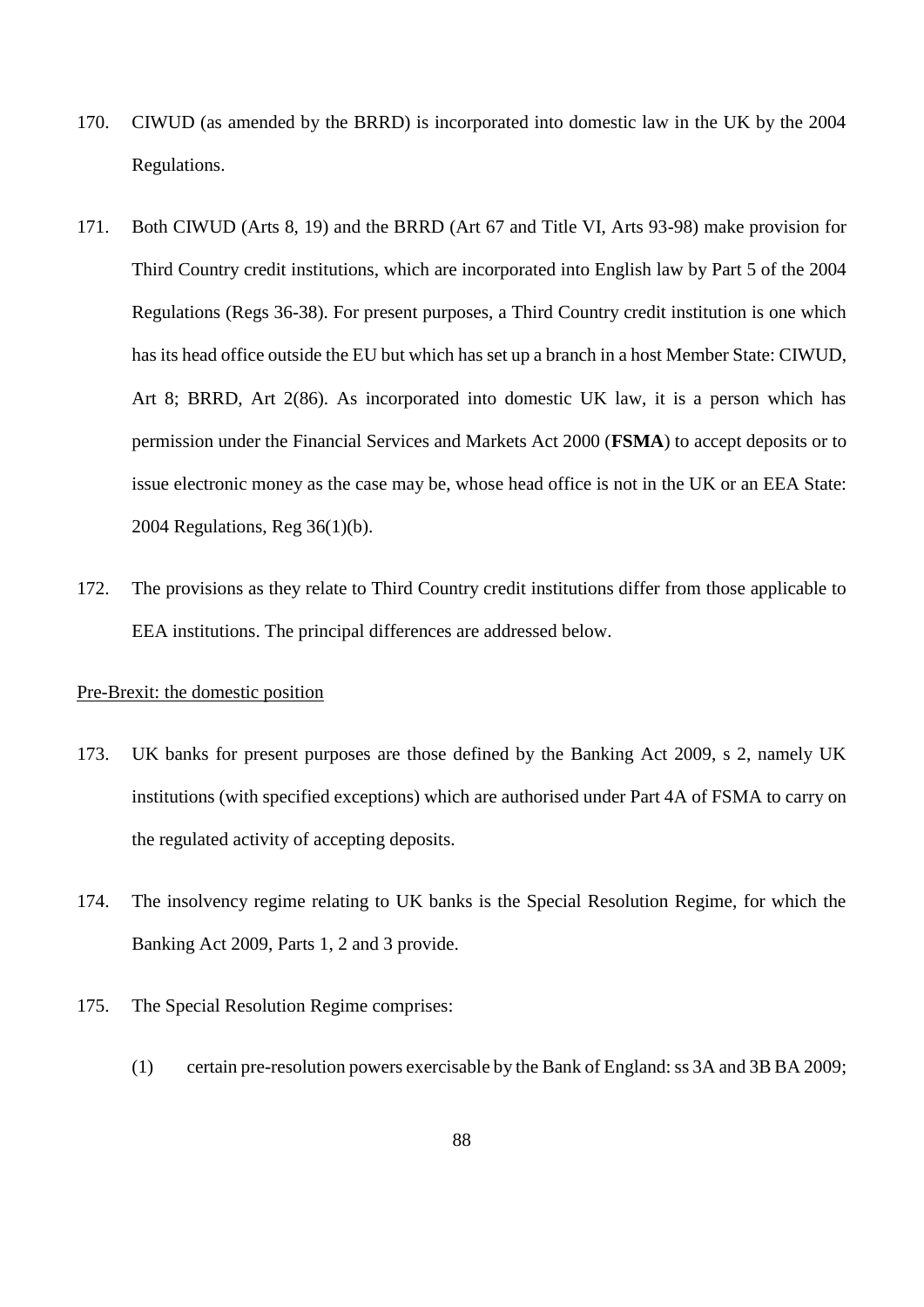- (2) the five stabilisation procedures (Part I BA 2009, as amended and supplemented by the Bank Recovery and Resolution Order 2014/3329, which implements in part the BRRD), namely:
	- (a) Transfer to a private sector purchaser
	- (b) Transfer to a bridge bank
	- (c) Transfer to an asset management vehicle
	- (d) The bail-in option
	- (e) Transfer to temporary public ownership;
- (3) the bank insolvency procedure, which is based on a modified form of liquidation as it applies to companies: Part II BA 2009; and
- (4) the bank administration procedure, which is based on a modified form of administration as it applies to companies: Part III BA 2009.
- 176. These powers and procedures fall to be exercised and implemented so as to ensure the continuity of banking services in the UK and other critical functions as well as other objectives set out in s 4 BA 2009 (see below).
- 177. The provisions of BA 2009 are supplemented by the 2004 Regulations, regulations 22 and 23- 35. These provide that the general law of the UK will apply to determine certain fundamental matters arising in the insolvency (the phrase used is "relevant winding up", but this extends to a UK CVA, administration, winding up or making of a stabilisation instrument: reg 21(1)(b)),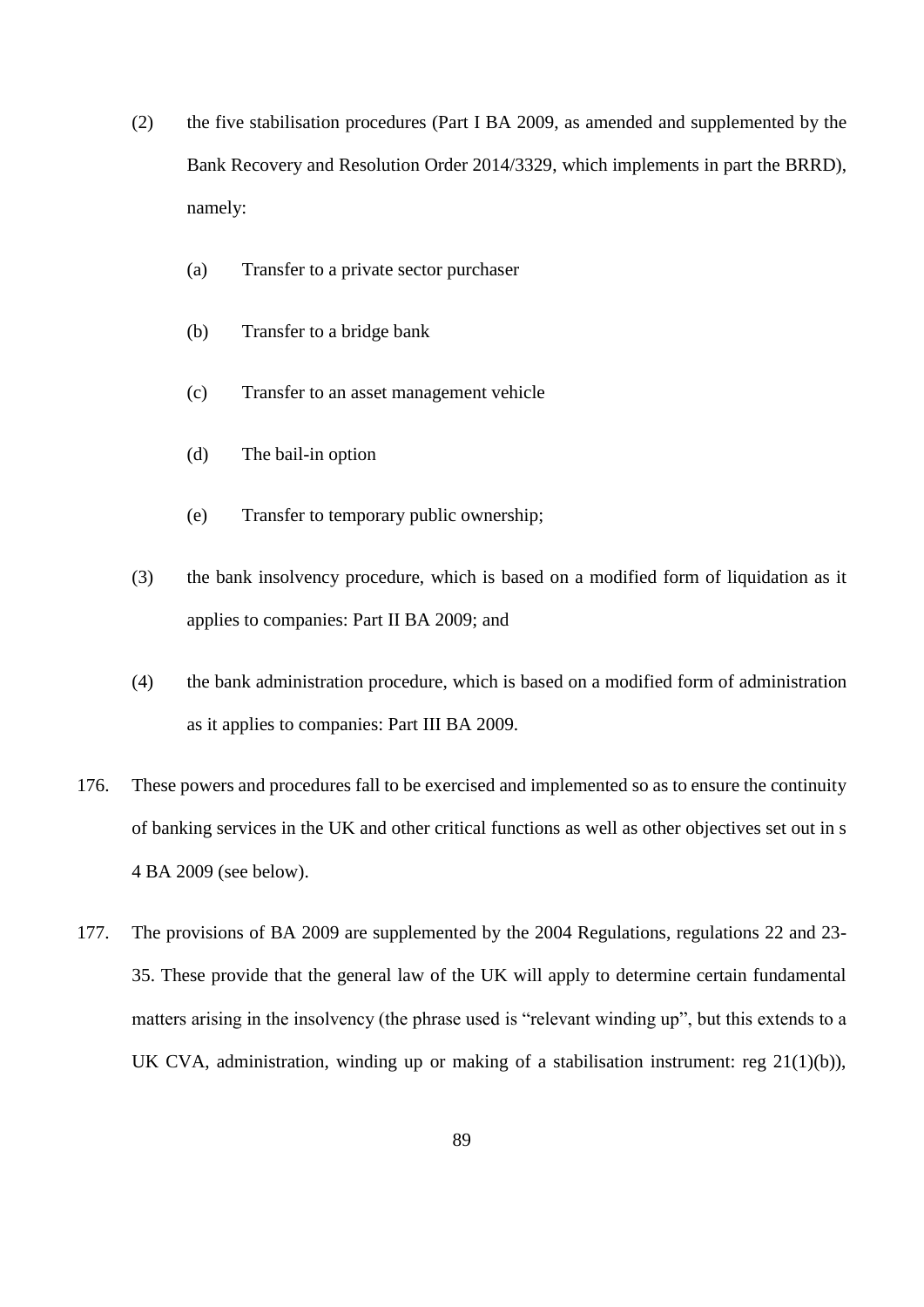subject to certain exceptions (Arts 23-35). In substance, these provisions mirror those to be found in the Insolvency Regulation 1346/2000 (Arts 4, 5-15: see section B below).

### Post-Brexit: the domestic position

- 178. As the domestic insolvency regime relating to UK banks is contained within domestic legislation, there is no reason why the domestic position should change post-Brexit, whether or not the UK remains an EEA State, within the single market, or becomes a Third Country (ie a non-EEA State). This will be so unless and until the Banking Act 2009 itself is revised, amended or repealed.
- 179. Whether recognition will be accorded elsewhere in the EU to the Special Resolution Regime applicable to UK banks, whatever form it may take, however, may depend on the UK's status following Brexit. This is addressed below.

## Pre-Brexit: recognition within the EEA of the Special Resolution Regime applicable to UK banks

- 180. Where the UK is the home Member State, recognition in other Member States will be determined by reference to CIWUD, and the BRRD where applicable, and the domestic legislation by which the host Member State(s) concerned have given effect to the requirements of those directives. In summary:
	- (1) The UK's administrative or judicial authorities alone are empowered to decide on the implementation of one or more reorganisation measures in a credit institution, including branches in other Member States. Save as otherwise provided by CIWUD, the reorganisation measures will be applied in accordance with the laws, regulations and procedures applicable in the UK: CIWUD, Art 3.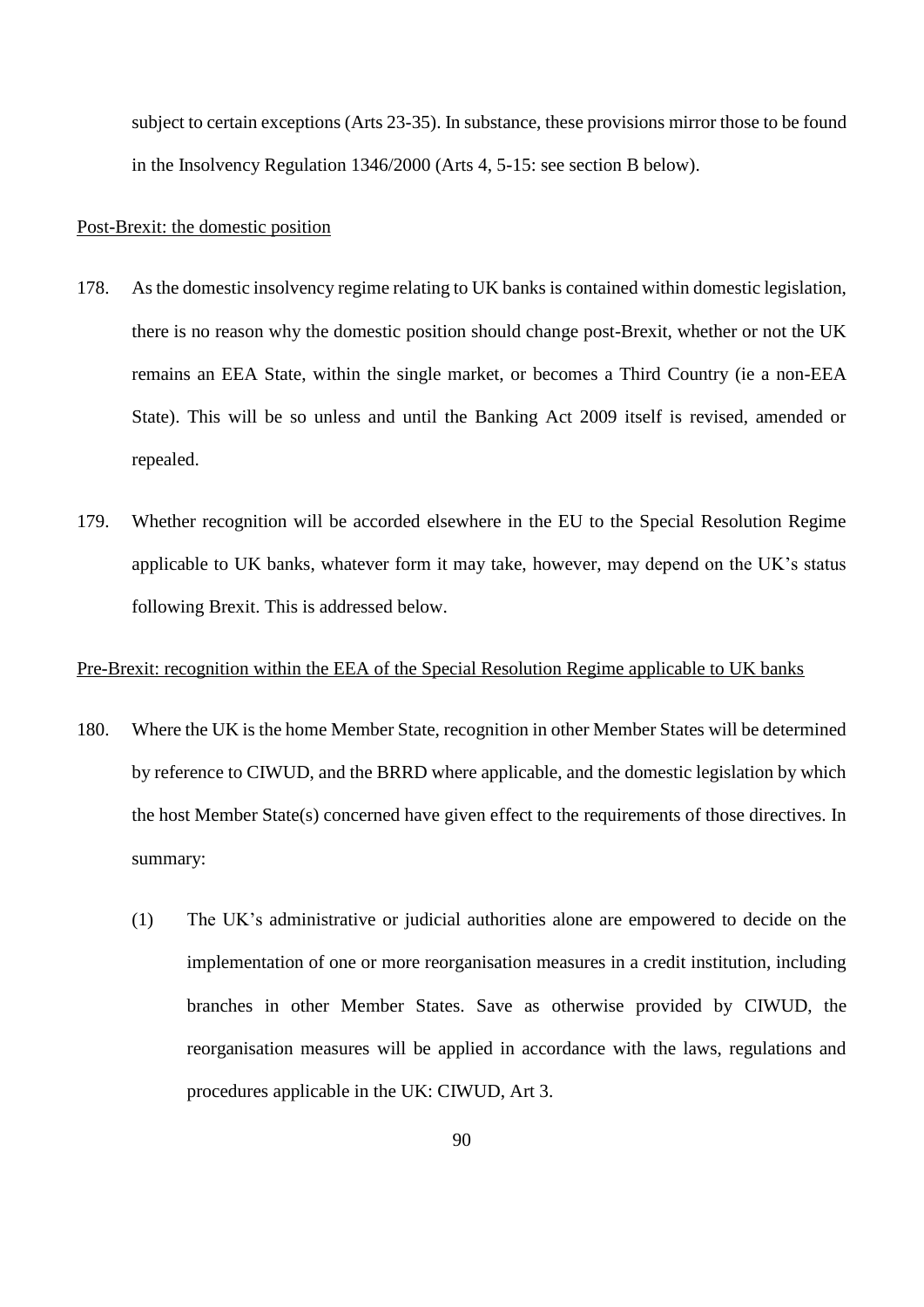- (2) It follows that such reorganisation measures are effective throughout the EU as soon as they become effective in the UK, and will be fully effective in accordance with UK law throughout the EU without further formalities, including as against third parties in other Member States: CIWUD, Art 3.
- (3) Reorganisation measures for these purposes mean measures intended to preserve or restore the financial situation of a credit institution and which could affect third parties' pre-existing rights, and include the application of the resolution tools and the exercise of resolution powers provided for by the BRRD: CIWUD, Art 2. They would thus include (a) the five stabilisation powers and (b) bank administration, at least in some cases.
- (4) The UK's administrative or judicial authorities alone are empowered to decide on the opening of winding-up proceedings concerning a UK credit institution, including branches established in other Member States. A decision to open winding-up proceedings taken by any court in the UK will be recognised without further formality, within the territory of all other Member States, where they will be effective as soon as the decision becomes effective in the UK: CIWUD, Art 9.
- (5) In such cases, the UK bank would be wound up in accordance with the laws, regulations and procedures applicable in the UK (CIWUD, Art 10), subject to certain exceptions (CIWUD, Arts 20-27 and 30-32).
- (6) Whatever may be the precise nature of the procedure adopted as part of the Special Resolution Regime in respect of a UK bank, therefore, it will be automatically recognised and given effect throughout the EU, including in relation to its branches established in other Member States.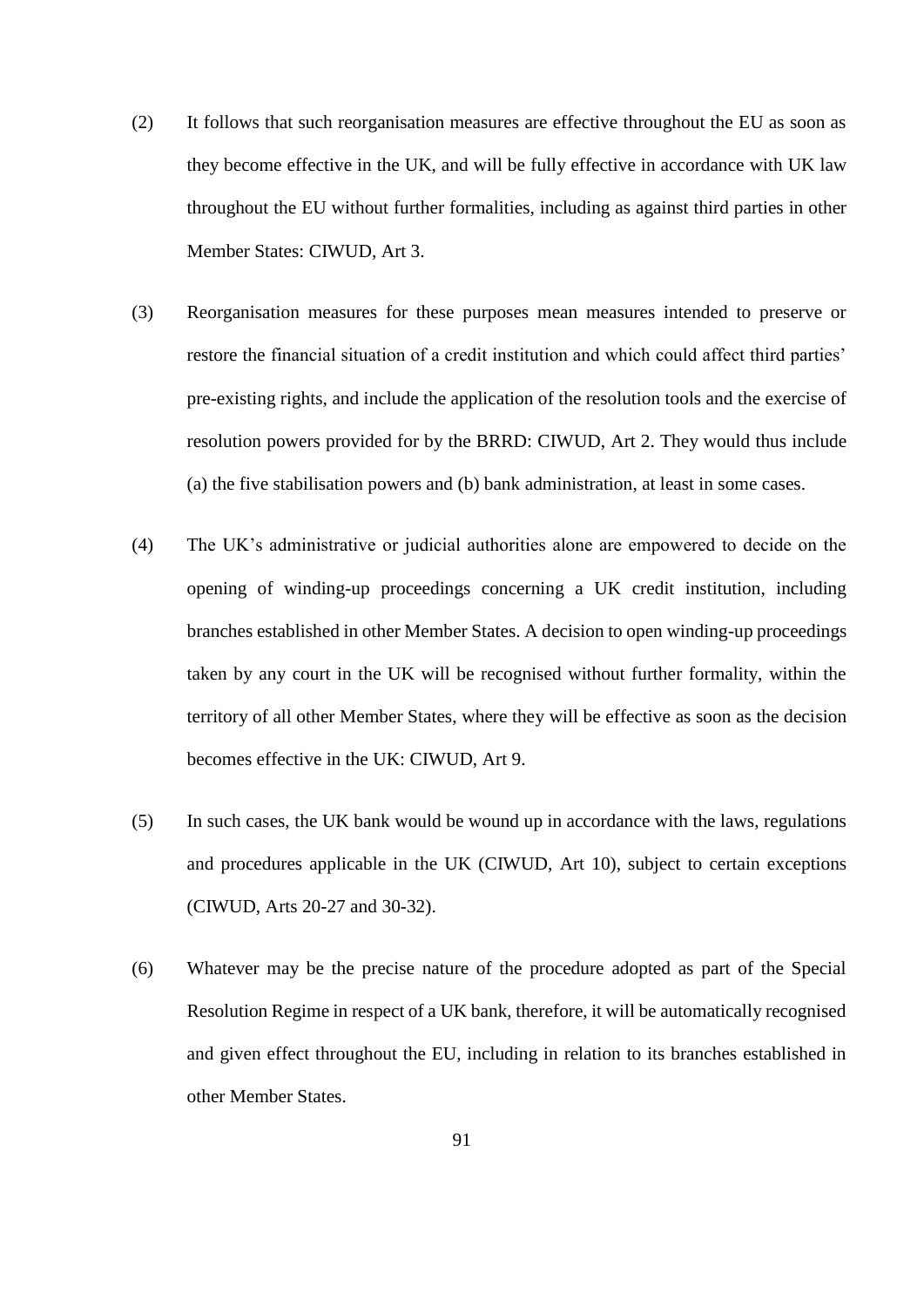- 181. For completeness, as regards non-UK EEA credit institutions:
	- (1) reorganisation measures and winding-up proceedings taken or opened in another Member State as the home Member State of the institution concerned will be recognised and take effect in the UK: Reg 5 of the 2004 Regulations;
	- (2) since 5 May 2004, such an institution (or any of its branches) cannot be wound up or put into administration or become subject to a company voluntary arrangement in the UK: Reg 3 of the 2004 Regulations; and
	- (3) schemes of arrangement may not be proposed or sanctioned if the institution (or branch) is already subject to a directive reorganisation measure or directive winding-up proceedings unless the requisite notices have been given and no objections have been received: Reg 4 of the 2004 Regulations. In the absence of any such measure or proceedings, however, it follows that schemes of arrangement may be proposed and sanctioned in respect of EEA institutions, which are to be regarded as companies liable to be wound up under the Insolvency Act 1986 for this purpose: Reg 4(1) of the 2004 Regulations.

# Post-Brexit: recognition within the EEA of the Special Resolution Regime applicable to UK banks

182. Much will depend on the UK's status following Brexit. If it were to remain within the EEA with access to the Single Market, CIWUD and BRRD would continue to apply as they do now with the result that the Special Resolution Regime applicable to UK banks would continue to be automatically recognised and given effect throughout the EU/EEA.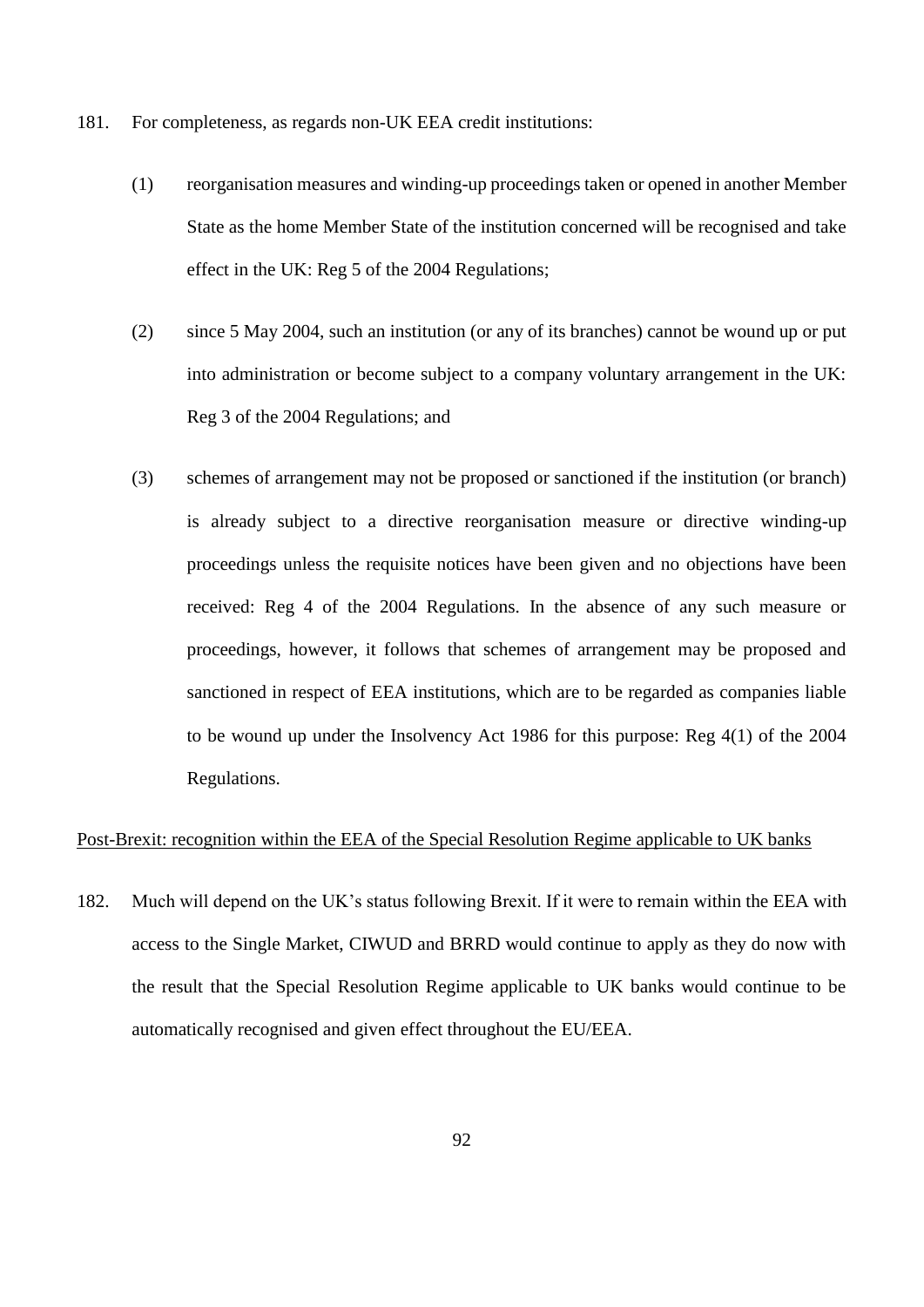- 183. If the UK were no longer to be a member of the EEA, however, the position would be different: the domestic Special Resolution Regime applicable to a UK bank would no longer be the subject of, nor entitled to, automatic recognition throughout the EEA/EU because CIWUD, Arts 3 and 9 would no longer apply.
- 184. In such circumstances, the UK would instead be a Third Country for the purposes of CIWUD and BRRD.

# *BRRD: Third Country resolution proceedings*

- 185. In the context of resolution proceedings relating to a UK institution, the consequences of the UK being a Third Country under the BRRD would include the following:
	- (1) The Commission may submit proposals for the negotiation of an agreement with the UK as a Third Country regarding the means of cooperation between resolution authorities and the relevant UK authorities for the purpose of information-sharing in connection with recovery and resolution planning in relation to qualifying institutions and cooperation in carrying out tasks and exercising the powers referred to in Art 97 (considered below): BRRD, Art 93(1)-(3).
	- (2) Unless and until the Commission does so, Member States may enter into bilateral agreements with the UK in relation to such matters, but such arrangements must be consistent with BRRD provisions governing relations with Third Countries: BRRD, Art 93(4).
	- (3) Unless and until an international agreement is negotiated between the Commission and the UK, or if such an agreement (once concluded) does not extend to recognition and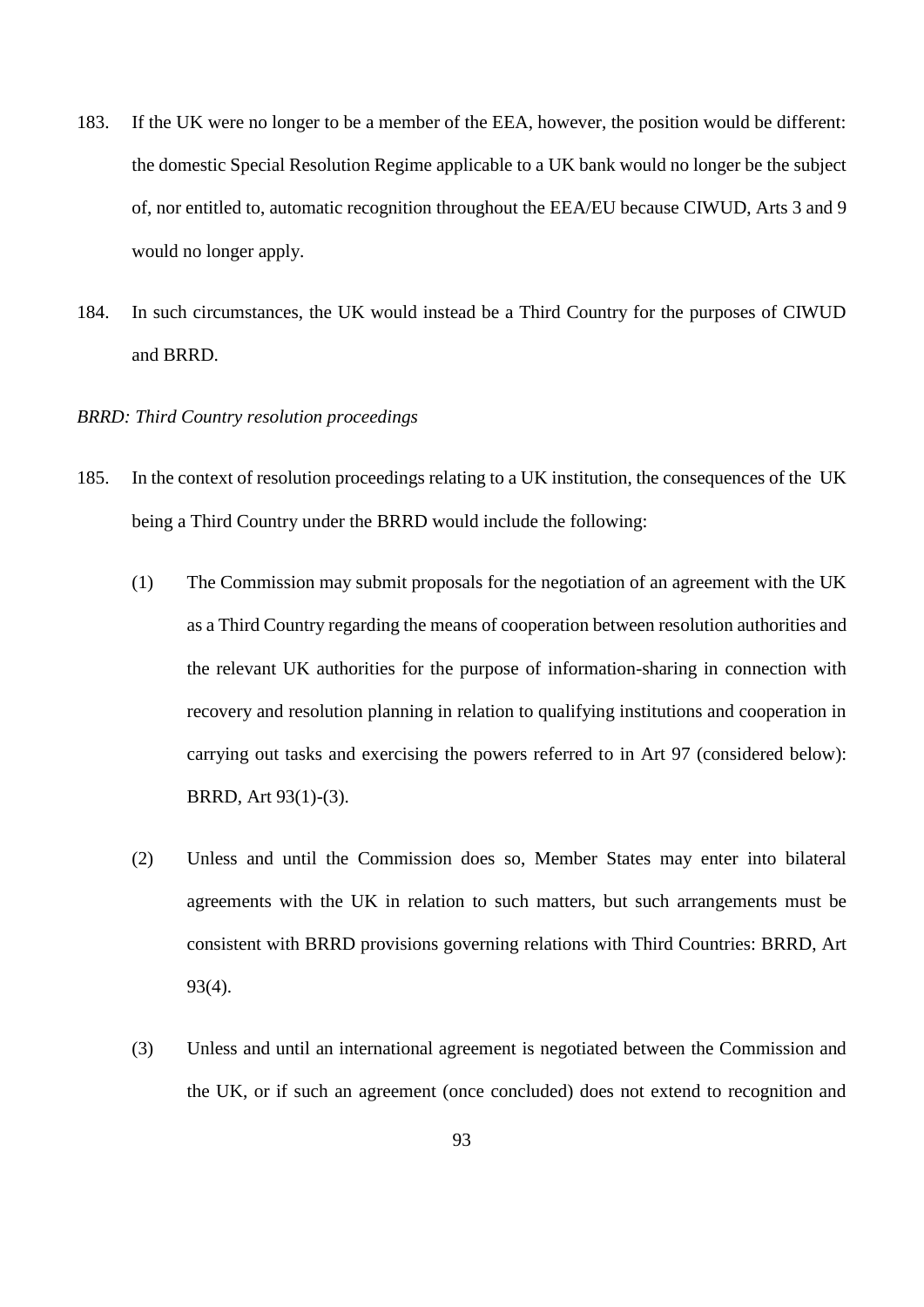enforcement of UK resolution proceedings, arrangements relating to the recognition and enforcement of UK resolution proceedings where the UK institution or parent undertaking has subsidiaries or branches in relevant EEA States will be a matter for:

- (a) the European resolution college established in accordance with BRRD Art 89 (if there is one), in which case national resolution authorities will be obliged to seek enforcement of the UK resolution proceedings, once they have been recognised by the college, in accordance with their national law;
- (b) the same will apply where the UK institution has assets, rights or liabilities which are located in two or more Member States or governed by the law of those Member States;
- (c) in the absence of a joint decision by the college, or if there is no college, the resolution authority of the Member State concerned, giving due consideration to the interests of each Member State where the UK institution operates.
- (4) The resolution authorities of relevant Member States would have certain minimum powers to (amongst other things) take their own resolution action in relation to:
	- (a) assets belonging to the UK institution which are located in their Member State or governed by its law; and
	- (b) rights or liabilities of the UK institution that are booked by the branch of the UK institution in their Member State or governed by its law, or where claims in relation to such rights and liabilities are enforceable in their Member State (BRRD, Art 94(4).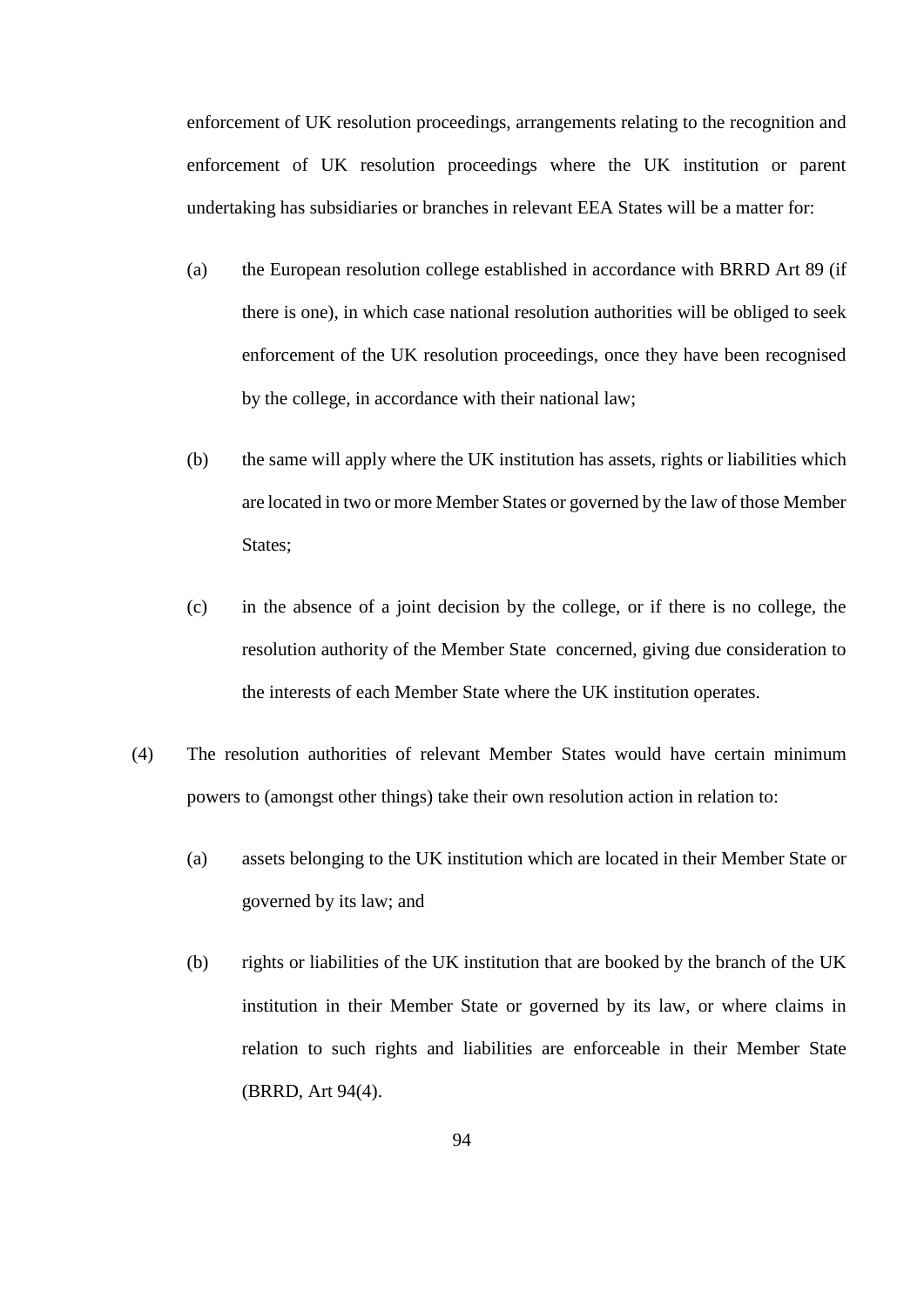- (5) In each such case, recognition and enforcement of UK resolution proceedings would be without prejudice to any normal insolvency proceedings under national law applicable (where appropriate) under the BRRD: Art 94(6).
- (6) Recognition or enforcement may be refused in respect of any UK resolution proceedings in the circumstances set out in BRRD, Art 95. These include circumstances where the college or relevant resolution authority considers that the UK resolution proceedings would have an adverse effect on financial stability in the relevant Member State, if they think independent resolution action is necessary, or that the effects of such recognition or enforcement would be contrary to national law.
- (7) The resolution authorities of the Member States concerned will have power to take unilateral action in relation to the branch of the UK institution located in those Member States in the event that there are no applicable resolution proceedings in the UK or, if there are resolution proceedings in the UK, grounds to refuse recognition or enforcement have arisen under Art 95, if certain conditions are met: BRRD, Art 96.
- (8) Unless and until an international agreement is negotiated between the Commission and the UK, or if such an agreement (once concluded) does not extend to co-operation with the UK in respect of the matters set out in BRRD, Art 97: BRRD, Art 97(1):
	- (a) The EBA may conclude general non-binding co-operation arrangements with the relevant UK authorities, but not so as impose any legal obligations on Member States.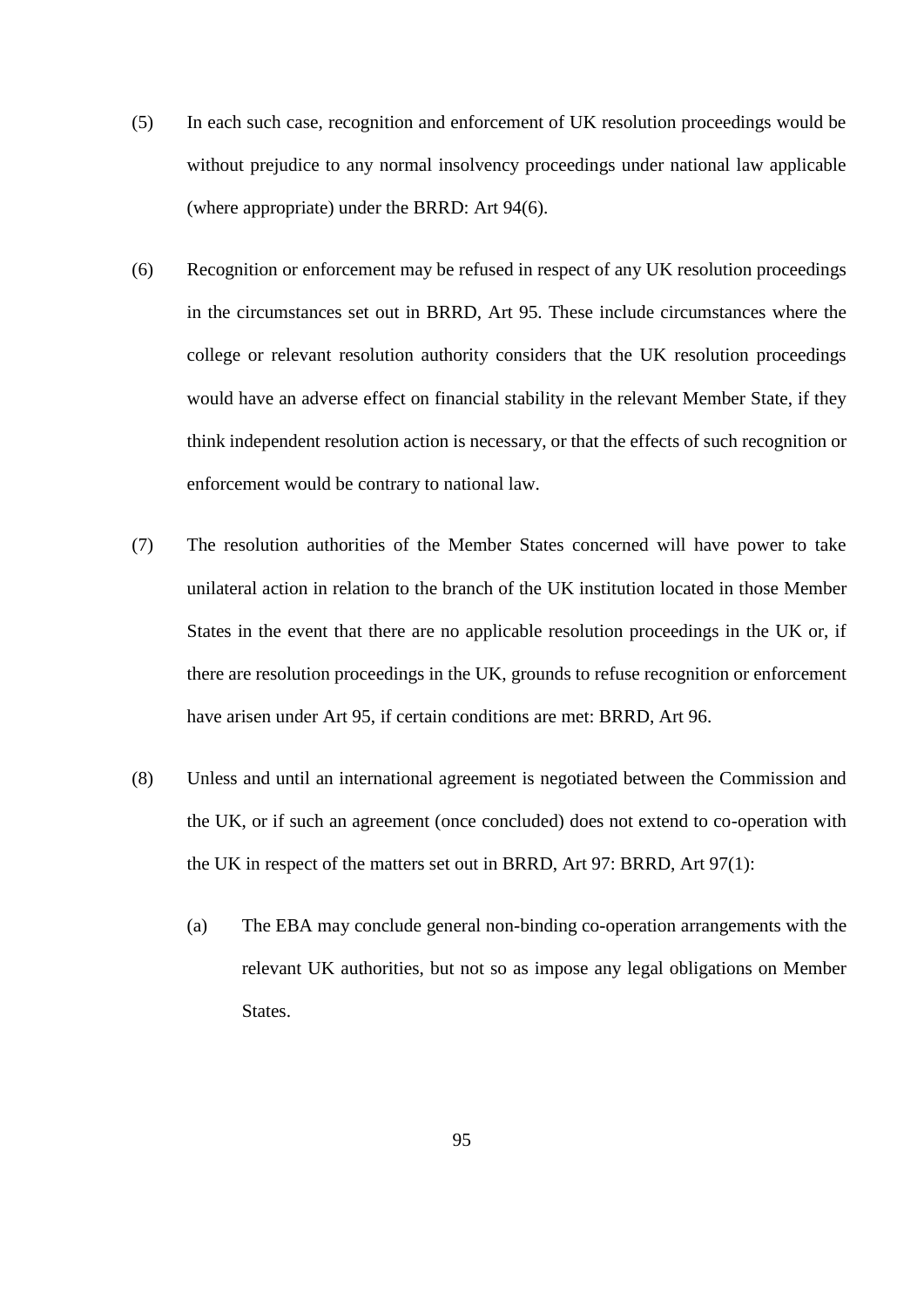- (b) The EBA framework cooperation arrangements, if made, would establish processes and arrangements for sharing information necessary for and cooperation in carrying out various tasks and powers, including the development of resolution plans under UK law, and the application of resolution tools and the exercise of resolution powers exercisable under UK law: BRRD, Art 97(3).
- (c) It would be for the competent authorities or resolution authorities of individual Member States themselves to conclude non-binding cooperation arrangements with the relevant UK authorities in line with the EBA framework arrangements. However, this would not prevent any Member State from concluding a bilateral or multilateral arrangement with the UK, in accordance with Regulation (EU) No 1093/2010, Art 33: BRRD, Art 97(4), (5).
- (9) Member States will be obliged to ensure that the exchange of confidential information with relevant UK authorities will be subject to strict requirements, the object of which will be to ensure that confidentiality is maintained: BRRD, Art 98.
- 186. It will be apparent from this summary that there can be no assurance that recognition and enforcement of resolution proceedings relating to a UK institution will be subject to the same regime as that which currently applies, nor that recognition and enforcement (if obtained) would have the universal effect currently required in other EEA States. The absence of certainty is likely to have a material impact on the outcome of any UK resolution proceedings in those cases where the UK institution operates (whether through a branch or subsidiary) in another member State, or has assets, rights or liabilities governed by the law of a Member State, or enforceable in a Member State.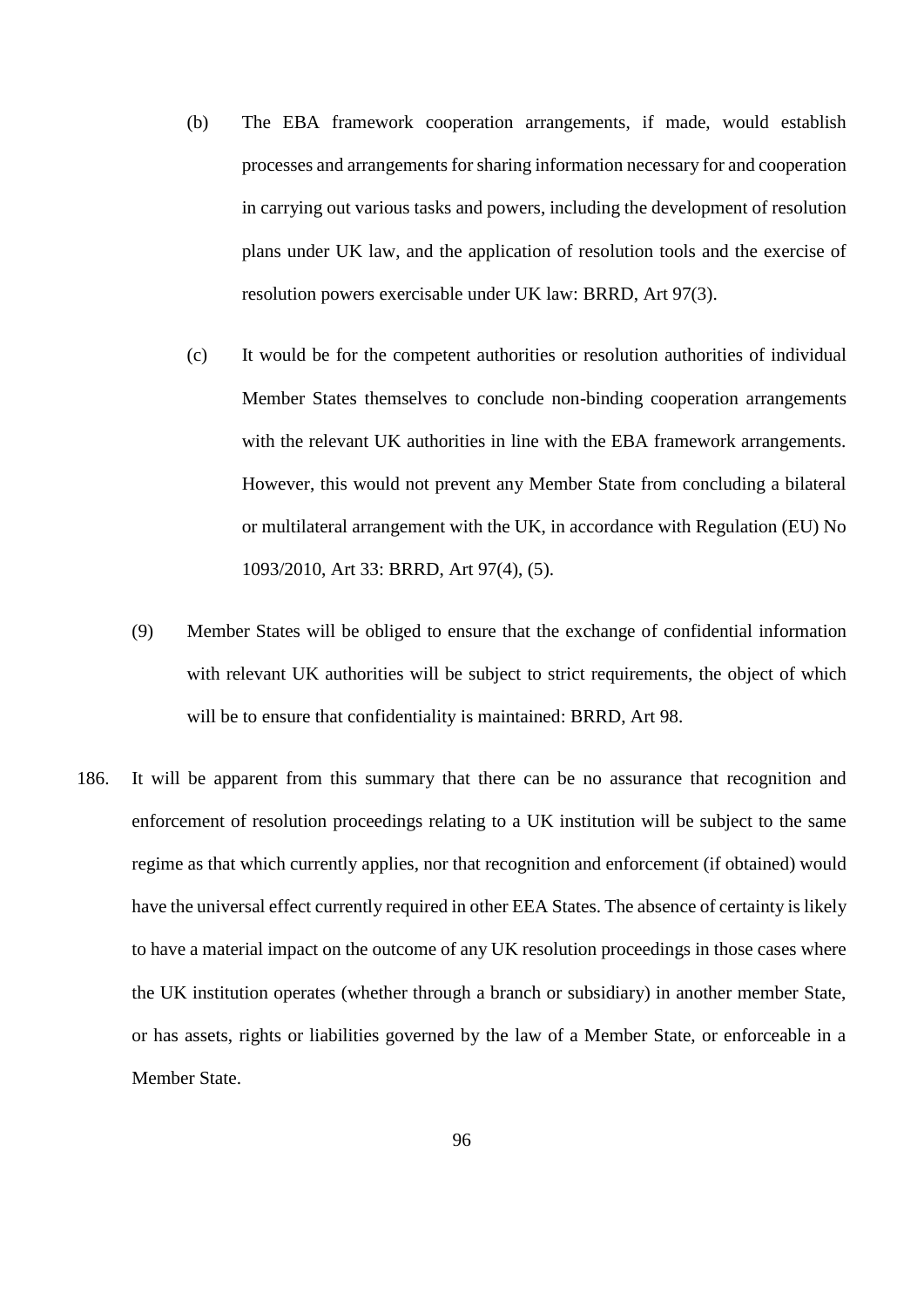$\overline{a}$ 

- 187. CIWUD makes no provision for the recognition and enforcement in a Member State of windingup proceedings (widely defined) opened in a Third Country, nor for the prevention of the opening of such proceedings in relation to a branch or subsidiary of a Third Country institution by the administrative or judicial authorities of the host Member State. On the contrary, CIWUD, Art 19 specifically contemplates that the relevant authorities of the host Member State may open winding-up proceedings in relation to a branch of a Third Country institution. A similar position prevails in respect of reorganisation measures (CIWUD, Art 8), albeit this would be supplemented by the BRRD Third Country provisions outlined above.
- 188. In the context of winding-up proceedings (widely defined to include a CVA or administration) in respect of a UK institution, therefore, recognition would depend on the conflict of laws rules prevailing in the relevant Member State unless that Member State has adopted the UNCITRAL Model Law. As matters stand, only four other Member States have done so (Poland, Greece, Romania and Slovenia).<sup>65</sup> Enforcement will also depend on the conflict of laws rules prevailing in the relevant Member State. Even if the Model Law has otherwise been adopted by that Member State, its provisions do not currently extend to enforcement of judgments and orders made in another state.

# **VI Post-Brexit: Recognition within the UK of the resolution, reorganisation and winding-up proceedings applicable to EEA institutions**

189. The position as it relates to UK institutions, in the event the UK becomes a Third Country for the purposes of CIWUD and BRRD, is to be contrasted with the position as it would relate to banks and credit institutions formed and authorised in other Member States. Whether or not the UK

<sup>&</sup>lt;sup>65</sup> It is worth noting that, when adopting the UNCITRAL Model Law, countries can exclude credit institutions. Thus, for example, as adopted by the UK, the Model Law does not apply to a proceeding concerning a UK, EEA or Third Country credit institution: CBOR Sch 1, Art 1(2)(h) and (i). It is to be expected that other countries will do the same.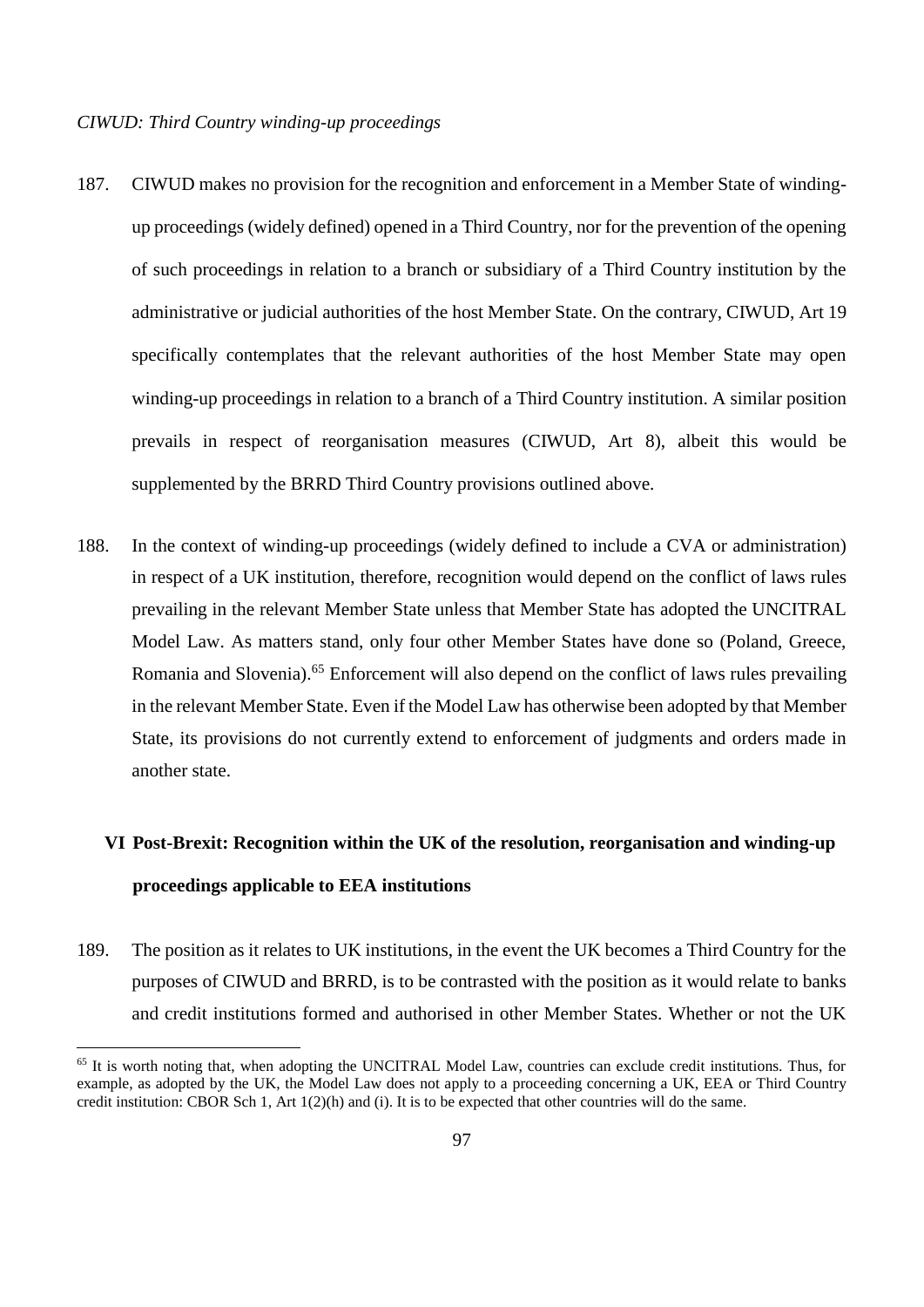remains an EEA State or qualifies as a Third Country, the 2004 Regulations would continue to apply to any non-UK EEA Institution (unless and until revised, amended or repealed as a piece of domestic legislation). That being so, the position in the UK in respect of such institutions would remain as it is at present, as summarised above.<sup>66</sup>

190. In consequence, there would be a structural imbalance and, depending on what (if any) arrangements are put in place between EEA States and the UK as a Third Country, an absence of reciprocity. Recognition and enforcement in an EEA State of resolution, reorganisation and winding-up proceedings applicable to UK institutions will depend on the conflict of laws rules prevailing in that EEA State. These may not always be clear. Certainly the uniformity and predictability characteristic of the regime put in place by CIWUD and BRRD will be lacking, with potentially serious consequences for the UK institution itself, as well as those likely to be affected if it were to fail.

# **Customers and Counterparties: the Insolvency Regulations 1346/2000 and 2015/848**

### Introduction

 $\overline{a}$ 

191. With certain exceptions,  $67$  the principal piece of legislation likely to govern the insolvency and restructuring of bank customers and counterparties (whether corporate or individual) within the EU is EC Regulation 1346/2000 (the **Insolvency Regulation** or **EIR**). The Insolvency Regulation is shortly to be replaced by Regulation No. 2015/848 (the **Recast Insolvency Regulation** or **RIR**), which will come into force on 26<sup>th</sup> June 2017. Thereafter, the Insolvency

<sup>66</sup> In addition, assistance would (if necessary) be available in the UK in respect of a credit institution from Ireland or Gibraltar, under s. 426 of the Insolvency Act 1986.

The Insolvency Regulations do not apply to insolvency proceedings concerning insurance undertakings, credit institutions (see section A above), investment undertakings which provide services involving the holding of funds or securities for third parties, or to collective investment undertakings.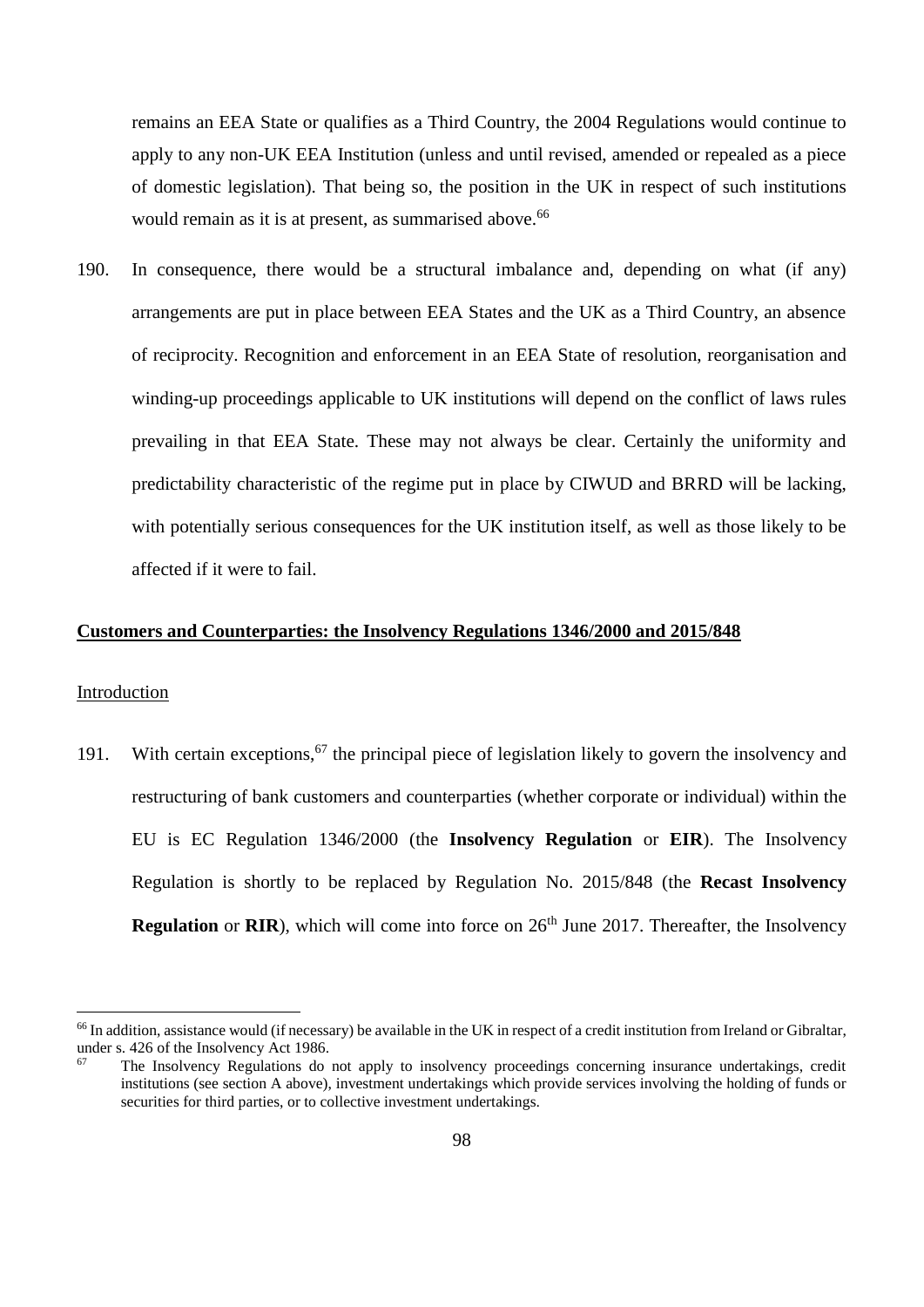Regulation will continue to apply to insolvency proceedings opened before  $26<sup>th</sup>$  June 2017, while the Recast Insolvency Regulation will apply to insolvency proceedings opened afterwards: RIR, Art 84.

192. The Insolvency Regulations constitute EU legislation which has direct effect in each Member State. For as long as the UK remains a Member State, therefore, the Insolvency Regulations will apply to insolvency proceedings opened in the UK ("UK insolvency proceedings") and will also govern the effect in the UK of insolvency proceedings opened in any other Member State ("EU insolvency proceedings"). What will happen thereafter in respect of UK insolvency proceedings and the effect of EU insolvency proceedings in the UK will depend on the arrangements that may be negotiated and agreed after notice has been given under Article 50. Whatever arrangements may be agreed, the Insolvency Regulations will continue to apply to insolvency proceedings opened in every remaining Member State (except Denmark, which has exercised its right to opt out).

## Scope and objectives of the Insolvency Regulations

193. The Insolvency Regulation introduced a coherent set of uniform conflict of laws rules across the EU (except Denmark) regarding jurisdiction to open insolvency proceedings, the law applicable to insolvency proceedings, the recognition and enforcement of judgments arising from such proceedings, and communication and co-operation where insolvency proceedings have been opened in two or more Member States. It is reciprocal in nature: insolvency proceedings opened in the UK are accorded exactly the same respect in other Member States as insolvency proceedings opened in those Member States would be accorded in the UK. Save in certain minor respects, which it is unnecessary to consider here, the Insolvency Regulation does not introduce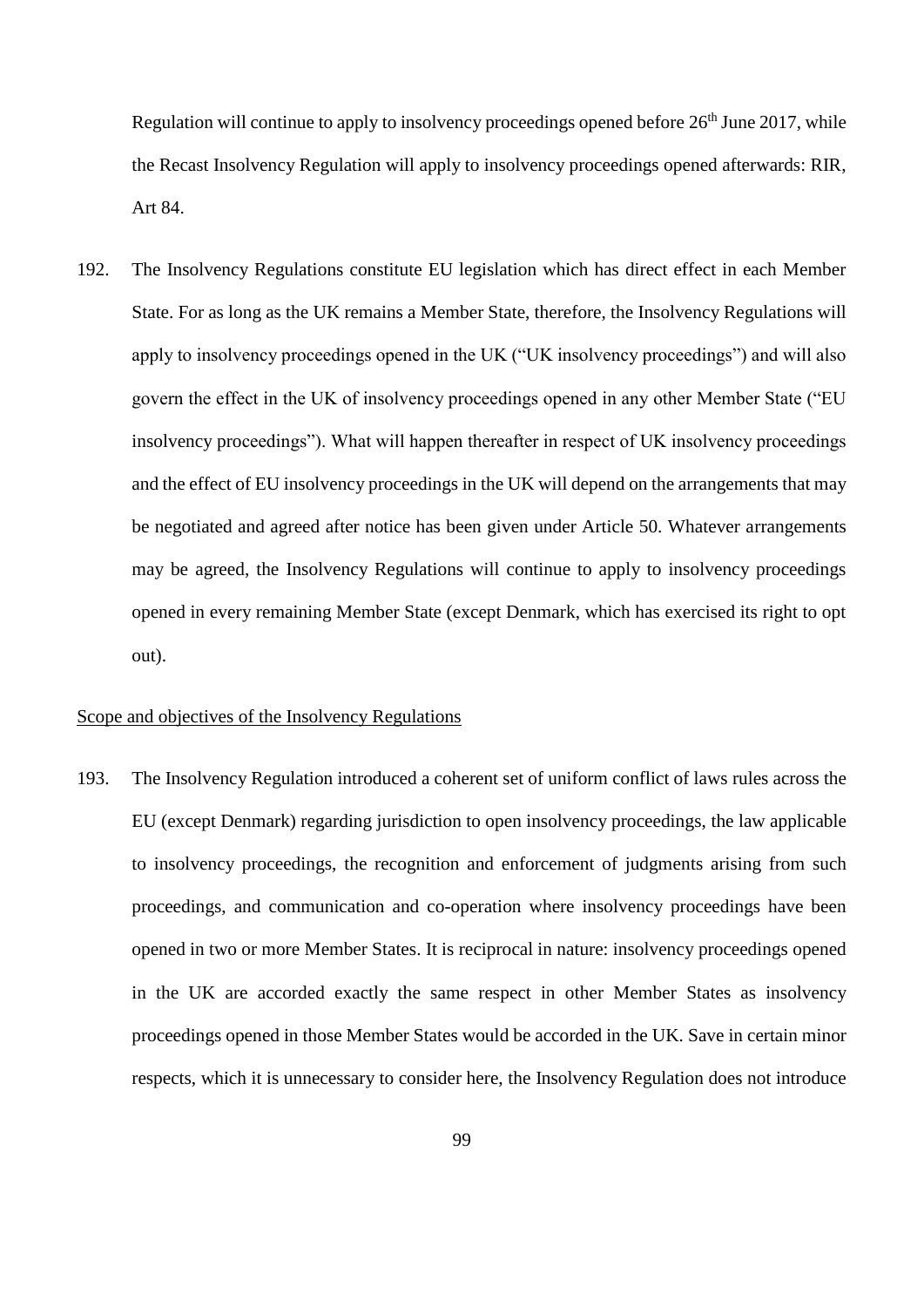uniform rules of substantive law. Having direct effect, it takes precedence over any conflicting provisions of Member States' domestic legislation. It is the most ambitious, advanced and sophisticated arrangement of its kind in the global restructuring world.

- 194. It is to be compared with the UNCITRAL Model Law. This is a different and more limited framework for cooperation in cross-border insolvencies that has so far been adopted by 41 states across the world $68$ . The Model Law differs from the Regulation in the following important respects:
	- (1) As it currently stands, the Model Law contains no provisions for the enforcement of judgments and orders made in the requesting state.
	- (2) The Model Law does not provide any set of conflict of laws rules equivalent to that which the Insolvency Regulation provides, and which the Recast Insolvency Regulation will provide in due course.
	- (3) What the Model Law does is to provide a framework by reference to which a foreign officeholder may seek recognition and assistance from the adopting state, to the courts of which the foreign officeholder will have direct access. The effects of recognition are considered further below.
	- (4) Although the UK has adopted the Model Law (by the Cross Border Insolvency Regulations 2006<sup>69</sup>), only four other Member States have done so (Poland, Greece, Romania and Slovenia). The vast majority of Member States (23/28) have not.

 $\overline{a}$ 

<sup>&</sup>lt;sup>68</sup> See: http://www.uncitral.org/uncitral/en/uncitral\_texts/insolvency/1997Model\_status.html<br><sup>69</sup> The CBIP does not apply to the insolvency of banks or EEA insurars (SL2006/1030, Schoo

The CBIR does not apply to the insolvency of banks or EEA insurers (SI 2006/1030, Schedule 1, Article 2(h) to (l)).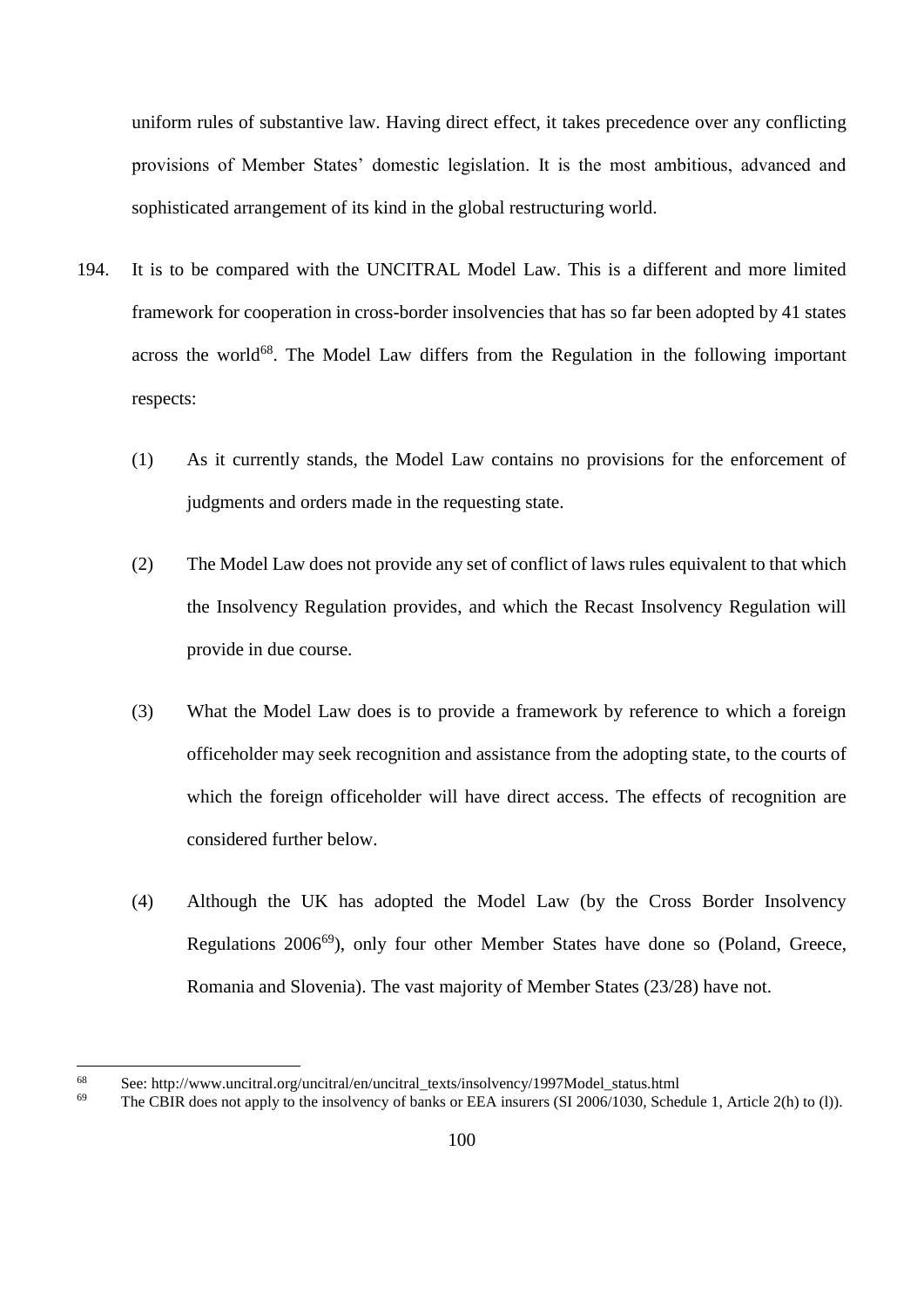195. While the Model Law represents a great advance in cross-border co-operation in the field of insolvency and is undoubtedly useful, therefore, it is (currently) altogether more modest in its objectives than either of the Insolvency Regulations.

## Pre-Brexit: the current

## *Jurisdiction to open insolvency proceedings*

196. Under the Insolvency Regulation, jurisdiction to open main (primary) insolvency proceedings is given to the courts of the Member State where the debtor's "centre of main interests" (COMI) is situated (EIR Art 3(1)). The courts of other Member States only have jurisdiction to open insolvency proceedings in respect of the same debtor if it has an "establishment" in that other Member State (EIR Art 3(2)). Such proceedings will be "territorial" or "secondary". If the debtor's COMI is not in a Member State, the Insolvency Regulation does not apply.

## *Recognition and enforcement of judgment orders*

- 197. The Insolvency Regulation contains provisions for the automatic recognition of judgments and orders made in main and secondary proceedings: EIR, Arts 16, 17 and 25. The nature of the proceedings will determine the geographical reach of their governing law. The essential difference between them is that, while a judgment opening insolvency proceedings in a Member State will be automatically recognised in every other Member State, whether they are main proceedings or secondary proceedings (EIR, Art 16):
	- (1) a judgment opening main proceedings will generally produce exactly the same effects in every other Member State as it would under the law of the Member State where the proceedings are opened, without further formality;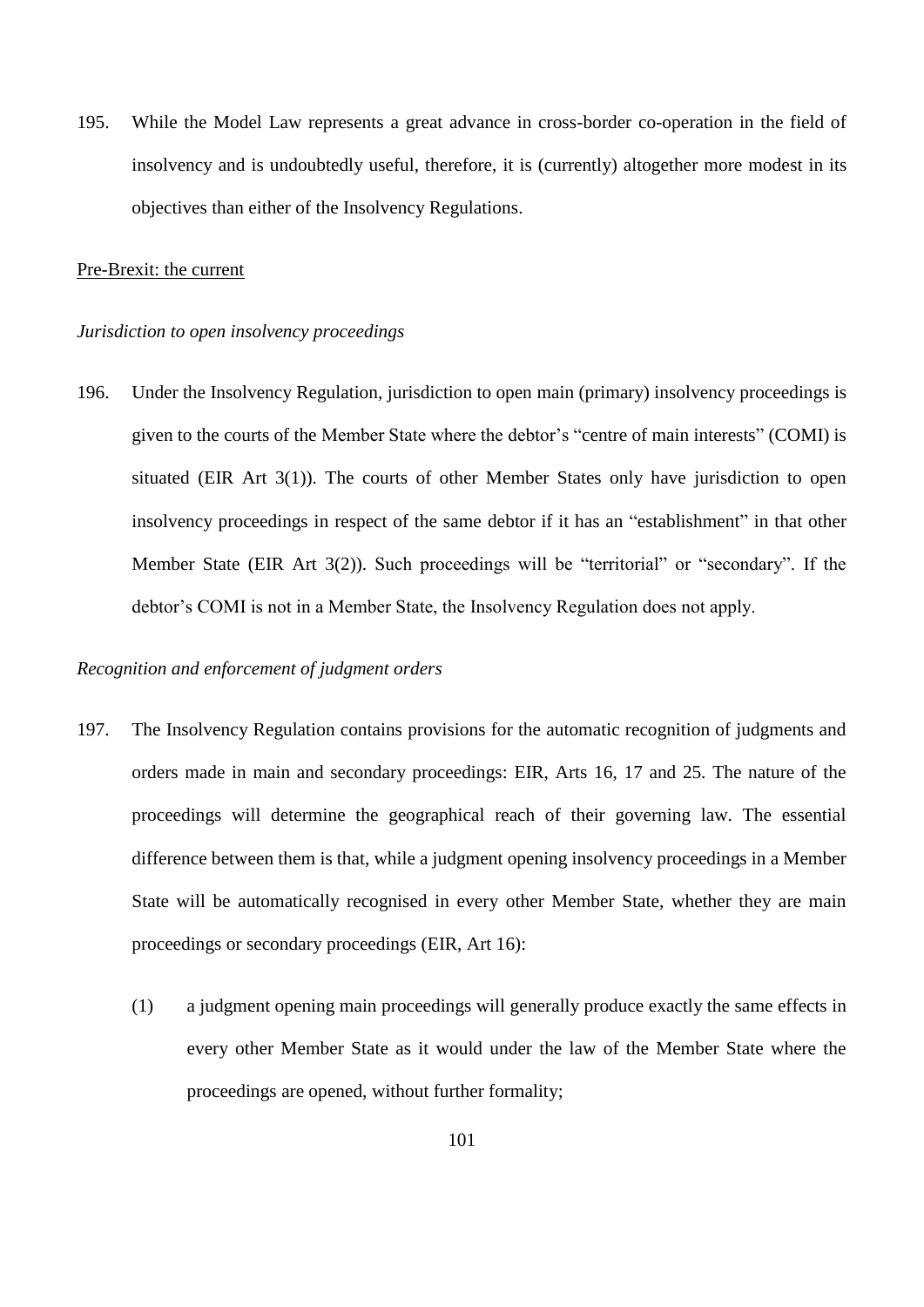- (2) the only qualification to that general rule is that if secondary proceedings are opened in another Member State, the secondary proceedings in that other Member State will be governed by the insolvency law of that Member State and not the insolvency law of the Member State where main proceedings were opened (EIR Art 17);
- (3) conversely, the effects of the secondary proceedings, which will be governed by the law of the Member State where they are opened (EIR Arts 4 and 28), will be restricted to the assets of the debtor located within the territory of that Member State (EIR Arts 3(2) and 27).
- 198. Automatic recognition is accorded not only to judgments opening insolvency proceedings or which concern the course and closure of those proceedings, but also to judgments deriving directly from the insolvency proceedings and which are closely linked with them (even if handed down by another court), or which relate to preservation measures taken after the request for the opening of insolvency proceedings is made: EIR Art 25.
- 199. Judgments opening insolvency proceedings, or which concern the course and closure of such proceedings, as well as those which derive directly from the insolvency proceedings and which are closely linked with them (even if handed down by a another court) are to be enforced in accordance with the Recast Judgments Regulation (1215/2012), Arts 39-44 and 47-57: EIR Art 25.

## *Applicable law*

200. The general rule is that the law applicable to insolvency proceedings and their effects is the law of the member state in which the proceedings are commenced (EIR Articles 4(1), 28). The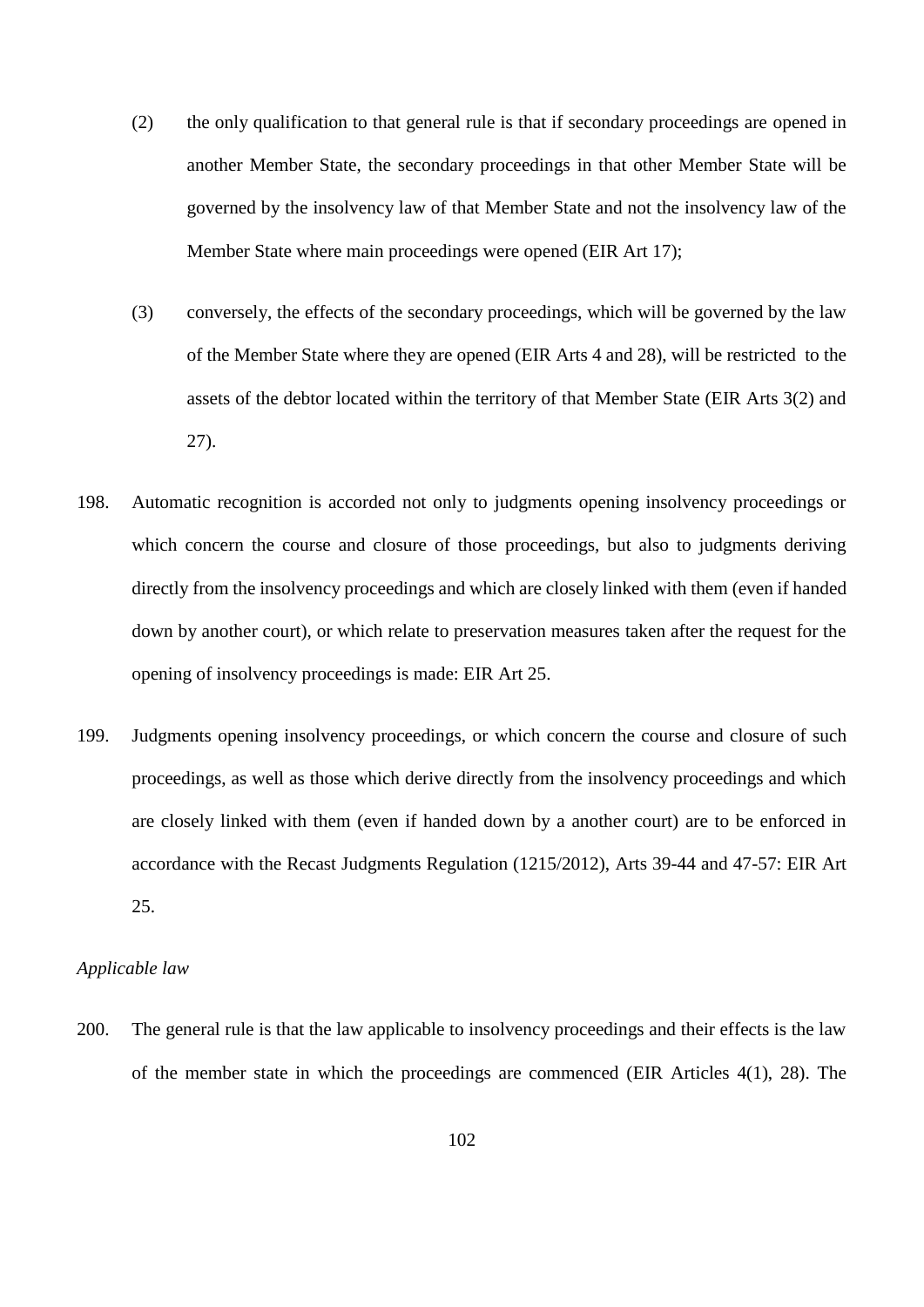governing law will thus determine the conditions for the opening of insolvency proceedings, their conduct and their closure, including the particular matters set out in EIR Article 4(2).

- 201. This is subject to various exceptions (EIR Articles 5 to 15). The exceptions most likely to be of particular relevance in relation to a bank customer/counterparty insolvency are the rules which apply to third parties rights *in rem* (EIR, Article 5); set-off (EIR Article 6); payment systems and financial markets (EIR Article 9); rights subject to registration (EIR Article 11); and the effects of insolvency proceedings on lawsuits pending (EIR Article 15). As to these:
	- (1) *Rights in rem:* EIR Article 5 provides that rights *in rem* in respect of assets situated outside the Member State in which proceedings are commenced are not affected by the opening of those proceedings. This rule applies to security rights of a proprietary nature, and specifically includes floating charges (Article 5(1)). For example, where main insolvency proceedings are commenced in England (the debtor's COMI being in England), rights *in rem* over property belonging to the debtor which is situated in France will be determined under French law, and will not be affected by English insolvency law. On the other hand, the enforceability of rights *in rem* over property belonging to the debtor which is situated in England will be subject to English insolvency law.
	- (2) *Set off:* EIR Article 6 provides creditors with a useful alternative route to set-off where this would otherwise be limited or prohibited by the law of the insolvency proceedings. Specifically, where an insolvent debtor has a claim against a creditor, that creditor will be able to demand set-off, where set-off is permitted by the law applicable to the insolvent debtor's claim.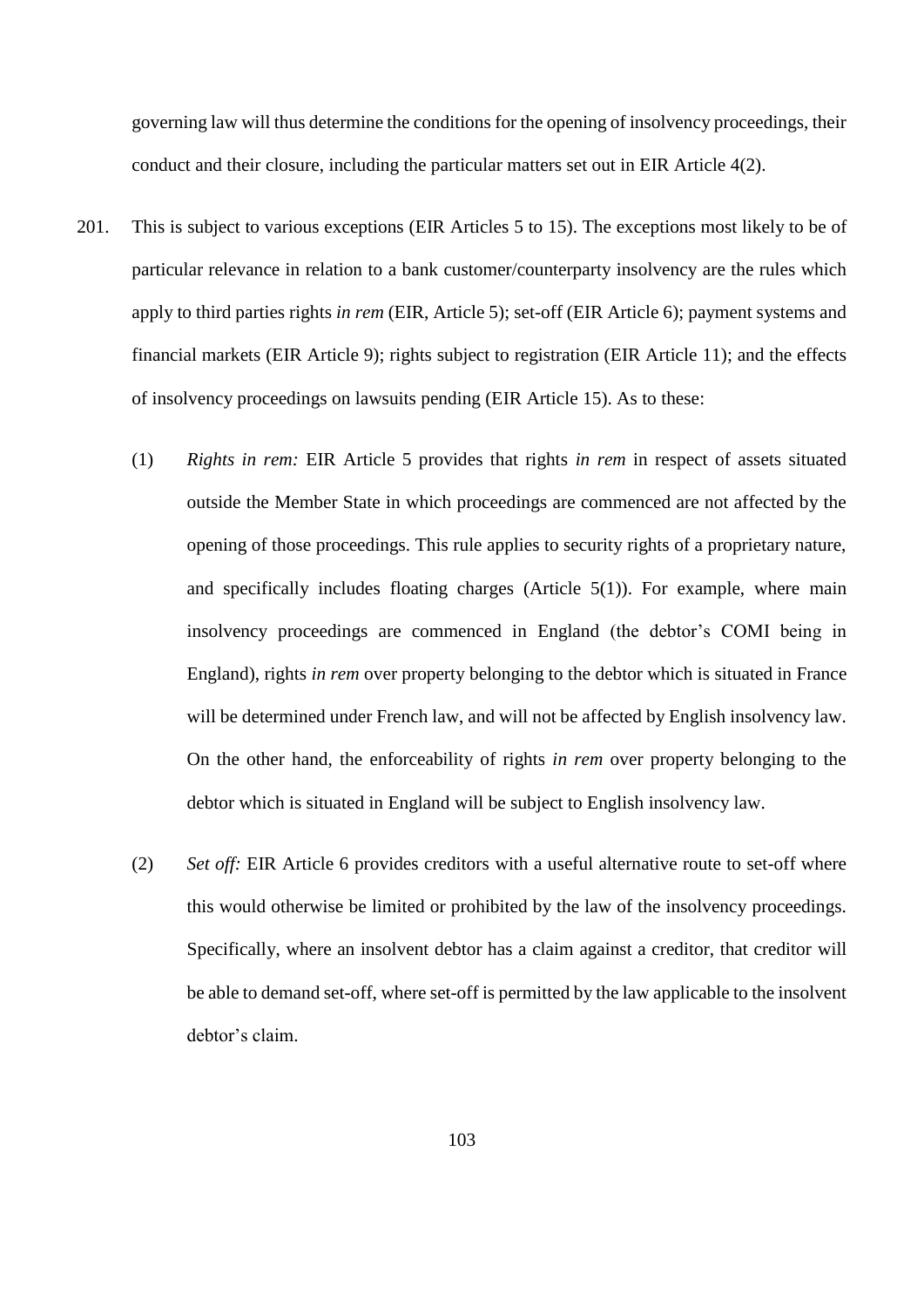- (3) *Payment systems:* EIR Article 9 states that, without prejudice to Article 5, the effects of insolvency proceedings on the rights and obligations of the parties to a payment or settlement system or to a financial market shall be governed solely by the law of the Member State applicable to that system or market.
- (4) *Effects on rights subject to registration:* Rights in immoveable property, or immoveable property of significant value such as a ship or an aircraft, are commonly required to be recorded in a public register. EIR Article 11 states that the effects of insolvency proceedings on the rights of the debtor in immoveable property shall be determined by the law of the Member State under whose authority the relevant register is kept.
- (5) *Effects of insolvency proceedings on lawsuits pending:* EIR Article 15 provides that the effects of insolvency proceedings on a pending lawsuit which concerns an asset or a right of which the debtor has been divested (ie by virtue the opening of insolvency proceedings) shall be governed by the law of the Member State where the lawsuit is pending. The same applies to pending arbitrations.

## *The Recast Insolvency Regulation*

202. While the Recast Insolvency Regulation will expand the exceptions to the general rule as to applicable law in certain respects, the general rule itself (RIR Article 7) and the substance of the exceptions highlighted above will remain unchanged (RIR, Articles 8, 9, 12, 14 and 18).

### *Communication and co-operation*

203. EIR Article 31 imposes a duty to cooperate and communicate as between liquidators (broadly defined) in circumstances where they have been appointed in main and secondary proceedings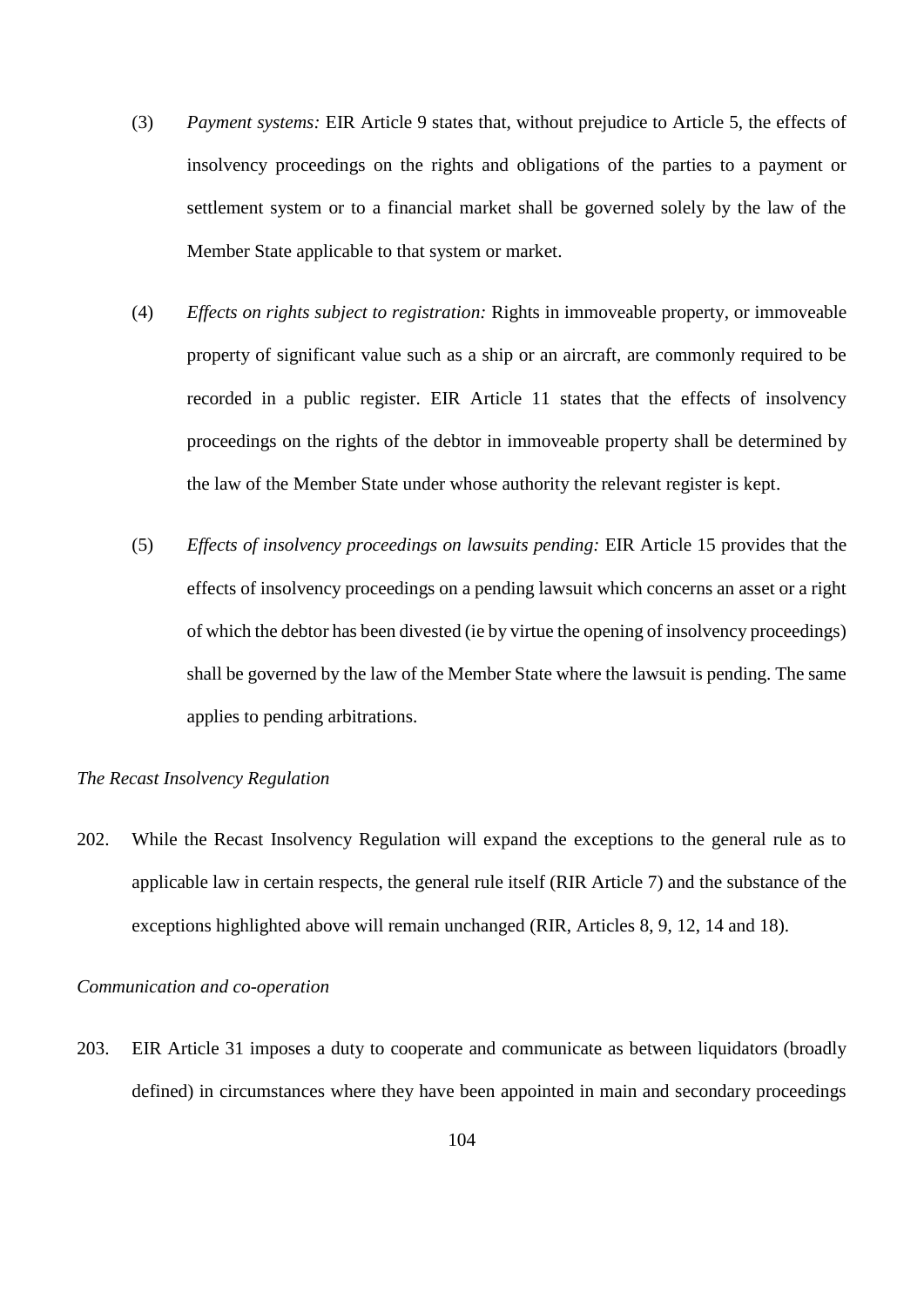opened in respect of the same debtor in different Member States. These duties will be expanded and extended under the Restated Insolvency Regulation: RIR Articles 41-44.

## The impact of Brexit

- 204. As the Insolvency Regulations have (or will have) direct effect in the UK, it must follow that, unless other arrangements are put in place, when the UK ceases to be a Member State and leaves the EU, they will cease to apply in the UK.
- 205. In that event, insolvency proceedings opened in the UK, which would currently qualify as main or secondary proceedings, would no longer be entitled to automatic recognition, or enforcement, in other Member States. The same would apply to judgments relating to preservation measures or which derive directly from the insolvency proceedings and which are closely linked with them.
- 206. In such circumstances, recognition of UK insolvency proceedings in the EU would depend on (a) whether the Model Law has been adopted by the Member State where recognition is sought or (b) the private international rules of that Member State. As already stated, only a handful of other Member States have adopted the Model Law, namely: Greece, Poland, Romania and Slovenia. Further, the Model Law (even where it has been adopted) does not currently provide for the enforcement of judgments and orders made in the requesting state.
- 207. Similarly, insolvency proceedings opened in any remaining Member State and judgments deriving directly out of or connected with them will not be entitled to automatic recognition or enforcement under the Insolvency Regulations, in the UK.
- 208. Nevertheless, recognition in the UK of insolvency proceedings opened in a Member State of the EU (but not enforcement of associated judgments and orders) would be available under the Cross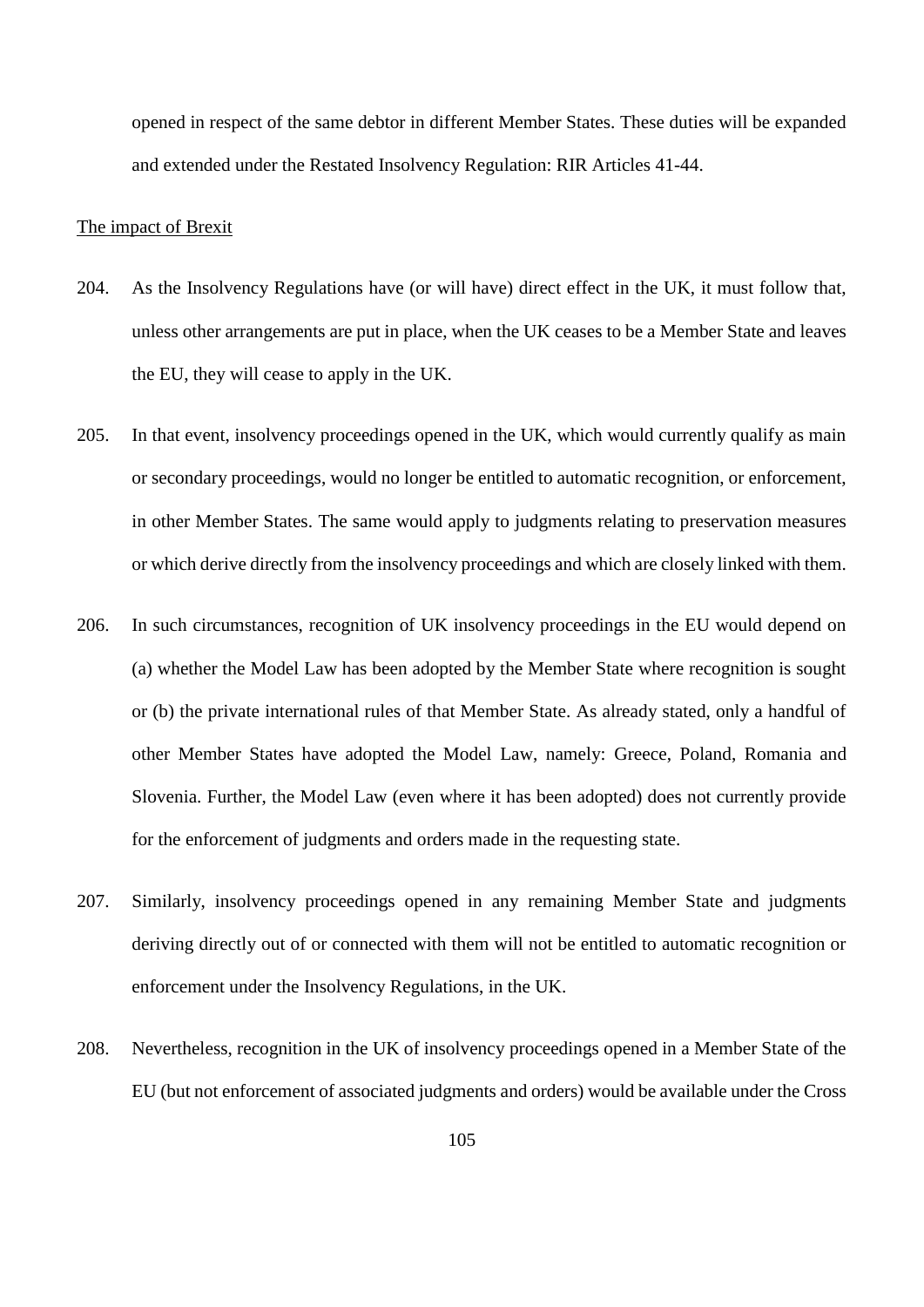Border Insolvency Regulations 2006, which incorporate the Model Law into UK law. Subject to that, the effects of such proceedings will fall to be determined at common law. As matters stand, only the Republic of Ireland could seek co-operation as a relevant country under section 426 of the Insolvency Act 1986.

## The Alternatives

- 209. The essential problem is one of imbalance. The default position (i.e. where no alternative arrangements are put in place following Brexit) will likely result in greater access to the UK courts being afforded to officeholders in insolvency proceedings commenced in other Member States than would be available to UK officeholders seeking recognition and assistance elsewhere in the EU. As already stated, that is because the UK has adopted the Model Law, whereas the vast majority of other Member States (23/27) have not done so. Where a Member State in which recognition and assistance is sought has not adopted the Model Law, the UK officeholder will be dependent upon the domestic law of that Member State, which is likely to differ from case to case. Uncertainty often means inconvenience, delay and expense, none of which is easily affordable in the insolvency context.
- 210. Even where recognition and assistance would be available under the Model Law, however, its effects would be by no means as extensive as they would be under the Insolvency Regulations. That is because, as already noted, the Model Law contains no equivalent set of the conflict of laws rules currently to be found in the Insolvency Regulation, which (with certain exceptions) give primacy to the law of the state of the opening of insolvency proceedings. What it does instead is provide a framework by reference to which a foreign officeholder may seek recognition and assistance from the adopting State, to the courts of which the foreign officeholder will have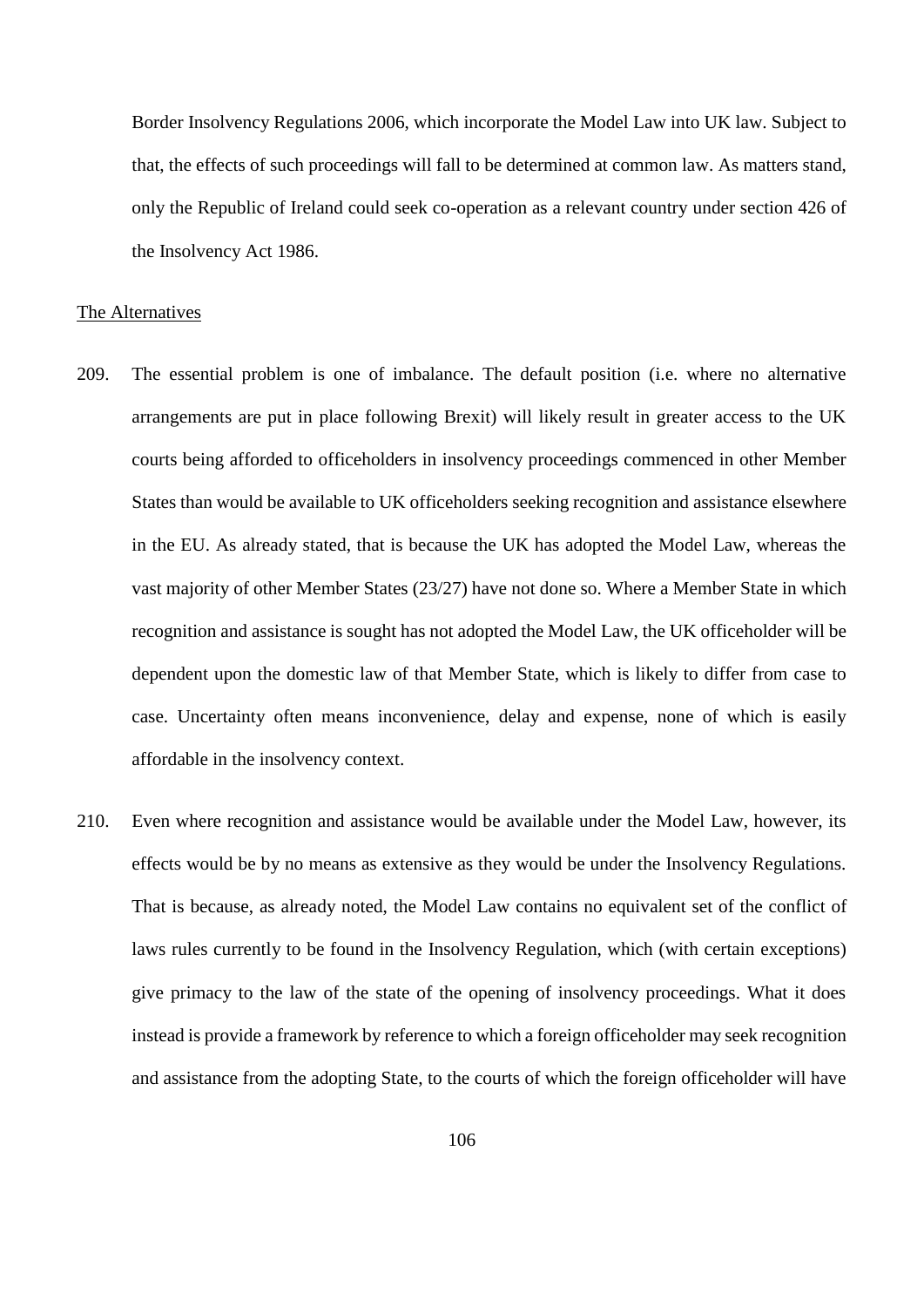direct access. Recognition depends on satisfaction of a number of specified conditions (Arts 15, 16 and 17), and will result in an automatic moratorium (Art 20); the grant of other relief is discretionary (Art 21), as is the relief which is available as soon as an application for recognition is filed (Art 19). Although undoubtedly useful, the Model Law is altogether more modest in its objectives than the Insolvency Regulations.

- 211. As an alternative, the UK could seek to preserve the substance of the Insolvency Regulation by incorporating its provisions into domestic law, for instance as part of the so-called "Great Repeal Act". However, taken by itself, this would have an asymmetric effect. It would mean that there would be no change in the effect that insolvency proceedings opened in Member States would have in the UK. While that would give debtors, creditors and officeholders from other Member States certainty as to their position in the UK in respect of insolvency proceedings opened in those Member States (recognition, applicable law etc), however, it would not address issues relating to the recognition and effect in other Member States of insolvency proceedings opened in the UK. In the absence of reciprocity, for which domestic UK legislation could make no provision, the problem of imbalance would, if anything, be exacerbated.
- 212. If the substance of the Insolvency Regulations is to be retained, therefore, it would be necessary for the UK to seek to conclude a bilateral or multilateral arrangement (presumably in the form of a treaty) with the EU or with individual Member States. However, the agreement of the remaining Member States would be required. Whether the UK would be continue to have influence over any future changes to the EU cross-border insolvency regime as it applies between remaining Member States is, at best, uncertain.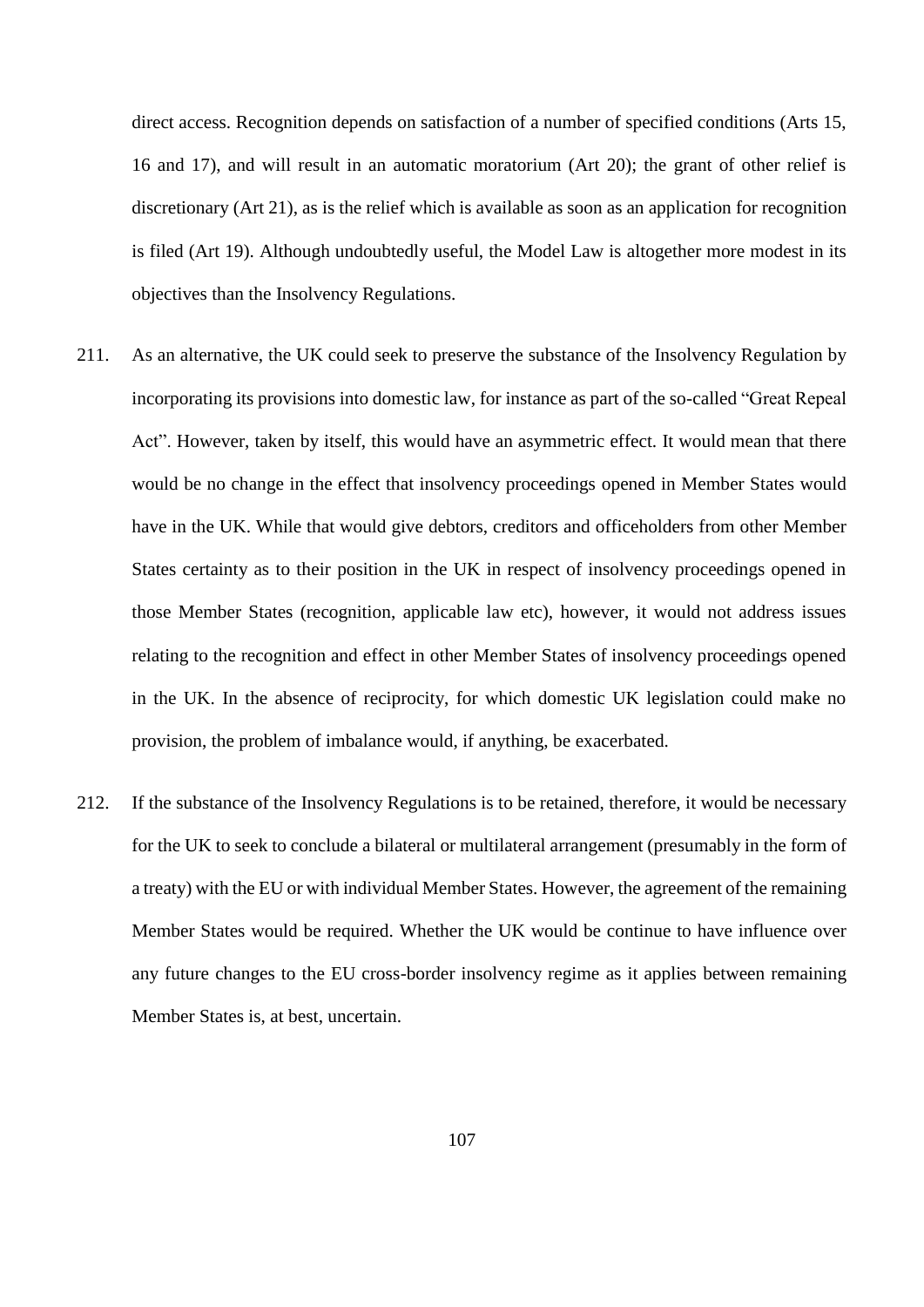213. A final possible (albeit frankly optimistic) alternative would be for an arrangement to be negotiated and agreed between the UK and remaining Member States which builds on, as well as replaces, the Insolvency Regulations. Whether there is any appetite, even assuming there is capacity, for the adoption of such a course is, at best, uncertain.

## Schemes of Arrangement

- 214. Schemes of Arrangement under the Companies Act 2006 are not within the scope of the EIR. Moreover, the jurisdiction of the English court to sanction a scheme of arrangement for a foreign company is primarily based in the common law. The recast Judgments Regulation (EU 1215/2012) creates a potential hurdle to the English court's jurisdiction to sanction a scheme of arrangement, but (a) it has not so far been definitively decided that it applies to a scheme of arrangement at all, and (b) in any event, on the assumption that it does, the courts have invariably easily concluded that its requirements are met (see, for example, *Re Global Garden Products Italy S.p.A.* [2016] EWHC 1884). Accordingly, even if the UK ceased to be party to the recast Judgments Regulation, it is unlikely to impact negatively on the jurisdiction of the UK court to sanction a scheme of arrangement for a foreign company.
- 215. It is likely that, if similar arrangements were not put in place following Brexit, however, this would have a serious and potentially negative impact on the ability to persuade the UK court to exercise its *discretion* to sanction a scheme of arrangement for a foreign company either incorporated in or having substantial assets in an EU Member State. This could in turn have serious implications for the restructuring market in London.
- 216. That is because in order to obtain the English court's sanction of a scheme of arrangement in relation to a foreign company, the court requires evidence of its effectiveness abroad (in the place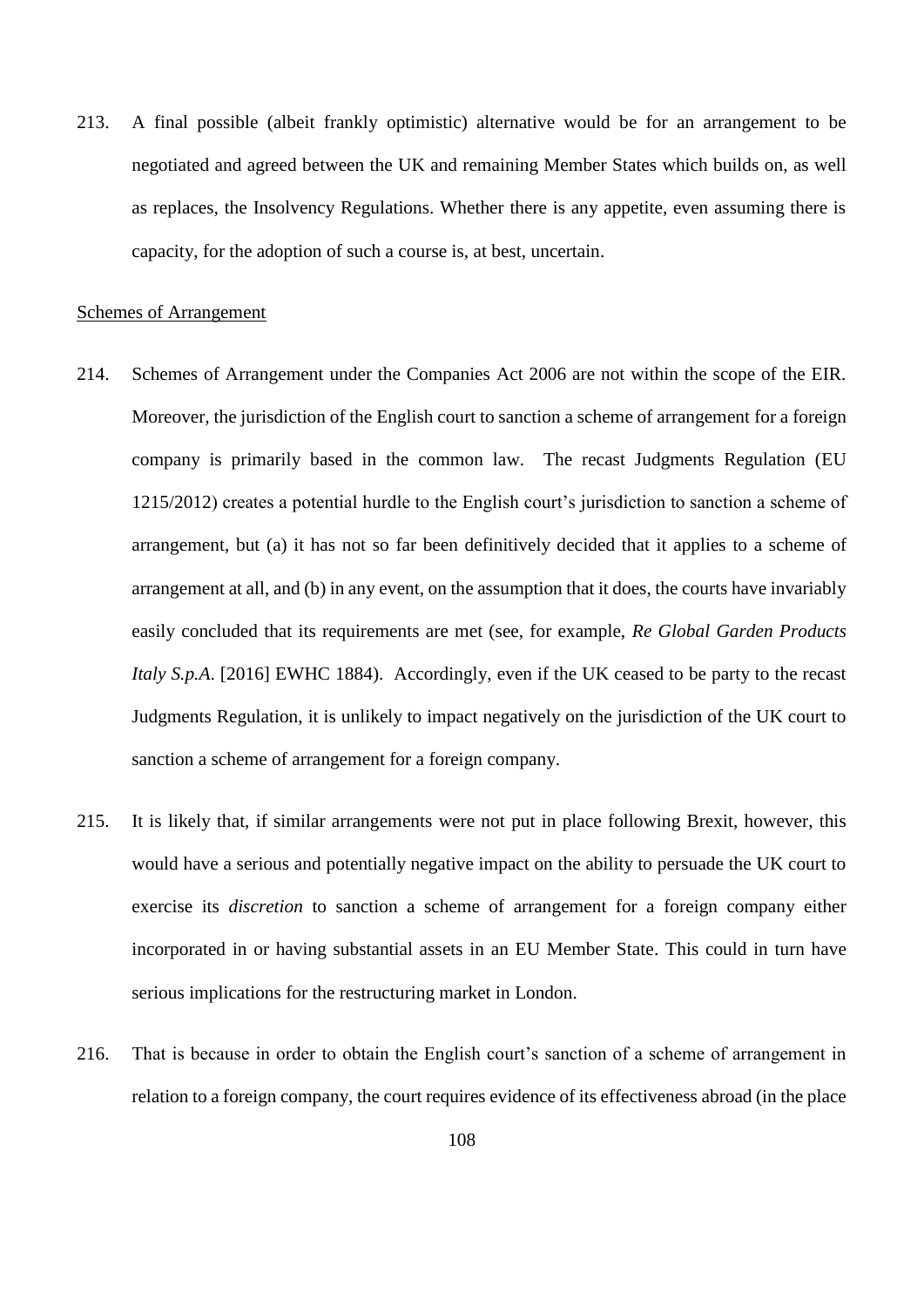of incorporation and/or in the jurisdiction(s) where its assets are located). To date, in relation to EU Member States, this has been achieved by adducing expert evidence from a lawyer from the relevant Member State to the effect that the scheme would be recognised by virtue of the recast Judgments Regulation. If the UK ceased to be party to the recast Judgments Regulation, then this route to recognition would likely be lost. As a result, the question whether a scheme of arrangement would be recognised abroad in a particular Member State would depend upon the conflict of law rules of that Member State. Obtaining convincing evidence of this may be challenging.

### **Brexit and Financial Collateral Arrangements**

- 217. The Financial Collateral Directive, 2002/47/EC, (**FCD**) and the Financial Collateral Arrangements (No.2) Regulations 2003, SI 2003/3226 (as amended) (**FCAR**) are considered (primarily in relation to their impact on netting arrangements) in the section above on Netting and Set-off. The impact of Brexit on the aspects of the FCD and FCAR of particular relevance to insolvency proceedings is considered briefly in the following paragraphs.
- 218. The FCAR dis-apply, in relation to certain security arrangements over financial collateral (as defined in the FCAR) aspects of UK Insolvency Law, for example, restrictions on enforcement of security in the context of administration and s.127 of the IA 1986 (avoidance of property dispositions). They also dis-apply requirements as to formalities and registration, and create an additional remedy (appropriation) for enforcement of security over financial collateral.
- 219. The FCD is part of a wider European initiative with the objectives of creating efficiency and reducing systemic risk in the financial markets. It builds, in particular, on Directive 98/26/EC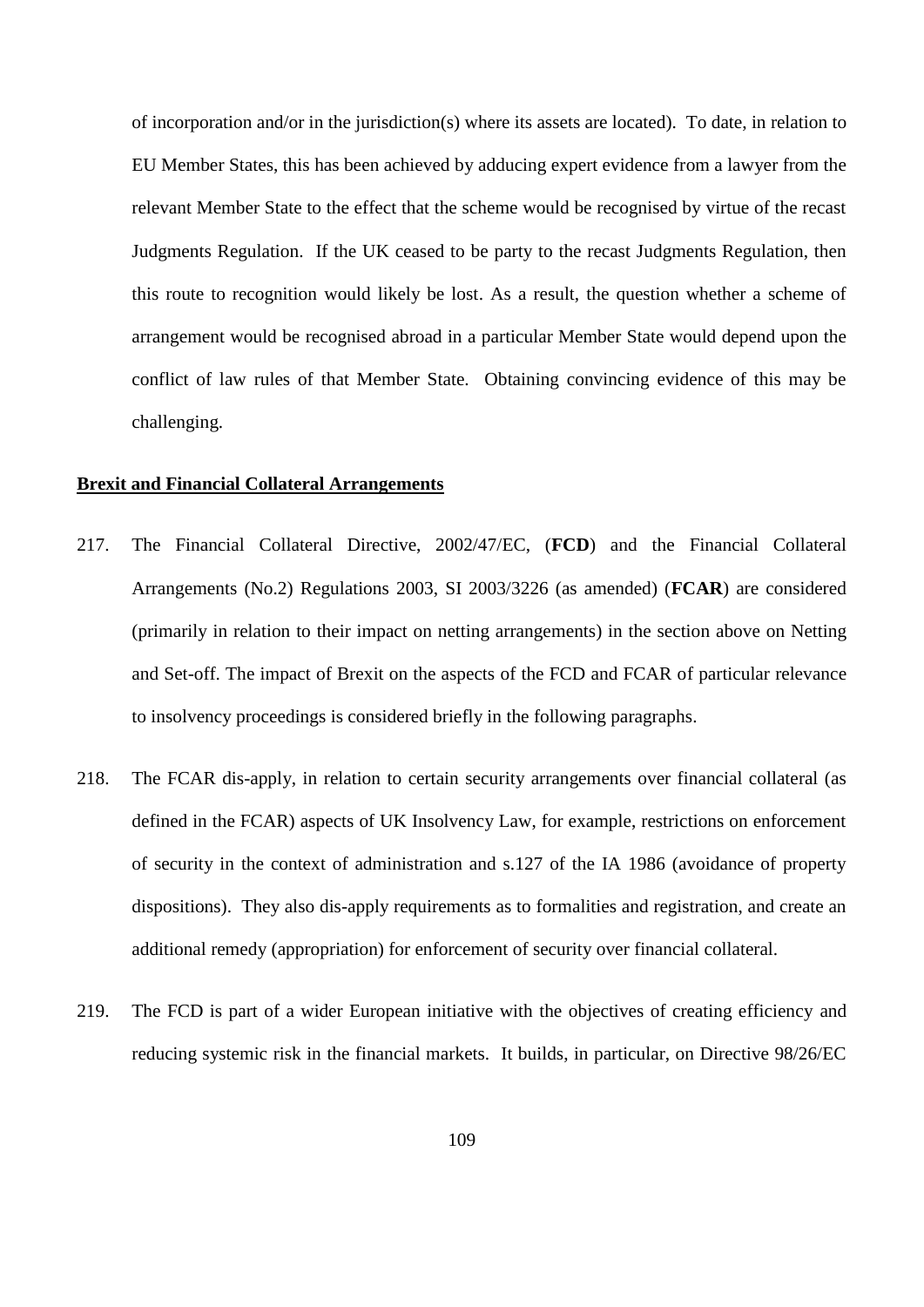on settlement finality in payment and securities settlement systems. Those objectives remain equally important whether or not the UK is part of Europe.

- 220. The continued application of the FCAR is but one aspect of achieving this wider objective, and needs to be undertaken in conjunction with a wholesale review of European legislation concerning the financial markets.
- 221. Brexit would not have any immediate impact on the FCAR (assuming that the proposed Great Repeal Act retains statutory instruments that currently derive their authority from the ECA 1972). Once de-coupled from its European origin, there will be some uncertainty as to the process for interpreting the FCAR. At present, its provisions are said to have an autonomous meaning, and thus are to be interpreted by reference to the meaning of the provisions in the FCD, as guided by European legislative and pre-legislative materials. It would be preferable that the required interpretative process going forward is identified by parliament, rather than being left to the Judges to work out.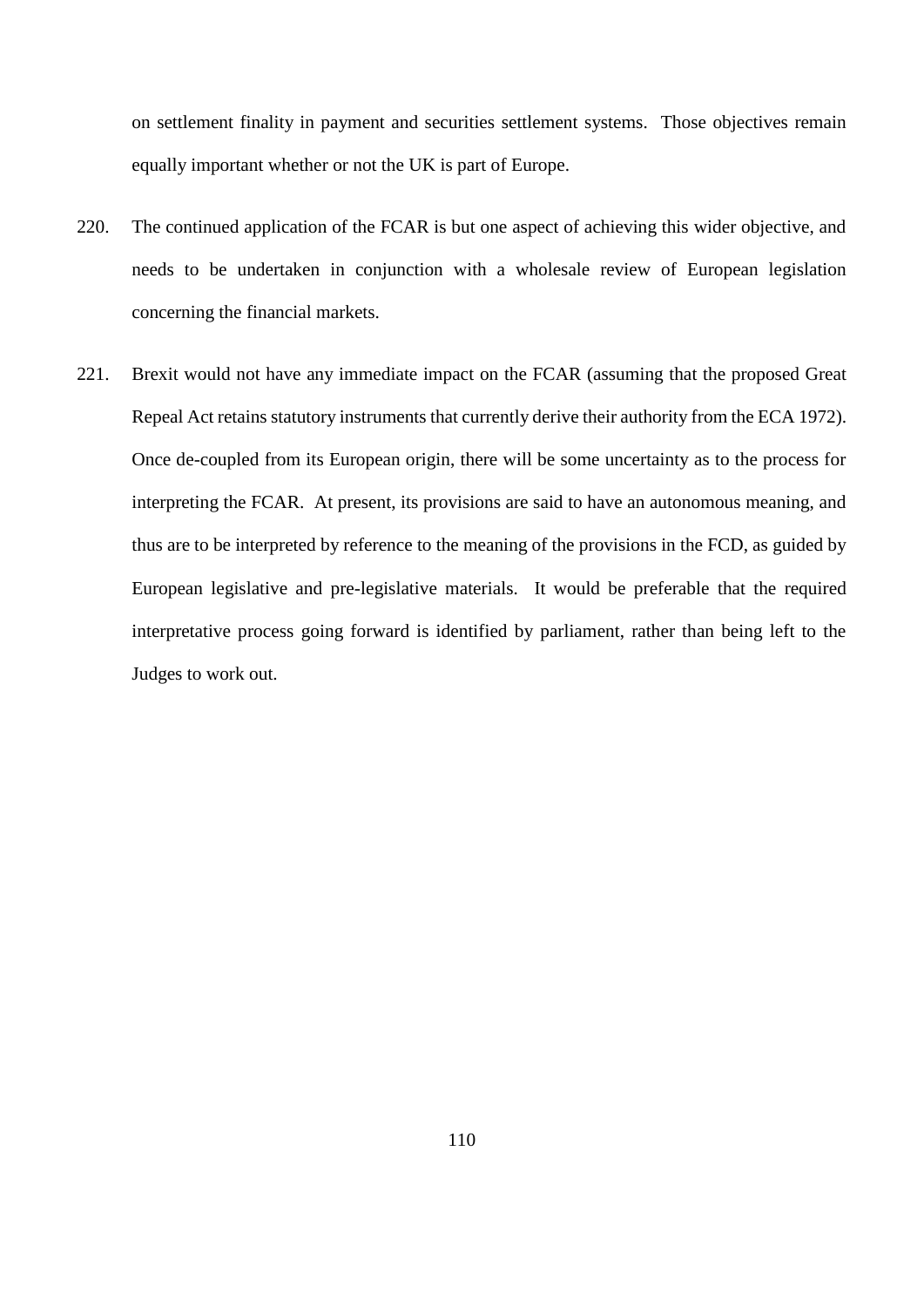#### **ANTI-MONEY LAUNDERING REGIME AND FINANCIAL CRIME**

#### **Summary**

- 222. So far as the anti-money laundering regime is concerned, the overall picture post-Brexit is likely to be one of continuity rather than change. Whilst derived from EU directives, the core pillars of the UK's Anti-Money Laundering regime are contained in UK primary and secondary legislation; as such, the legislative framework will remain substantially unaffected by Brexit in the immediate term. On a longer term horizon, there is the possibility of the UK and the EU developing divergent anti-money laundering standards. Whilst certain differences can be expected to develop over time, it is highly unlikely that the UK will seek to relax its anti-money laundering standards in any material respects given the UK's long-standing commitment to combating financial crime.
- 223. Greater uncertainty attaches to the financial sanctions regime. The EU sanctions regime has been a key pillar of the sanctions regime in force in the UK. Brexit will therefore leave a significant gap and the UK will need to decide whether it continues to adopt the EU sanctions measures or chooses to go its own way relying upon autonomous UK sanctions.

# **The existing Anti-Money Laundering framework**

- 224. The principal framework by which the UK's anti-money laundering (**AML**) legislation is currently comprised is essentially as follows:
	- (1) The *Proceeds of Crime Act 2002* (**POCA**) creates the principal money laundering offences and sets out confiscation powers in respect of criminal proceeds.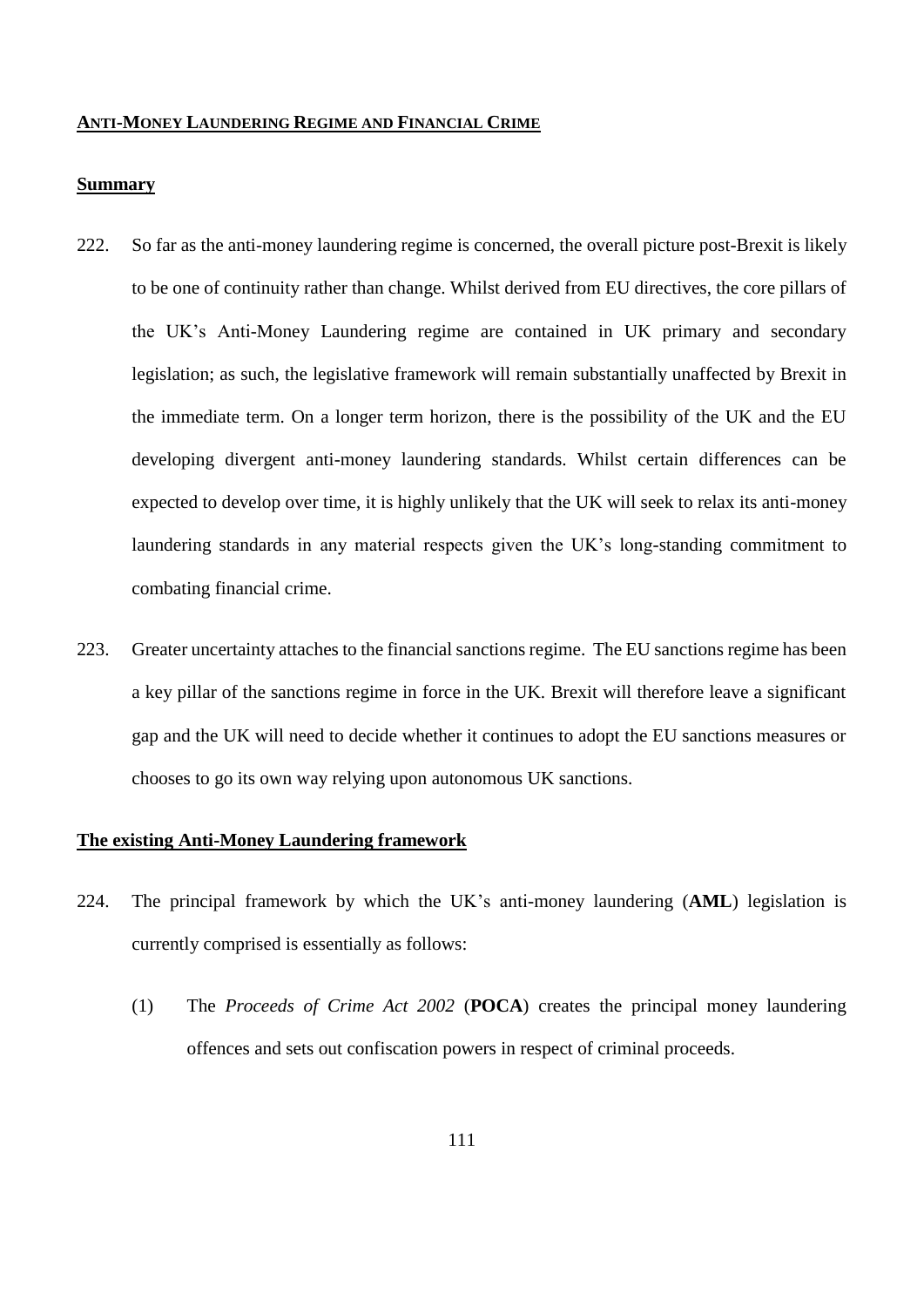- (2) The *Money Laundering Regulations 2007* (the **2007 Regulations**) are regulations passed by statutory instrument which impose "know your customer" and various compliance/reporting obligations on financial institutions and other regulated persons.
- 225. So far as the relationship between that framework and EU law is concerned:
	- (1) POCA originates from two EU Directives: the First Money Laundering Directive (1991) and the Second Money Laundering Directive (2001).
	- (2) The 2007 Regulations<sup>70</sup> implement the Third Money Laundering EU Directive (just as the 2003 Regulations had implemented the Second Directive).
	- (3) Accordingly, the three EU Money Laundering Directives have been enacted into UK law under both primary and secondary legislation. It should be noted that the EU Directives do not have direct effect; they need to be transposed into national law.
	- (4) An important point to note is that in enacting POCA, Parliament chose to provide for a more stringent regime than that required by the 2001 Directive. Under the 2001 Directive, money laundering was defined *inter alia* as intentional conduct of various types in respect of property *known* to be derived from criminal activity. In contrast, however, POCA gave a significantly more extended definition to money laundering so that it embraced property known *or suspected* to constitute a benefit from criminal activity.<sup>71</sup>

<sup>70</sup> Together with the Terrorism Act 2000 and Proceeds of Crime Act 2002 (Amendment) Regulations 2007, which amend the Terrorism Act 2000 and the Proceeds of Crime Act 2002 to update the system for members of the regulated financial sector to disclose suspicions of money laundering or terrorist financing to the Serious Organised Crime Agency.

<sup>71</sup> POCA section 340(3). See *Bowman v Fels* [2005] 4 All ER 609 at paragraphs 47-51 for fuller consideration of this point.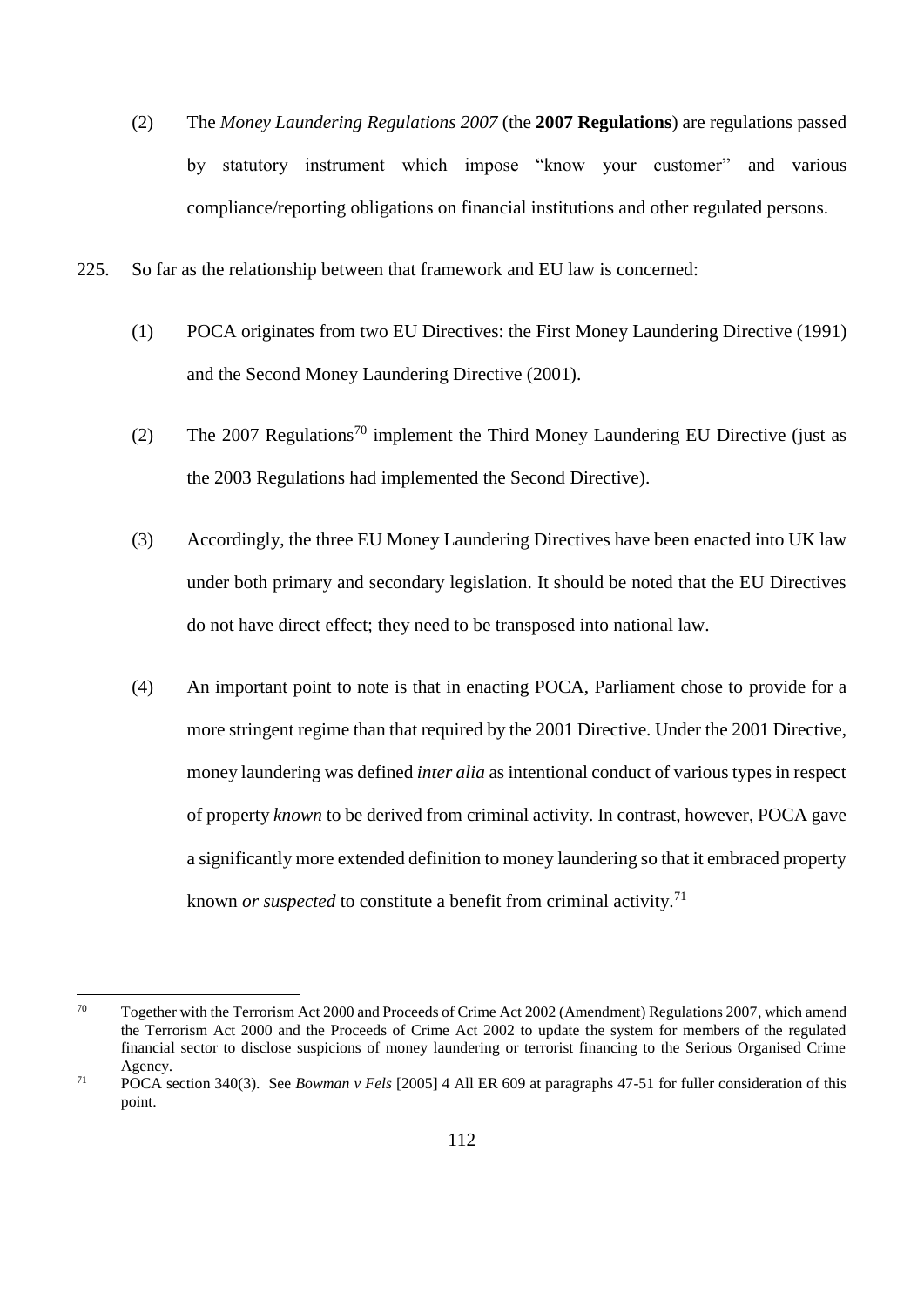226. Complementary to the measures set out above is Regulation (EC) 1889/2005 (concerning declaration of sums of cash over  $\epsilon$ 10,000 by persons entering or leaving the EU) and Regulation (EC) 1781/2006, the *Fund Transfer Regulation* (**FTR**, also known as the Wire Transfer Regulation or the Payment Regulation).<sup>72</sup> Unlike the EU directives referred to above, these are EU regulations which have direct effect. However, certain matters require transposition into UK law which is achieved by way of the Transfer of Funds (Information on the Payer) Regulations  $2007<sup>73</sup>$  The FTR is designed to ensure traceability of payment; the regulation imposes identification and verification requirements on payers and payment service providers.<sup>74</sup>

# **Looking ahead to June 2017: the Fourth Money Laundering Directive**

- 227. The Fourth EU Money Laundering Directive was published in June 2015. Member states have until June 2017 to transpose its requirements into national law. There is also a new EU Fund Transfer Regulation which comes into force in June 2017 (Regulation 2015/847).
- 228. The UK will on any view remain within the EU in June 2017. This means that the UK will be required to enact the Fourth Money Laundering Directive into national law by that date. The referendum result will have no impact on that. HM Treasury put out a consultation paper in September 2016 which confirms that the Government proposes to pass Money Laundering and Transfer of Funds (Information on the Payer) Regulations in 2017 in order to transpose both the

 $72$  http://eur-lex.europa.eu/LexUriServ/LexUriServ.do?uri=OJ:L:2006:345:0001:0009:EN:PDF<br> $73$  http://www.logislation.gov.uk/uksi/2007/3208/odfs/uksi\_20073208\_en.ndf

 $73$  http://www.legislation.gov.uk/uksi/2007/3298/pdfs/uksi\_20073298\_en.pdf<br> $74$  See the LIK National Bisk Asset

<sup>74</sup> See the UK National Risk Assessment at para 2.8 https://www.gov.uk/government/uploads/system/uploads/attachment\_data/file/468210/UK\_NRA\_October\_2015\_fin al\_web.pdf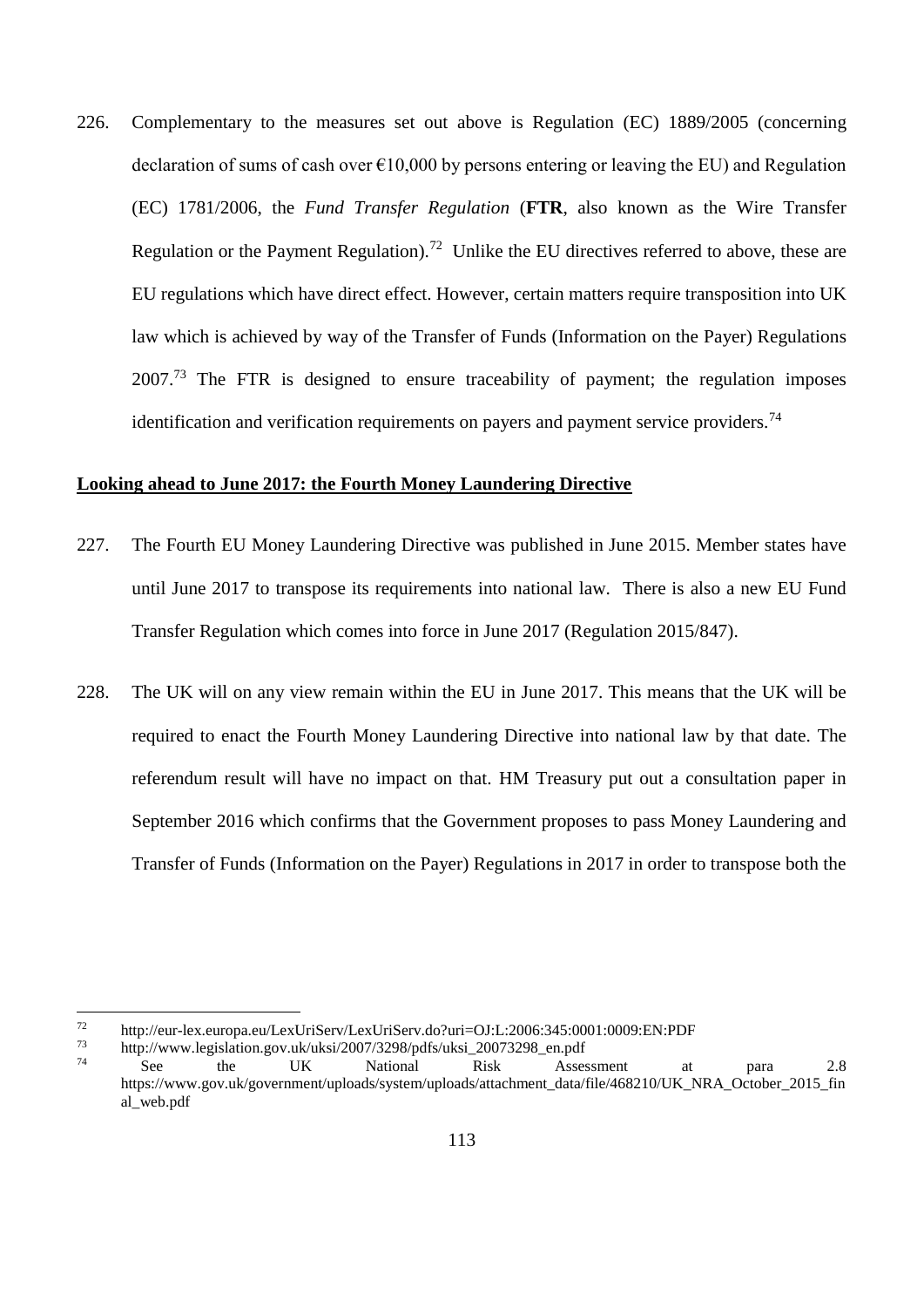Fourth Directive and certain aspects of the new FTR that need to be transposed into national  $law<sup>75</sup>$ 

### **The impact of Brexit on the AML regime**

### Immediate gaps in the law

- 229. The main pillars of the AML regime are contained in POCA and the 2007 Regulations; this is self-standing UK primary/secondary legislation. Whilst that legislation is ultimately derived from EU law, Brexit will have no effect on its efficacy. (That said, as with all such legislation, in interpreting POCA and the Regulations, there will be a more general question as to the extent to which that legislation falls to be interpreted in the light of the wording and purpose of the EU directive to which it gives effect.<sup>76</sup>)
- 230. However, one point which needs attention relates to the Fund Transfer Regulation (or FTR). As noted above, there is a new FTR which comes into force in June 2017. Subject to certain points which in any event need to be transposed into national law (as noted above), the FTR (both in its current and new forms) is a directly effective regulation. As such, the FTR will need to be incorporated into national law if it is intended that its provisions should apply post-Brexit.

<sup>75</sup> <sup>75</sup> https://www.gov.uk/government/consultations/transposition-of-the-fourth-money-laundering-directive<br><sup>76</sup> See for example *Bouman w Fels* personant 44

<sup>76</sup> See for example *Bowman v Fels* paragraph 44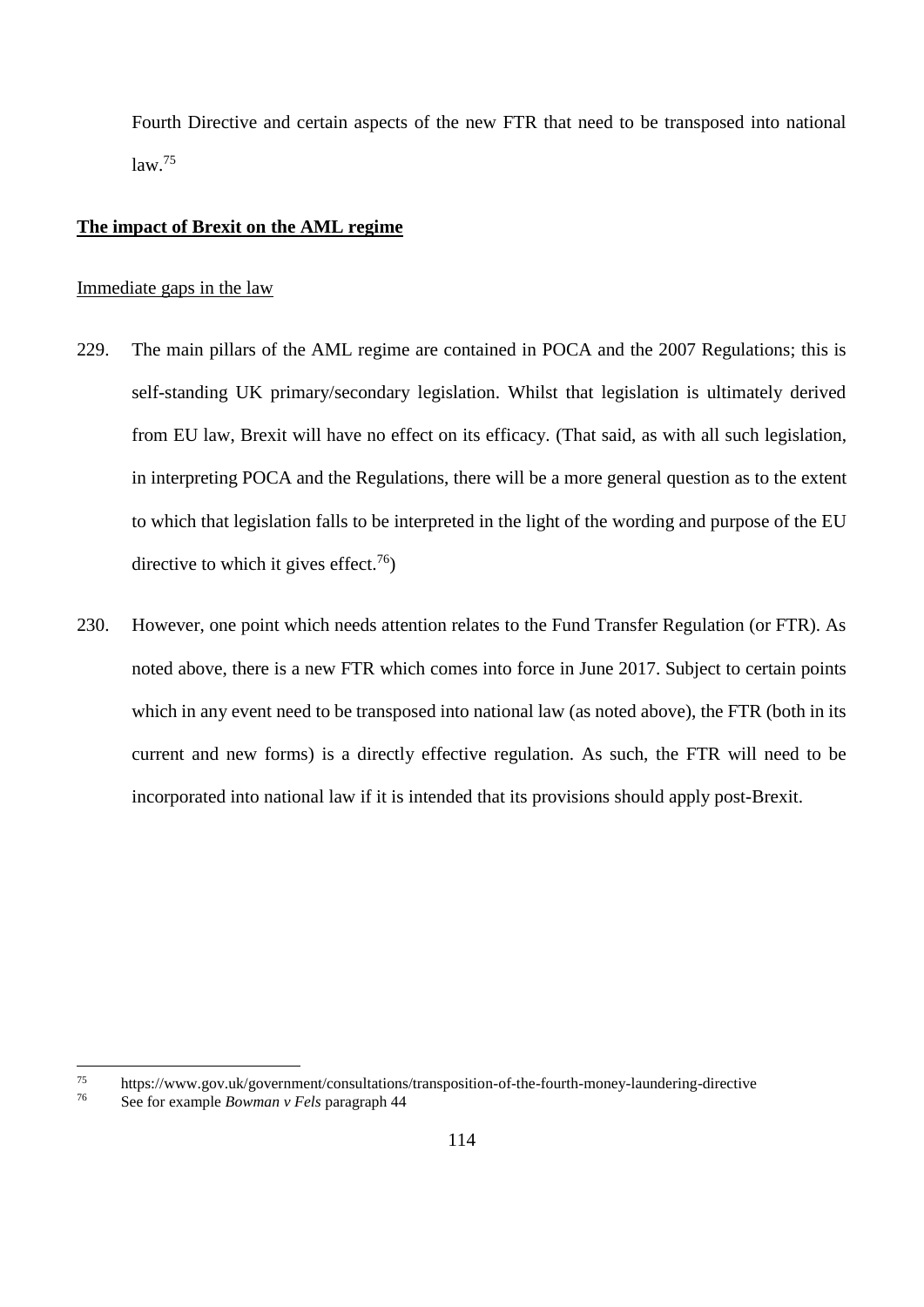#### Future direction of UK AML measures

- 231. Post-Brexit, there is of course a possibility of the UK and the EU developing divergent AML standards. However, it seems highly improbable that the UK will wish to relax its AML measures in material respects:
	- (1) The UK legislative framework is currently more stringent than the requirements under the EU directives as mentioned above. Having "gold-plated" the minimum requirements under the EU directives, it is unlikely that the UK will now choose to fall below the EU standards.
	- (2) The UK published an Action Plan for anti-money laundering and counter-terrorist finance, in April 2016,<sup>77</sup> and, following a consequent consultation on anti-money laundering and counter-terrorist finance,<sup>78</sup> a Criminal Finances Bill 2016-2017<sup>79</sup> has also been presented to the House of Commons,<sup>80</sup> with the stated aim of further improving the AML, corruption and counter terrorist financing regimes. $81$
	- (3) The UK has introduced the "People with Significant Control" regime and has committed to establishing a public register of company beneficial ownership for foreign companies

<sup>77</sup> [https://www.gov.uk/government/uploads/system/uploads/attachment\\_data/file/517992/6-2118-](https://www.gov.uk/government/uploads/system/uploads/attachment_data/file/517992/6-2118-Action_Plan_for_Anti-Money_Laundering__web_.pdf) Action\_Plan\_for\_Anti-Money\_Laundering\_web\_.pdf

<sup>&</sup>lt;sup>78</sup> See the response to consultation on legislative proposals, October 2016, at [https://www.gov.uk/government/uploads/system/uploads/attachment\\_data/file/559957/Action\\_Plan\\_for\\_anti\\_money](https://www.gov.uk/government/uploads/system/uploads/attachment_data/file/559957/Action_Plan_for_anti_money-laundering_and_counter-terrorist_finance_-_consultation_on_legislative_proposals.pdf) [-laundering\\_and\\_counter-terrorist\\_finance\\_-\\_consultation\\_on\\_legislative\\_proposals.pdf](https://www.gov.uk/government/uploads/system/uploads/attachment_data/file/559957/Action_Plan_for_anti_money-laundering_and_counter-terrorist_finance_-_consultation_on_legislative_proposals.pdf)

 $^{79}$  introduced to the House of Commons on 13 October 2016

<sup>&</sup>lt;sup>80</sup> As at the time of writing the Bill is at the Committee Stage.

<sup>81</sup> <https://www.gov.uk/government/collections/criminal-finances-bill>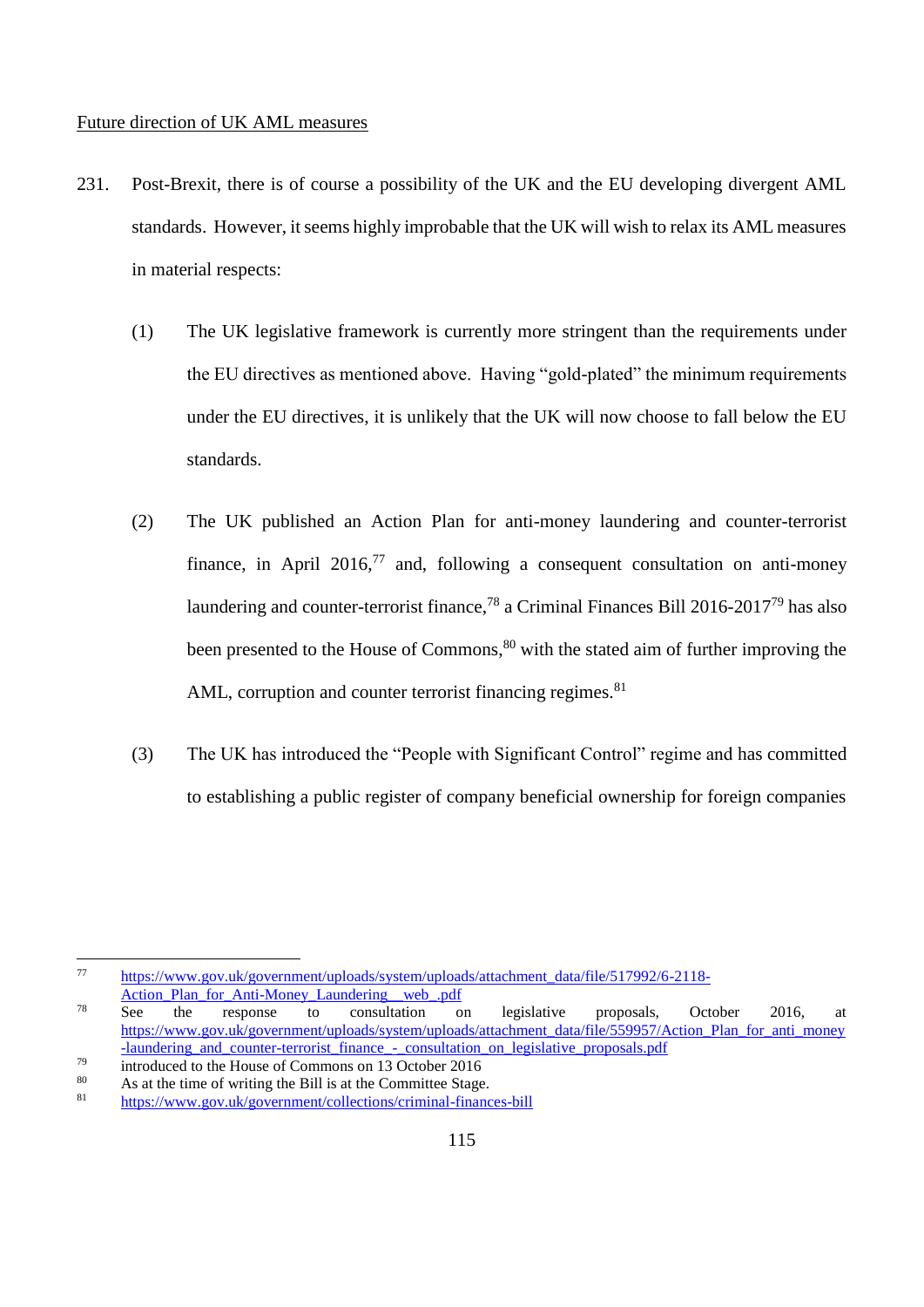who own/buy property in the UK.<sup>82</sup> There is a strong political will to combating corruption and financial crime.<sup>83</sup>

- 232. The UK will also remain a member of or signatory to the following post-Brexit:
	- (1) The UK will remain a member of the Financial Action Task Force (**FATF**), an intergovernmental organisation under the auspices of the OECD which issues recommendations to governments. Whilst the UK legislation derives from the EU directives referred to above, those EU directives have themselves largely been based on the FATF recommendations (the European Commission is independently a member of FATF). Therefore, the FATF standards will continue to flow through to future UK legislation post-Brexit. There will be an evaluation of UK compliance with FATF recommendations in 2018.
	- (2) Mention should also be made of Council of Europe Conventions. The UK is a member of the Council of Europe. The UK has been a signatory to many of the Council's Conventions, including the Convention on Laundering, Search, Seizure and Confiscation of the Proceeds of Crime (1990, ratified by the UK on 28 September 1992), and the more recent Convention on Money Laundering and Terrorist Financing (ratified by the UK on 27 April 2015). The Council of Europe has, due to the overlap in membership between the Council and the EU, a largely diminished role, with overlapping EU legislation (and the domestic implementation thereof) generally fulfilling co-existent obligations under

<sup>82</sup> See consultation paper at para 10.3 https://www.gov.uk/government/consultations/transposition-of-the-fourth-moneylaundering-directive

<sup>83</sup> See also the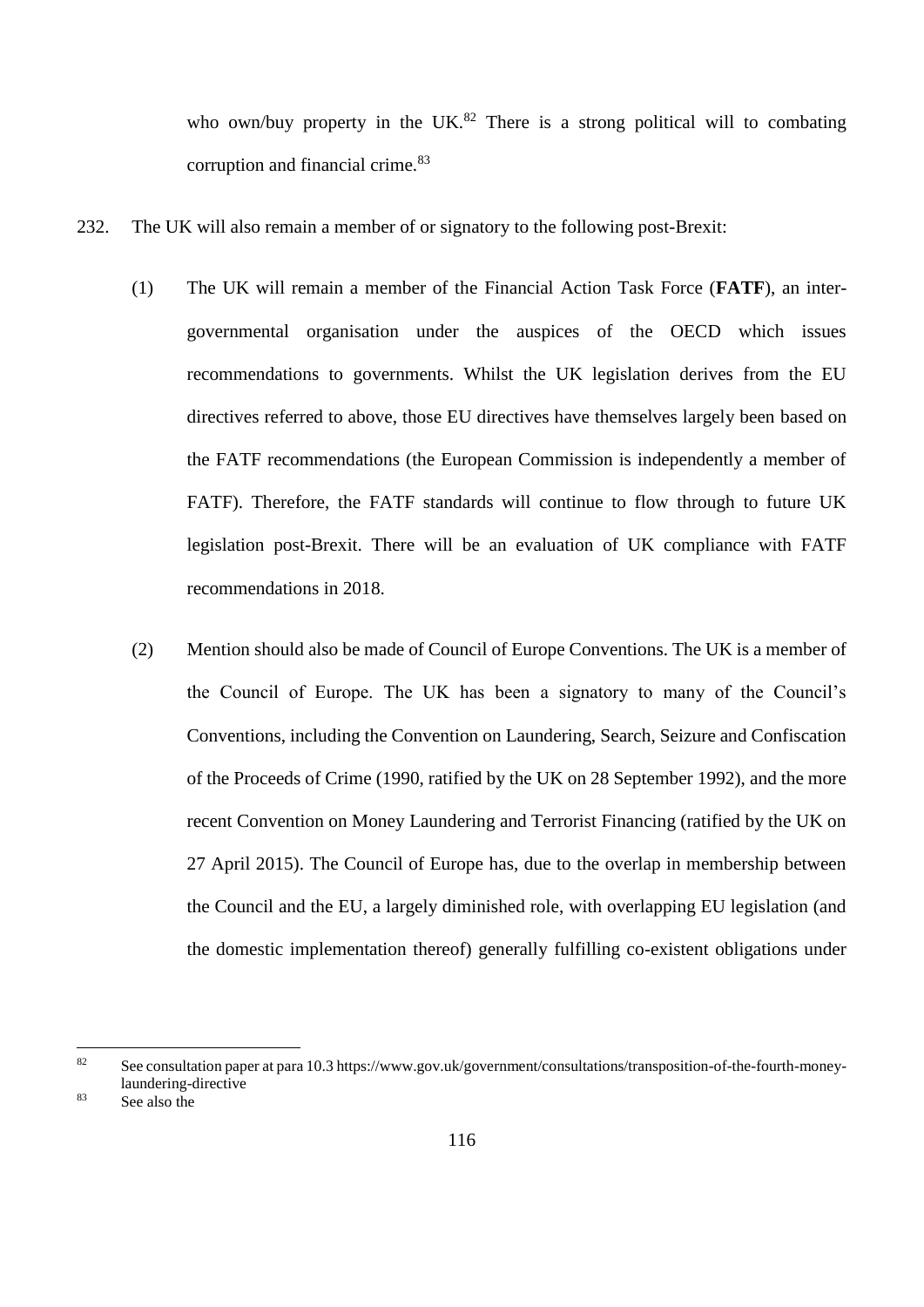Council Conventions. Following Brexit the UK will need to ensure that its obligations under Council Conventions are, or will be, met by domestic legislation.

- 233. Thus, the UK's continued membership of FATF and the Council of Europe are further reasons to suggest that there is unlikely to be substantial divergence between the EU and UK AML regimes post-Brexit.
- 234. That said, the Government (as part of its 'Cutting Red Tape Programme') is currently undertaking a review to identify any aspects of the AML regime which could be made more efficient.<sup>84</sup> The dual policy aims are to ensure that the AML regime is both effective and proportionate. A Government report following a call for evidence is currently awaited.

# Cross-border intelligence sharing and law enforcement

- 235. At present, intelligence sharing between national financial intelligence units (**FIUs**) is organised by the Egmont Group; this is a worldwide network comprising 151 members. Brexit will have no impact on this network.
- 236. The UK's Action Plan<sup>85</sup> for anti-money laundering and counter-terrorist finance noted that there is: "*A lack of consistency in the legal and regulatory frameworks that govern information sharing creates vulnerabilities for private sector firms*." The Action Plan sets out that the UK will work with international groups, such as the G20 and FATF to promote better and more effective

<sup>84</sup> https://cutting-red-tape.cabinetoffice.gov.uk/anti-money-laundering/<br>85 https://www.gov.uk/government/uploads/system/uploads/attachment

<sup>85</sup> [https://www.gov.uk/government/uploads/system/uploads/attachment\\_data/file/517992/6-2118-](https://www.gov.uk/government/uploads/system/uploads/attachment_data/file/517992/6-2118-Action_Plan_for_Anti-Money_Laundering__web_.pdf) Action Plan for Anti-Money Laundering web .pdf, para 2.53.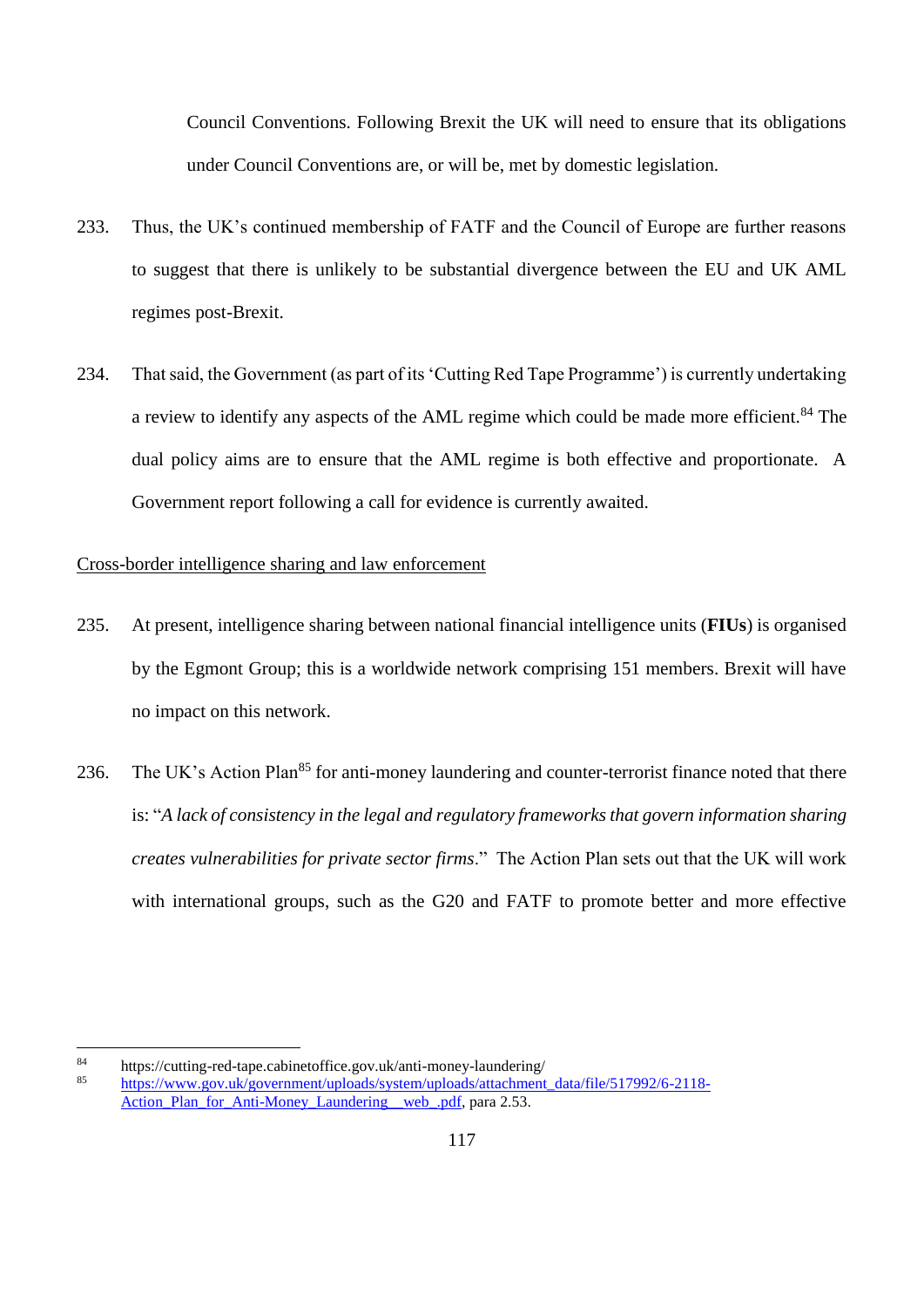international information sharing on money launderers between Governments. Brexit would not appear to directly impact this work.

237. However, there is also cooperation at the EU level. For example, there is cooperation between the FIUs of EU member states<sup>86</sup> and there also EU-wide measures to facilitate enforcement and confiscation. In December 2014 the UK implemented EU measures (the Criminal Justice and Data Protection Regulations 2014) to enable the mutual recognition of freezing and confiscation orders made by the courts in EU member states. This should enable faster and more effective cooperation on the recovery of proceeds of crime, as the measures significantly reduce the grounds on which requested states can refuse to cooperate, set short time limits for orders to be brought before the courts.<sup>87</sup> The Government will no doubt be keen to ensure that cooperation between the UK and EU member states over intelligence sharing and law enforcement continues post-Brexit.

# International co-operation in setting AML standards

- 238. As noted above, the UK is a member of the FATF. However, there is also cooperation at the EU  $level: <sup>88</sup>$ 
	- (1) Expert Group on Money Laundering and Terrorist Financing: meets regularly to share views and help the Commission define policy and draft new legislation.

<sup>86</sup> See for example: http://ec.europa.eu/justice/criminal/document/files/aml-factsheet\_en.pdf<br>87 Motional Bisk Assossment para 10.15

 $\frac{87}{88}$  National Risk Assessment para 10.15

<sup>88</sup> http://ec.europa.eu/justice/civil/financial-crime/index\_en.htm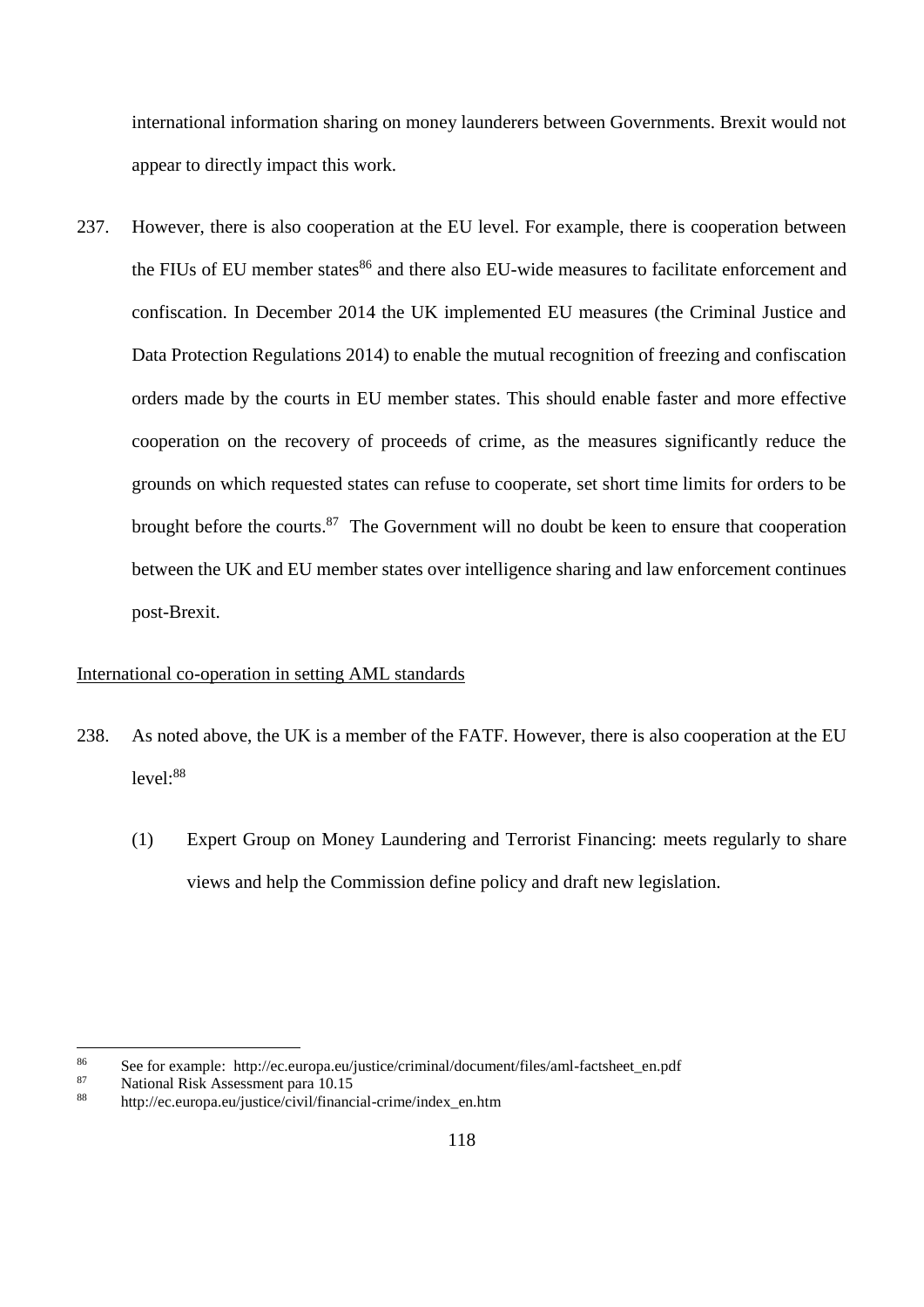- (2) Committee on the Prevention of Money Laundering and Terrorist Financing: may also be convened to give its opinion on implementing measures put forward by the Commission.
- (3) The European Commission takes part in the informal network of Financial Intelligence Units (the EU FIUs Platform).
- (4) The Joint Committee of European Supervisory Authorities works on measures to combat money laundering.
- 239. In a post-Brexit world, one can expect that it will be more difficult for the UK to participate in and contribute to policy development and standard setting at a European level.

# **Other aspects of financial crime**

### Counter-terrorist financing

- 240. Counter-terrorist financing measures emanate from a combination of: the EU Money Laundering Directives: UN Sanctions; specific inter-government groups<sup>89</sup>; and national legislation (Terrorism Act 2000 (Part 3) and POCA, in addition to the Action Plan and proposed Criminal Finances Bill 2016-2017). Similar considerations arise in relation to the CTF regime as are addressed above in relation to the AML regime.
- 241. The EU Commission published a new Terrorist Finance Action Plan on 2 February 2016. In its April 2016 Action Plan,<sup>90</sup> the UK stated that it welcomed the Action Plan and will continue to engage at EU level to help prevent and disrupt terrorist financing in a way that complements the

<sup>&</sup>lt;sup>89</sup> For example, the UK is a member of the Counter ISIL Finance Group and works within the group to ensure closer and more effective working with international partners to degrade Daesh finances. <sup>90</sup> [https://www.gov.uk/government/uploads/system/uploads/attachment\\_data/file/517992/6-2118-](https://www.gov.uk/government/uploads/system/uploads/attachment_data/file/517992/6-2118-Action_Plan_for_Anti-Money_Laundering__web_.pdf)

Action Plan for Anti-Money Laundering web .pdf, at para 2.56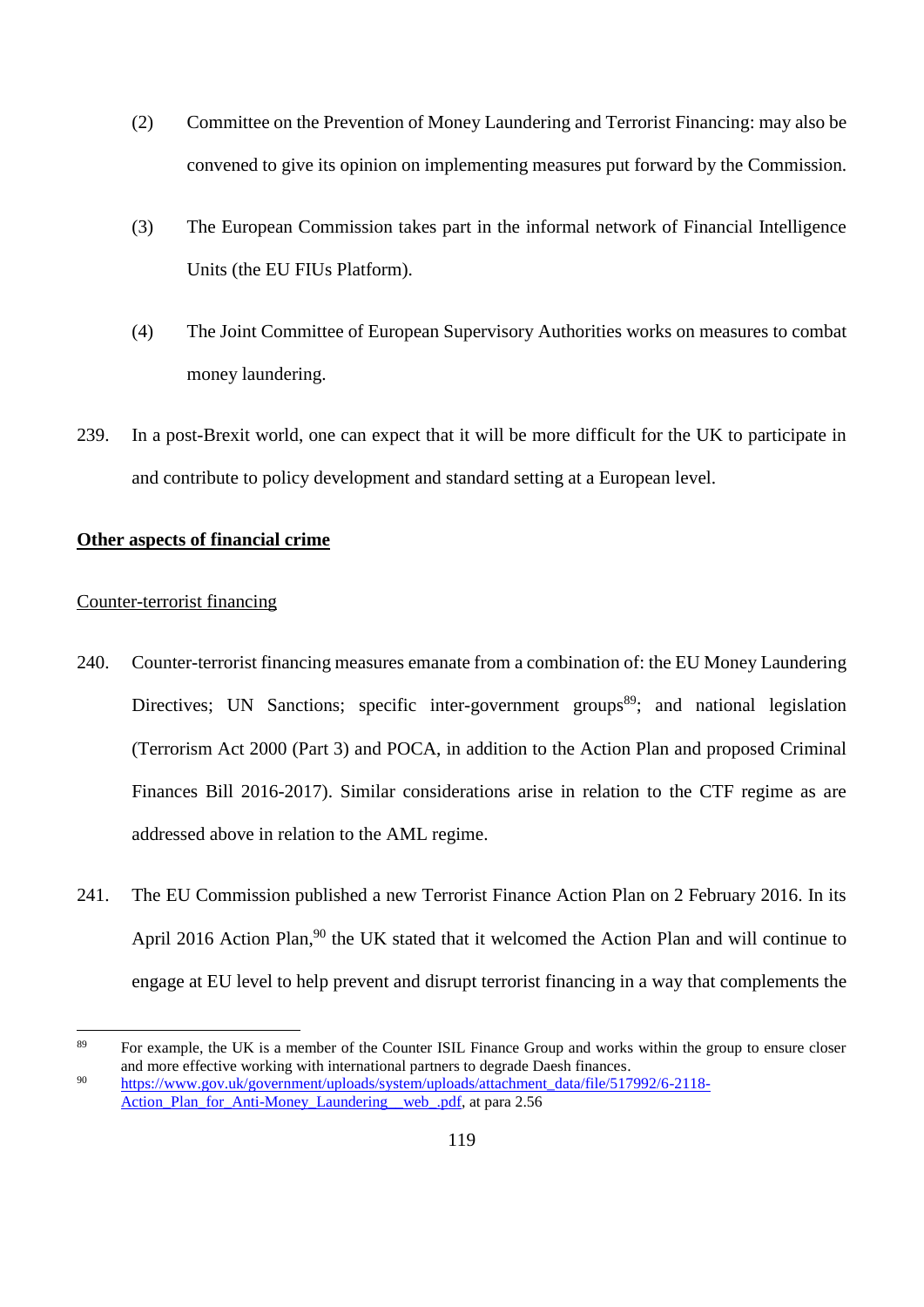UK's domestic counter-terrorist finance regime. Whilst one can expect that the manner of engagement with the EU may well change following Brexit, the UK will no doubt look to ensure that it continues engagement all international partners, including the EU, in this area.

# Sanctions regime

- 242. The current sanctions regime implemented by the UK derives from:<sup>91</sup>
	- (1) UN Sanctions, implemented by way of a Resolution of the UN Security Council. These are directly binding on UN member states.<sup>92</sup>
	- (2) EU Sanctions. The EU implements financial sanctions imposed by the UN, interposing itself between the UN, and UN members states who are also EU member states. The EU also implements EU autonomous financial sanctions and EU additions to UN sanctions.<sup>93</sup> All sanctions are implemented through EU regulations, having direct legal effect in the UK.
	- (3) The UK makes statutory instruments to provide for the penalties for any breach of EU sanctions and for the provision and use of information relating to the operation of those sanctions.

<sup>91</sup> https://www.gov.uk/government/uploads/system/uploads/attachment\_data/file/513838/OFSI\_Financial\_Sanctions\_-\_Guidance\_-\_April\_2016\_Final.pdf

<sup>&</sup>lt;sup>92</sup> pursuant to Article 25 of the UN Charter.

See https://europeansanctions.files.wordpress.com/2013/03/eu-recommendations-for-working-methods-2011.pdf For an example of EU additions to UN sanctions, see the EU sanctions against Iran (addition of further designated individuals and legal entities to those specified by the UN Security Council Sanctions Committee). For an example of EU autonomous sanctions, see the EU sanctions against Russia relating to Russia's actions in Ukraine.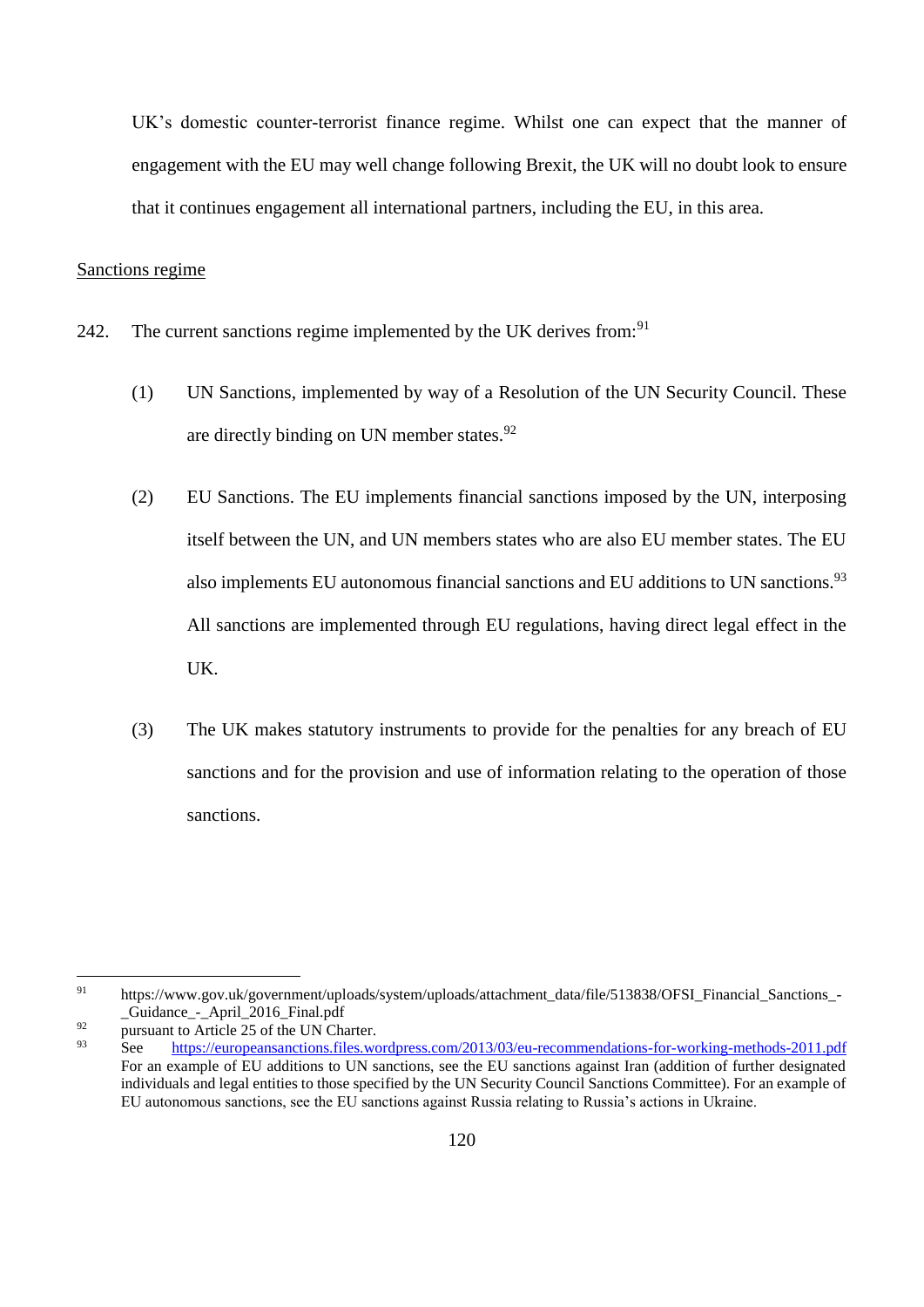- (4) The UK may also issue its own domestic financial sanctions and restrictions under a number of pieces of domestic legislation (Terrorist Asset Freezing etc. Act 2010, Counter Terrorism Act 2008, Anti-Terrorism, Crime and Security Act 2001).
- 243. Following Brexit, whilst UN sanctions will continue to be implemented in the UK and whilst the UK will continue to have its own domestic powers under the above mentioned legislation, the UK will of course no longer be bound by the EU sanctions regime. The EU sanctions regime has in recent years supplied the bedrock of the international sanctions regime applicable in the UK, especially in relation to targeted sanctions (e.g. in respect of Iran and Russia). Brexit will therefore leave gaps in the sanctions regime which the UK will need to act on. This will be the case where, for example, the UN sanction does not specify listed individuals,  $94$  but rather stipulates only the class of persons to whom the sanctions are to be applied and leaves member states to decide which persons and entities fall within the class identified by the sanction.<sup>95</sup> Where this has been the case, EU sanctions have provided the list of designated targets for its member states.<sup>96</sup> The removal of the interposed EU in this scenario will leave the UK to identify and maintain a blacklist. EU sanctions have also extended considerably beyond UN sanctions. In respect of EU additions to UN sanctions and EU autonomous sanctions, post-Brexit, the UK could decide to follow the EU and/or increase its own autonomous sanctions powers.<sup>97</sup> The UK will also need to consider how it manages information sharing about sanctions compliance within the EU, where such information sharing is prescribed within the EU sanctions themselves.

<sup>&</sup>lt;sup>94</sup> Such as the 1267/1989/2253 sanctions regime, which stipulates a 'blacklist' of individuals, maintained by the UN 1267/1989/2253 Sanctions Committee.

<sup>95</sup> Such as UN Resolution 1373 (2001).

<sup>&</sup>lt;sup>96</sup> In the case of UN Resolution 1373 (2001), see Regulation 2580/2001.<br><sup>97</sup> See Maya Letter OC's blog post at https://auropeansanctions.com/201

See Maya Lester OC's blog post at https://europeansanctions.com/2016/06/24/uk-sanctions-post-brexit/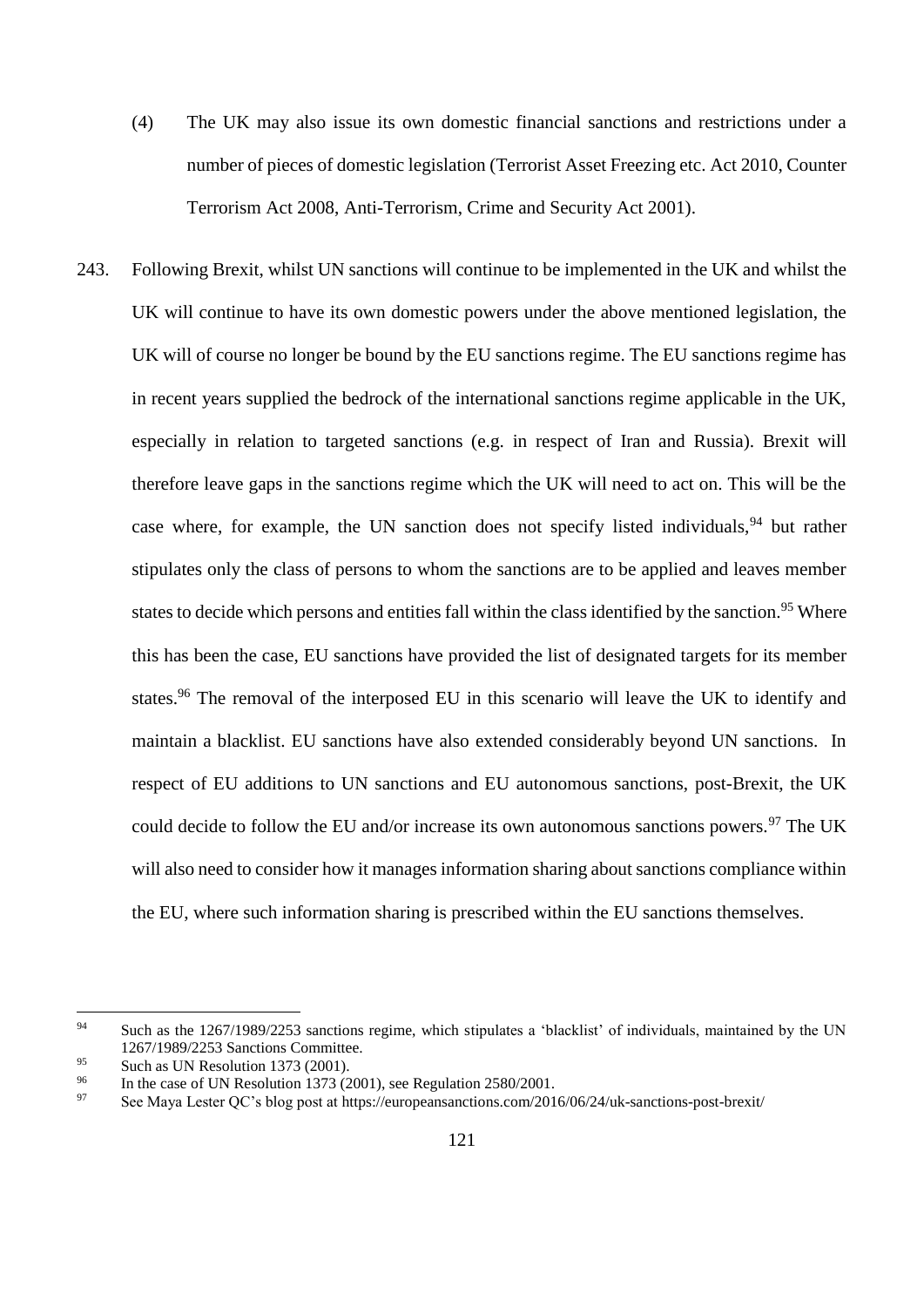### **Conclusions**

244. Since the key pillars of the AML regime are contained in UK primary and secondary legislation, there are not expected to be any material "gaps in the law" as a result of Brexit (subject to the point addressed above relating to the Fund Transfer Regulation). On a longer term horizon, whilst there will be scope for a degree of divergence between the UK and EU AML regimes, it is highly unlikely that the UK will wish to relax its AML standards in any material respect. The position as regards cross-border intelligence cooperation and policy development is more uncertain post-Brexit as explained above. The real uncertainty lies in relation to financial sanctions, however. Following Brexit, the UK will need to decide whether it continues to adopt the EU sanctions regime or chooses to develop a different path relying upon autonomous UK measures.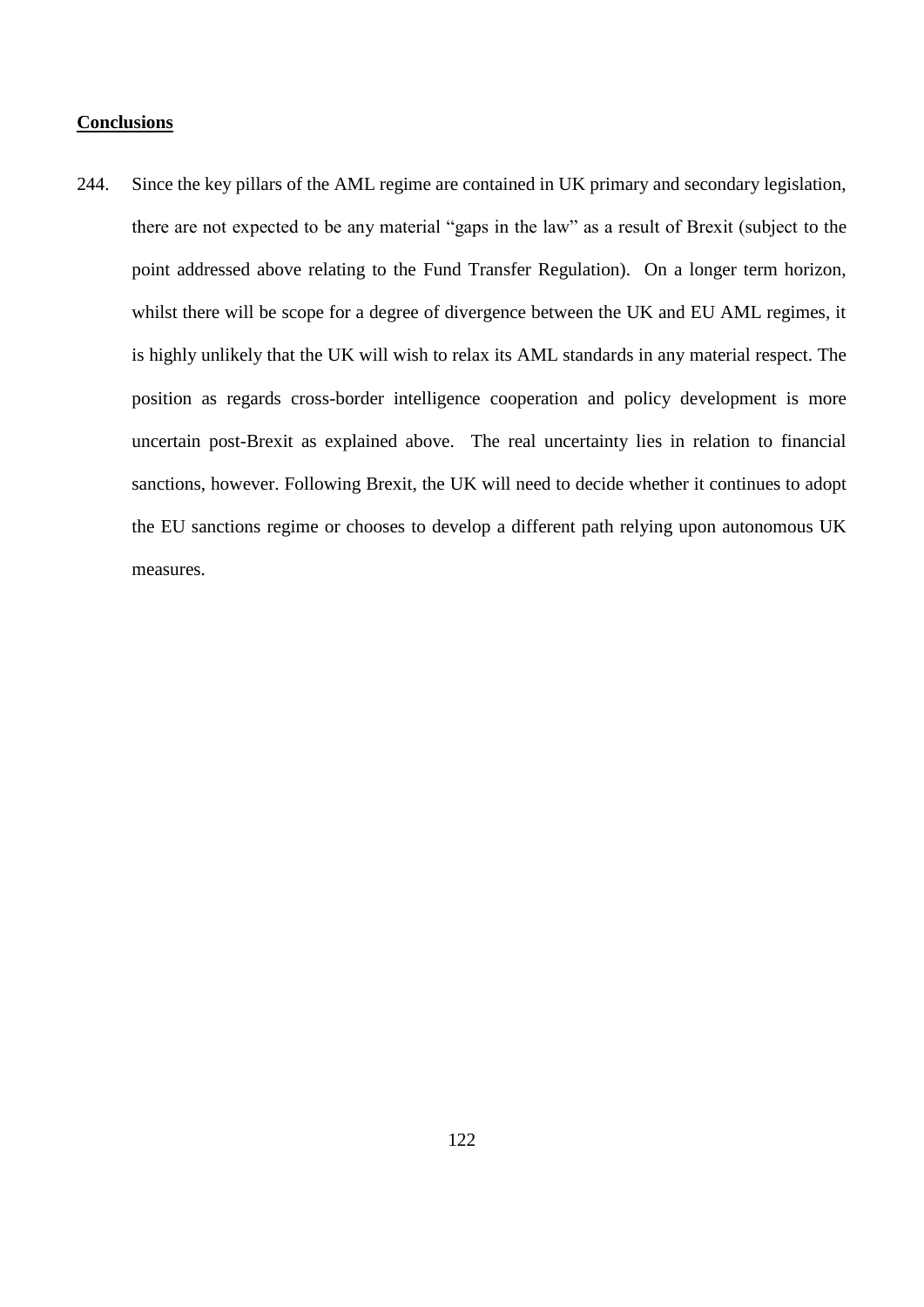#### **CONSUMER PROTECTION: CONSUMER CREDIT AND UNFAIR CONTRACT TERMS**

# **Introduction**

- 245. Consumer rights are protected, in EU law, by a number of directives (and some regulations)<sup>98</sup>. These include, *inter alia*, directives governing the provision of consumer credit<sup>99</sup>, the regulation of unfair terms in consumer contracts<sup>100</sup>, distance selling and contract information<sup>101</sup>, unfair business practices,<sup>102</sup> and conformity of goods sold with the contract<sup>103</sup>. The EU framework seeks, to different extents, to harmonise consumer protection law across member states.
- 246. The EU framework has been implemented in UK law, most recently by the Consumer Rights Act 2015 (**CRA**). The CRA introduced following an extensive consultation process and in line with advice to the Department for Business, Innovation and Skills from the Law Commission (the Advice)<sup>104</sup>. It was intended to streamline, clarify and modernise consumer protection in the  $UK<sup>105</sup>$ . The CRA does not, however, replace all UK consumer protection law, which remains split over a number of primary and secondary legislative enactments<sup>106</sup>.

<sup>&</sup>lt;sup>98</sup> For a helpful overview, see *Chitty on Contracts*, 32<sup>nd</sup> ed, chapter 38, paragraphs 001 to 026.

<sup>&</sup>lt;sup>99</sup> Directive 2008/48/EC of 23 April 2008 on credit agreements for consumers<br><sup>100</sup> Directive 93/13/EEC of 5 April 1999 on unfair terms in consumer contracts

<sup>&</sup>lt;sup>100</sup> Directive 93/13/EEC of 5 April 1999 on unfair terms in consumer contracts<br><sup>101</sup> Directive 2011/83/EU of 25 October 2011 on consumer rights (the "Consum-

 $101$  Directive 2011/83/EU of 25 October 2011 on consumer rights (the "Consumer Rights Directive")

Directive 2005/29/EC of 11 May 2005 concerning unfair business-to-consumer commercial practices in the internal market (the "Unfair Commercial Practices Directive").

<sup>103</sup> Directive 1994/44/EC of 25 May 1999 on certain aspects of the sale of consumer goods and associated guarantees.

Law Commission Advice to the Department for Business, Innovation and Skills on Unfair Terms in Consumer Contracts, March 2013 ("Advice").

<sup>&</sup>lt;sup>105</sup> See p. 6 of the Consumer Rights Bill: Statement on Policy Reform and Responses to Pre-Legislative Scrutiny, January 2014.

<sup>&</sup>lt;sup>106</sup> For example, the UK implemented the Consumer Rights Directive by way of freestanding secondary legislation, the 2013 (Information, Cancellation and Additional Charges) Regulations 2013. Similarly, the Unfair Commercial Practices directive has been implemented by the freestanding Unfair Trading Regulations 2008 (as amended). Special rules also govern consumer contracts of insurance: see the Consumer Insurance (Disclosure and Representations) Act 2012 and Insurance Act 2015.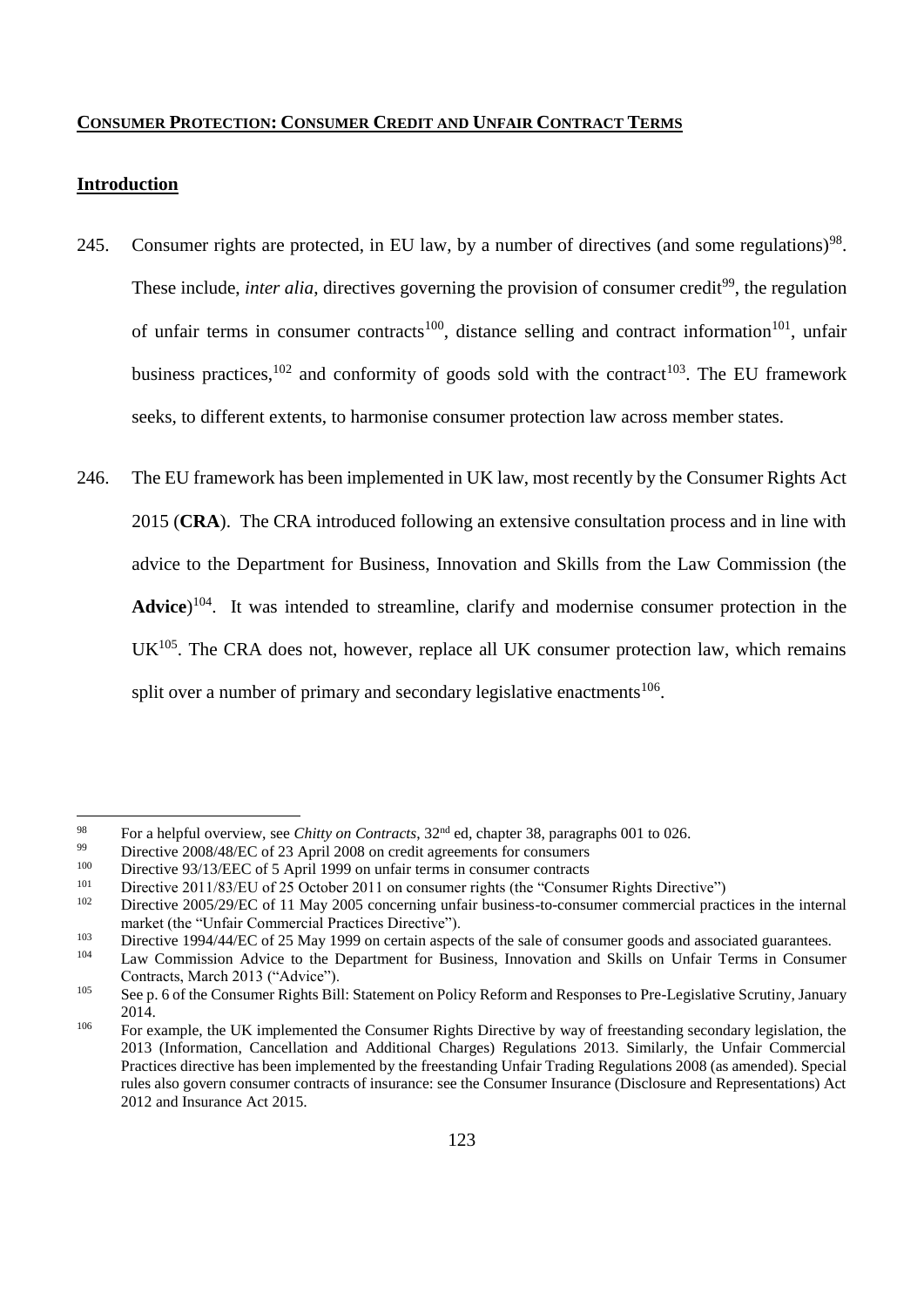- 247. The discussion in this section does not seek to provide a comprehensive analysis of the potential impact of Brexit on consumer rights protections. Rather, it seeks to focus on two particular areas of consumer rights protection which, in the experience of COMBAR's members, most frequently give rise to banking-related litigation in the Courts. These are the issues of: (i) consumer protection from unfair contract terms and (ii) consumer credit, which are discussed further below.
- 248. More generally, there may well be scope following Brexit to simplify and consolidate the entire existing framework of consumer protection legislation, so as to build a streamlined, clear and UK-specific consumer protection framework. Consideration of this (important) topic goes beyond COMBAR's scope of expertise and so this is not addressed in this section.

### **Unfair Terms**

# The existing unfair contract terms framework and its relationship with EU law

- 249. Consumers are protected from unfair contract terms by Part 2 of the CRA. The CRA replaced the 1999 Unfair Terms in Consumer Contract Regulations (**UTCCRs**) which implemented EC Directive 93/13/EEC of 5 April 1999 on unfair terms in consumer contracts (the **Directive**).
- 250. The Directive provides, essentially, that a contractual term which has not been individually negotiated will be unfair if, "*contrary to the requirement of good faith*", it causes a significant imbalance in the parties' rights and obligations under the contract to the detriment of the consumer (Art 3(1)) (the "test for fairness"). A term which fails the test for fairness will not bind the consumer (Art  $6(1)$ ). A term which defines the main subject matter of the contract or relates to the adequacy of the price or remuneration is excluded from the test for fairness (Art 4(2)). The Annex to the Directive contains a non-exhaustive "grey list" of terms which may be unfair.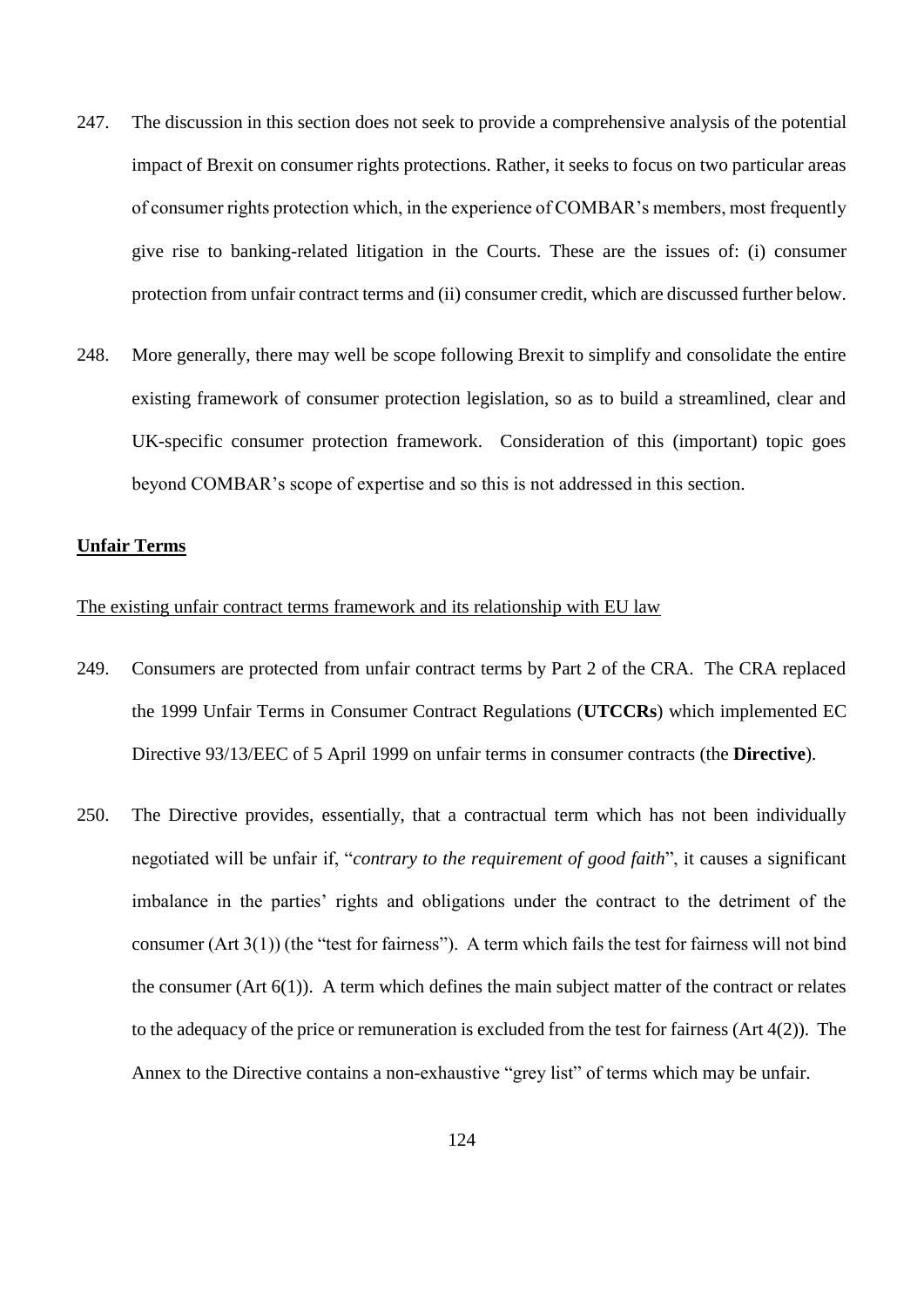- 251. The CJEU has now given detailed (and currently binding) guidance on the interpretation of the test for fairness in the 2013 case of *Aziz v Caixa d'Estalvis de Catalunya* (C-415/11) [2013] 3 CMLR  $891^{107}$  at paras [64]-[71]):
	- (a) The question of whether there is a "significant imbalance" in the parties' rights depends mainly on whether the consumer is being deprived of an advantage he would enjoy under national law in the absence of a contractual provision; and
	- (b) For the purposes of assessing whether a provision is contrary to the requirements of good faith, the Court must consider objectively whether the seller, dealing fairly and equitably with the consumer, could reasonably assume that the consumer would have agreed to such a term in individual contract negotiations.
- 252. The Directive (and the UTCCRs which previously implemented the Directive in the UK) is drafted in wide and general language which has led to many difficulties of interpretation. For example:
	- (1) The test for fairness itself, as laid down in Art. 3, is formulated in vague terms which have recently described as "*rather opaque*" by Lord Neuberger of Abbotsbury PSC<sup>108</sup>. There have been differences of opinion in the Courts as to how it should be interpreted and

<sup>107</sup> This case was recently applied by the UK Supreme Court in a case concerning the UTCCRs and said to be the leading authority: see *Cavendish Square Holding BV v Makdessi* [2015] UKSC 67, [2015] 3 WLR 1373 at [105]. The test for fairness was further considered by the CJEU in *Constructora Principado SA v Menendez Alvarez* (C-226/12) which clarified, essentially, that a "significant imbalance" does not have to mean a significant economic impact, but can mean a serious impairment of his legal rights enjoyed under national law.

<sup>108</sup> *Cavendish v Makdessi*, ibid, at [105]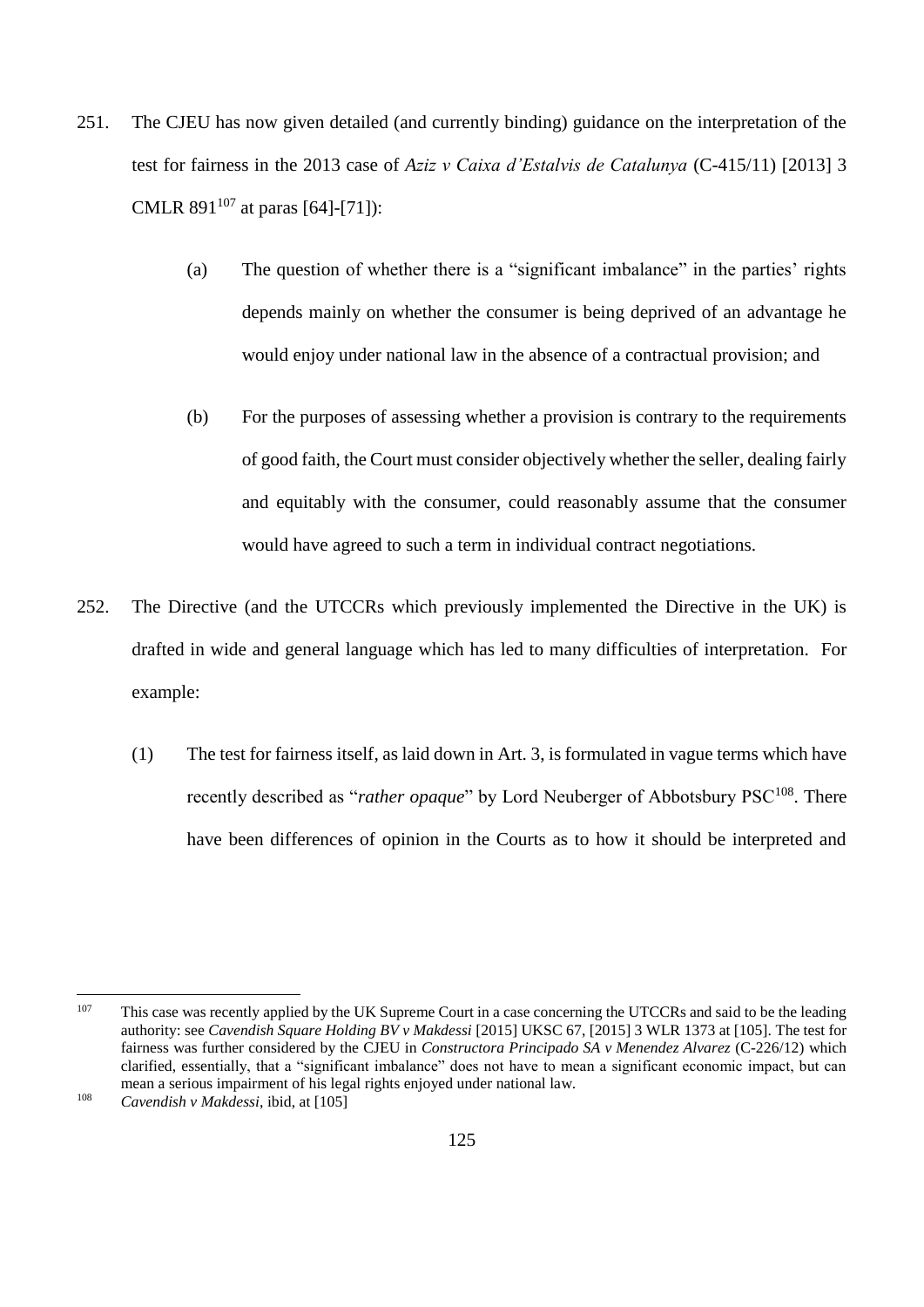applied $109$ . The test for fairness also imports autonomous European concepts such as "good faith" which are (relatively) unfamiliar to English common law.

- (2) The carve-out from the test for fairness of terms which relate to the adequacy of the price and remuneration (Art  $4(2)$  (the "Art  $4(2)$  carve-out")) has proved highly problematic<sup>110</sup>. Differing views have expressed by the UK House of Lords and Supreme Court<sup>111</sup> and by the CJEU, which itself has needed to consider the Art 4(2) carve-out on six different occasions resulting in detailed and complex guidance on the subject<sup>112</sup>.
- 253. Part 2 of the CRA essentially implements the Directive. In particular, section 62 CRA applies the same test for fairness and provides that unfair terms are not binding on the consumer. There are however some important differences:
	- (1) First, the Directive only applies to contractual terms which have not been individually negotiated (Art. 3(1)). The CRA applies the test for fairness to all "consumer contracts" (as defined in section  $61(1)^{113}$  not merely to terms which have not been individually negotiated $114$ .

<sup>&</sup>lt;sup>109</sup> See footnote [14] below<br><sup>110</sup> Law Commission, Advis

<sup>&</sup>lt;sup>110</sup> Law Commission, Advice, S.6<br>
<sup>111</sup> Director Congrad of Esin Turadi

<sup>111</sup> *Director General of Fair Trading v First National Bank Plc* [2002] 1 AC 481 (HL), *OFT v Abbey National Plc* [2010] 1 AC 696 (SC)

<sup>112</sup> *Caja de Ahorros* (C-484/08) [2010] 3 C.M.L.R. 43; *Pohotovost* (C-76/10); Nemzeti (C-472/10); *Kasler* (C-26/13); *Matei* (C-143/13); *Van Hove* (C-96/14)

<sup>&</sup>lt;sup>113</sup> And also, by section 61(4), to a notice which relates to rights and obligations as between a trader and consumer or which purports to exclude or restrict a trader's liability to a consumer.

<sup>&</sup>lt;sup>114</sup> Schedule 4 of the CRA also made amendments to the Unfair Contract Terms Act 1977 ("UCTA") which have the effect that UCTA no longer governs consumer contracts, which are now exclusively governed by the CRA.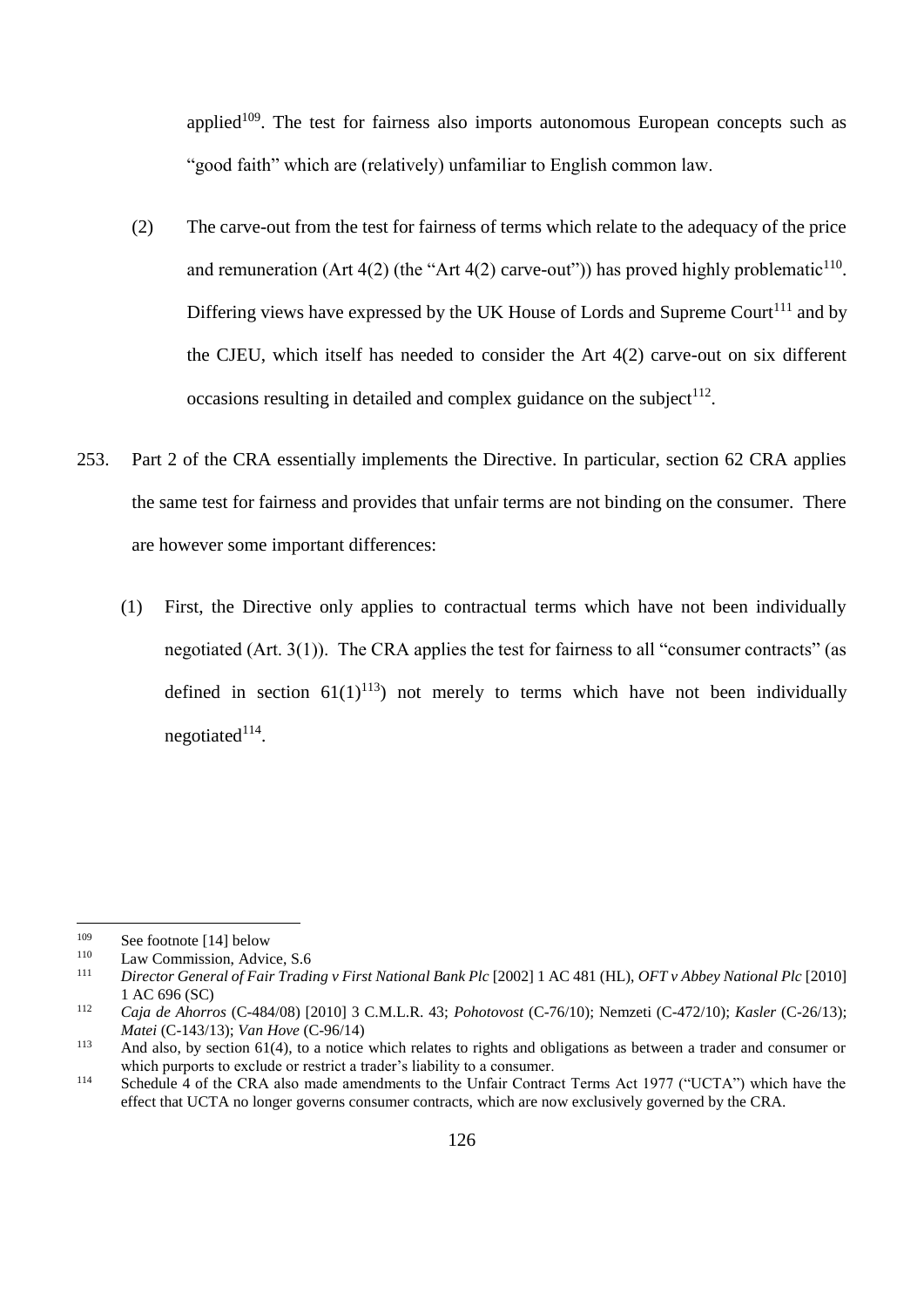- (2) Second, the CRA adopts a more expansive definition of consumer than the Directive (contrast CRA section 2(3) with Art.  $2(b)^{115}$ ).
- (3) Third, the Directive excludes contract terms from being assessed for unfairness if they relate to the main subject matter of the contract or the adequacy of the price and remuneration – insofar as such terms are "in plain intelligible language". The CRA, again, is more stringent. Under section 64 CRA, such terms are only excluded from assessment for unfairness if they are both "transparent" and "prominent"<sup>116</sup>. The objective is to stop important terms being buried in small print<sup> $117$ </sup>.
- (4) Fourth, the "grey list" of indicative unfair terms in the CRA contains a number of additional provisions which do not appear in the Directive<sup>118</sup>.
- (5) Fifth, some modifications have been made to the language of the Directive in the CRA. This has been done with a view to improving clarity and making the Directive easier to apply and interpret. In particular, the Art 4(2) carve-out, which the Law Commission has described as "*particularly difficult to interpret*" <sup>119</sup> has been reformulated using clearer language, see CRA section  $64(1)(b)$ .<sup>120</sup>

<sup>115</sup> Art 2(b) of the Directive defines consumers as natural persons acting for purposes outside their trade, business or profession, but section 2(3) of the CRA defines consumers as individuals acting for purposes "*wholly or mainly*" outside their trade, business, craft or profession.

<sup>116</sup> I.e., it is brought to the consumer's attention in such a way that the "average consumer" would be aware of the term: see CRA section 64(4)-(5).

<sup>&</sup>lt;sup>117</sup> See pp. 59-60 of the Consumer Rights Bill: Statement on Policy Reform and Responses to Pre-Legislative Scrutiny, January 2014.

<sup>&</sup>lt;sup>118</sup> Terms 5, 12 and 15

 $\frac{119}{120}$  Advice, S.6

<sup>120</sup> Whereas Art 4(2) excludes from the test for fairness terms "*which relate to the adequacy of the price and remuneration, on the one hand, as against the services or goods supplies in exchange, on the other*", CRA section 64(1)(a) excludes terms from the test for fairness only where the "*assessment is of the appropriateness of the price payable under the contract by comparison with the goods, digital content or services supplied under it*".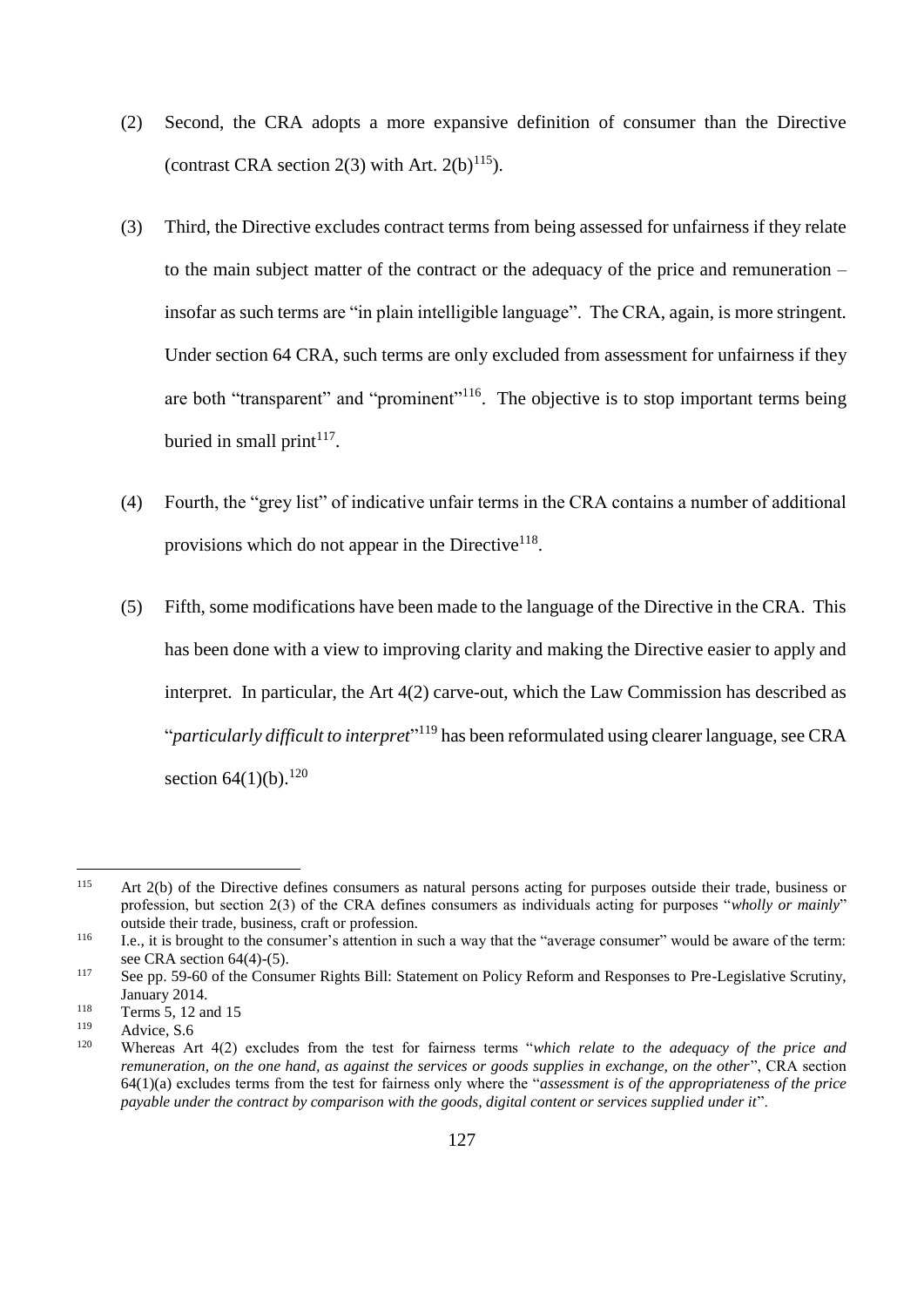#### Issues with the existing framework

- 254. Notwithstanding the work done in the CRA to improve the language of the Directive, there may remain scope for further enhancement, clarification and improvement:
	- (1) The CRA (necessarily) implements the test for fairness using the language of the Directive. The test for fairness therefore remains somewhat vague and opaque.
	- (2) It may be questioned whether the CJEU's guidance on the test for fairness in *Aziz*, which focuses principally on whether the consumer would have agreed to the term and whether the term deprives the consumer of an advantage enjoyed under national law, is the most apposite way of approaching the test for fairness. It might be regarded as somewhat formalistic and narrow in its approach<sup>121</sup>.
	- (3) The CRA implements and/or draws on a number of autonomous European law concepts, in particular, good faith (section  $62(4)$ ), the concept of the "average consumer" (section  $64(4)$ ) and the requirement of "transparency" (section  $68(1)$ ). These concepts are somewhat nebulous, unfamiliar to English common law and have required detailed elucidation by the  $CJEU<sup>122</sup>$ .

<sup>121</sup> Contrast the inclusive and multi-factorial approach taken by the House of Lords in *Director General of Fair Trading v First National Bank plc* [2002] 1 AC 481 (HL) per Lord Bingham at [17], with the more formalistic approach taken by the CJEU in *Aziz* and *Menendez*.

<sup>&</sup>lt;sup>122</sup> Good faith. The autonomous European law meaning of good faith, as referred to in the existing test for fairness, essentially requires the Court to have regard to all the circumstances: see recital 16 of the Directive; *Chitty* 38-246, 253. This concept is arguably otiose in any event, since, reflecting Art 4(1) of the Directive, section 62(7)(b) CRA requires the Court to have regard to all the circumstances in any event.

Average consumer. As explained in *Chitty* at 38-041, the "average consumer" is a concept derived from EU legislation and case law. Section 64(5) CRA defines the "average consumer", in line with such EU legislation and case-law, as a "*consumer who is reasonably well-informed, observant and circumspect*". However, an "average consumer" may not necessarily have these characteristics. Moreover, the test may not always be an apposite one in any event, since some consumers may be more vulnerable than average and some more sophisticated.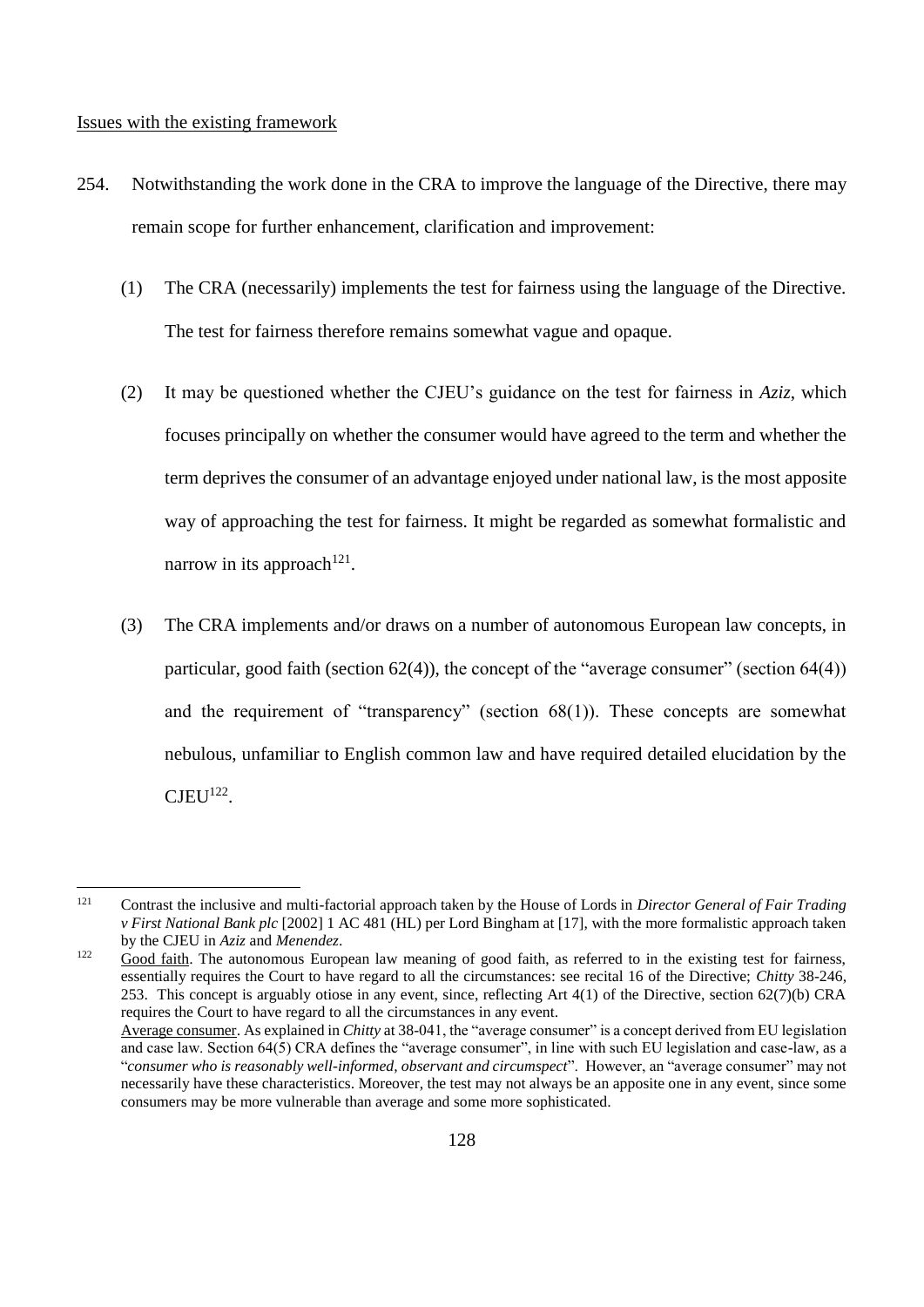255. Although the Art 4(2) carve-out has been clarified to some extent in the CRA as discussed above, this carve-out may still prove difficult to apply in practice.

#### The impact of Brexit

- 256. It seems unlikely that Parliament would want to scale back or reduce the level of consumer protection from unfair terms. Moreover, as noted above, UK law on consumer protection from unfair terms has been very recently revised in the form of the CRA, following extensive consultation and Law Commission advice. For these reasons, it is to be anticipated that there will be limited appetite in the short term for further revisions to the existing framework of consumer protection from unfair contract terms.
- 257. Having said that, in the longer term, Parliament may take the view that, once it is no longer obliged to implement the Directive, there may be scope for reconsidering the framework for consumer protection from unfair contract terms. Parliament may wish to take a fresh look at the law. It will no longer be obliged to implement the Directive and therefore could seek to formulate a framework that is more straightforward to apply, is drafted in clearer terms that makes use of English common law concepts, and which is specifically designed to meet the specific concerns and exigencies of UK consumers.

Transparency. As regards "transparency", section 68(1) CRA imports the European law requirement that contract terms need to be "transparent", but this is does not mean "transparent" in its ordinary English usage (i.e., see-through). Rather, it has an autonomous European law meaning, essentially, that the term must not only be grammatically intelligible but also that the consumer can understand its practical significance (see *Kasler v OTP Jelzalogbank Zrt* (C-26/13) at [71]-[75]). Section 64(3) CRA explains that the requirement for transparency in a contractual term is met if the notice is "*expressed in plain and intelligible language and (in the case of a written term)… legible*".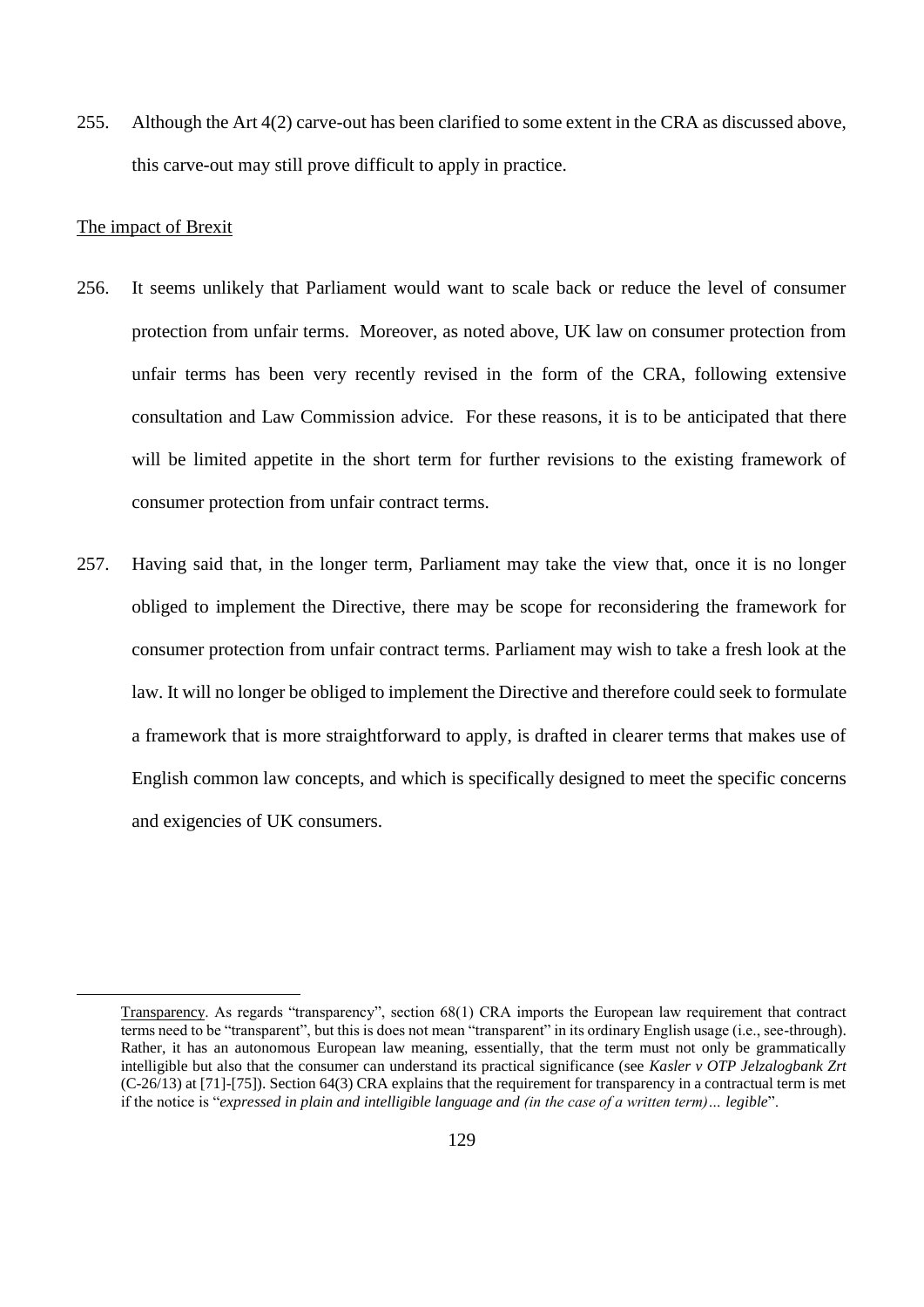### **Consumer Credit**

 $\overline{a}$ 

# The existing consumer credit framework and its relationship with EU law

- 258. The law of consumer credit<sup>123</sup> is regulated primarily through (i) the Consumer Credit Act 1974 (**CCA 1974**); (ii) the Financial Services and Markets Act 2000 and (iii) the Financial Services Act 2012, part 9
- 259. The consumer credit regime created under the CCA 1974 was subject to significant modification as a result of Directive 2008/48/EC on credit agreements for consumers (the **Directive**). The Directive resulted in the creation of a two-fold consumer credit regime in the UK: agreements with individuals for credit not exceeding £60,260 fall within the scope of the Directive, whereas agreements with individuals for credit exceeding £60,260 remain governed by CCA 1974. The Directive was implemented in the UK by a series of regulations – namely the Consumer Credit (EU Directive) Regulations 2010; Consumer Credit (Total Charge for Credit) Regulations 2010; Consumer Credit (Disclosure of Information) Regulations 2010; Consumer Credit (Agreements) Regulations 2010; Consumer Credit (Advertisements) Regulations 2010; Consumer Credit (Amendment) Regulations 2010; and Consumer Credit (Amendment) Regulations 2011 – each of which came into force on or around 1st February 2011 and which together create a wideranging series of consumer protections.

<sup>&</sup>lt;sup>123</sup> This description excludes regulated mortgage contracts, regulated home purchase plans and certain other low cost and exempt transactions: see R Goode *Consumer Credit Law and Practice* (Lexis Nexis Butterworths; looseleaf, updated April 2016).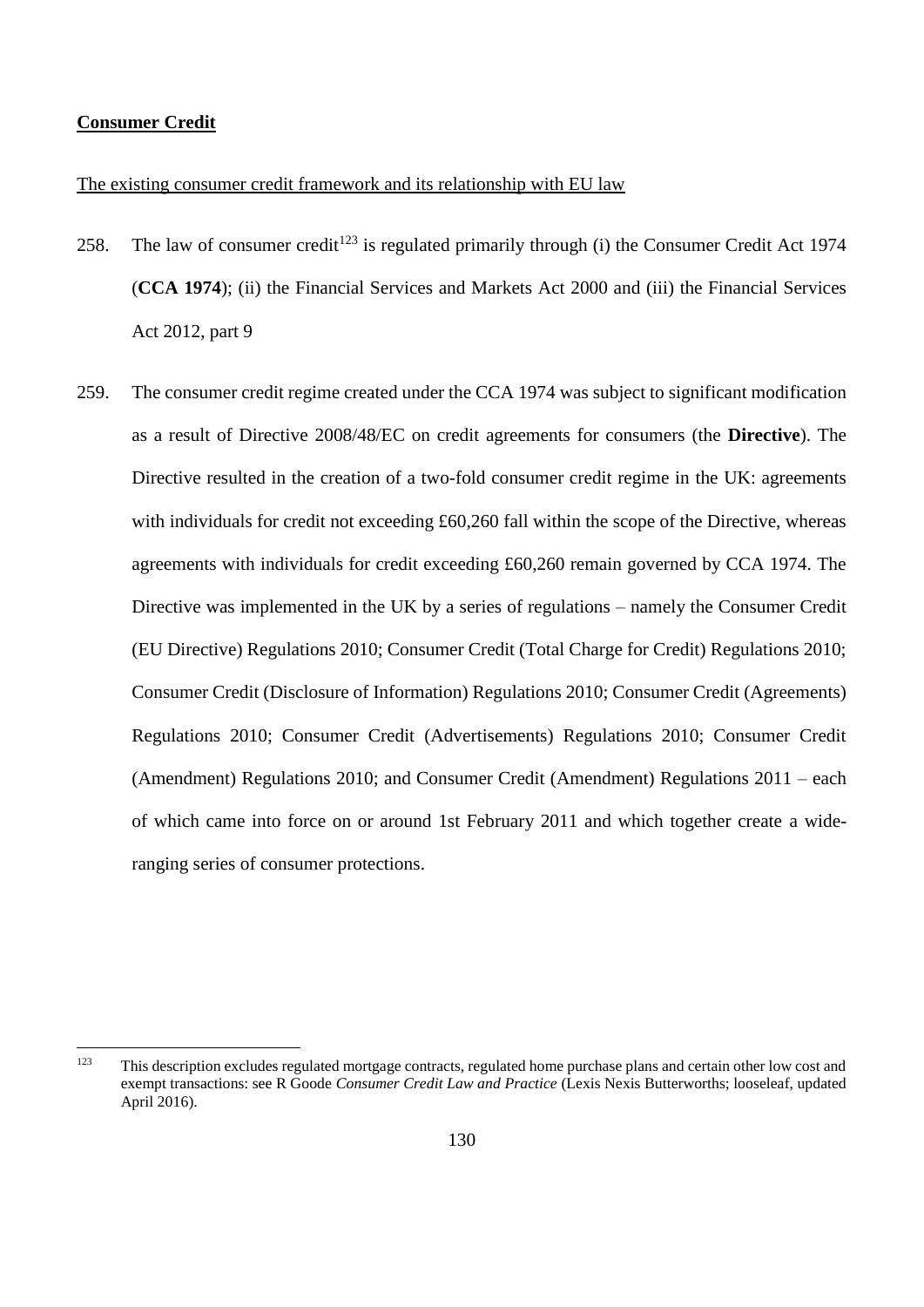#### The impact of Brexit

- 260. The Directive and the regulations listed above form a large and complex body of law and a detailed summary or analysis of its provisions falls outside of the scope of this report. There are nonetheless two high-level comments to be made about consumer credit law and the possible impact of Brexit.
- 261. First, the Directive has already been transposed into UK law. As free-standing primary and secondary legislation, the CCA 1974 and associated regulations will remain effective following Brexit.<sup>124</sup> There is therefore no short term need for Parliament to turn its attention to consumer credit law: the current regime provides a high level of consumer protection.
- 262. Second, Brexit will provide Parliament with the opportunity to review the regulation of consumer credit and, where appropriate, to re-mould the current position to better reflect the forms of consumer credit found commonly in England but less commonly in continental European jurisdictions. By way of example, s66A Consumer Credit Act 1974 (introduced by the Consumer Credit (EU Directive Regulations) 2010, regulation 13) provides a general right of withdrawal from all regulated credit agreements which may be exercised, subject to some exceptions, within 14 days of entry into the agreement. In such cases the agreement shall be treated as if it had never been entered into. This right, however, poses significant difficulties in cases of hire-purchase agreements because the structure of the agreement necessitates that withdrawal operates as a

<sup>124</sup> Although necessarily some questions may arise as to the interpretation of the regulations and relevant provisions of the CCA 1974 if they do not fall to be interpreted in light of the Directive.